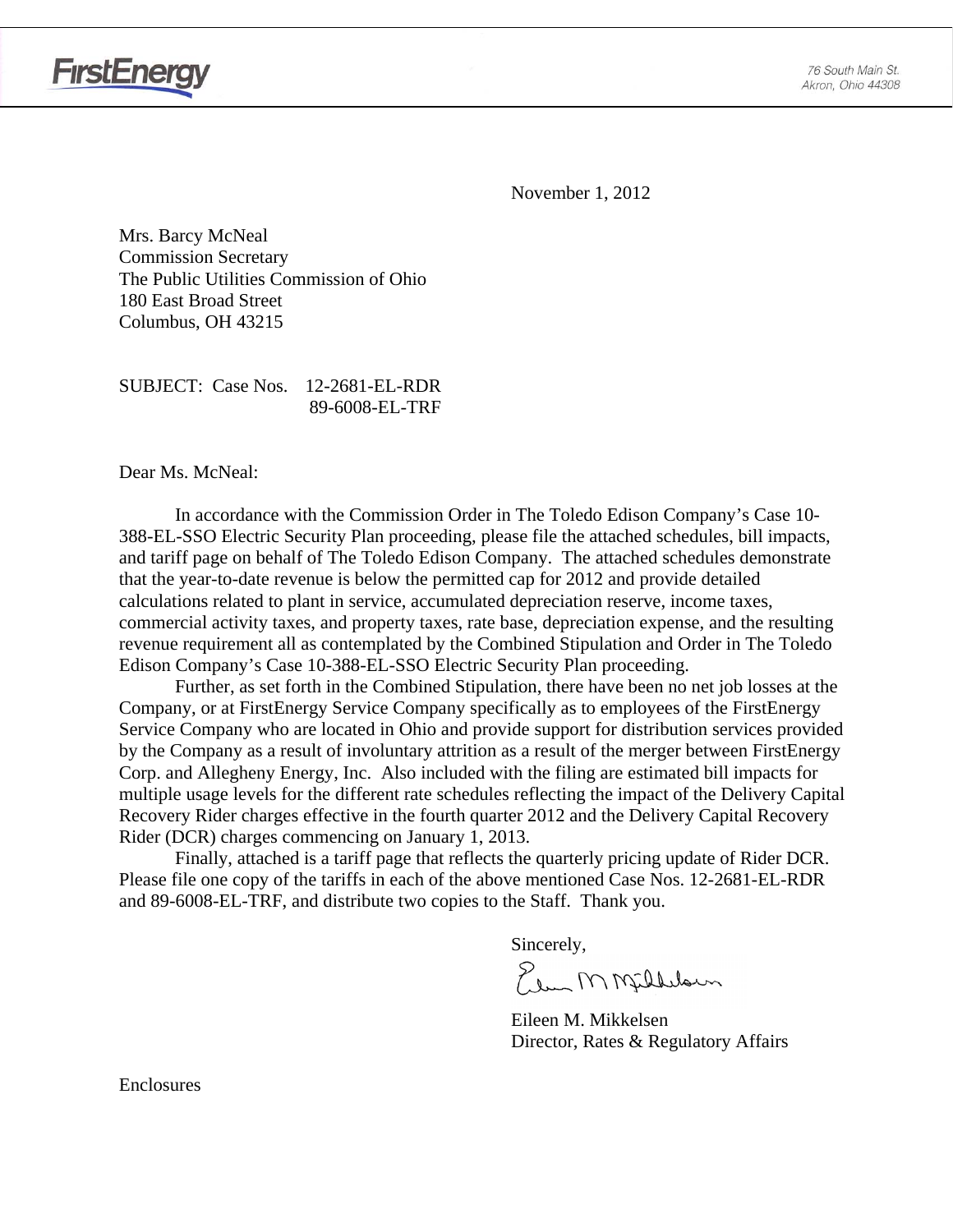# The Toledo Edison Company Delivery Capital Recovery Rider (DCR) Quarterly Filing November 1, 2012

| Page Name                                                         | Page           |
|-------------------------------------------------------------------|----------------|
| Q1 2013 Revenue Requirements Summary                              | 1.             |
| Actual 9/30/2012 Rate Base and Revenue Requirements               |                |
| <b>DCR Revenue Requirement Calculation</b>                        | $\overline{c}$ |
| <b>Plant In Service</b>                                           | 3              |
| Reserve for Accumulated Depreciation                              | $\overline{7}$ |
| <b>ADIT Balances</b>                                              | 11             |
| <b>Depreciation Calculations</b>                                  | 12             |
| <b>Property Tax Calculations</b>                                  | 16             |
| <b>Summary of Exclusions</b>                                      | 19             |
| Service Company Allocation Summary                                | 20             |
| Service Company Depreciation                                      | 21             |
| Service Company Property Tax                                      | 23             |
| Incremental Service Company Depreciation and Property Tax Expense | 25             |
| Intangible Depreciation Expense                                   | 26             |
| Estimated 12/31/2012 Rate Base and Revenue Requirements           |                |
| <b>DCR Revenue Requirement Calculation</b>                        | 27             |
| <b>Plant In Service</b>                                           | 28             |
| Reserve for Accumulated Depreciation                              | 32             |
| <b>ADIT Balances</b>                                              | 36             |
| <b>Depreciation Calculations</b>                                  | 37             |
| <b>Property Tax Calculations</b>                                  | 41             |
| <b>Summary of Exclusions</b>                                      | 44             |
| Service Company Allocation Summary                                | 45             |
| Service Company Depreciation                                      | 46             |
| Service Company Property Tax                                      | 48             |
| Incremental Service Company Depreciation and Property Tax Expense | 50             |
| Intangible Depreciation Expense                                   | 51             |
| 1Q 2013 Rider DCR - Rate Design                                   | 52             |
| 1Q 2013 Rider DCR - Reconciliation from 4Q 2012                   | 58             |
| 1Q 2013 Billing Units Used for Rate Design                        | 61             |
| 1Q 2013 Typical Bill Comparisons                                  | 62             |
| 1Q 2013 Rider DCR Tariff                                          | 69             |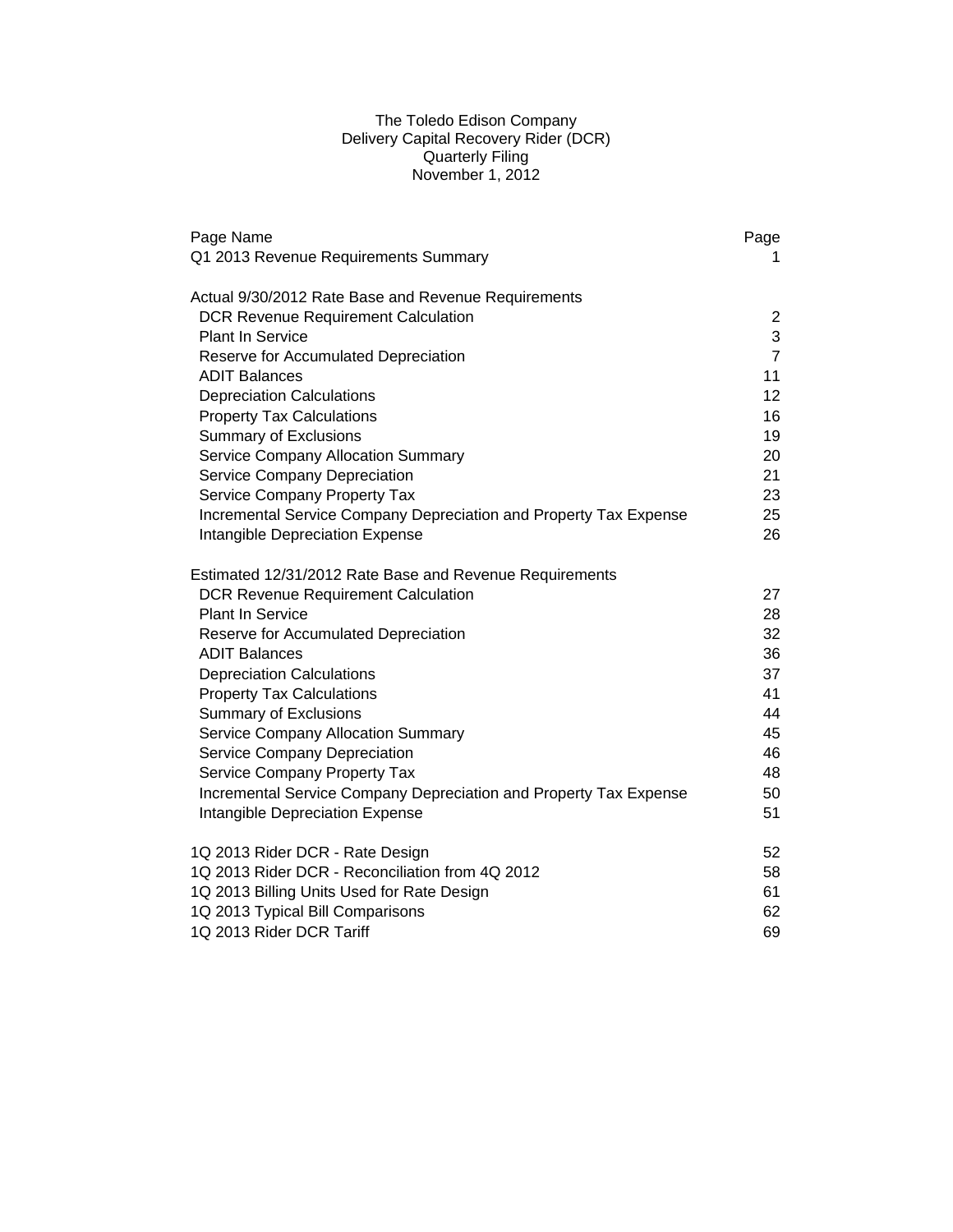# **Rider DCR Q1 2013 Revenue Requirement Summary**

(\$ millions)

# **Calculation of Annual Revenue Requirement Based on Estimated 12/31/2012 Rate Base**

| Line No. | <b>Description</b>                                                      | Source                                                                                     | CEI  | <b>OE</b>       |                   | <b>TOTAL</b> |
|----------|-------------------------------------------------------------------------|--------------------------------------------------------------------------------------------|------|-----------------|-------------------|--------------|
|          | Annual Revenue Requirement Based on Actual 9/30/2012 Rate Base          | 11/1/2012 Compliance Filing; Page 2; Column (f) Lines 36-39                                | 61.3 | $61.6$ $\ldots$ | $14.0$   \$       | 136.9        |
|          | Incremental Revenue Requirement Based on Estimated 12/31/2012 Rate Base | Calculation: 11/1/2012 Compliance Filing (Page 27, Column (f) Lines 36-39)<br>minus Line 1 | 12.6 | $14.1$ $\pm$    | 3.5 <sup>5</sup>  | 30.1         |
|          | Annual Revenue Requirement Based on Estimated 12/31/2012 Rate Base      | Calculation: SUM [ Line 1 through Line 2 ]                                                 | 73.9 | 75.6            | 17.5 <sup>°</sup> | 167.0        |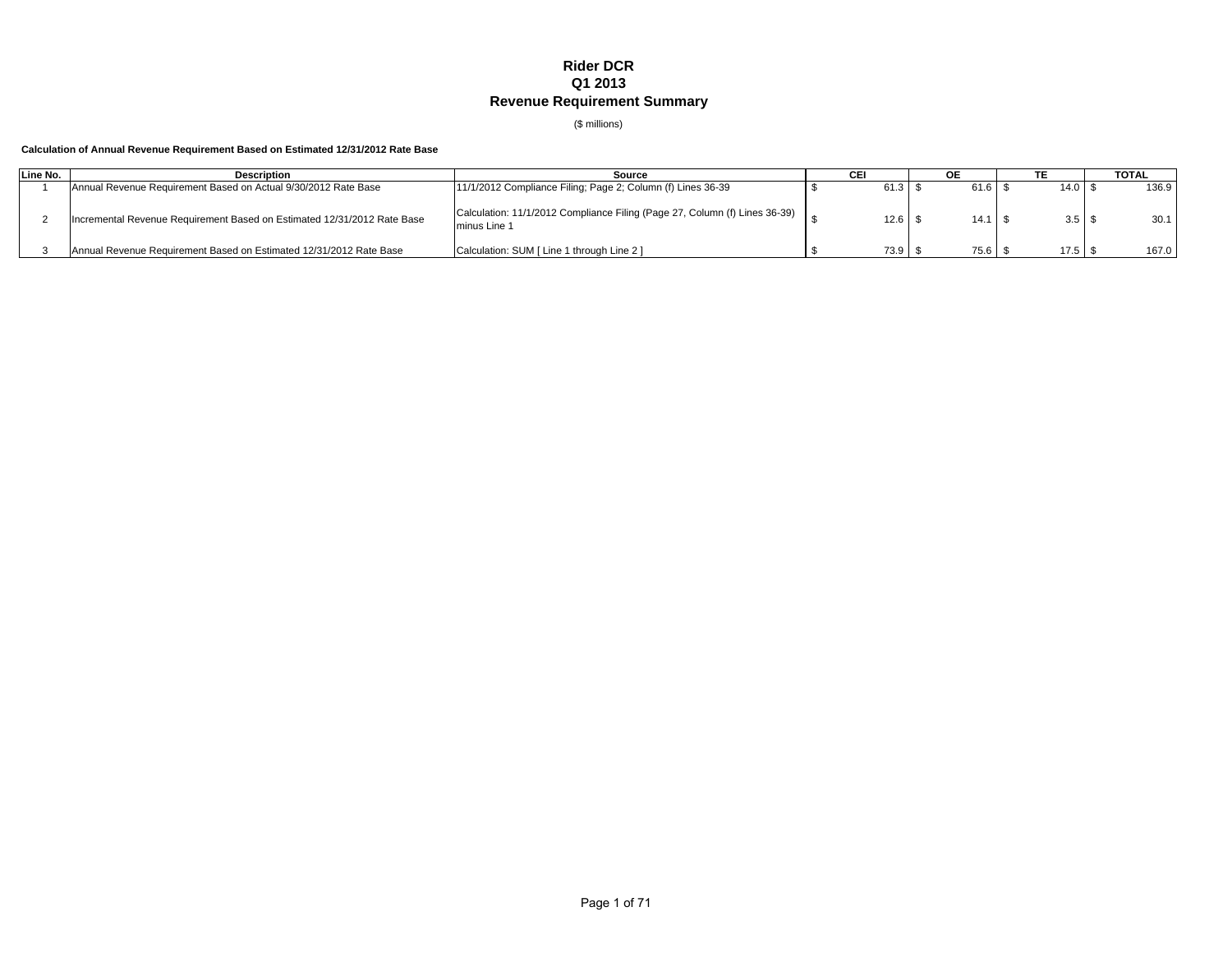# **Rider DCR Actual Distribution Rate Base Additions as of 9/30/12 Revenue Requirement Calculation**

(\$ millions)

\* 5/31/2007 balances refer to the jurisdictional balances approved in Case 07-551-EL-AIR. Source: PUCO Staff workpapers supporting the PUCO Opinion & Order

|      |                             | (A)        | (B)        | $(C) = (B) - (A)$  | (D)                             |
|------|-----------------------------|------------|------------|--------------------|---------------------------------|
|      | <b>Gross Plant</b>          | 5/31/2007* | 9/30/2012  | <b>Incremental</b> | Source of Column (B)            |
| (1)  | CEI                         | 1,927.1    | 2,559.4    | 632.3              | Sch B2.1 (Actual) Line 45       |
| (2)  | <b>OE</b>                   | 2,074.0    | 2,813.4    | 739.4              | Sch B2.1 (Actual) Line 47       |
| (3)  | <b>TE</b>                   | 771.5      | 1,028.8    | 257.3              | Sch B2.1 (Actual) Line 44       |
| (4)  | <b>Total</b>                | 4,772.5    | 6,401.6    | 1,629.0            | Sum: [ (1) through (3) ]        |
|      | <b>Accumulated Reserve</b>  |            |            |                    |                                 |
| (5)  | CEI                         | (773.0)    | (1,069.8)  | (296.7)            | -Sch B3 (Actual) Line 45        |
| (6)  | <b>OE</b>                   | (803.0)    | (1, 113.3) | (310.2)            | -Sch B3 (Actual) Line 47        |
| (7)  | TE                          | (376.8)    | (513.4)    | (136.6)            | -Sch B3 (Actual) Line 44        |
| (8)  | <b>Total</b>                | (1,952.8)  | (2,696.4)  | (743.6)            | Sum: [ (5) through (7)          |
|      | <b>Net Plant In Service</b> |            |            |                    |                                 |
| (9)  | CEI                         | 1,154.0    | 1,489.6    | 335.6              | $(1) + (5)$                     |
| (10) | <b>OE</b>                   | 1,271.0    | 1,700.1    | 429.2              | $(2) + (6)$                     |
| (11) | TE                          | 394.7      | 515.4      | 120.7              | $(3) + (7)$                     |
| (12) | <b>Total</b>                | 2,819.7    | 3,705.1    | 885.4              | Sum: [ (9) through (11) ]       |
|      |                             |            |            |                    |                                 |
|      | <b>ADIT</b>                 |            |            |                    |                                 |
| (13) | CEI                         | (246.4)    | (430.5)    | (184.1)            | - ADIT Balances (Actual) Line 3 |
| (14) | OE                          | (197.1)    | (475.3)    | (278.2)            | - ADIT Balances (Actual) Line 3 |
| (15) | <b>TE</b>                   | (10.3)     | (134.4)    | (124.1)            | - ADIT Balances (Actual) Line 3 |
| (16) | <b>Total</b>                | (453.8)    | (1,040.2)  | (586.4)            | Sum: [ (13) through (15) ]      |
|      | <b>Rate Base</b>            |            |            |                    |                                 |
| (17) | CEI                         | 907.7      | 1,059.1    | 151.4              | $(9) + (13)$                    |
| (18) | OE                          | 1,073.9    | 1,224.8    | 150.9              | $(10) + (14)$                   |
| (19) | <b>TE</b>                   | 384.4      | 381.0      | (3.3)              | $(11) + (15)$                   |
| (20) | <b>Total</b>                | 2,366.0    | 2,664.9    | 299.0              | Sum: [ (17) through (19) ]      |
|      |                             |            |            |                    |                                 |
|      | <b>Depreciation Exp</b>     |            |            |                    |                                 |
| (21) | CEI                         | 60.0       | 81.3       | 21.3               | Sch B-3.2 (Actual) Line 45      |
| (22) | OE                          | 62.0       | 82.4       | 20.4               | Sch B-3.2 (Actual) Line 47      |
| (23) | TE                          | 24.5       | 33.0       | 8.5                | Sch B-3.2 (Actual) Line 44      |
| (24) | <b>Total</b>                | 146.5      | 196.8      | 50.2               | Sum: [ (21) through (23) ]      |
|      | <b>Property Tax Exp</b>     |            |            |                    |                                 |
| (25) | CEI                         | 65.0       | 87.6       | 22.6               | Sch C-3.10a (Actual) Line 4     |
| (26) | OE                          | 57.4       | 81.2       | 23.8               | Sch C-3.10a (Actual) Line 4     |
| (27) | <b>TE</b>                   | 20.1       | 25.9       | 5.8                | Sch C-3.10a (Actual) Line 4     |
| (28) | <b>Total</b>                | 142.4      | 194.7      | 52.2               | Sum: [ (25) through (27) ]      |

|      | <b>Revenue Requirement</b> | <b>Rate Base</b> | <b>Return 8.48%</b> | Deprec | <b>Prop Tax</b> | Rev. Rea. |
|------|----------------------------|------------------|---------------------|--------|-----------------|-----------|
| (29) | CEI                        | 151.4            | 12.8                | 21.3   | 22.6            | 56.8      |
| (30) | ОE                         | 150.9            | 12.8                | 20.4   | 23.8            | 57.1      |
| (31) | ТE                         | (3.3)            | (0.3)               | 8.5    | 5.8             | 14.0      |
| (32) | <b>Total</b>               | 299.0            | 25.4                | 50.2   | 52.2            | 127.8     |

|      | <b>Capital Structure &amp; Returns</b> |         |        |          |
|------|----------------------------------------|---------|--------|----------|
|      |                                        | $%$ mix | rate   | wtd rate |
| (33) | Debt                                   | 51%     | 6.54%  | 3.3%     |
| (34) | Equity                                 | 49%     | 10.50% | 5.1%     |
| (35) |                                        |         |        | 8.48%    |

|      |                                     |                      | (b)      | (C)        | (d)              | ιe           |                 |
|------|-------------------------------------|----------------------|----------|------------|------------------|--------------|-----------------|
|      | <b>Revenue Requirement with Tax</b> | <b>Equity Return</b> | Tax Rate | Income Tax | <b>CAT 0.26%</b> | <b>Taxes</b> | Rev. Reg. + Tax |
| (36) | CEI                                 | 7.8                  | 36.14%   | 4.4        | 0.2              | 4.6          | 61.3            |
| (37) | OE                                  | 7.8                  | 35.88%   | 4.3        | 0.2              | 4.5          | 61.6            |
| (38) |                                     | (0.2)                | 35.74%   | (0.1)      | 0.0              | (0.1)        | 14.0            |
| (39) | <b>Total</b>                        | 15.4                 |          | O.1        | 0.4              | 9.0          | 136.9           |

**(a) = Weighted Cost of Equity x Rate Base (c) = (a) x (1 / (1-(b)) - 1) (e) = (c) + (d)**

**(b) = Current composite income tax rates (d) = (Rev. Req. + (c)) x (1/(1-.26%) - 1) (f) = (e) + Rev. Req. from Lines 29-31**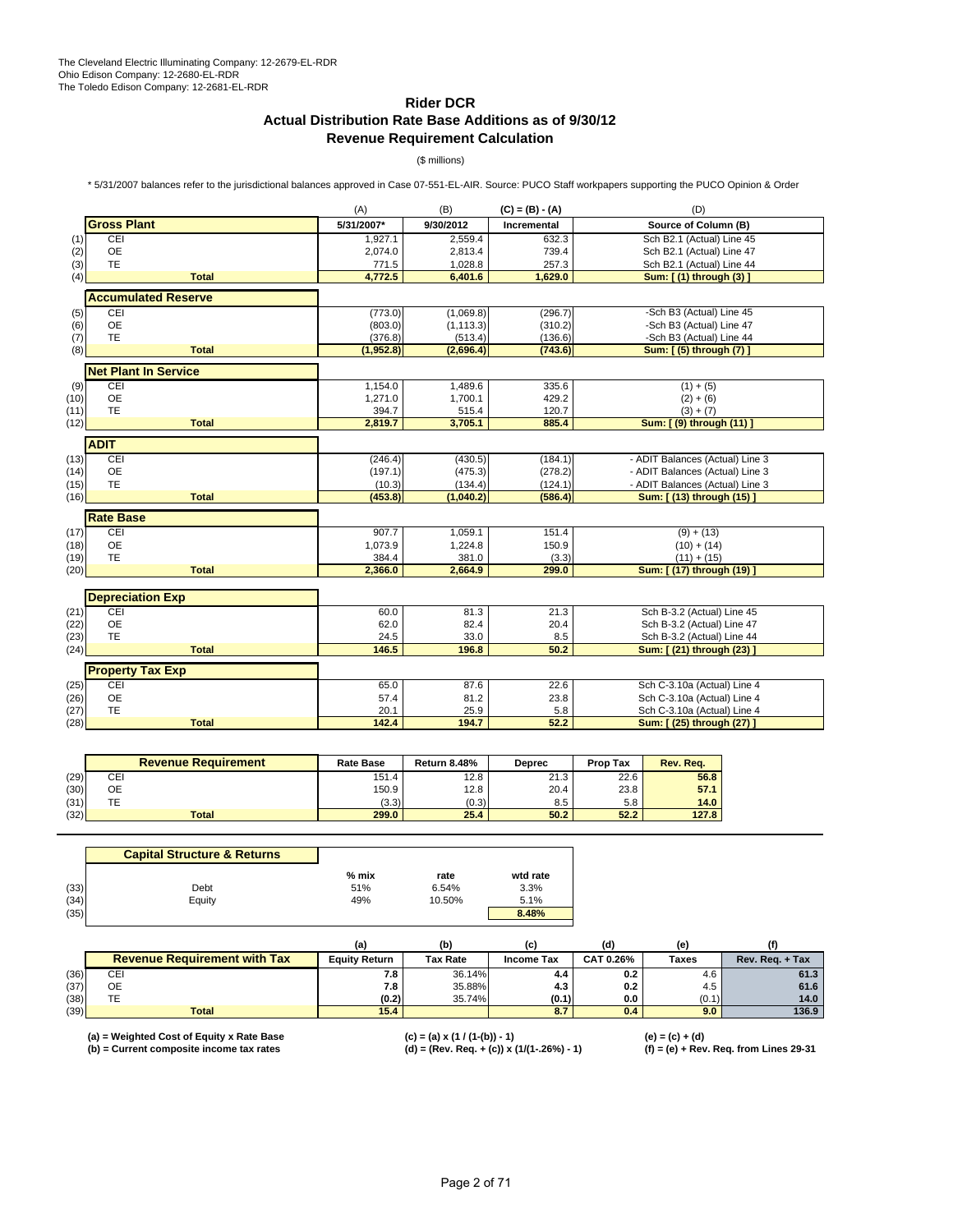Schedule B-2.1 (Actual) Page 1 of 4

NOTE: Column A contains actual plant in service balances as of 9/30/2012, adjusted to remove the cumulative pre-2007 impact of a change in pension accounting. Column B shows jurisdictional allocation factors from Case No. 07-551-EL-AIR. Additional details on the adjustments in Column D are provided on the "Summary of Exclusions per Case No. 10-388-EL-SSO: Actual 9/30/2012 Plant in Service Balances" workpaper.

| Line<br>No. | Account<br>No. | <b>Account Title</b>             |    | Total<br>Allocation<br>Allocated<br>Total<br>%<br>Company<br>(B)<br>$(C) = (A) * (B)$<br>(A) |      |     | Adjustments<br>(D) |    | Adjusted<br>Jurisdiction<br>$(E) = (C) + (D)$ |    |            |
|-------------|----------------|----------------------------------|----|----------------------------------------------------------------------------------------------|------|-----|--------------------|----|-----------------------------------------------|----|------------|
|             |                | <b>TRANSMISSION PLANT</b>        |    |                                                                                              |      |     |                    |    |                                               |    |            |
|             | 350            | Land & Land Rights               | S  | 17,347,852                                                                                   | 100% | \$  | 17,347,852         | \$ | (15, 628, 438)                                | \$ | 1,719,414  |
|             | 352            | Structures & Improvements        |    | 218,265                                                                                      | 100% | \$. | 218,265            |    |                                               | C  | 218,265    |
| 3           | 353            | <b>Station Equipment</b>         |    | 9,682,834                                                                                    | 100% | \$  | 9,682,834          |    |                                               | \$ | 9,682,834  |
| 4           | 354            | Towers & Fixtures                |    | 34,264                                                                                       | 100% | S.  | 34,264             |    |                                               | C  | 34,264     |
|             | 355            | Poles & Fixtures                 |    | 3,293,216                                                                                    | 100% | \$  | 3,293,216          |    |                                               | \$ | 3,293,216  |
| 6           | 356            | Overhead Conductors & Devices    |    | 4,988,951                                                                                    | 100% | \$  | 4,988,951          |    |                                               | \$ | 4,988,951  |
|             | 357            | <b>Underground Conduit</b>       | ۰Ъ | 497,362                                                                                      | 100% | S   | 497,362            |    |                                               | \$ | 497,362    |
| 8           | 358            | Underground Conductors & Devices |    | 386,079                                                                                      | 100% | \$. | 386,079            |    |                                               | \$ | 386,079    |
| 9           | 359            | Roads & Trails                   |    |                                                                                              | 100% | S.  |                    |    |                                               |    |            |
| 10          |                | <b>Total Transmission Plant</b>  | J. | 36,448,823                                                                                   | 100% | \$  | 36,448,823         | \$ | (15, 628, 438)                                | \$ | 20,820,385 |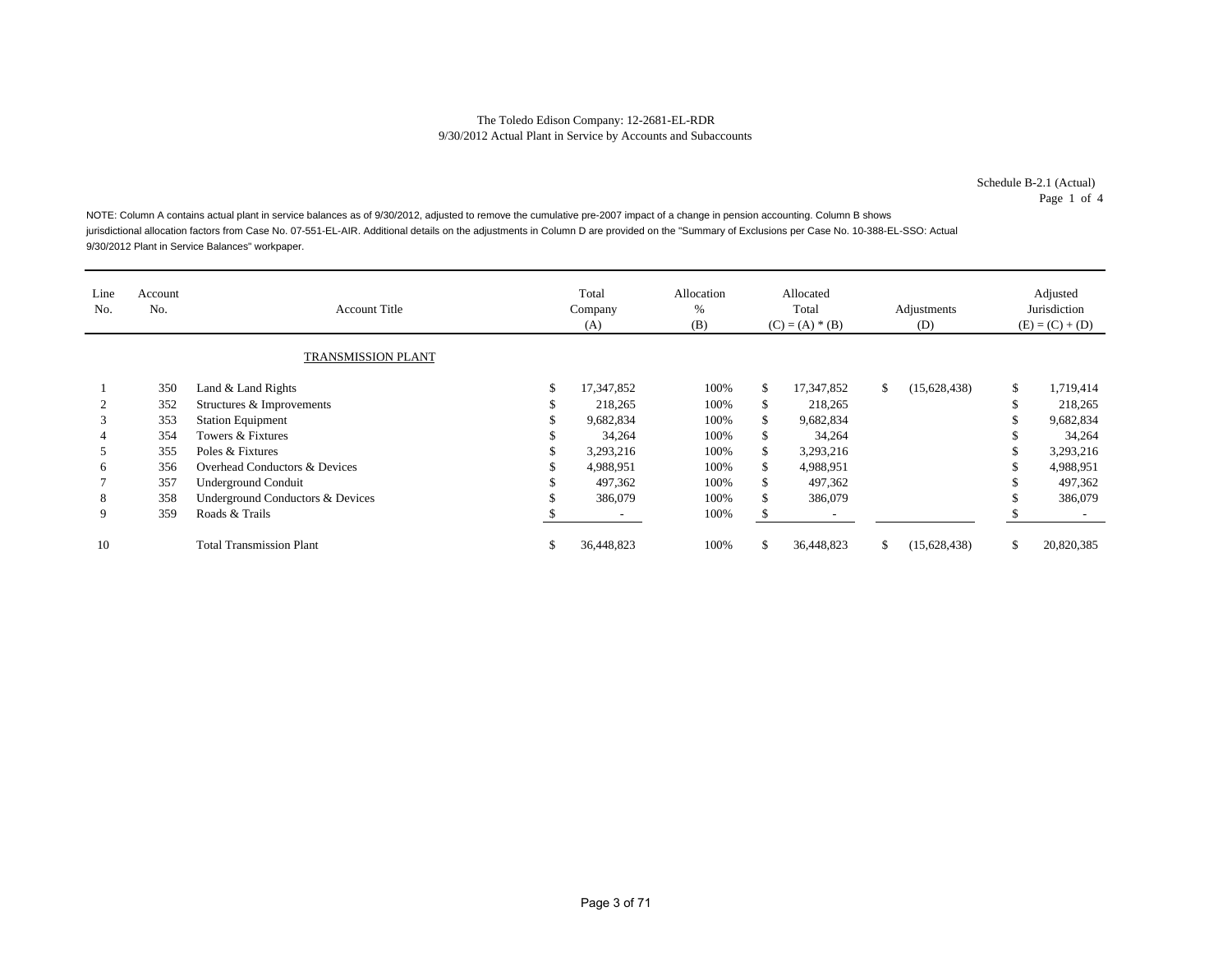Schedule B-2.1 (Actual) Page 2 of 4

NOTE: Column A contains actual plant in service balances as of 9/30/2012, adjusted to remove the cumulative pre-2007 impact of a change in pension accounting. Column B shows jurisdictional allocation factors from Case No. 07-551-EL-AIR. Additional details on the adjustments in Column D are provided on the "Summary of Exclusions per Case No. 10-388-EL-SSO: Actual 9/30/2012 Plant in Service Balances" workpaper.

| Line<br>No. | Account<br>No. | <b>Account Title</b><br><b>DISTRIBUTION PLANT</b> |   | Total<br>Company<br>(A) | Allocation<br>%<br>(B) |     | Allocated<br>Total<br>$(C) = (A) * (B)$ | Adjustments<br>(D)             | Adjusted<br>Jurisdiction<br>$(E) = (C) + (D)$ |
|-------------|----------------|---------------------------------------------------|---|-------------------------|------------------------|-----|-----------------------------------------|--------------------------------|-----------------------------------------------|
| 11          | 360            | Land & Land Rights                                | S | 4,966,340               | 100%                   | \$  | 4,966,340                               |                                | \$<br>4,966,340                               |
| 12          | 361            | Structures & Improvements                         | ъ | 6,271,963               | 100%                   | \$  | 6,271,963                               |                                | \$<br>6,271,963                               |
| 13          | 362            | <b>Station Equipment</b>                          | Φ | 90,166,906              | 100%                   | S   | 90,166,906                              |                                | \$<br>90,166,906                              |
| 14          | 364            | Poles, Towers & Fixtures                          | S | 150, 192, 670           | 100%                   |     | 150, 192, 670                           |                                | 150,192,670                                   |
| 15          | 365            | Overhead Conductors & Devices                     | S | 186, 199, 652           | 100%                   | \$  | 186, 199, 652                           |                                | 186, 199, 652                                 |
| 16          | 366            | <b>Underground Conduit</b>                        | S | 12.508.600              | 100%                   | S   | 12,508,600                              |                                | \$<br>12,508,600                              |
| 17          | 367            | Underground Conductors & Devices                  | S | 111,968,618             | 100%                   |     | 111,968,618                             |                                | \$<br>111,968,618                             |
| 18          | 368            | Line Transformers                                 | S | 143,098,101             | 100%                   | \$  | 143,098,101                             |                                | \$<br>143,098,101                             |
| 19          | 369            | <b>Services</b>                                   | S | 66,223,172              | 100%                   | \$. | 66,223,172                              |                                | \$<br>66,223,172                              |
| 20          | 370            | <b>Meters</b>                                     |   | 37,668,314              | 100%                   | S   | 37,668,314                              |                                | \$<br>37,668,314                              |
| 21          | 371            | <b>Installation on Customer Premises</b>          | ъ | 6,214,527               | 100%                   | \$  | 6,214,527                               |                                | \$<br>6,214,527                               |
| 22          | 373            | Street Lighting & Signal Systems                  |   | 53,023,437              | 100%                   | \$. | 53,023,437                              |                                | \$<br>53,023,437                              |
| 23          | 374            | Asset Retirement Costs for Distribution Plant     |   | 7,901                   | 100%                   |     | 7,901                                   |                                | 7,901                                         |
| 24          |                | <b>Total Distribution Plant</b>                   |   | 868,510,201             | 100%                   | S   | 868,510,201                             | \$<br>$\overline{\phantom{a}}$ | \$<br>868,510,201                             |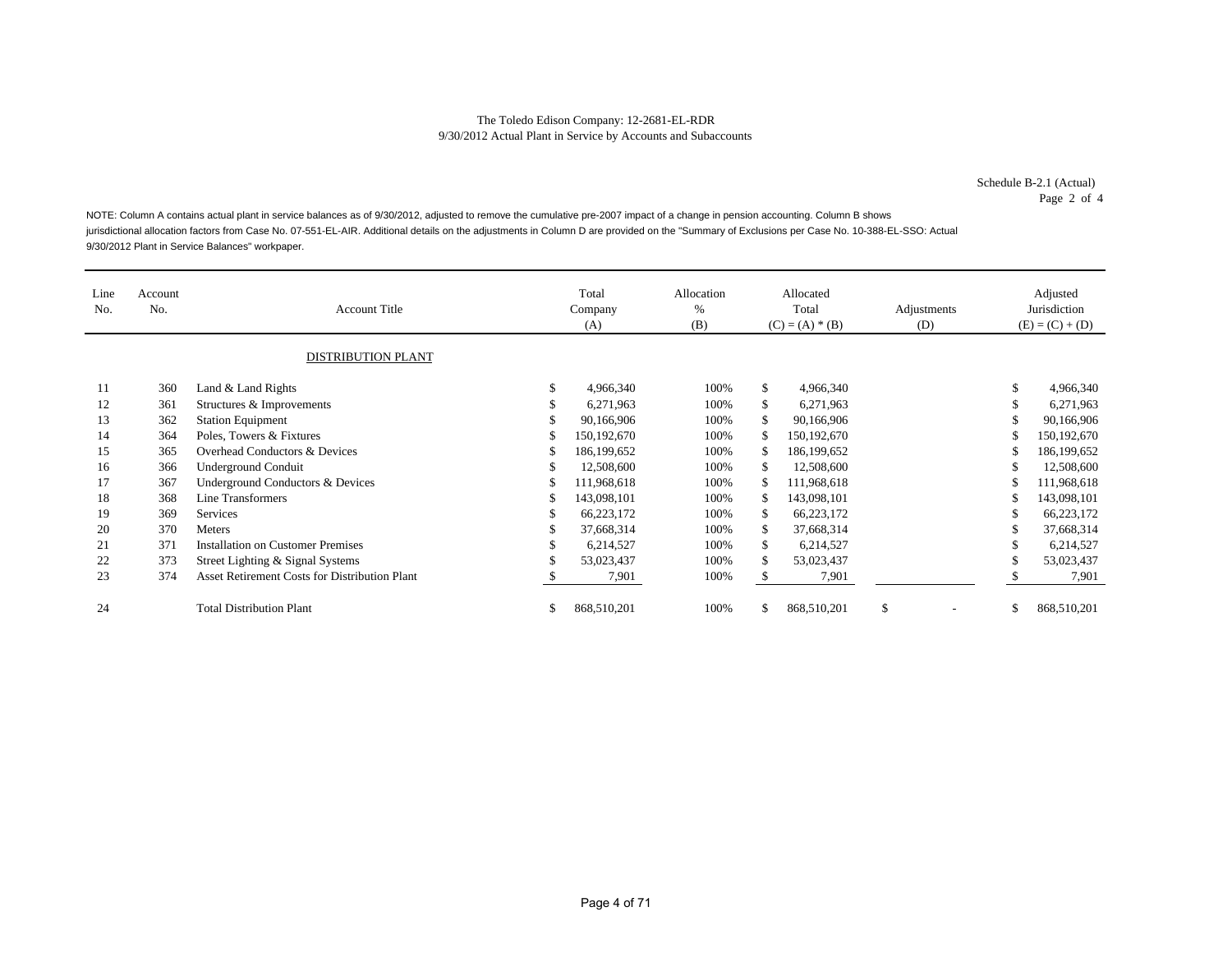Schedule B-2.1 (Actual) Page 3 of 4

NOTE: Column A contains actual plant in service balances as of 9/30/2012, adjusted to remove the cumulative pre-2007 impact of a change in pension accounting. Column B shows jurisdictional allocation factors from Case No. 07-551-EL-AIR. Additional details on the adjustments in Column D are provided on the "Summary of Exclusions per Case No. 10-388-EL-SSO: Actual 9/30/2012 Plant in Service Balances" workpaper.

| Line<br>No. | Account<br>No. | <b>Account Title</b>                            |    | Total<br>Company<br>(A) | Allocation<br>%<br>(B) |     | Allocated<br>Total<br>$(C) = (A) * (B)$ | Adjustments<br>(D) |    | Adjusted<br>Jurisdiction<br>$(E) = (C) + (D)$ |
|-------------|----------------|-------------------------------------------------|----|-------------------------|------------------------|-----|-----------------------------------------|--------------------|----|-----------------------------------------------|
|             |                | <b>GENERAL PLANT</b>                            |    |                         |                        |     |                                         |                    |    |                                               |
| 25          | 389            | Land & Land Rights                              | \$ | 1,826,097               | 100%                   | \$  | 1,826,097                               |                    | \$ | 1,826,097                                     |
| 26          | 390            | Structures & Improvements                       |    | 48,806,052              | 100%                   | S   | 48,806,052                              |                    | S  | 48,806,052                                    |
| 27          | 391.1          | Office Furniture & Equipment                    |    | 2,437,563               | 100%                   | \$  | 2,437,563                               |                    | \$ | 2,437,563                                     |
| 28          | 391.2          | Data Processing Equipment                       |    | 8,453,489               | 100%                   | \$  | 8,453,489                               |                    |    | 8,453,489                                     |
| 29          | 392            | <b>Transportation Equipment</b>                 |    | 1,123,443               | 100%                   | \$  | 1,123,443                               |                    | \$ | 1,123,443                                     |
| 30          | 393            | Stores Equipment                                |    | 651,795                 | 100%                   | \$  | 651,795                                 |                    | S. | 651,795                                       |
| 31          | 394            | Tools, Shop & Garage Equipment                  |    | 5,129,766               | 100%                   | \$  | 5,129,766                               |                    | \$ | 5,129,766                                     |
| 32          | 395            | <b>Laboratory Equipment</b>                     |    | 1,795,091               | 100%                   | \$. | 1,795,091                               |                    | \$ | 1,795,091                                     |
| 33          | 396            | Power Operated Equipment                        |    | 1,037,367               | 100%                   | \$  | 1,037,367                               |                    | \$ | 1,037,367                                     |
| 34          | 397            | <b>Communication Equipment</b>                  | ъ  | 7,752,373               | 100%                   | \$  | 7,752,373                               |                    | \$ | 7,752,373                                     |
| 35          | 398            | Miscellaneous Equipment                         | ъ  | 511,838                 | 100%                   | \$  | 511,838                                 |                    | \$ | 511,838                                       |
| 36          | 399.1          | <b>Asset Retirement Costs for General Plant</b> |    | 264,831                 | 100%                   | S.  | 264,831                                 |                    |    | 264,831                                       |
| 37          |                | <b>Total General Plant</b>                      | ъ. | 79,789,705              | 100%                   | \$. | 79,789,705                              | \$0                | \$ | 79,789,705                                    |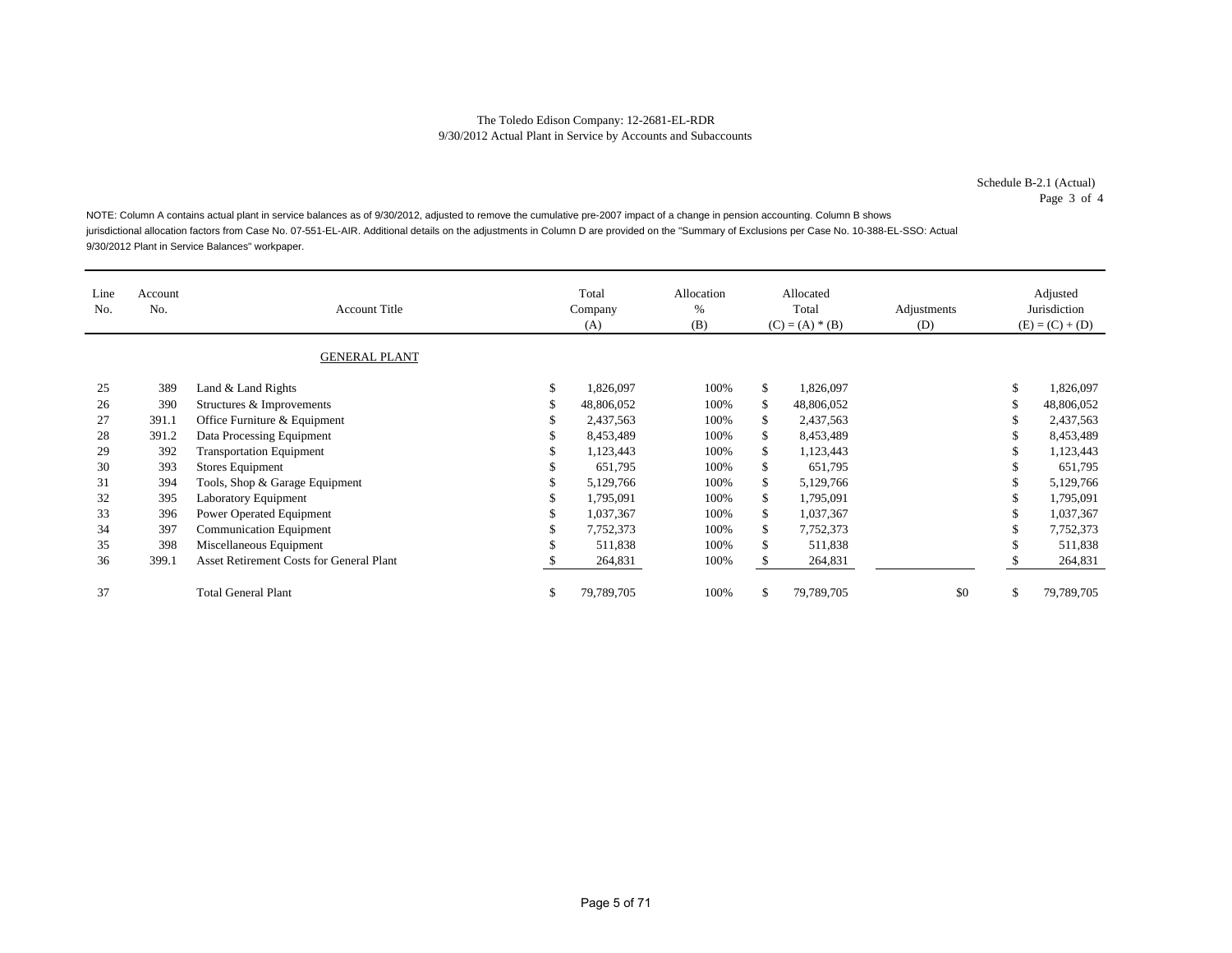Schedule B-2.1 (Actual) Page 4 of 4

NOTE: Column A contains actual plant in service balances as of 9/30/2012, adjusted to remove the cumulative pre-2007 impact of a change in pension accounting. Column B shows jurisdictional allocation factors from Case No. 07-551-EL-AIR. Additional details on the adjustments in Column D are provided on the "Summary of Exclusions per Case No. 10-388-EL-SSO: Actual 9/30/2012 Plant in Service Balances" workpaper.

| Line<br>No.          | Account<br>No.    | <b>Account Title</b>                                                                                                  |               | Total<br>Company<br>(A)                       | Allocation<br>%<br>(B) |                | Allocated<br>Total<br>$(C) = (A) * (B)$       | Adjustments<br>(D)             |   | Adjusted<br>Jurisdiction<br>$(E) = (C) + (D)$ |
|----------------------|-------------------|-----------------------------------------------------------------------------------------------------------------------|---------------|-----------------------------------------------|------------------------|----------------|-----------------------------------------------|--------------------------------|---|-----------------------------------------------|
|                      |                   | <b>OTHER PLANT</b>                                                                                                    |               |                                               |                        |                |                                               |                                |   |                                               |
| 38<br>39<br>40<br>41 | 303<br>303<br>303 | Intangible Software<br>Intangible FAS 109 Transmission<br>Intangible FAS 109 Distribution<br><b>Total Other Plant</b> | \$<br>S<br>\$ | 23,631,959<br>54,210<br>240,093<br>23,926,262 | 100%<br>100%<br>100%   | \$<br>\$<br>\$ | 23,631,959<br>54,210<br>240,093<br>23,926,262 | \$<br>$\overline{\phantom{a}}$ | ъ | 23,631,959<br>54,210<br>240,093<br>23,926,262 |
| 42                   |                   | Company Total Plant                                                                                                   | \$.           | 1,008,674,992                                 | 100%                   | \$             | 1,008,674,992                                 | \$<br>(15,628,438)             |   | 993,046,554                                   |
| 43                   |                   | Service Company Plant Allocated*                                                                                      |               |                                               |                        |                |                                               |                                | ъ | 35,770,220                                    |
| 44                   |                   | Grand Total Plant $(42 + 43)$                                                                                         |               |                                               |                        |                |                                               |                                |   | 1,028,816,773                                 |

\* Source: Line 2 of the "Service Company Allocations to the Ohio Operating Companies (Actual)" workpaper.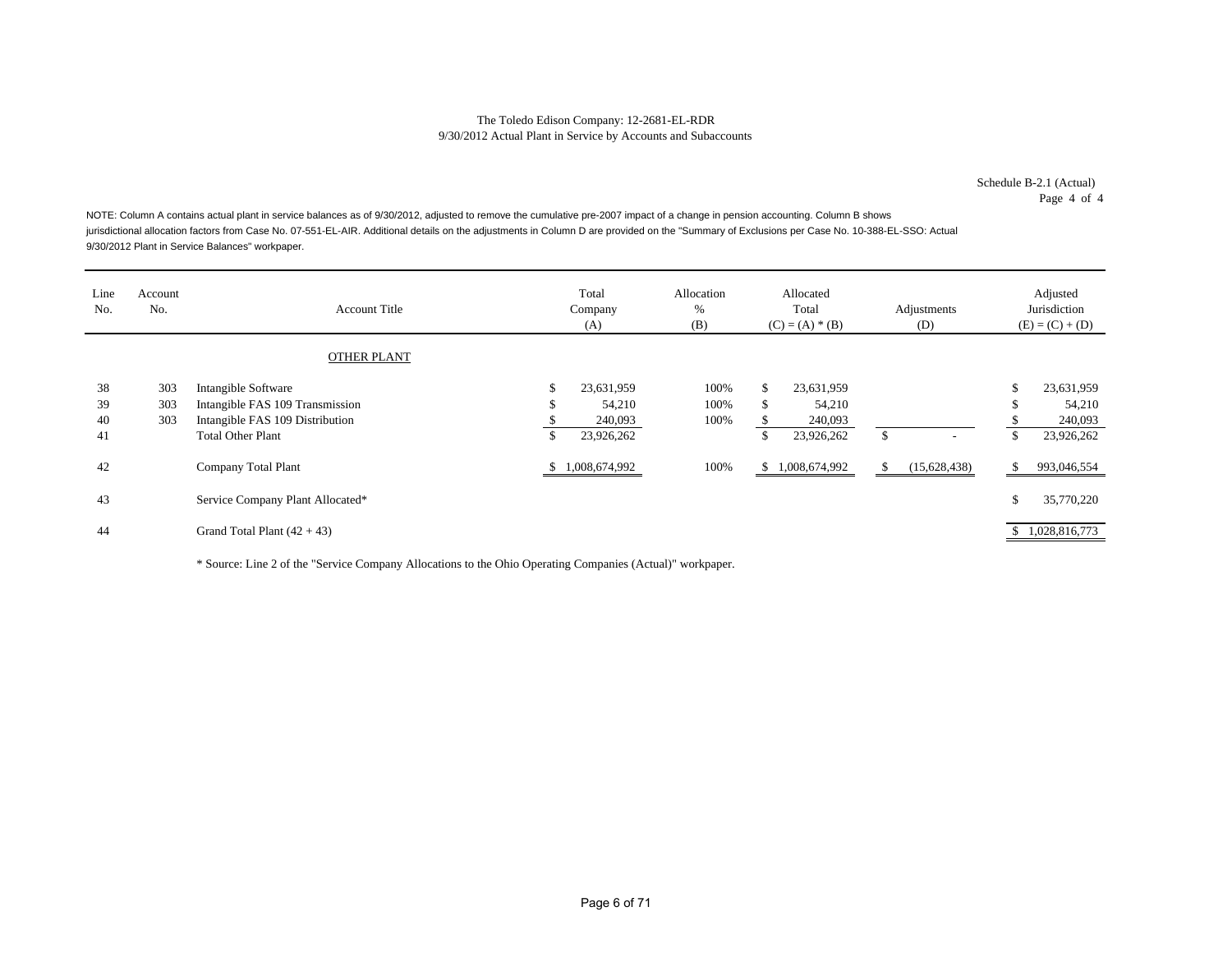Page 1 of 4

NOTE: Column B contains actual reserve for accumulated depreciation balances as of 9/30/2012, adjusted to remove the cumulative pre-2007 impact of a change in pension accounting. Column C shows jurisdictional allocation factors from Case No. 07-551-EL-AIR. Additional details on the adjustments in Column E are provided on the "Summary of Exclusions per Case No. 10-388-EL-SSO: Actual 9/30/2012 Plant in Service Balances" workpaper.

|             |                |                                  | Total                                                                   |    | <b>Reserve Balances</b> |                           |                                         |            |                    |                                               |            |  |  |  |
|-------------|----------------|----------------------------------|-------------------------------------------------------------------------|----|-------------------------|---------------------------|-----------------------------------------|------------|--------------------|-----------------------------------------------|------------|--|--|--|
| Line<br>No. | Account<br>No. | <b>Account Title</b>             | Company<br><b>Plant Investment</b><br>Sch B2.1 (Actual) Column E<br>(A) |    | Total<br>Company<br>(B) | Allocation<br>$\%$<br>(C) | Allocated<br>Total<br>$(D) = (B) * (C)$ |            | Adjustments<br>(E) | Adjusted<br>Jurisdiction<br>$(F) = (D) + (E)$ |            |  |  |  |
|             |                | TRANSMISSION PLANT               |                                                                         |    |                         |                           |                                         |            |                    |                                               |            |  |  |  |
|             | 350            | Land & Land Rights               | 1,719,414                                                               | \$ |                         | 100%                      | \$                                      |            |                    |                                               |            |  |  |  |
|             | 352            | Structures & Improvements        | 218,265                                                                 | \$ | 186,155                 | 100%                      | \$                                      | 186,155    |                    |                                               | 186,155    |  |  |  |
| 3           | 353            | <b>Station Equipment</b>         | 9,682,834                                                               |    | 4,300,782               | 100%                      |                                         | 4,300,782  |                    |                                               | 4,300,782  |  |  |  |
| 4           | 354            | Towers & Fixtures                | 34,264                                                                  | S. | 40,543                  | 100%                      | S.                                      | 40,543     |                    |                                               | 40,543     |  |  |  |
| 5           | 355            | Poles & Fixtures                 | 3,293,216                                                               |    | 2,639,434               | 100%                      | S                                       | 2,639,434  |                    |                                               | 2,639,434  |  |  |  |
| 6           | 356            | Overhead Conductors & Devices    | 4,988,951                                                               |    | 2,999,100               | 100%                      | S.                                      | 2,999,100  |                    |                                               | 2,999,100  |  |  |  |
|             | 357            | <b>Underground Conduit</b>       | 497,362                                                                 | \$ | 145,959                 | 100%                      | \$                                      | 145,959    |                    |                                               | 145,959    |  |  |  |
| 8           | 358            | Underground Conductors & Devices | 386,079                                                                 |    | 143,573                 | 100%                      | \$                                      | 143,573    |                    |                                               | 143,573    |  |  |  |
| 9           | 359            | Roads & Trails                   | ۰                                                                       |    |                         | 100%                      |                                         |            |                    |                                               |            |  |  |  |
| 10          |                | <b>Total Transmission Plant</b>  | \$<br>20,820,385                                                        | \$ | 10,455,546              | 100%                      | \$                                      | 10,455,546 | \$0                | \$                                            | 10,455,546 |  |  |  |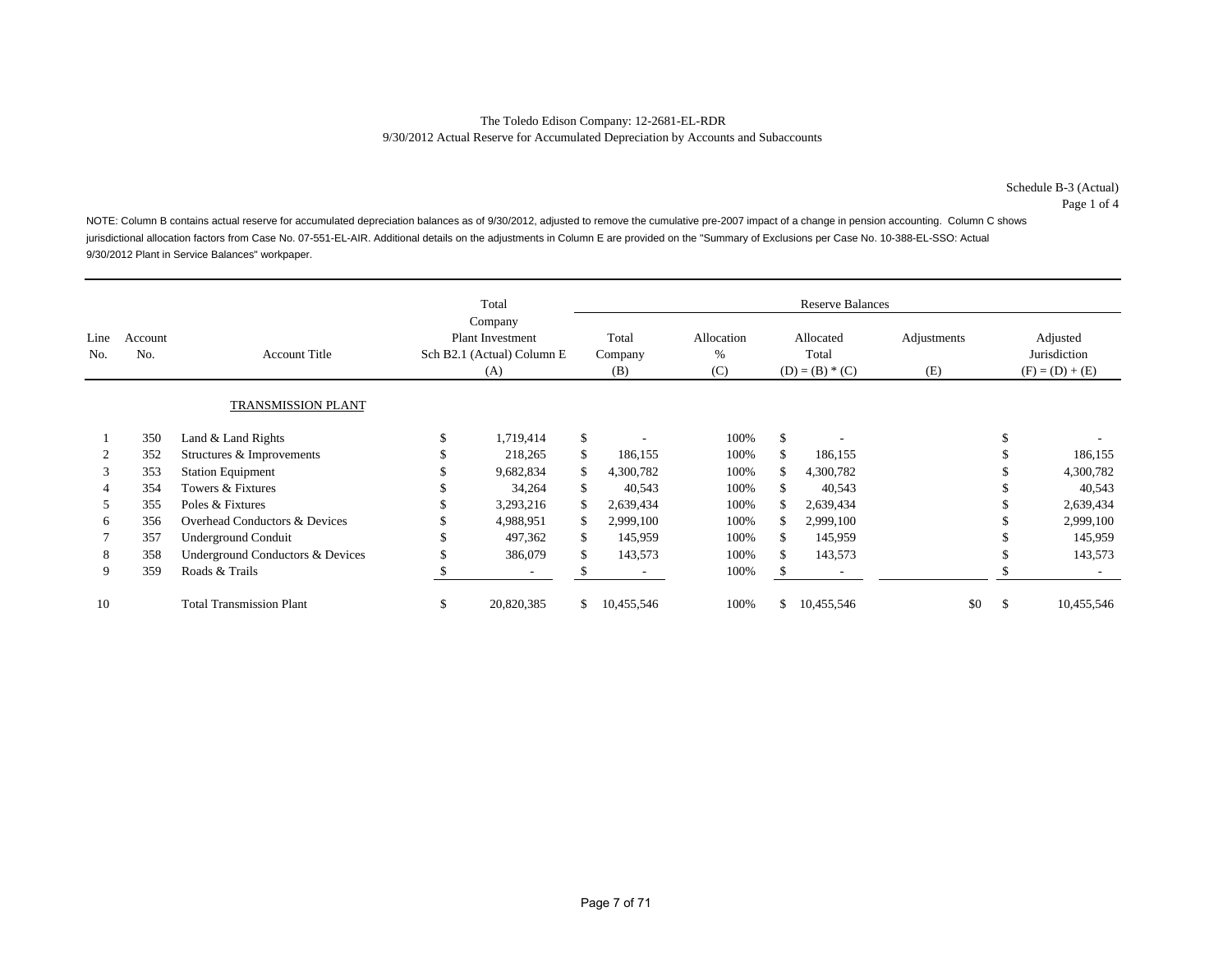NOTE: Column B contains actual reserve for accumulated depreciation balances as of 9/30/2012, adjusted to remove the cumulative pre-2007 impact of a change in pension accounting. Column C shows jurisdictional allocation factors from Case No. 07-551-EL-AIR. Additional details on the adjustments in Column E are provided on the "Summary of Exclusions per Case No. 10-388-EL-SSO: Actual 9/30/2012 Plant in Service Balances" workpaper.

|             |                |                                               |    | Total                                                                   |    | <b>Reserve Balances</b> |                           |    |                                         |    |                    |                                               |              |  |  |  |
|-------------|----------------|-----------------------------------------------|----|-------------------------------------------------------------------------|----|-------------------------|---------------------------|----|-----------------------------------------|----|--------------------|-----------------------------------------------|--------------|--|--|--|
| Line<br>No. | Account<br>No. | <b>Account Title</b>                          |    | Company<br><b>Plant Investment</b><br>Sch B2.1 (Actual) Column E<br>(A) |    | Total<br>Company<br>(B) | Allocation<br>$\%$<br>(C) |    | Allocated<br>Total<br>$(D) = (B) * (C)$ |    | Adjustments<br>(E) | Adjusted<br>Jurisdiction<br>$(F) = (D) + (E)$ |              |  |  |  |
|             |                | DISTRIBUTION PLANT                            |    |                                                                         |    |                         |                           |    |                                         |    |                    |                                               |              |  |  |  |
| 11          | 360            | Land & Land Rights                            |    | 4,966,340                                                               | \$ |                         | 100%                      | \$ |                                         |    |                    | \$                                            |              |  |  |  |
| 12          | 361            | Structures & Improvements                     |    | 6,271,963                                                               |    | 1,622,344               | 100%                      | \$ | 1,622,344                               |    |                    |                                               | 1,622,344    |  |  |  |
| 13          | 362            | <b>Station Equipment</b>                      |    | 90,166,906                                                              |    | 29,681,019              | 100%                      |    | 29,681,019                              |    |                    |                                               | 29,681,019   |  |  |  |
| 14          | 364            | Poles, Towers & Fixtures                      |    | 150, 192, 670                                                           |    | 99,223,465              | 100%                      |    | 99,223,465                              |    |                    |                                               | 99,223,465   |  |  |  |
| 15          | 365            | Overhead Conductors & Devices                 |    | 186,199,652                                                             |    | 85,028,363              | 100%                      |    | 85,028,363                              |    |                    |                                               | 85,028,363   |  |  |  |
| 16          | 366            | <b>Underground Conduit</b>                    |    | 12,508,600                                                              |    | 7,013,109               | 100%                      |    | 7,013,109                               |    |                    |                                               | 7,013,109    |  |  |  |
| 17          | 367            | Underground Conductors & Devices              |    | 111,968,618                                                             |    | 38,379,585              | 100%                      |    | 38,379,585                              |    |                    |                                               | 38,379,585   |  |  |  |
| 18          | 368            | <b>Line Transformers</b>                      |    | 143,098,101                                                             |    | 59,954,063              | 100%                      |    | 59,954,063                              |    |                    |                                               | 59,954,063   |  |  |  |
| 19          | 369            | Services                                      |    | 66,223,172                                                              |    | 60,644,767              | 100%                      |    | 60,644,767                              |    |                    |                                               | 60,644,767   |  |  |  |
| 20          | 370            | Meters                                        |    | 37,668,314                                                              |    | 20, 195, 278            | 100%                      |    | 20, 195, 278                            |    |                    |                                               | 20, 195, 278 |  |  |  |
| 21          | 371            | <b>Installation on Customer Premises</b>      |    | 6,214,527                                                               |    | 3,461,677               | 100%                      |    | 3,461,677                               |    |                    |                                               | 3,461,677    |  |  |  |
| 22          | 373            | Street Lighting & Signal Systems              |    | 53,023,437                                                              |    | 33, 367, 423            | 100%                      |    | 33, 367, 423                            |    |                    |                                               | 33,367,423   |  |  |  |
| 23          | 374            | Asset Retirement Costs for Distribution Plant | £. | 7,901                                                                   |    | 4,526                   | 100%                      |    | 4,526                                   |    |                    |                                               | 4,526        |  |  |  |
| 24          |                | <b>Total Distribution Plant</b>               | \$ | 868,510,201                                                             |    | \$438,575,619           | 100%                      |    | \$438,575,619                           | \$ |                    | \$                                            | 438,575,619  |  |  |  |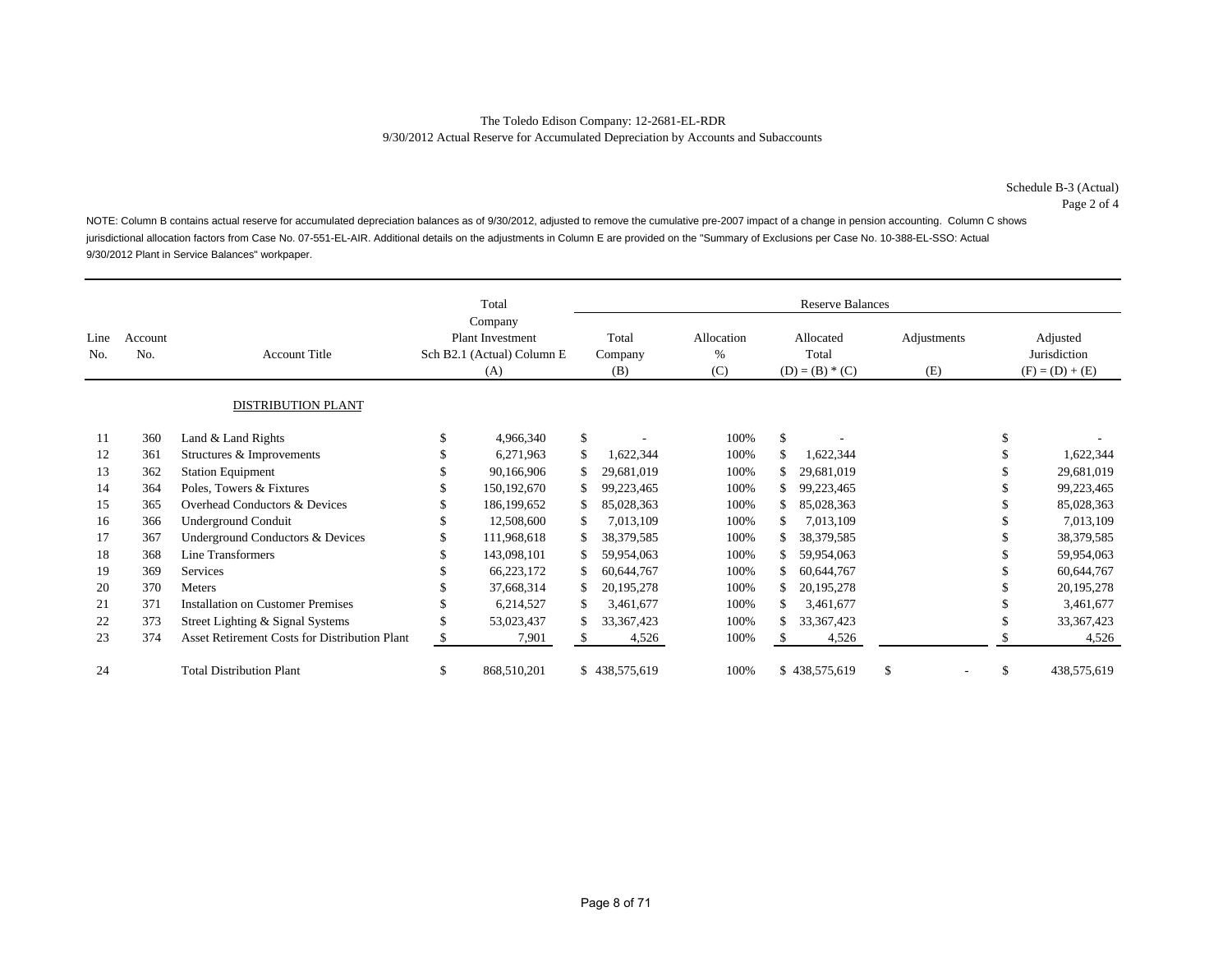NOTE: Column B contains actual reserve for accumulated depreciation balances as of 9/30/2012, adjusted to remove the cumulative pre-2007 impact of a change in pension accounting. Column C shows jurisdictional allocation factors from Case No. 07-551-EL-AIR. Additional details on the adjustments in Column E are provided on the "Summary of Exclusions per Case No. 10-388-EL-SSO: Actual 9/30/2012 Plant in Service Balances" workpaper.

|             |                |                                          | Total                                                                   | <b>Reserve Balances</b> |                         |                           |     |                                         |               |                    |    |                                               |
|-------------|----------------|------------------------------------------|-------------------------------------------------------------------------|-------------------------|-------------------------|---------------------------|-----|-----------------------------------------|---------------|--------------------|----|-----------------------------------------------|
| Line<br>No. | Account<br>No. | <b>Account Title</b>                     | Company<br><b>Plant Investment</b><br>Sch B2.1 (Actual) Column E<br>(A) |                         | Total<br>Company<br>(B) | Allocation<br>$\%$<br>(C) |     | Allocated<br>Total<br>$(D) = (B) * (C)$ |               | Adjustments<br>(E) |    | Adjusted<br>Jurisdiction<br>$(F) = (D) + (E)$ |
|             |                | <b>GENERAL PLANT</b>                     |                                                                         |                         |                         |                           |     |                                         |               |                    |    |                                               |
| 25          | 389            | Land & Land Rights                       | 1,826,097                                                               | \$                      |                         | 100%                      | \$  |                                         |               |                    |    |                                               |
| 26          | 390            | Structures & Improvements                | 48,806,052                                                              |                         | 18,662,604              | 100%                      | \$  | 18,662,604                              |               |                    |    | 18,662,604                                    |
| 27          | 391.1          | Office Furniture & Equipment             | 2,437,563                                                               |                         | 2,058,770               | 100%                      | \$  | 2,058,770                               |               |                    |    | 2,058,770                                     |
| 28          | 391.2          | Data Processing Equipment                | 8,453,489                                                               |                         | 3,439,215               | 100%                      | \$  | 3,439,215                               |               |                    |    | 3,439,215                                     |
| 29          | 392            | <b>Transportation Equipment</b>          | 1,123,443                                                               |                         | 1,049,836               | 100%                      | \$  | 1,049,836                               |               |                    |    | 1,049,836                                     |
| 30          | 393            | Stores Equipment                         | 651,795                                                                 | \$.                     | 370,956                 | 100%                      | \$  | 370,956                                 |               |                    |    | 370,956                                       |
| 31          | 394            | Tools, Shop & Garage Equipment           | 5,129,766                                                               | \$.                     | 1,850,868               | 100%                      | \$  | 1,850,868                               |               |                    |    | 1,850,868                                     |
| 32          | 395            | Laboratory Equipment                     | 1,795,091                                                               |                         | 1,034,630               | 100%                      | \$  | 1,034,630                               |               |                    |    | 1,034,630                                     |
| 33          | 396            | Power Operated Equipment                 | 1,037,367                                                               | S.                      | 851,968                 | 100%                      | \$  | 851,968                                 |               |                    |    | 851,968                                       |
| 34          | 397            | <b>Communication Equipment</b>           | 7,752,373                                                               |                         | 6,948,267               | 100%                      | \$  | 6,948,267                               |               |                    |    | 6,948,267                                     |
| 35          | 398            | Miscellaneous Equipment                  | 511,838                                                                 | \$.                     | 153,761                 | 100%                      | \$  | 153,761                                 |               |                    |    | 153,761                                       |
| 36          | 399.1          | Asset Retirement Costs for General Plant | 264,831                                                                 |                         | 131,668                 | 100%                      | \$. | 131,668                                 |               |                    |    | 131,668                                       |
| 37          |                | <b>Total General Plant Plant</b>         | \$<br>79,789,705                                                        |                         | 36,552,542              | 100%                      | \$  | 36,552,542                              | $\mathbf{\$}$ |                    | \$ | 36,552,542                                    |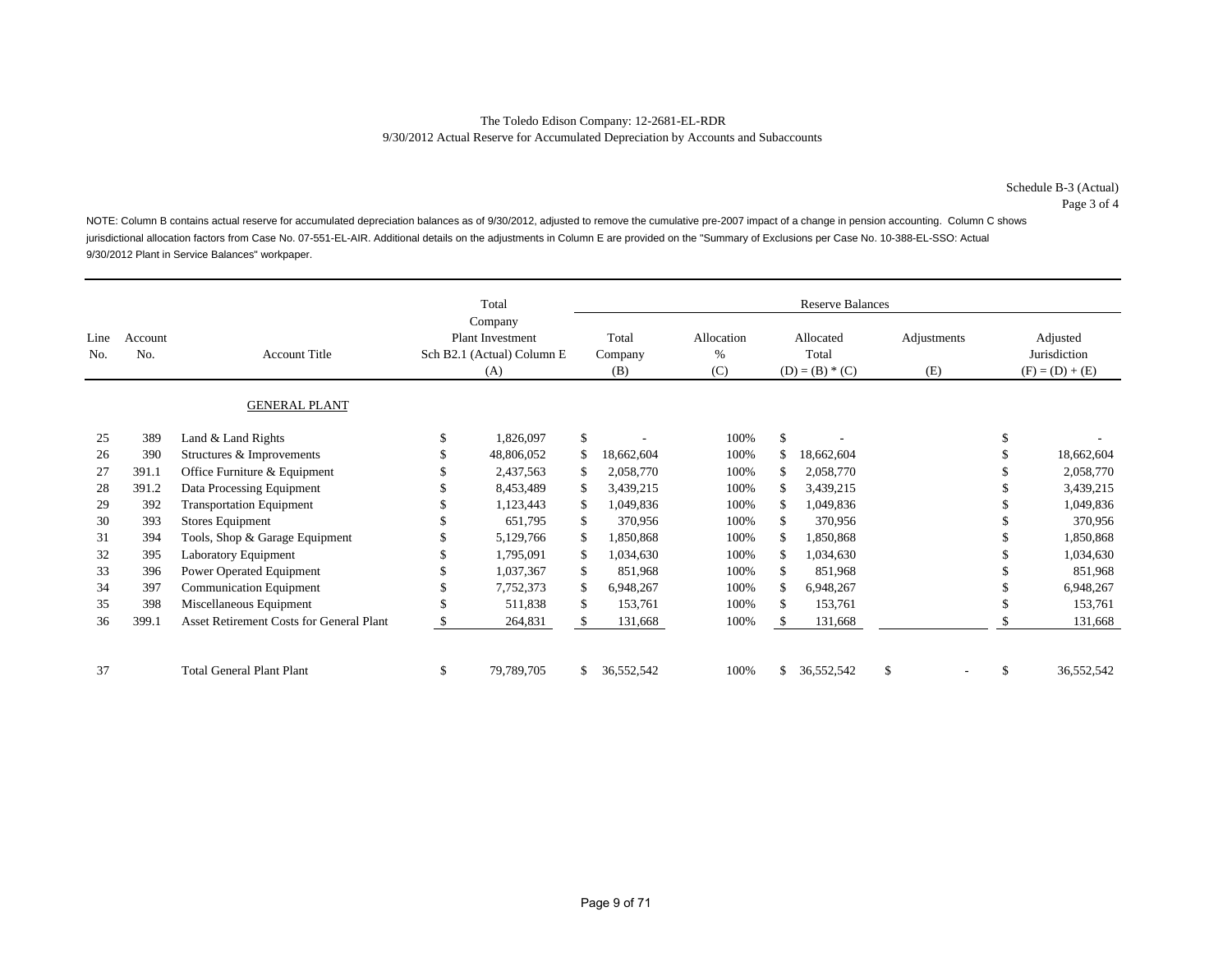Page 4 of 4

NOTE: Column B contains actual reserve for accumulated depreciation balances as of 9/30/2012, adjusted to remove the cumulative pre-2007 impact of a change in pension accounting. Column C shows jurisdictional allocation factors from Case No. 07-551-EL-AIR. Additional details on the adjustments in Column E are provided on the "Summary of Exclusions per Case No. 10-388-EL-SSO: Actual 9/30/2012 Plant in Service Balances" workpaper.

|             |                |                                         | Total                                                            |                         |                           |     | <b>Reserve Balances</b>                 |               |                    |    |                                               |
|-------------|----------------|-----------------------------------------|------------------------------------------------------------------|-------------------------|---------------------------|-----|-----------------------------------------|---------------|--------------------|----|-----------------------------------------------|
| Line<br>No. | Account<br>No. | <b>Account Title</b>                    | Company<br>Plant Investment<br>Sch B2.1 (Actual) Column E<br>(A) | Total<br>Company<br>(B) | Allocation<br>$\%$<br>(C) |     | Allocated<br>Total<br>$(D) = (B) * (C)$ |               | Adjustments<br>(E) |    | Adjusted<br>Jurisdiction<br>$(F) = (D) + (E)$ |
|             |                | <b>OTHER PLANT</b>                      |                                                                  |                         |                           |     |                                         |               |                    |    |                                               |
| 38          | 303            | Intangible Software                     | \$<br>23,631,959                                                 | \$<br>16,591,979        | 100%                      | \$  | 16,591,979                              |               |                    | ъ  | 16,591,979                                    |
| 39          | 303            | Intangible FAS 109 Transmission         | 54,210                                                           | \$<br>45,385            | 100%                      | \$. | 45,385                                  |               |                    |    | 45,385                                        |
| 40          | 303            | Intangible FAS 109 Distribution         | 240,093                                                          | 218,858                 | 100%                      | S   | 218,858                                 |               |                    |    | 218,858                                       |
| 41          |                | <b>Total Other Plant</b>                | \$<br>23,926,262                                                 | \$<br>16,856,222        |                           | \$  | 16,856,222                              | \$            | ۰                  | \$ | 16,856,222                                    |
| 42          |                | Company Total Plant (Reserve)           | 993,046,554                                                      | \$502,439,928           | 100%                      |     | \$502,439,928                           | <sup>\$</sup> |                    |    | 502,439,928                                   |
| 43          |                | Service Company Reserve Allocated*      |                                                                  |                         |                           |     |                                         |               |                    | \$ | 10,955,796                                    |
| 44          |                | Grand Total Plant (Reserve) $(42 + 43)$ |                                                                  |                         |                           |     |                                         |               |                    |    | 513,395,724                                   |

\* Source: Line 3 of the "Service Company Allocations to the Ohio Operating Companies (Actual)" workpaper.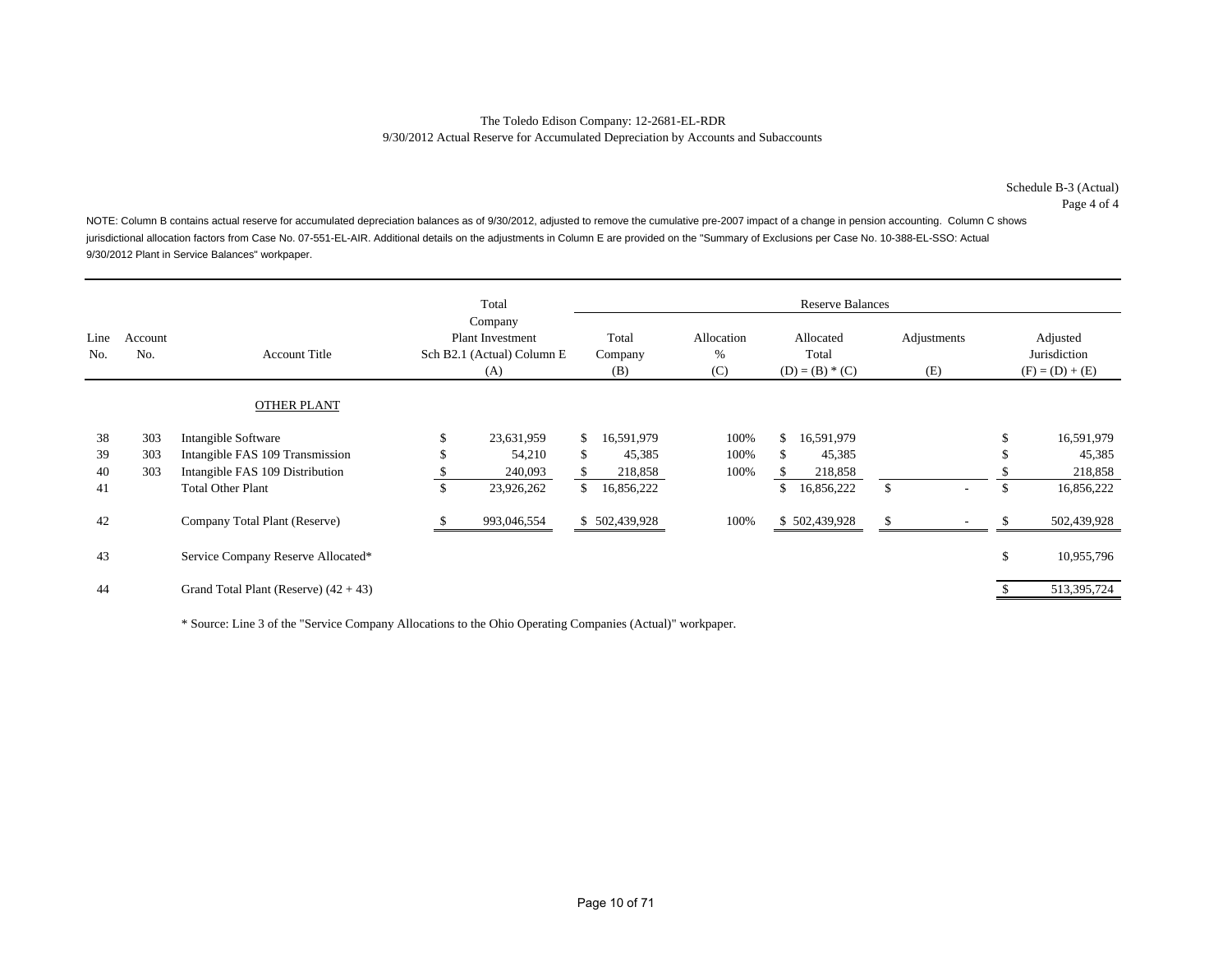The Cleveland Electric Illuminating Company: 12-2679-EL-RDR Ohio Edison Company: 12-2680-EL-RDR The Toledo Edison Company: 12-2681-EL-RDR

# FirstEnergy Companies

ADIT Balances (281 & 282 Property Accounts) - Actual

|                                                  |     | <u>CEI</u>    | ОE                                                      |    | TЕ          | <u>SC</u> |
|--------------------------------------------------|-----|---------------|---------------------------------------------------------|----|-------------|-----------|
| $(1)$ Ending Bal. 9/30/12*                       | \$. |               | 417,994,417 \$ 460,127,159 \$ 127,699,598 \$ 88,155,029 |    |             |           |
| (2) Service Company Allocated ADIT <sup>**</sup> |     | 12.526.830 \$ | 15,180,296 \$                                           |    | 6.682.151   |           |
| (3) Grand Total ADIT Balance***                  |     | 430.521.247   | 475,307,455                                             | S. | 134,381,749 |           |

\*Source: Actual 9/30/12 balances.

\*\* Line 4 of the "Service Company Allocations to the Ohio Operating Companies (Actual)" workpaper.

\*\*\* Calculation : Line 1 + Line 2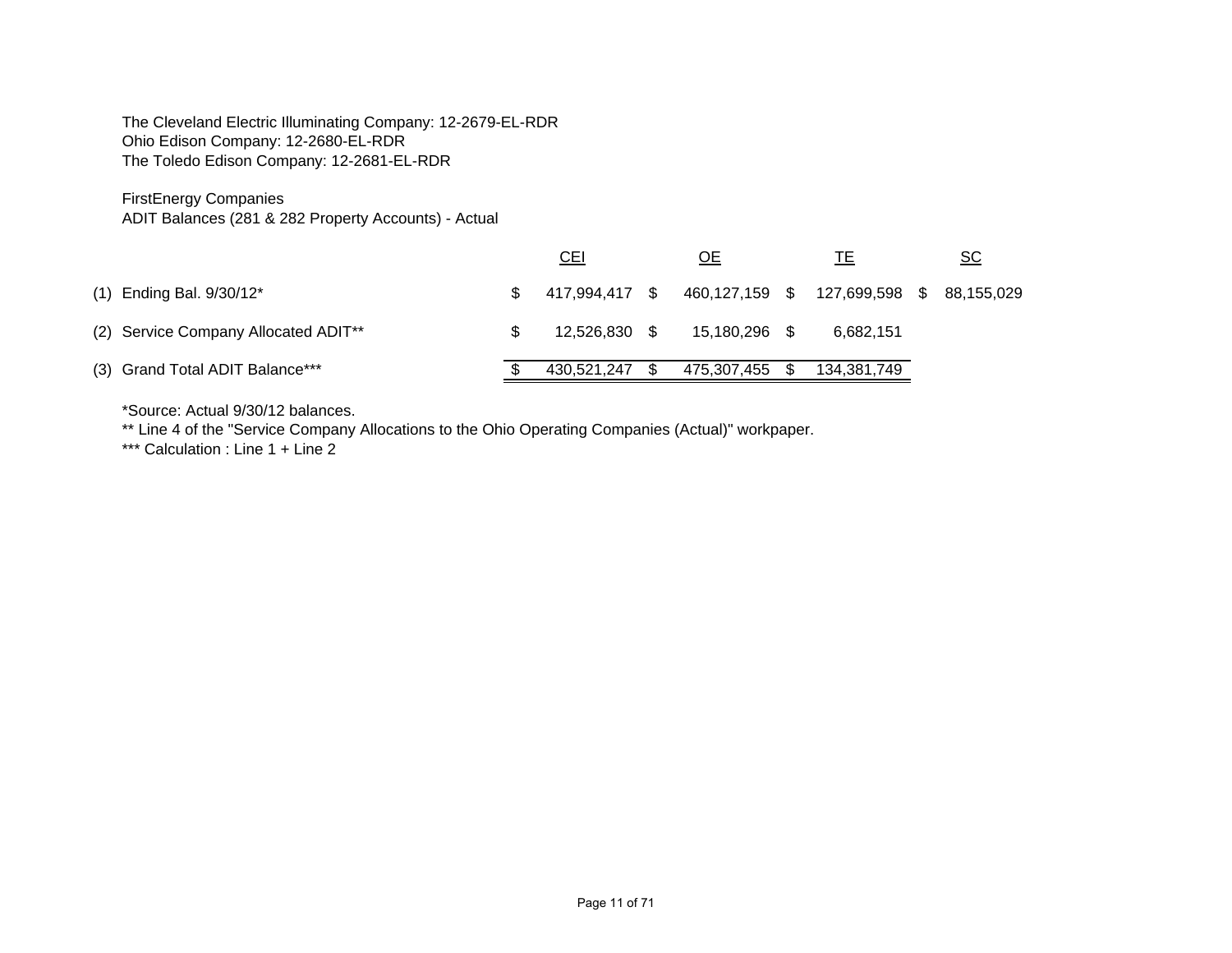# The Toledo Edison Company: 12-2681-EL-RDR Annual Depreciation Expense on Actual Plant Balances as of September 30, 2012

Schedule B-3.2 (Actual) Page 1 of 4

#### NOTE: Column F is from Case No. 07-551-EL-AIR.

|                               |     |                                  | Adjusted Jurisdiction                      |              |                                         |                            |               |                                |
|-------------------------------|-----|----------------------------------|--------------------------------------------|--------------|-----------------------------------------|----------------------------|---------------|--------------------------------|
| Line<br>Account<br>No.<br>No. |     | <b>Account Title</b>             | Plant<br>Investment<br>Sch. B-2.1 (Actual) |              | Reserve<br>Balance<br>Sch. B-3 (Actual) | Current<br>Accrual<br>Rate |               | Calculated<br>Depr.<br>Expense |
| (A)                           | (B) | (C)                              | (D)                                        |              | (E)                                     | (F)                        |               | $(G=DxF)$                      |
|                               |     | TRANSMISSION PLANT               |                                            |              |                                         |                            |               |                                |
|                               | 350 | Land & Land Rights               | \$<br>1,719,414                            | \$           |                                         | 0.00%                      | \$            |                                |
|                               | 352 | Structures & Improvements        | 218,265                                    | \$           | 186,155                                 | 2.50%                      | <sup>\$</sup> | 5,457                          |
| 3                             | 353 | <b>Station Equipment</b>         | 9,682,834                                  | \$           | 4,300,782                               | 1.80%                      | \$            | 174,291                        |
|                               | 354 | Towers & Fixtures                | 34,264                                     | \$           | 40,543                                  | 1.85%                      | \$            | 634                            |
| 5                             | 355 | Poles & Fixtures                 | 3,293,216                                  | \$           | 2,639,434                               | 3.75%                      | \$            | 123,496                        |
| 6                             | 356 | Overhead Conductors & Devices    | 4,988,951                                  | \$           | 2,999,100                               | 2.67%                      | <sup>\$</sup> | 133,205                        |
|                               | 357 | Underground Conduit              | 497,362                                    | \$           | 145,959                                 | 2.00%                      | \$            | 9,947                          |
| 8                             | 358 | Underground Conductors & Devices | 386,079                                    | \$           | 143,573                                 | 2.86%                      |               | 11,042                         |
| 9                             | 359 | Roads & Trails                   | $\overline{\phantom{a}}$                   | \$           |                                         |                            |               | $\sim$                         |
| 10                            |     | <b>Total Transmission</b>        | \$<br>20,820,385                           | $\mathbb{S}$ | 10,455,546                              |                            | <sup>\$</sup> | 458,072                        |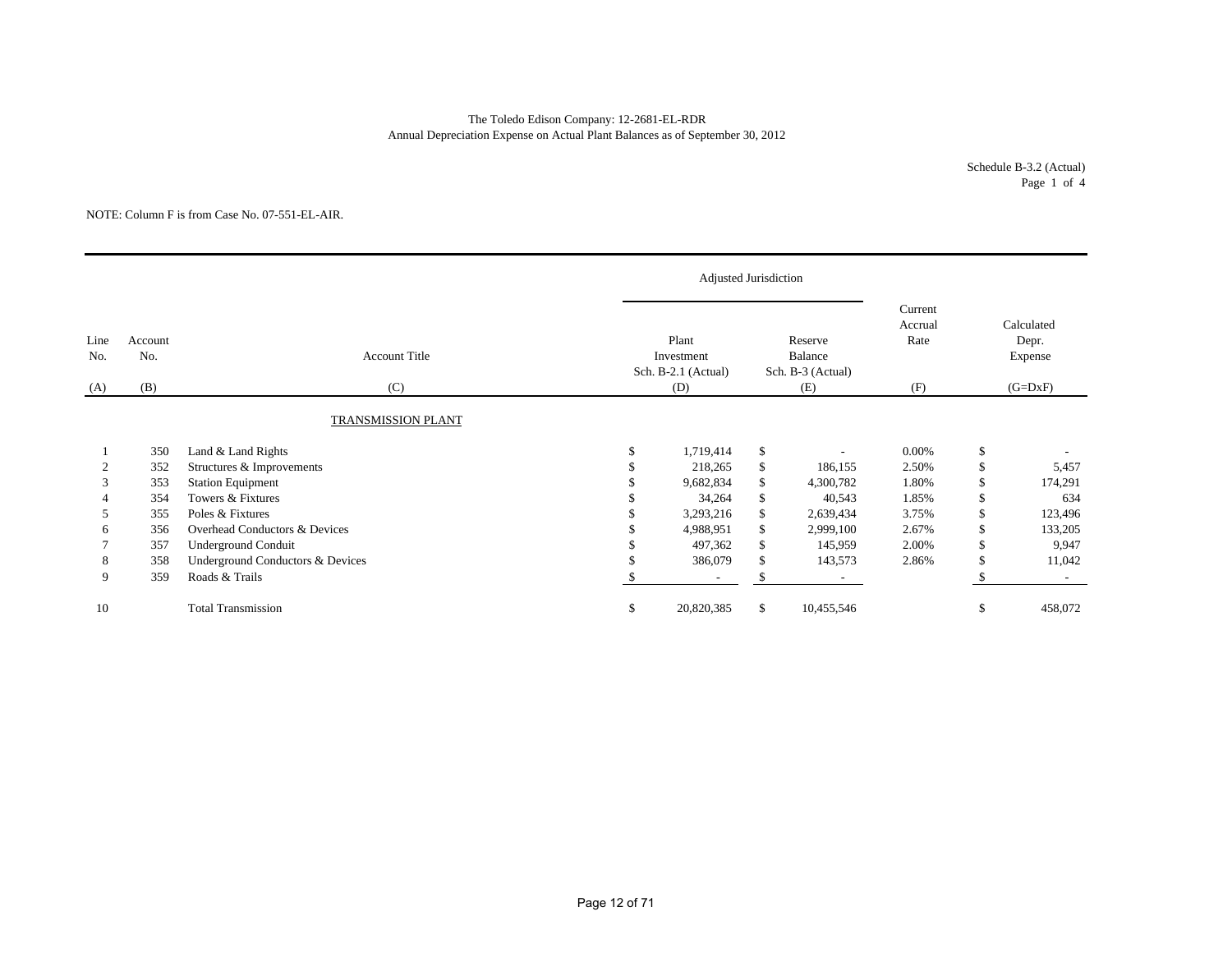# The Toledo Edison Company: 12-2681-EL-RDR Annual Depreciation Expense on Actual Plant Balances as of September 30, 2012

Schedule B-3.2 (Actual) Page 2 of 4

#### NOTE: Column F is from Case No. 07-551-EL-AIR.

|             |                       |                                                      |    | Adjusted Jurisdiction                      |    |                                                |                                   |               |                                             |
|-------------|-----------------------|------------------------------------------------------|----|--------------------------------------------|----|------------------------------------------------|-----------------------------------|---------------|---------------------------------------------|
| Line<br>No. | Account<br>No.<br>(B) | <b>Account Title</b><br>(C)                          |    | Plant<br>Investment<br>Sch. B-2.1 (Actual) |    | Reserve<br><b>Balance</b><br>Sch. B-3 (Actual) | Current<br>Accrual<br>Rate<br>(F) |               | Calculated<br>Depr.<br>Expense<br>$(G=DxF)$ |
| (A)         |                       |                                                      |    | (D)                                        |    | (E)                                            |                                   |               |                                             |
|             |                       | <b>DISTRIBUTION PLANT</b>                            |    |                                            |    |                                                |                                   |               |                                             |
| 11          | 360                   | Land & Land Rights                                   | \$ | 4,966,340                                  | \$ |                                                | 0.00%                             | \$            |                                             |
| 12          | 361                   | Structures & Improvements                            | S  | 6,271,963                                  | \$ | 1,622,344                                      | 2.50%                             | <sup>\$</sup> | 156,799                                     |
| 13          | 362                   | <b>Station Equipment</b>                             | \$ | 90,166,906                                 | \$ | 29,681,019                                     | 2.25%                             | \$            | 2,028,755                                   |
| 14          | 364                   | Poles, Towers & Fixtures                             |    | 150, 192, 670                              | \$ | 99,223,465                                     | 3.78%                             | \$            | 5,677,283                                   |
| 15          | 365                   | Overhead Conductors & Devices                        |    | 186,199,652                                | \$ | 85,028,363                                     | 3.75%                             | \$            | 6,982,487                                   |
| 16          | 366                   | <b>Underground Conduit</b>                           |    | 12,508,600                                 | \$ | 7,013,109                                      | 2.08%                             | \$            | 260,179                                     |
| 17          | 367                   | Underground Conductors & Devices                     |    | 111,968,618                                | \$ | 38,379,585                                     | 2.20%                             | \$            | 2,463,310                                   |
| 18          | 368                   | Line Transformers                                    |    | 143,098,101                                | \$ | 59,954,063                                     | 2.62%                             | \$            | 3,749,170                                   |
| 19          | 369                   | Services                                             |    | 66,223,172                                 | \$ | 60,644,767                                     | 3.17%                             | \$            | 2,099,275                                   |
| 20          | 370                   | Meters                                               |    | 37,668,314                                 | \$ | 20,195,278                                     | 3.43%                             | <sup>\$</sup> | 1,292,023                                   |
| 21          | 371                   | <b>Installation on Customer Premises</b>             | \$ | 6,214,527                                  | \$ | 3,461,677                                      | 4.00%                             | \$            | 248,581                                     |
| 22          | 373                   | Street Lighting & Signal Systems                     |    | 53,023,437                                 | \$ | 33, 367, 423                                   | 3.93%                             | \$            | 2,083,821                                   |
| 23          | 374                   | <b>Asset Retirement Costs for Distribution Plant</b> |    | 7,901                                      | \$ | 4,526                                          | 0.00%                             | -S            |                                             |
| 24          |                       | <b>Total Distribution</b>                            | \$ | 868,510,201                                | \$ | 438,575,619                                    |                                   | <sup>\$</sup> | 27,041,683                                  |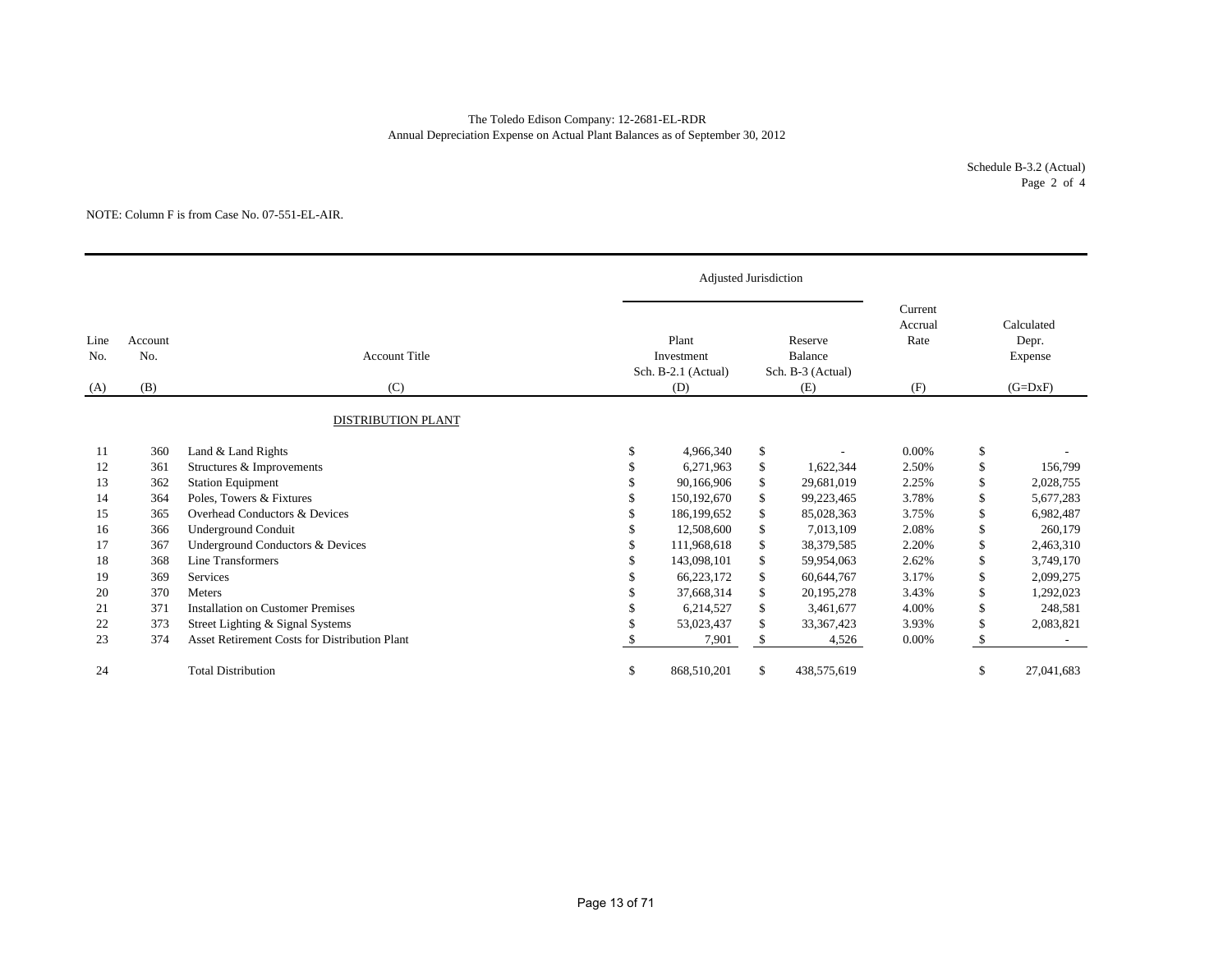# The Toledo Edison Company: 12-2681-EL-RDR Annual Depreciation Expense on Actual Plant Balances as of September 30, 2012

Schedule B-3.2 (Actual) Page 3 of 4

#### NOTE: Column F is from Case No. 07-551-EL-AIR.

|             |                |                                                 |    | Adjusted Jurisdiction                      |    |                                                |                            |               |                                |  |
|-------------|----------------|-------------------------------------------------|----|--------------------------------------------|----|------------------------------------------------|----------------------------|---------------|--------------------------------|--|
| Line<br>No. | Account<br>No. | <b>Account Title</b>                            |    | Plant<br>Investment<br>Sch. B-2.1 (Actual) |    | Reserve<br><b>Balance</b><br>Sch. B-3 (Actual) | Current<br>Accrual<br>Rate |               | Calculated<br>Depr.<br>Expense |  |
| (A)         | (B)            | (C)                                             |    | (D)                                        |    | (E)                                            | (F)                        |               | $(G=DxF)$                      |  |
|             |                | <b>GENERAL PLANT</b>                            |    |                                            |    |                                                |                            |               |                                |  |
| 25          | 389            | Land & Land Rights                              | S  | 1,826,097                                  | \$ |                                                | $0.00\%$                   | \$            |                                |  |
| 26          | 390            | Structures & Improvements                       |    | 48,806,052                                 | \$ | 18,662,604                                     | 2.20%                      | \$            | 1,073,733                      |  |
| 27          | 391.1          | Office Furniture & Equipment                    |    | 2,437,563                                  | \$ | 2,058,770                                      | 3.80%                      | \$            | 92,627                         |  |
| 28          | 391.2          | Data Processing Equipment                       |    | 8,453,489                                  | \$ | 3,439,215                                      | 9.50%                      | \$            | 803,081                        |  |
| 29          | 392            | <b>Transportation Equipment</b>                 |    | 1,123,443                                  | \$ | 1,049,836                                      | 6.92%                      | $\mathbf{\$}$ | 77,742                         |  |
| 30          | 393            | <b>Stores Equipment</b>                         |    | 651.795                                    | \$ | 370,956                                        | 3.13%                      | \$            | 20,401                         |  |
| 31          | 394            | Tools, Shop & Garage Equipment                  |    | 5,129,766                                  | \$ | 1,850,868                                      | 3.33%                      | $\mathcal{S}$ | 170,821                        |  |
| 32          | 395            | Laboratory Equipment                            |    | 1.795.091                                  | \$ | 1,034,630                                      | 2.86%                      | \$            | 51,340                         |  |
| 33          | 396            | Power Operated Equipment                        |    | 1.037.367                                  | \$ | 851,968                                        | 5.28%                      | <sup>\$</sup> | 54,773                         |  |
| 34          | 397            | <b>Communication Equipment</b>                  |    | 7,752,373                                  | \$ | 6,948,267                                      | 5.88%                      | <sup>\$</sup> | 455,840                        |  |
| 35          | 398            | Miscellaneous Equipment                         |    | 511.838                                    | \$ | 153,761                                        | 3.33%                      | $\mathbf{\$}$ | 17,044                         |  |
| 36          | 399.1          | <b>Asset Retirement Costs for General Plant</b> |    | 264,831                                    | \$ | 131,668                                        | 0.00%                      | <sup>\$</sup> |                                |  |
| 37          |                | <b>Total General</b>                            | \$ | 79,789,705                                 | \$ | 36,552,542                                     |                            | \$            | 2,817,402                      |  |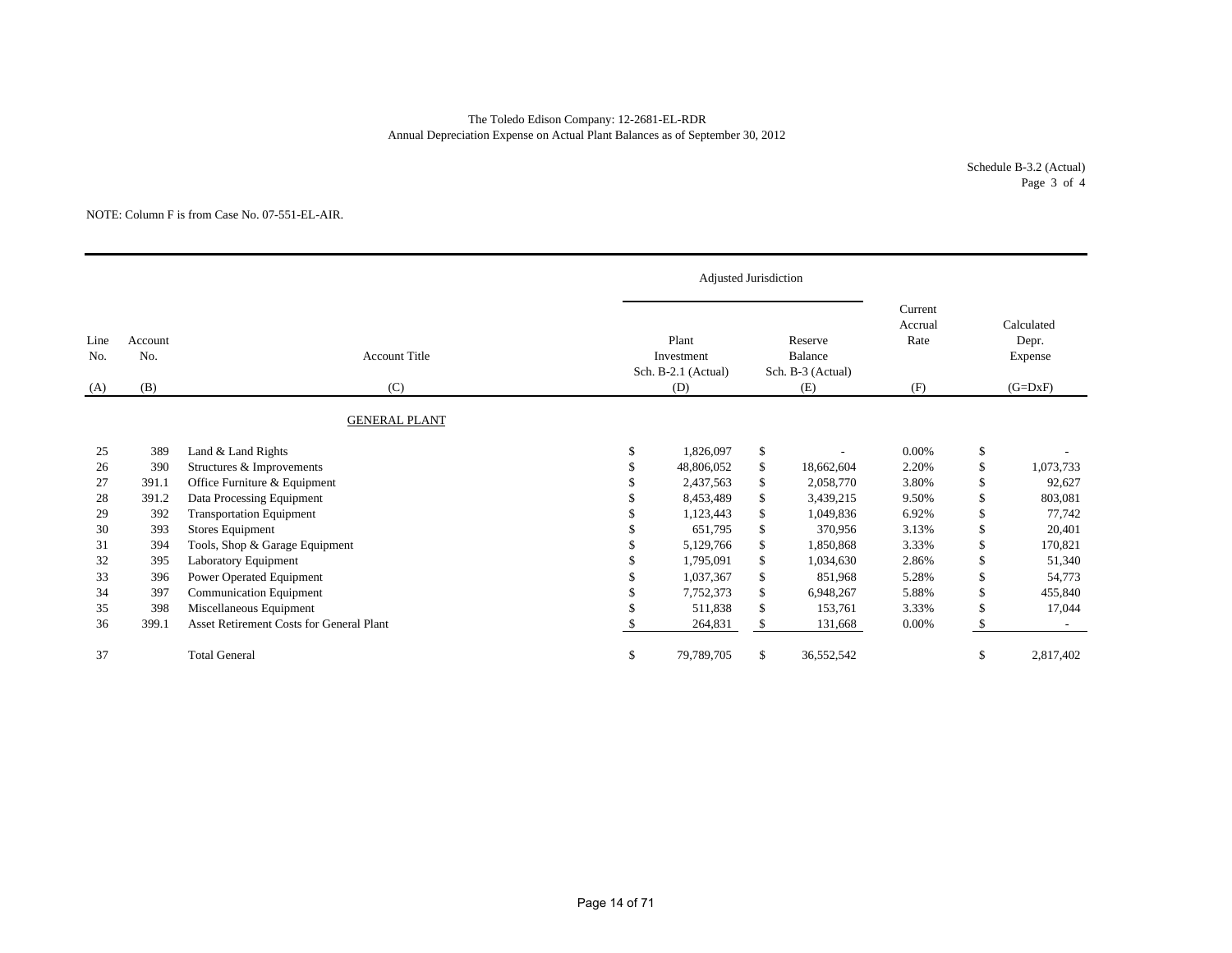# Annual Depreciation Expense on Actual Plant Balances as of September 30, 2012 The Toledo Edison Company: 12-2681-EL-RDR

#### NOTE: Column F is from Case No. 07-551-EL-AIR.

|                    |                       |                                                                                           |     | Adjusted Jurisdiction                             |              |                                                |                                   |                                   |                                             |
|--------------------|-----------------------|-------------------------------------------------------------------------------------------|-----|---------------------------------------------------|--------------|------------------------------------------------|-----------------------------------|-----------------------------------|---------------------------------------------|
| Line<br>No.<br>(A) | Account<br>No.<br>(B) | <b>Account Title</b><br>(C)                                                               |     | Plant<br>Investment<br>Sch. B-2.1 (Actual)<br>(D) |              | Reserve<br>Balance<br>Sch. B-3 (Actual)<br>(E) | Current<br>Accrual<br>Rate<br>(F) |                                   | Calculated<br>Depr.<br>Expense<br>$(G=DxF)$ |
|                    |                       | OTHER PLANT                                                                               |     |                                                   |              |                                                |                                   |                                   |                                             |
| 38<br>39<br>40     | 303<br>303<br>303     | Intangible Software<br>Intangible FAS 109 Transmission<br>Intangible FAS 109 Distribution | \$. | 23,631,959<br>54,210<br>240,093                   | \$<br>\$     | 16,591,979<br>45,385<br>218,858                | 14.29%<br>2.37%<br>3.10%          | $\ast\ast$<br>$* *$<br>$\ast\ast$ |                                             |
| 41                 |                       | <b>Total Other</b>                                                                        | \$  | 23,926,262                                        | $\mathbb{S}$ | 16,856,222                                     |                                   | $\mathbb{S}$                      | 1,829,723                                   |
| 42                 |                       | Company Total Depreciation                                                                | \$  | 993,046,554                                       | \$           | 502,439,928                                    |                                   | $\mathbb{S}$                      | 32,146,880                                  |
| 43                 |                       | Incremental Depreciation Associated with Allocated Service Company Plant ***              | \$  | 35,770,220                                        | \$           | 10,955,796                                     |                                   | \$                                | 869,272                                     |
| 44                 |                       | <b>GRAND TOTAL</b>                                                                        |     | 1,028,816,773                                     | S            | 513,395,724                                    |                                   |                                   | 33,016,152                                  |

\*\* Please see the "Intangible Depreciation Expense Calculation: Actual 9/30/2012 Balances" workpaper for more details behind the calculation of depreciation expense associated with Intangible Plant.

\*\*\* Source: Line 6 of the "Service Company Allocations to the Ohio Operating Companies (Actual)" workpaper.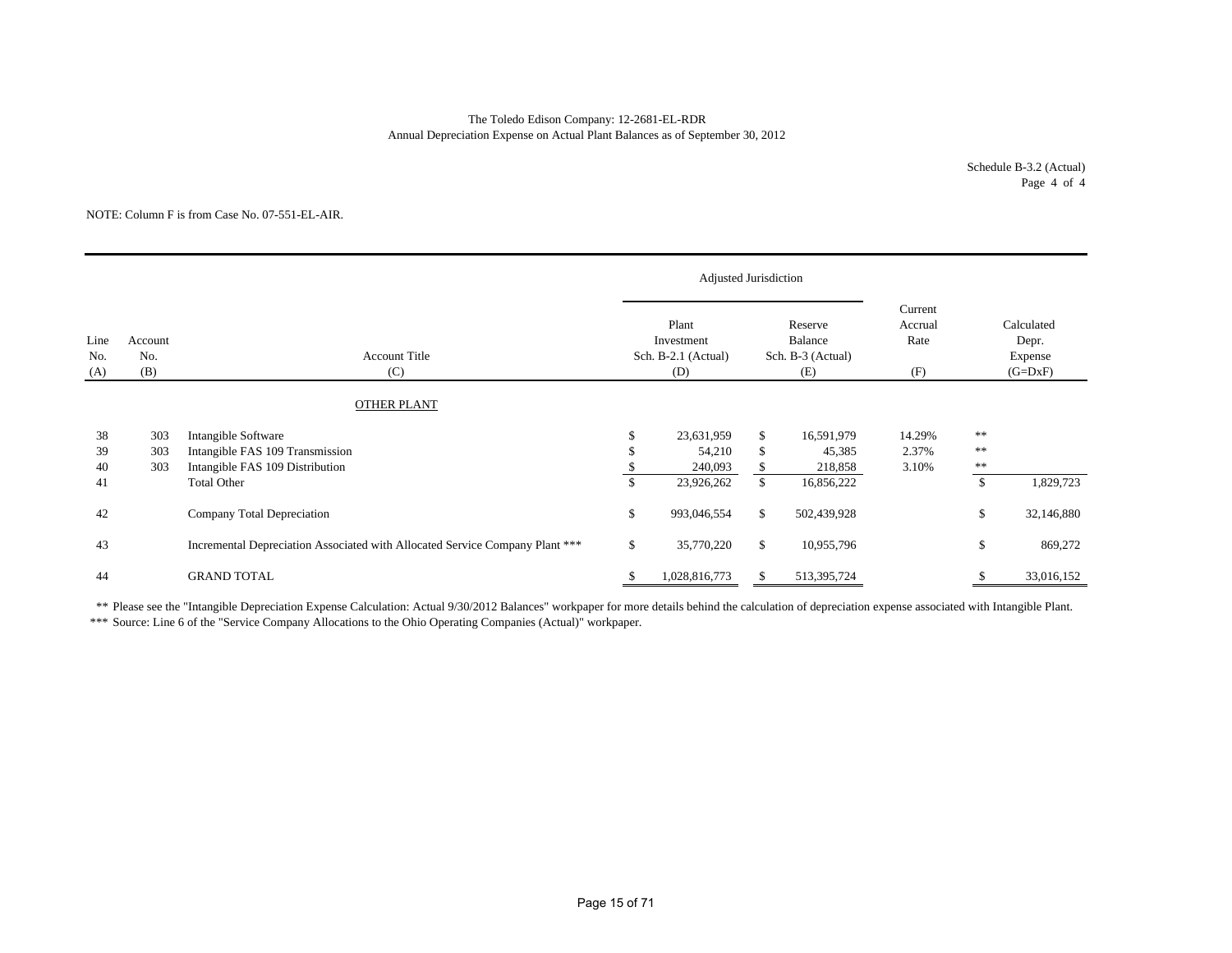# The Toledo Edison Company: 12-2681-EL-RDR

# Annual Property Tax Expense on Actual Plant Balances as of September 30, 2012

Schedule C-3.10a (Actual) Page 1 of 1

| Line<br>No. | Description                                                                |    | Jurisdictional<br>Amount |
|-------------|----------------------------------------------------------------------------|----|--------------------------|
|             | Personal Property Taxes - See Schedule C-3.10a1 (Actual)                   | \$ | 25,013,222               |
| 2           | Real Property Taxes - See Schedule C-3.10a2 (Actual)                       | \$ | 869,070                  |
| 3           | Incremental Property Tax Associated with Allocated Service Company Plant * | S  | 47,017                   |
| 4           | Total Property Taxes $(1 + 2 + 3)$                                         |    | 25,929,309               |

\* Source: Line 7 of the "Service Company Allocations to the Ohio Operating Companies (Actual)" workpaper.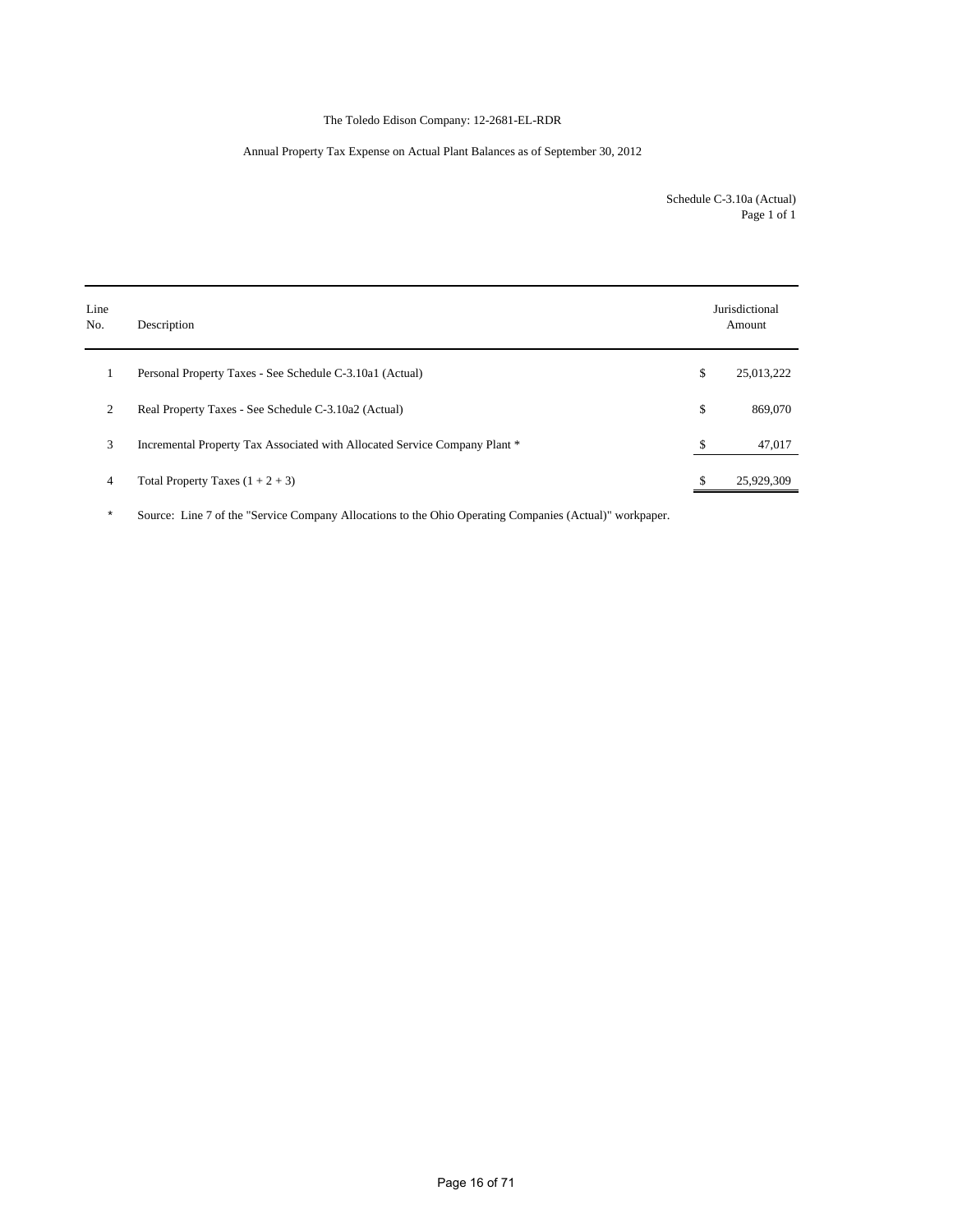# Annual Personal Property Tax Expense on Actual Plant Balances as of September 30, 2012

| Line<br>No. | Jurisdictional Amount<br>Description                |              |                       |             |                       |                         |                  |  |
|-------------|-----------------------------------------------------|--------------|-----------------------|-------------|-----------------------|-------------------------|------------------|--|
|             |                                                     |              | Transmission<br>Plant |             | Distribution<br>Plant |                         | General<br>Plant |  |
| 1           | Jurisdictional Plant in Service (a)                 | \$           | 20,820,385            | \$          | 868,510,201           | \$                      | 79,789,705       |  |
| 2           | Jurisdictional Real Property (b)                    | \$           | 1,937,679             | \$          | 11,238,303            | \$                      | 50,632,150       |  |
| 3           | Jurisdictional Personal Property (1 - 2)            | \$           | 18,882,706            | \$          | 857,271,899           | \$                      | 29,157,556       |  |
| 4           | Purchase Accounting Adjustment (f)                  | \$           | (12,773,541)          | \$          | (464,988,006)         | \$                      |                  |  |
| 5           | Adjusted Jurisdictional Personal Property $(3 + 4)$ | $\mathbb{S}$ | 6,109,165             | $\mathbf S$ | 392,283,893           | $\sqrt{2}$              | 29,157,556       |  |
|             | <b>Exclusions and Exemptions</b>                    |              |                       |             |                       |                         |                  |  |
| 6           | Capitalized Asset Retirement Costs (a)              | \$           |                       | \$          | 7,901                 | \$                      | 264,831          |  |
| 7           | Exempt Facilities (c)                               | \$           |                       | \$          |                       | \$                      |                  |  |
| 8           | Licensed Motor Vehicles (c)                         | \$           |                       | \$          |                       | \$                      | 1,800,886        |  |
| 9           | Capitalized Interest (g)                            | \$           | 347,611               | \$          | 3,020,586             | \$                      |                  |  |
| 10          | Total Exclusions and Exemptions (6 thru 9)          | \$           | 347,611               | \$          | 3,028,487             | \$                      | 2,065,717        |  |
| 11          | Net Cost of Taxable Personal Property (5 - 10)      | \$           | 5,761,554             | \$          | 389,255,406           | \$                      | 27,091,839       |  |
| 12          | True Value Percentage (c)                           |              | 77.7358%              |             | 78.0635%              |                         | 31.2318%         |  |
| 13          | True Value of Taxable Personal Property (11 x 12)   | \$           | 4,478,790             | \$          | 303,866,394           | \$                      | 8,461,269        |  |
| 14          | Assessment Percentage (d)                           |              | 85.00%                |             | 85.00%                |                         | 24.00%           |  |
| 15          | Assessment Value (13 x 14)                          | \$           | 3,806,972             | \$          | 258,286,435           | \$                      | 2,030,705        |  |
| 16          | Personal Property Tax Rate (e)                      |              | 8.5406%               |             | 8.5406%               |                         | 8.5406%          |  |
| 17          | Personal Property Tax (15 x 16)                     | \$           | 325,138               | \$          | 22,059,211            | \$                      | 173,434          |  |
| 18          | Purchase Accounting Adjustment (f)                  | \$           | 72,237                | \$          | 2,383,202             | \$                      |                  |  |
| 19          | Total Personal Property Tax $(17 + 18)$             |              |                       |             |                       | $\overline{\mathbb{S}}$ | 25.013.222       |  |

(a) Schedule B-2.1 (Actual)

(b) Schedule B-2.1 (Actual), Accounts 350, 352, 360, 361, 389, and 390

(c) Source: TE's 2012 Ohio Annual Property Tax Return Filing

(d) Statutory Assessment for Personal Property

(e) Estimated tax rate for Personal Property based on 2012 Ohio Annual Property Tax Return Filing

(f) Adjustment made as a result of the merger between Ohio Edison and Centerior

(g) Calculation: Line 5 x Percentage from 2012 Ohio Annual Property Tax Return Filing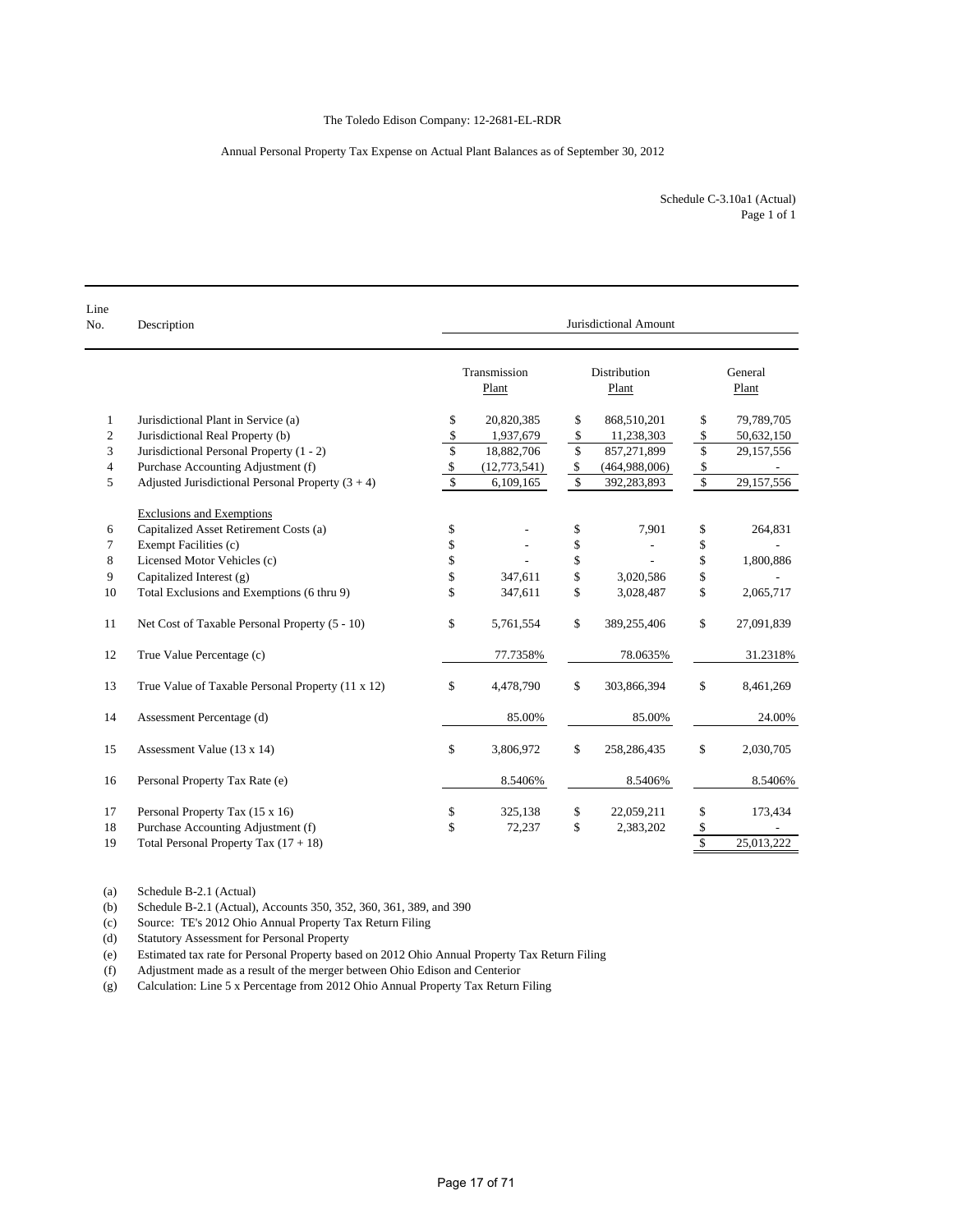# The Toledo Edison Company: 12-2681-EL-RDR

# Annual Real Property Tax Expense on Actual Plant Balances as of September 30, 2012

Page 1 of 1 Schedule C-3.10a2 (Actual)

| Line<br>No.    | Description                                          | Jurisdictional Amount |                       |    |                                               |              |                                                          |  |  |  |  |
|----------------|------------------------------------------------------|-----------------------|-----------------------|----|-----------------------------------------------|--------------|----------------------------------------------------------|--|--|--|--|
|                |                                                      |                       | Transmission<br>Plant |    | <b>Distribution</b><br>Plant                  |              | General<br>Plant                                         |  |  |  |  |
| 1              | Jurisdictional Real Property (a)                     | \$                    | 1,937,679             | \$ | 11,238,303                                    | \$           | 50,632,150                                               |  |  |  |  |
| 2              | True Value Percentage (b)                            |                       | 50.02%                |    | 50.02%                                        |              | 50.02%                                                   |  |  |  |  |
| 3              | True Value of Taxable Real Property (1 x 2)          | \$                    | 969,262               | \$ | 5,621,603                                     | \$           | 25,327,123                                               |  |  |  |  |
| $\overline{4}$ | Assessment Percentage (c)                            |                       | 35.00%                |    | 35.00%                                        |              | 35.00%                                                   |  |  |  |  |
| 5              | Assessment Value $(3 x 4)$                           | \$                    | 339,242               | \$ | 1,967,561                                     | \$           | 8,864,493                                                |  |  |  |  |
| 6              | Real Property Tax Rate (d)                           |                       | 7.7795%               |    | 7.7795%                                       |              | 7.7795%                                                  |  |  |  |  |
| 7              | Real Property Tax (5 x 6)                            | \$                    | 26,391                | \$ | 153,066                                       | \$           | 689,613                                                  |  |  |  |  |
| 8              | Total Real Property Tax (Sum of 7)                   |                       |                       |    |                                               | $\mathbb{S}$ | 869,070                                                  |  |  |  |  |
| (a)<br>(b)     | Schedule C-3.10a1 (Actual)<br>Calculated as follows: |                       |                       |    |                                               |              |                                                          |  |  |  |  |
|                | (1) Real Property Assessed Value                     | \$                    | 13,465,380            |    |                                               |              | Source: TE's 2012 Ohio Annual Property Tax Return Filing |  |  |  |  |
|                | (2) Assessment Percentage                            |                       | 35.00%                |    | <b>Statutory Assessment for Real Property</b> |              |                                                          |  |  |  |  |
|                | (3) Real Property True Value                         | \$                    | 38,472,514            |    | Calculation: $(1) / (2)$                      |              |                                                          |  |  |  |  |
|                | (4) Real Property Capitalized Cost                   | \$                    | 76,911,465            |    |                                               |              | Book cost of real property used to compare to assessed   |  |  |  |  |
|                |                                                      |                       |                       |    |                                               |              | value of real property to derive a true value percentage |  |  |  |  |
|                | (5) Real Property True Value Percentage              |                       | 50.02%                |    | Calculation: $(3) / (4)$                      |              |                                                          |  |  |  |  |

(c) Statutory Assessment for Real Property

(d) Estimated tax rate for Real Estate based on 2012 Ohio Annual Property Tax Return Filing.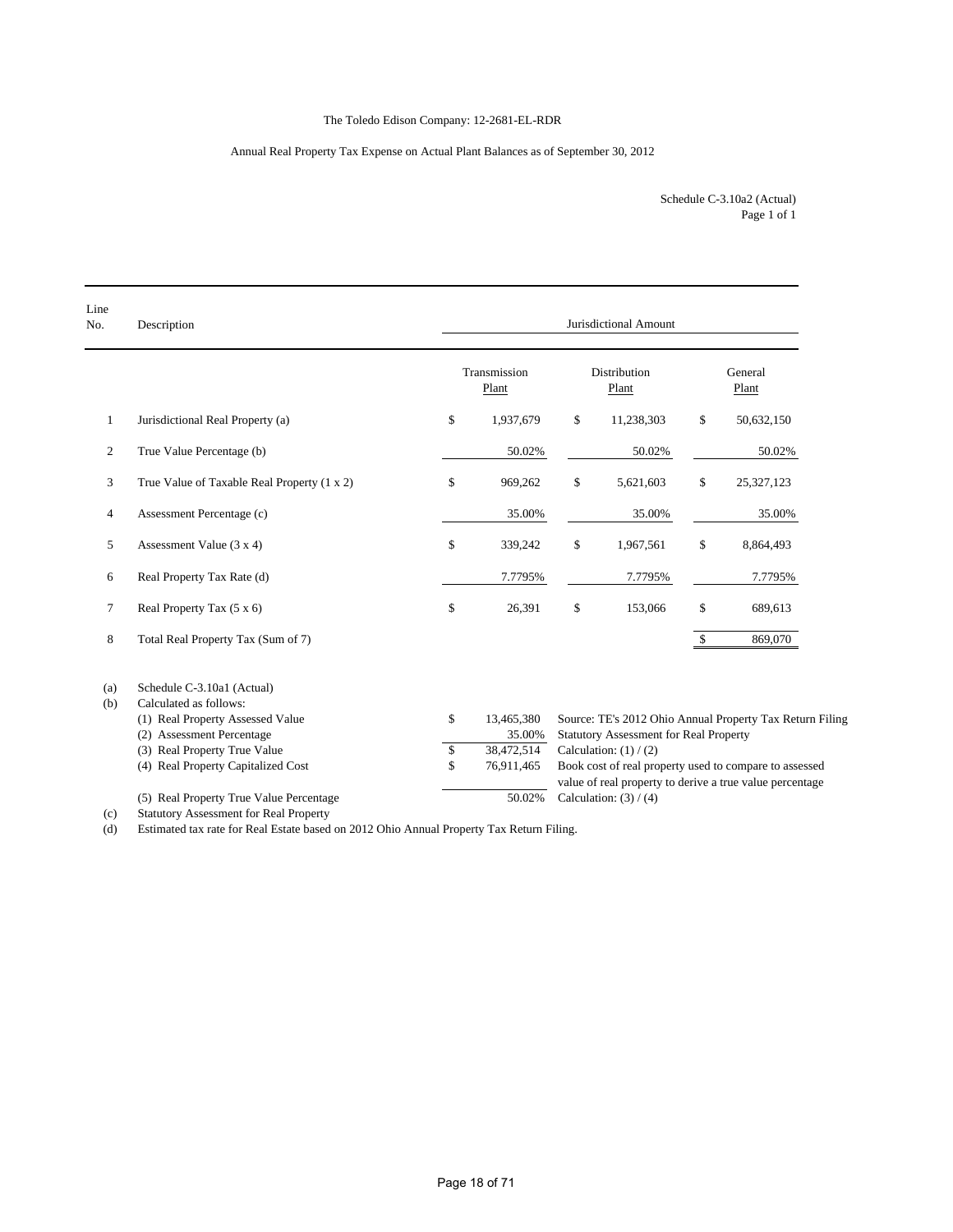The Cleveland Electric Illuminating Company: 12-2679-EL-RDR Ohio Edison Company: 12-2680-EL-RDR The Toledo Edison Company: 12-2681-EL-RDR

# **Summary of Exclusions per Case No. 10-388-EL-SSO Actual 9/30/2012 Plant in Service Balances**

# **General Adjustments**

ATSI Land Lease Certain amounts (summarized below) in account 350 are associated with land leased to ATSI, FirstEnergy's transmission subsidiary. Consistent with Case No. 07-551-EL-AIR, these amounts are not jurisdictional to distribution related plant in service, and have been excluded accordingly for each operating company. There is no accumulated depreciation reserve associated with land.

| <b>FERC Account 350</b> |   | СEІ      |               |            |
|-------------------------|---|----------|---------------|------------|
| <b>Gross Plant</b>      |   | .227.343 | 85.471<br>094 | 15.628.438 |
| Reserve                 | w | -        |               | -          |

# **ESP2 Adjustments**

In the ESP2 Stipulation (Case No. 10-388-EL-SSO, page 14), it says "capital additions recovered through Riders LEX, EDR, and AMI will be identified and excluded from Rider DCR and the annual cap allowance."

AMI Only CEI has an AMI project so this exclusion does not impact OE or TE. Source: 9/30/2012 Actual Plant Balances Exclusions related to Rider AMI are determined by specific depreciation groups in PowerPlant and WBS CE-004000

| <b>FERC Account</b> | <b>CEI</b> |              |    |                |  |  |  |  |  |
|---------------------|------------|--------------|----|----------------|--|--|--|--|--|
|                     |            | <b>Gross</b> |    | <b>Reserve</b> |  |  |  |  |  |
| 362                 | \$         | 204,321      | \$ | 20,773         |  |  |  |  |  |
| 364                 | \$         | 204,779      | \$ | 21,737         |  |  |  |  |  |
| 365                 | \$         | 1,338,127    | S  | 150,257        |  |  |  |  |  |
| 367                 | \$         | (18          | ß. |                |  |  |  |  |  |
| 368                 | \$         | 18,098       | S  | 1,052          |  |  |  |  |  |
| 370                 | \$         | 1,669,255    | \$ | 50,769         |  |  |  |  |  |
| <b>Grand Total</b>  |            | 3,434,562    |    | 244,588        |  |  |  |  |  |

LEX As implemented by the Companies, Rider LEX will recover deferred expenses associated with lost up-front line extension payments from 2009-2011. These deferred expenses are recorded as a regulatory asset, not as plant in service, on the Companies' books. Therefore, there is no adjustment to plant in service associated with Rider LEX.

EDR As of 9/30/2012, there is no plant in service associated with Rider EDR (provision g).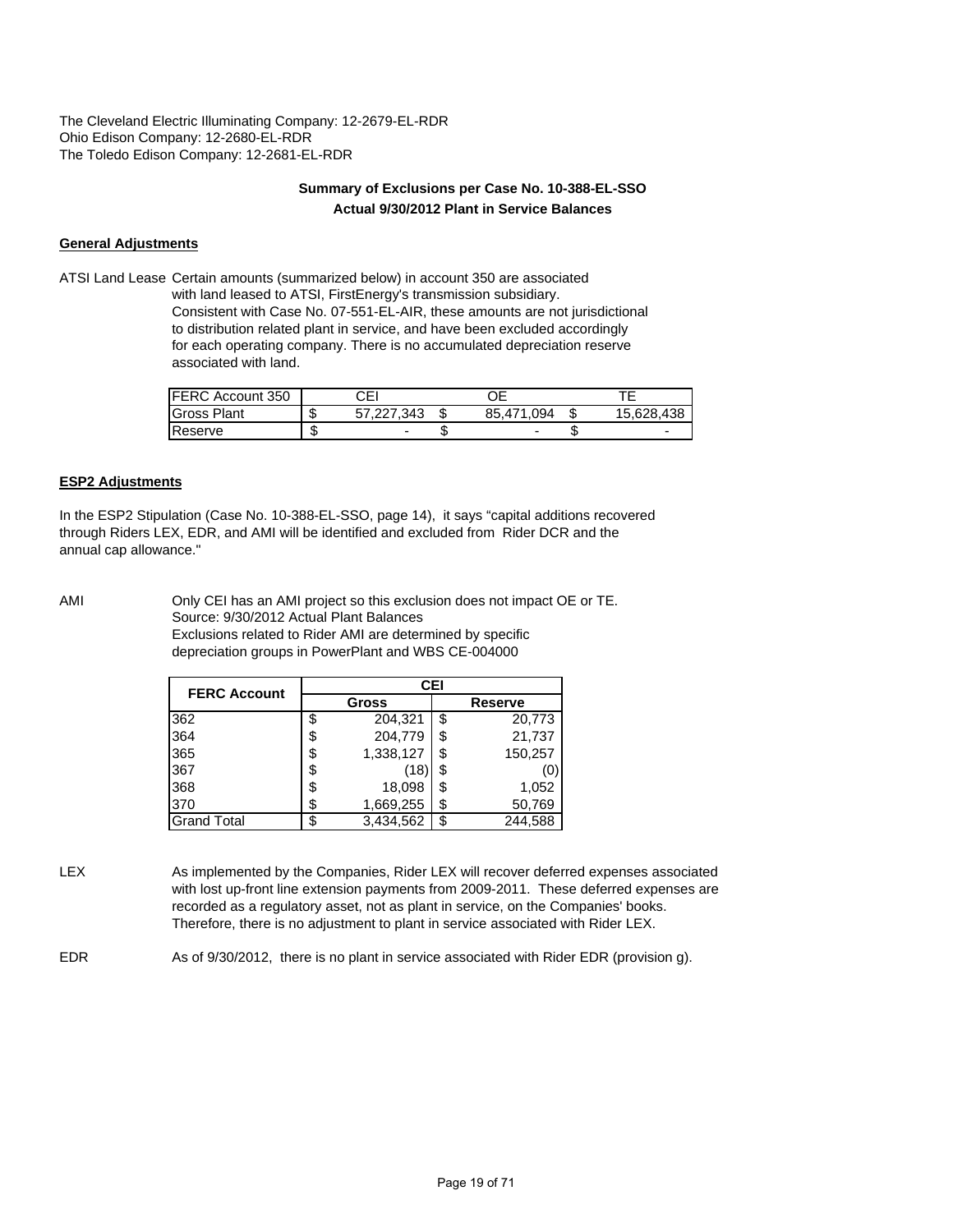The Cleveland Electric Illuminating Company: 12-2679-EL-RDR Ohio Edison Company: 12-2680-EL-RDR The Toledo Edison Company: 12-2681-EL-RDR

# **Service Company Allocations to the Ohio Operating Companies (Actual)**

|     |                                     |    | (A)                    |    | (B)        |    | (C)        |    | (D)        |     | (E)           |
|-----|-------------------------------------|----|------------------------|----|------------|----|------------|----|------------|-----|---------------|
|     |                                     |    | <b>Service Company</b> |    | CEI        |    | <b>OE</b>  |    | TE.        |     | <b>TOTAL</b>  |
| (1) | Allocation Factors from Case 07-551 |    |                        |    | 14.21%     |    | 17.22%     |    | 7.58%      |     |               |
| (2) | <b>Gross Plant</b>                  | \$ | 471,902,636            | S. | 67,057,365 | S  | 81,261,634 | S  | 35,770,220 |     | \$184,089,218 |
| (3) | Reserve                             | S  | 144,535,563            | S  | 20,538,504 | S  | 24,889,024 | \$ | 10,955,796 | \$. | 56,383,323    |
| (4) | <b>ADIT</b>                         |    | 88,155,029             |    | 12,526,830 |    | 15,180,296 |    | 6,682,151  | \$. | 34,389,277    |
| (5) | <b>Rate Base</b>                    |    |                        |    | 33,992,031 |    | 41,192,314 |    | 18,132,273 |     | 93,316,618    |
|     |                                     |    |                        |    |            |    |            |    |            |     |               |
| (6) | Depreciation Expense (Incremental)  |    |                        |    | 1,629,598  | \$ | 1,974,784  | S  | 869,272    | \$  | 4,473,655     |
| (7) | Property Tax Expense (Incremental)  |    |                        |    | 88,141     |    | 106,811    | S  | 47,017     | \$  | 241,968       |
| (8) | <b>Total Expenses</b>               |    |                        |    | 1,717,739  |    | 2,081,595  | \$ | 916,289    |     | 4,715,623     |

(2) Gross Plant = Actual Service Company General and Intangible plant in-service as of 9/30/12

(3) Reserve = Actual Service Company General and Intangible Plant depreciation reserve as of 9/30/12.

(4) ADIT: Actual ADIT Balances as of 9/30/12.

(5) Rate Base = Gross Plant - Reserve - ADIT

(6) Estimated incremental depreciation expense. Additional details provided on "Incremental Depreciation and Property Tax Associated with Service Company Plant: Case No. 07-551-EL-AIR vs. Actual 9/30/2012"

(7) Estimated incremental property tax expense. Additional details provided on "Incremental Depreciation and Property Tax Associated with Service Company Plant: Case No. 07-551-EL-AIR vs. Actual 9/30/2012"

(8) Total Expenses = Depreciation Expense + Property Tax Expense

All Service Company Allocations for Gross Plant and Reserve can be found on Sch B2.1 (Actual) and Sch B3 (Actual), respectively, in order to determine the Grand Totals shown on the "Rider DCR Actual Distribution Rate Base Additions as of 9/30/2012: Revenue Requirement" workpaper.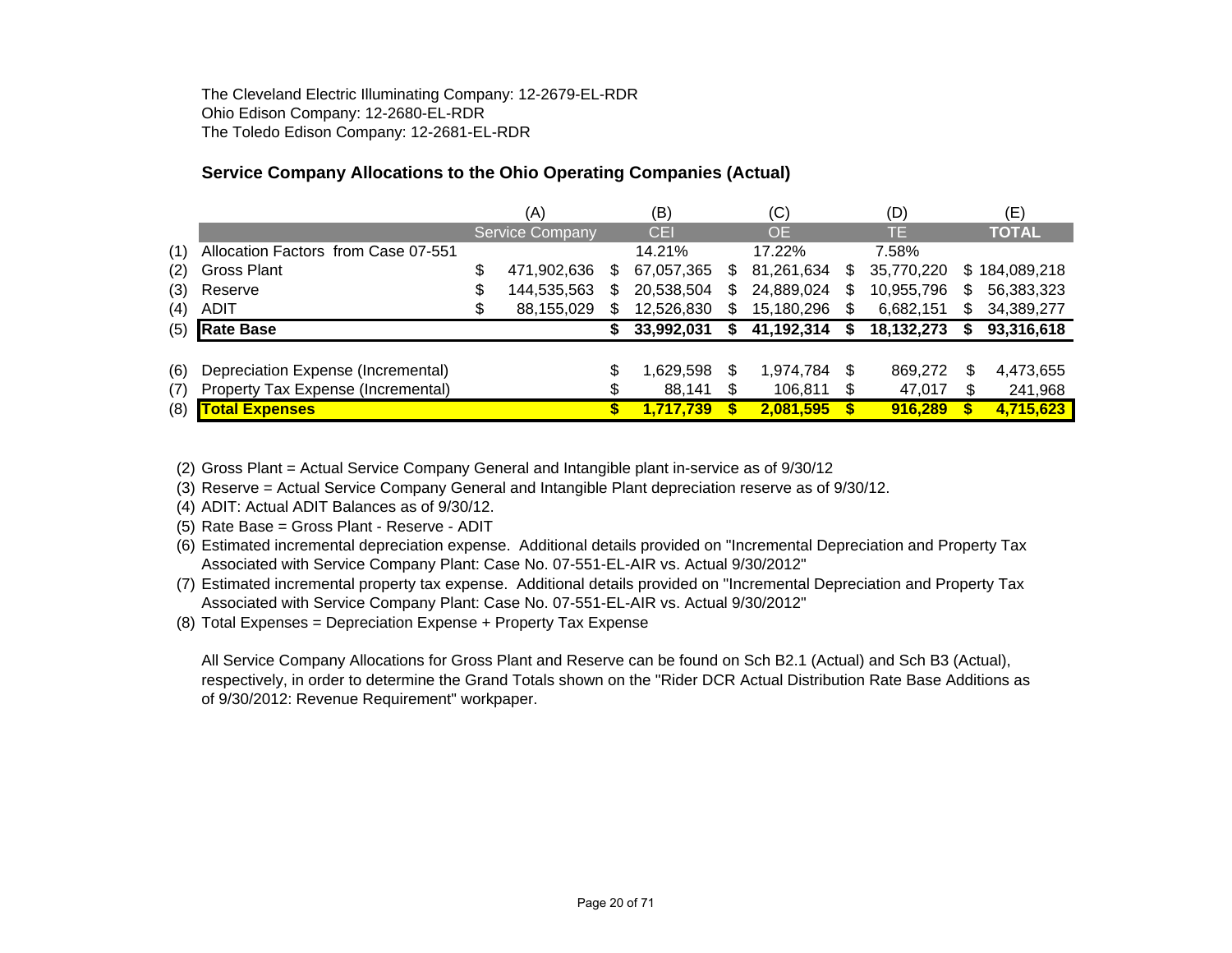# **Depreciation Rate for Service Company Plant (Actual)**

#### **I. Estimated Depreciation Accrual Rate for Service Company Plant as of May 31, 2007**

| <b>Accrual Rates</b><br>Line<br>5/31/2007<br><b>Account Description</b><br>Account<br><b>TE</b><br><b>Net</b><br><b>CEI</b><br><b>OE</b><br><b>Gross</b><br>No.<br><b>Reserve</b><br><b>Allocation Factors</b><br>14.21%<br>17.22%<br>7.58%<br>-1<br>36.43%<br>44.14%<br>19.43%<br>2<br><b>Weighted Allocation Factors</b><br><b>GENERAL PLANT</b><br>\$<br>556,979 \$<br>556,979<br>0.00%<br>0.00%<br>0.00%<br>3<br>389<br>Fee Land & Easements<br>S<br>\$<br>\$<br>7,909,208<br>£<br>2.20%<br>2.50%<br>2.20%<br>390<br>21,328,601<br>13.419.393<br>4<br>Structures, Improvements *<br>\$<br>390.3<br>1,006,139 \$<br>20.78%<br>5<br>-\$<br>5,932,549<br>22.34%<br>0.00%<br>Struct Imprv, Leasehold Imp**<br>6,938,688<br>\$<br>391.1<br>\$<br>24,400,266 \$<br>7.60%<br>3.80%<br>3.80%<br>6<br>Office Furn., Mech. Equip.<br>31,040,407<br>6,640,141<br>\$<br>391.2<br>117,351,991<br>\$<br>26,121,795<br>\$<br>91,230,196<br>10.56%<br>17.00%<br>9.50%<br>Data Processing Equipment<br>\$<br>- \$<br>6.07%<br>7.31%<br>6.92%<br>8<br>392<br>11,855 \$<br>1,309<br>10,546<br><b>Transportation Equipment</b><br>\$<br>393<br>16,787<br>\$<br>1,447<br>-\$<br>15,340<br>6.67%<br>2.56%<br>3.13%<br>9<br><b>Stores Equipment</b><br>\$<br>11,282<br>506<br>- \$<br>10<br>394<br>Tools, Shop, Garage Equip.<br>- \$<br>10.776<br>4.62%<br>3.17%<br>3.33%<br>\$<br>395<br>127,988<br>11,126<br>- \$<br>116,862<br>2.31%<br>3.80%<br>2.86%<br><b>Laboratory Equipment</b><br>-\$<br>11<br>\$<br>160,209<br>4.47%<br>3.48%<br>5.28%<br>12<br>396<br>Power Operated Equipment<br>- \$<br>20,142 \$<br>140,067<br>\$<br>397<br>Communication Equipment ***<br>56,845,501<br>32,304,579<br>- \$<br>7.50%<br>5.00%<br>5.88%<br>13<br>\$<br>24,540,922<br>\$<br>6.67%<br>398<br>Misc. Equipment<br>465,158 \$<br>27,982 \$<br>437,176<br>4.00%<br>3.33%<br>14<br>399.1<br>\$<br>40,721<br>16,948<br>\$<br>23,773<br>0.00%<br>0.00%<br>0.00%<br>15<br><b>ARC General Plant</b><br>\$<br>\$<br>234,896,167<br>-\$<br>91,821,447<br>-\$<br>143,074,720<br>16<br><b>INTANGIBLE PLANT</b><br>49,344<br>49,344 \$<br>0.00%<br>0.00%<br>0.00%<br>\$<br>\$<br>301<br>17<br>Organization<br>\$<br>303<br>75,721,715 \$<br>46,532,553 \$<br>14.29%<br>14.29%<br>14.29%<br>18<br>29,189,162<br>Misc. Intangible Plant<br>303<br>\$<br>1,268,271<br>1,027,642 \$<br>14.29%<br>14.29%<br>14.29%<br>19<br><b>Katz Software</b><br>\$<br>240,630<br>\$<br>10,658 \$<br>4,881 \$<br>14.29%<br>14.29%<br>20<br>303<br>5,777<br>14.29%<br>Software 1999<br>\$<br>14.29%<br>303<br>2,343,368 \$<br>2,343,368 \$<br>14.29%<br>14.29%<br>21<br>Software GPU SC00<br>\$<br>\$<br>\$<br>14.29%<br>14.29%<br>14.29%<br>22<br>303<br>77<br>77<br>(0)<br>Impairment June 2000 |    | (A) | (B)                     | (C)          |     | (D)    | (E)          | (F)    | (G)    | (H)    | (I)               |                           | (J)                 |
|--------------------------------------------------------------------------------------------------------------------------------------------------------------------------------------------------------------------------------------------------------------------------------------------------------------------------------------------------------------------------------------------------------------------------------------------------------------------------------------------------------------------------------------------------------------------------------------------------------------------------------------------------------------------------------------------------------------------------------------------------------------------------------------------------------------------------------------------------------------------------------------------------------------------------------------------------------------------------------------------------------------------------------------------------------------------------------------------------------------------------------------------------------------------------------------------------------------------------------------------------------------------------------------------------------------------------------------------------------------------------------------------------------------------------------------------------------------------------------------------------------------------------------------------------------------------------------------------------------------------------------------------------------------------------------------------------------------------------------------------------------------------------------------------------------------------------------------------------------------------------------------------------------------------------------------------------------------------------------------------------------------------------------------------------------------------------------------------------------------------------------------------------------------------------------------------------------------------------------------------------------------------------------------------------------------------------------------------------------------------------------------------------------------------------------------------------------------------------------------------------------------------------------------------------------------------------------------------------------------------------------------------------------------------------------------------------------------------------------------------|----|-----|-------------------------|--------------|-----|--------|--------------|--------|--------|--------|-------------------|---------------------------|---------------------|
|                                                                                                                                                                                                                                                                                                                                                                                                                                                                                                                                                                                                                                                                                                                                                                                                                                                                                                                                                                                                                                                                                                                                                                                                                                                                                                                                                                                                                                                                                                                                                                                                                                                                                                                                                                                                                                                                                                                                                                                                                                                                                                                                                                                                                                                                                                                                                                                                                                                                                                                                                                                                                                                                                                                                            |    |     |                         |              |     |        |              |        |        |        |                   |                           | <b>Depreciation</b> |
|                                                                                                                                                                                                                                                                                                                                                                                                                                                                                                                                                                                                                                                                                                                                                                                                                                                                                                                                                                                                                                                                                                                                                                                                                                                                                                                                                                                                                                                                                                                                                                                                                                                                                                                                                                                                                                                                                                                                                                                                                                                                                                                                                                                                                                                                                                                                                                                                                                                                                                                                                                                                                                                                                                                                            |    |     |                         |              |     |        |              |        |        |        | Average           |                           | <b>Expense</b>      |
|                                                                                                                                                                                                                                                                                                                                                                                                                                                                                                                                                                                                                                                                                                                                                                                                                                                                                                                                                                                                                                                                                                                                                                                                                                                                                                                                                                                                                                                                                                                                                                                                                                                                                                                                                                                                                                                                                                                                                                                                                                                                                                                                                                                                                                                                                                                                                                                                                                                                                                                                                                                                                                                                                                                                            |    |     |                         |              |     |        |              |        |        |        | 39.01%<br>100.00% |                           |                     |
|                                                                                                                                                                                                                                                                                                                                                                                                                                                                                                                                                                                                                                                                                                                                                                                                                                                                                                                                                                                                                                                                                                                                                                                                                                                                                                                                                                                                                                                                                                                                                                                                                                                                                                                                                                                                                                                                                                                                                                                                                                                                                                                                                                                                                                                                                                                                                                                                                                                                                                                                                                                                                                                                                                                                            |    |     |                         |              |     |        |              |        |        |        |                   |                           |                     |
|                                                                                                                                                                                                                                                                                                                                                                                                                                                                                                                                                                                                                                                                                                                                                                                                                                                                                                                                                                                                                                                                                                                                                                                                                                                                                                                                                                                                                                                                                                                                                                                                                                                                                                                                                                                                                                                                                                                                                                                                                                                                                                                                                                                                                                                                                                                                                                                                                                                                                                                                                                                                                                                                                                                                            |    |     |                         |              |     |        |              |        |        |        | 0.00%             | \$                        |                     |
|                                                                                                                                                                                                                                                                                                                                                                                                                                                                                                                                                                                                                                                                                                                                                                                                                                                                                                                                                                                                                                                                                                                                                                                                                                                                                                                                                                                                                                                                                                                                                                                                                                                                                                                                                                                                                                                                                                                                                                                                                                                                                                                                                                                                                                                                                                                                                                                                                                                                                                                                                                                                                                                                                                                                            |    |     |                         |              |     |        |              |        |        |        | 2.33%             | \$                        | 497.474             |
|                                                                                                                                                                                                                                                                                                                                                                                                                                                                                                                                                                                                                                                                                                                                                                                                                                                                                                                                                                                                                                                                                                                                                                                                                                                                                                                                                                                                                                                                                                                                                                                                                                                                                                                                                                                                                                                                                                                                                                                                                                                                                                                                                                                                                                                                                                                                                                                                                                                                                                                                                                                                                                                                                                                                            |    |     |                         |              |     |        |              |        |        |        | 21.49%            | \$                        | 1,490,798           |
|                                                                                                                                                                                                                                                                                                                                                                                                                                                                                                                                                                                                                                                                                                                                                                                                                                                                                                                                                                                                                                                                                                                                                                                                                                                                                                                                                                                                                                                                                                                                                                                                                                                                                                                                                                                                                                                                                                                                                                                                                                                                                                                                                                                                                                                                                                                                                                                                                                                                                                                                                                                                                                                                                                                                            |    |     |                         |              |     |        |              |        |        |        | 5.18%             | \$                        | 1,609,200           |
|                                                                                                                                                                                                                                                                                                                                                                                                                                                                                                                                                                                                                                                                                                                                                                                                                                                                                                                                                                                                                                                                                                                                                                                                                                                                                                                                                                                                                                                                                                                                                                                                                                                                                                                                                                                                                                                                                                                                                                                                                                                                                                                                                                                                                                                                                                                                                                                                                                                                                                                                                                                                                                                                                                                                            |    |     |                         |              |     |        |              |        |        |        | 13.20%            | \$                        | 15,486,721          |
|                                                                                                                                                                                                                                                                                                                                                                                                                                                                                                                                                                                                                                                                                                                                                                                                                                                                                                                                                                                                                                                                                                                                                                                                                                                                                                                                                                                                                                                                                                                                                                                                                                                                                                                                                                                                                                                                                                                                                                                                                                                                                                                                                                                                                                                                                                                                                                                                                                                                                                                                                                                                                                                                                                                                            |    |     |                         |              |     |        |              |        |        |        | 6.78%             | \$                        | 804                 |
|                                                                                                                                                                                                                                                                                                                                                                                                                                                                                                                                                                                                                                                                                                                                                                                                                                                                                                                                                                                                                                                                                                                                                                                                                                                                                                                                                                                                                                                                                                                                                                                                                                                                                                                                                                                                                                                                                                                                                                                                                                                                                                                                                                                                                                                                                                                                                                                                                                                                                                                                                                                                                                                                                                                                            |    |     |                         |              |     |        |              |        |        |        | 4.17%             | \$                        | 700                 |
|                                                                                                                                                                                                                                                                                                                                                                                                                                                                                                                                                                                                                                                                                                                                                                                                                                                                                                                                                                                                                                                                                                                                                                                                                                                                                                                                                                                                                                                                                                                                                                                                                                                                                                                                                                                                                                                                                                                                                                                                                                                                                                                                                                                                                                                                                                                                                                                                                                                                                                                                                                                                                                                                                                                                            |    |     |                         |              |     |        |              |        |        |        | 3.73%             | $\boldsymbol{\mathsf{S}}$ | 421                 |
|                                                                                                                                                                                                                                                                                                                                                                                                                                                                                                                                                                                                                                                                                                                                                                                                                                                                                                                                                                                                                                                                                                                                                                                                                                                                                                                                                                                                                                                                                                                                                                                                                                                                                                                                                                                                                                                                                                                                                                                                                                                                                                                                                                                                                                                                                                                                                                                                                                                                                                                                                                                                                                                                                                                                            |    |     |                         |              |     |        |              |        |        |        | 3.07%             | $\boldsymbol{\mathsf{S}}$ | 3,935               |
|                                                                                                                                                                                                                                                                                                                                                                                                                                                                                                                                                                                                                                                                                                                                                                                                                                                                                                                                                                                                                                                                                                                                                                                                                                                                                                                                                                                                                                                                                                                                                                                                                                                                                                                                                                                                                                                                                                                                                                                                                                                                                                                                                                                                                                                                                                                                                                                                                                                                                                                                                                                                                                                                                                                                            |    |     |                         |              |     |        |              |        |        |        | 4.19%             | \$                        | 6,713               |
|                                                                                                                                                                                                                                                                                                                                                                                                                                                                                                                                                                                                                                                                                                                                                                                                                                                                                                                                                                                                                                                                                                                                                                                                                                                                                                                                                                                                                                                                                                                                                                                                                                                                                                                                                                                                                                                                                                                                                                                                                                                                                                                                                                                                                                                                                                                                                                                                                                                                                                                                                                                                                                                                                                                                            |    |     |                         |              |     |        |              |        |        |        | 6.08%             | \$                        | 3,457,148           |
|                                                                                                                                                                                                                                                                                                                                                                                                                                                                                                                                                                                                                                                                                                                                                                                                                                                                                                                                                                                                                                                                                                                                                                                                                                                                                                                                                                                                                                                                                                                                                                                                                                                                                                                                                                                                                                                                                                                                                                                                                                                                                                                                                                                                                                                                                                                                                                                                                                                                                                                                                                                                                                                                                                                                            |    |     |                         |              |     |        |              |        |        |        | 4.84%             | \$                        | 22,525              |
|                                                                                                                                                                                                                                                                                                                                                                                                                                                                                                                                                                                                                                                                                                                                                                                                                                                                                                                                                                                                                                                                                                                                                                                                                                                                                                                                                                                                                                                                                                                                                                                                                                                                                                                                                                                                                                                                                                                                                                                                                                                                                                                                                                                                                                                                                                                                                                                                                                                                                                                                                                                                                                                                                                                                            |    |     |                         |              |     |        |              |        |        |        | 0.00%             | \$                        |                     |
|                                                                                                                                                                                                                                                                                                                                                                                                                                                                                                                                                                                                                                                                                                                                                                                                                                                                                                                                                                                                                                                                                                                                                                                                                                                                                                                                                                                                                                                                                                                                                                                                                                                                                                                                                                                                                                                                                                                                                                                                                                                                                                                                                                                                                                                                                                                                                                                                                                                                                                                                                                                                                                                                                                                                            |    |     |                         |              |     |        |              |        |        |        |                   | $\overline{\mathbf{s}}$   | 22,576,438          |
|                                                                                                                                                                                                                                                                                                                                                                                                                                                                                                                                                                                                                                                                                                                                                                                                                                                                                                                                                                                                                                                                                                                                                                                                                                                                                                                                                                                                                                                                                                                                                                                                                                                                                                                                                                                                                                                                                                                                                                                                                                                                                                                                                                                                                                                                                                                                                                                                                                                                                                                                                                                                                                                                                                                                            |    |     |                         |              |     |        |              |        |        |        |                   |                           |                     |
|                                                                                                                                                                                                                                                                                                                                                                                                                                                                                                                                                                                                                                                                                                                                                                                                                                                                                                                                                                                                                                                                                                                                                                                                                                                                                                                                                                                                                                                                                                                                                                                                                                                                                                                                                                                                                                                                                                                                                                                                                                                                                                                                                                                                                                                                                                                                                                                                                                                                                                                                                                                                                                                                                                                                            |    |     |                         |              |     |        |              |        |        |        | 0.00%             | \$                        |                     |
|                                                                                                                                                                                                                                                                                                                                                                                                                                                                                                                                                                                                                                                                                                                                                                                                                                                                                                                                                                                                                                                                                                                                                                                                                                                                                                                                                                                                                                                                                                                                                                                                                                                                                                                                                                                                                                                                                                                                                                                                                                                                                                                                                                                                                                                                                                                                                                                                                                                                                                                                                                                                                                                                                                                                            |    |     |                         |              |     |        |              |        |        |        | 14.29%            | \$                        | 10,820,633          |
|                                                                                                                                                                                                                                                                                                                                                                                                                                                                                                                                                                                                                                                                                                                                                                                                                                                                                                                                                                                                                                                                                                                                                                                                                                                                                                                                                                                                                                                                                                                                                                                                                                                                                                                                                                                                                                                                                                                                                                                                                                                                                                                                                                                                                                                                                                                                                                                                                                                                                                                                                                                                                                                                                                                                            |    |     |                         |              |     |        |              |        |        |        | 14.29%            | \$                        | 181,236             |
|                                                                                                                                                                                                                                                                                                                                                                                                                                                                                                                                                                                                                                                                                                                                                                                                                                                                                                                                                                                                                                                                                                                                                                                                                                                                                                                                                                                                                                                                                                                                                                                                                                                                                                                                                                                                                                                                                                                                                                                                                                                                                                                                                                                                                                                                                                                                                                                                                                                                                                                                                                                                                                                                                                                                            |    |     |                         |              |     |        |              |        |        |        | 14.29%            | \$                        | 1,523               |
|                                                                                                                                                                                                                                                                                                                                                                                                                                                                                                                                                                                                                                                                                                                                                                                                                                                                                                                                                                                                                                                                                                                                                                                                                                                                                                                                                                                                                                                                                                                                                                                                                                                                                                                                                                                                                                                                                                                                                                                                                                                                                                                                                                                                                                                                                                                                                                                                                                                                                                                                                                                                                                                                                                                                            |    |     |                         |              |     |        |              |        |        |        | 14.29%            | \$                        |                     |
|                                                                                                                                                                                                                                                                                                                                                                                                                                                                                                                                                                                                                                                                                                                                                                                                                                                                                                                                                                                                                                                                                                                                                                                                                                                                                                                                                                                                                                                                                                                                                                                                                                                                                                                                                                                                                                                                                                                                                                                                                                                                                                                                                                                                                                                                                                                                                                                                                                                                                                                                                                                                                                                                                                                                            |    |     |                         |              |     |        |              |        |        |        | 14.29%            | \$                        |                     |
|                                                                                                                                                                                                                                                                                                                                                                                                                                                                                                                                                                                                                                                                                                                                                                                                                                                                                                                                                                                                                                                                                                                                                                                                                                                                                                                                                                                                                                                                                                                                                                                                                                                                                                                                                                                                                                                                                                                                                                                                                                                                                                                                                                                                                                                                                                                                                                                                                                                                                                                                                                                                                                                                                                                                            | 23 | 303 | 3 year depreciable life | \$<br>55,645 | -\$ | 14,684 | \$<br>40,961 | 14.29% | 14.29% | 14.29% | 14.29%            | \$                        | 7,952               |
| \$<br>117,298<br>117,298<br>\$<br>3.87%<br>3.87%<br>3.87%<br>24<br>303<br>- \$<br>Debt Gross-up (FAS109): General                                                                                                                                                                                                                                                                                                                                                                                                                                                                                                                                                                                                                                                                                                                                                                                                                                                                                                                                                                                                                                                                                                                                                                                                                                                                                                                                                                                                                                                                                                                                                                                                                                                                                                                                                                                                                                                                                                                                                                                                                                                                                                                                                                                                                                                                                                                                                                                                                                                                                                                                                                                                                          |    |     |                         |              |     |        |              |        |        |        | 3.87%             | \$                        |                     |
| \$<br>-\$<br>$1,135$ \$<br>1,137<br>(2)<br>3.87%<br>3.87%<br>3.87%<br>25<br>303<br>Debt Gross-up (FAS109): G/P Land                                                                                                                                                                                                                                                                                                                                                                                                                                                                                                                                                                                                                                                                                                                                                                                                                                                                                                                                                                                                                                                                                                                                                                                                                                                                                                                                                                                                                                                                                                                                                                                                                                                                                                                                                                                                                                                                                                                                                                                                                                                                                                                                                                                                                                                                                                                                                                                                                                                                                                                                                                                                                        |    |     |                         |              |     |        |              |        |        |        | 3.87%             | \$                        |                     |
| \$<br>29,476,527<br>26<br>79,567,511<br>-\$<br>50,090,984<br>\$                                                                                                                                                                                                                                                                                                                                                                                                                                                                                                                                                                                                                                                                                                                                                                                                                                                                                                                                                                                                                                                                                                                                                                                                                                                                                                                                                                                                                                                                                                                                                                                                                                                                                                                                                                                                                                                                                                                                                                                                                                                                                                                                                                                                                                                                                                                                                                                                                                                                                                                                                                                                                                                                            |    |     |                         |              |     |        |              |        |        |        |                   | \$                        | 11,011,344          |
| <b>TOTAL - GENERAL &amp; INTANGIBLE</b><br>314,463,678<br>172,551,247<br>27<br>141,912,431<br>\$.<br>- \$<br>- \$                                                                                                                                                                                                                                                                                                                                                                                                                                                                                                                                                                                                                                                                                                                                                                                                                                                                                                                                                                                                                                                                                                                                                                                                                                                                                                                                                                                                                                                                                                                                                                                                                                                                                                                                                                                                                                                                                                                                                                                                                                                                                                                                                                                                                                                                                                                                                                                                                                                                                                                                                                                                                          |    |     |                         |              |     |        |              |        |        |        | 10.68%            | Ŝ.                        | 33,587,782          |

# NOTES

(C) - (E) Service Company plant balances as of May 31, 2007.

(F) - (H) Source: Case No. 07-551-EL-AIR. Staff workpapers, Schedule B3.2.

- In Case No. 07-551-EL-AIR, CEI and TE did not have an accrual rate for Account 303 (FAS 109 General). Assumed to be the same as OE. (I) Weighted average of columns F through H based on Service Company allocation factors on Line 2.
- Assumes that the accrual rate, by account, for Service Company plant is equal to the weighted average of the three operating companies.

(J) Estimated depreciation expense associated with Service Company plant as of 5/31/07. Calculation: Column C x Column I.

Includes accounts 390.1 and 390.2.

\*\*Weighted average accrual rate is taken over CEI and OE only. (TE had no balance in Case No. 07-551-EL-AIR).

\*\*\*Includes accounts 397 and 397.1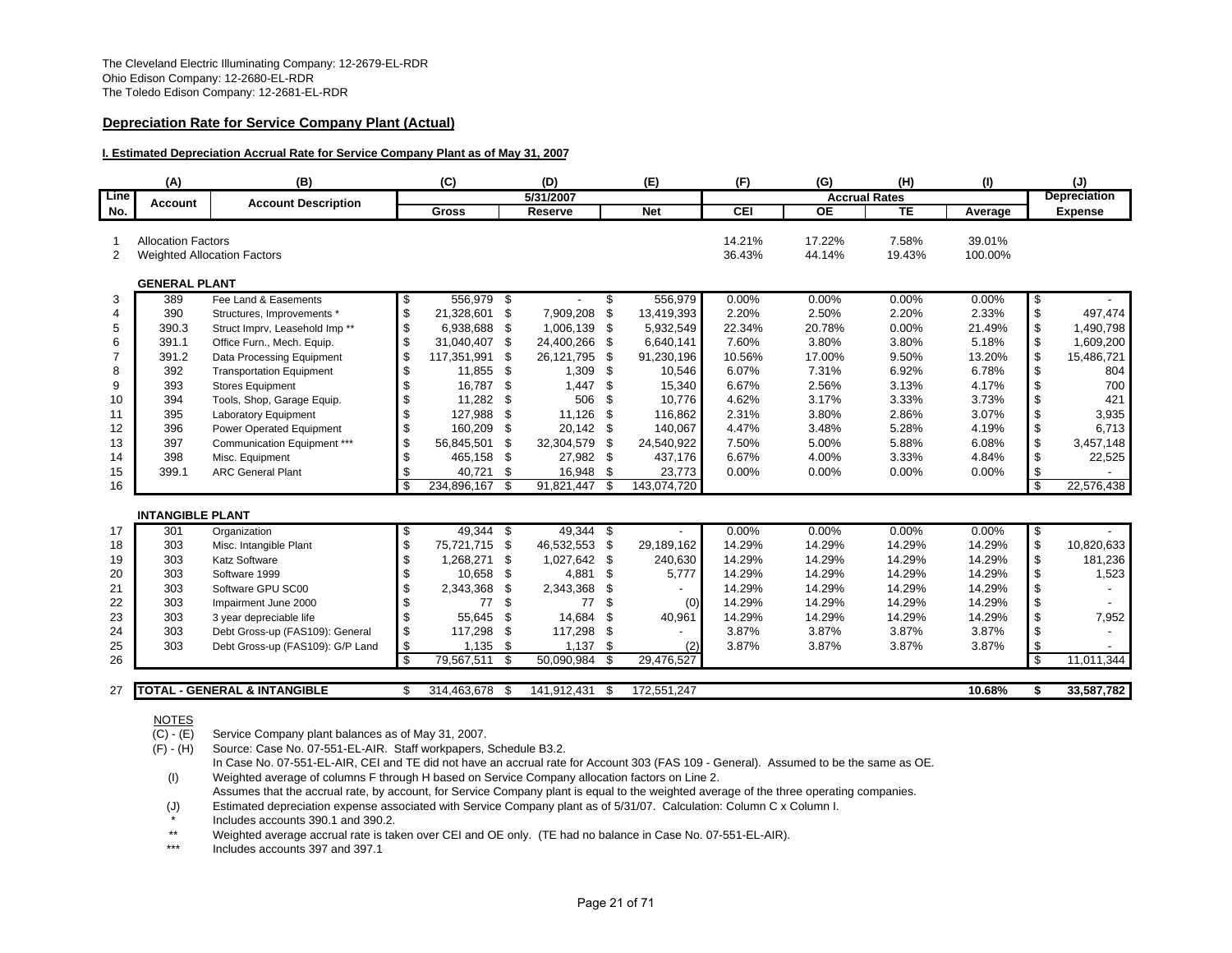# **Depreciation Rate for Service Company Plant (Actual)**

#### **II. Estimated Depreciation Accrual Rate for Actual Service Company Plant as of September 30, 2012**

|          | (A)                       | (B)                                     |                      | (C)            |     | (D)                     |      | (E)            | (F)              | (G)                  | (H)             | (1)               |                           | (J)                 |
|----------|---------------------------|-----------------------------------------|----------------------|----------------|-----|-------------------------|------|----------------|------------------|----------------------|-----------------|-------------------|---------------------------|---------------------|
| Line     | <b>Account</b>            | <b>Account Description</b>              |                      |                |     | 9/30/12 Actual Balances |      |                |                  | <b>Accrual Rates</b> |                 |                   |                           | <b>Depreciation</b> |
| No.      |                           |                                         |                      | <b>Gross</b>   |     | Reserve                 |      | <b>Net</b>     | <b>CEI</b>       | <b>OE</b>            | <b>TE</b>       | Average           |                           | <b>Expense</b>      |
| 28<br>29 | <b>Allocation Factors</b> | <b>Weighted Allocation Factors</b>      |                      |                |     |                         |      |                | 14.21%<br>36.43% | 17.22%<br>44.14%     | 7.58%<br>19.43% | 39.01%<br>100.00% |                           |                     |
|          | <b>GENERAL PLANT</b>      |                                         |                      |                |     |                         |      |                |                  |                      |                 |                   |                           |                     |
| 30       | 389                       | Fee Land & Easements                    | \$                   | 230,947 \$     |     |                         | S    | 230,947        | 0.00%            | 0.00%                | 0.00%           | 0.00%             | \$                        |                     |
| 31       | 390                       | Structures, Improvements'               | \$                   | 57,991,726     | \$  | 13,027,489              | \$   | 44.964.237     | 2.20%            | 2.50%                | 2.20%           | 2.33%             | $\,$                      | 1,352,615           |
| 32       | 390.3                     | Struct Imprv, Leasehold Imp**           | \$                   | 14,068,908     | \$  | 3,869,706               | - \$ | 10,199,201     | 22.34%           | 20.78%               | 0.00%           | 21.49%            | \$                        | 3,022,747           |
| 33       | 391.1                     | Office Furn., Mech. Equip.              | \$                   | 16,996,180     | \$  | 8,984,037 \$            |      | 8,012,143      | 7.60%            | 3.80%                | 3.80%           | 5.18%             | \$                        | 881,118             |
| 34       | 391.2                     | Data Processing Equipment               | \$                   | 115,966,794    | \$  | 22,563,523              | \$   | 93,403,271     | 10.56%           | 17.00%               | 9.50%           | 13.20%            | \$                        | 15,303,919          |
| 35       | 392                       | <b>Transportation Equipment</b>         | \$                   | 27,535 \$      |     | 19,747 \$               |      | 7,788          | 6.07%            | 7.31%                | 6.92%           | 6.78%             | \$                        | 1,868               |
| 36       | 393                       | <b>Stores Equipment</b>                 | $\mathfrak s$        | 16,767         | \$  | 4,429                   | \$   | 12,338         | 6.67%            | 2.56%                | 3.13%           | 4.17%             | \$                        | 699                 |
| 37       | 394                       | Tools, Shop, Garage Equip.              | \$                   | 221,780        | \$  | 8,755                   | -\$  | 213,025        | 4.62%            | 3.17%                | 3.33%           | 3.73%             | \$                        | 8,271               |
| 38       | 395                       | Laboratory Equipment                    | \$                   | 116,304        | \$  | 20,348                  | \$   | 95,956         | 2.31%            | 3.80%                | 2.86%           | 3.07%             | \$                        | 3,576               |
| 39       | 396                       | Power Operated Equipment                | \$                   | 41,518         | \$  | 19,689                  | -\$  | 21,829         | 4.47%            | 3.48%                | 5.28%           | 4.19%             | \$                        | 1,740               |
| 40       | 397                       | Communication Equipment ***             | \$                   | 83,043,791     | \$  | 14,131,305              | \$   | 68,912,486     | 7.50%            | 5.00%                | 5.88%           | 6.08%             | \$                        | 5,050,438           |
| 41       | 398                       | Misc. Equipment                         | \$                   | 7,724,173      | \$  | 469,978                 | -\$  | 7,254,195      | 6.67%            | 4.00%                | 3.33%           | 4.84%             | $\boldsymbol{\mathsf{s}}$ | 374,036             |
| 42       | 399.1                     | <b>ARC General Plant</b>                | \$                   | 40,721         | \$  | 21,896                  | -\$  | 18,826         | 0.00%            | 0.00%                | 0.00%           | 0.00%             | \$                        |                     |
| 43       |                           |                                         | \$                   | 296,487,144 \$ |     | 63,140,903              | -\$  | 233,346,242    |                  |                      |                 |                   | \$                        | 26,001,024          |
|          |                           |                                         |                      |                |     |                         |      |                |                  |                      |                 |                   |                           |                     |
|          | <b>INTANGIBLE PLANT</b>   |                                         |                      |                |     |                         |      |                |                  |                      |                 |                   |                           |                     |
| 44       | 301                       | FECO 101/6-301 Organization Fst         | \$                   | 49,344         | -\$ | 49,344 \$               |      |                | 0.00%            | 0.00%                | 0.00%           | 0.00%             | \$                        |                     |
| 45       | 303                       | FECO 101/6 303 Intangibles              | \$                   | 27,665,411     | \$  | 1,551,122 \$            |      | 26,114,289     | 14.29%           | 14.29%               | 14.29%          | 14.29%            | $\boldsymbol{\mathsf{S}}$ | 3,953,387           |
| 46       | 303                       | FECO 101/6-303 Katz Software            | $\pmb{\mathbb{S}}$   | 1,268,271      | \$  | 1,268,271 \$            |      |                | 14.29%           | 14.29%               | 14.29%          | 14.29%            | \$                        |                     |
| 47       | 303                       | FECO 101/6-303 2003 Software            | $\,$                 | 24,400,196     | \$  | 24,400,196              | \$   |                | 14.29%           | 14.29%               | 14.29%          | 14.29%            | \$                        |                     |
| 48       | 303                       | FECO 101/6-303 2004 Software            | $\pmb{\mathbb{S}}$   | 12,676,215     | \$  | 12,676,215              | - \$ | $\overline{a}$ | 14.29%           | 14.29%               | 14.29%          | 14.29%            | \$                        |                     |
| 49       | 303                       | FECO 101/6-303 2005 Software            | $\pmb{\mathfrak{S}}$ | 1,086,776      | \$  | 1,086,776               | - \$ | $\overline{a}$ | 14.29%           | 14.29%               | 14.29%          | 14.29%            | \$                        |                     |
| 50       | 303                       | FECO 101/6-303 2006 Software            | \$                   | 5,680,002      | -\$ | 4,922,985 \$            |      | 757,017        | 14.29%           | 14.29%               | 14.29%          | 14.29%            | \$                        | 757,017             |
| 51       | 303                       | FECO 101/6-303 2007 Software            | \$                   | 7,245,250      | \$  | 6,525,589 \$            |      | 719,661        | 14.29%           | 14.29%               | 14.29%          | 14.29%            | \$                        | 719,661             |
| 52       | 303                       | FECO 101/6-303 2008 Software            | \$                   | 7,404,178      | -\$ | 5,824,457 \$            |      | 1,579,721      | 14.29%           | 14.29%               | 14.29%          | 14.29%            | \$                        | 1,058,057           |
| 53       | 303                       | FECO 101/6-303 2009 Software            | \$                   | 15,968,197     | -\$ | 7,327,968 \$            |      | 8,640,229      | 14.29%           | 14.29%               | 14.29%          | 14.29%            | \$                        | 2,281,855           |
| 54       | 303                       | FECO 101/6-303 2010 Software            | \$                   | 20,146,865     | \$  | 7,094,223               | -\$  | 13,052,642     | 14.29%           | 14.29%               | 14.29%          | 14.29%            | $\boldsymbol{\mathsf{s}}$ | 2,878,987           |
| 55       | 303                       | FECO 101/6-303 2011 Software            | \$                   | 51,824,786     | \$  | 8,667,512               | \$   | 43, 157, 273   | 14.29%           | 14.29%               | 14.29%          | 14.29%            | \$                        | 7,405,762           |
| 56       |                           |                                         | \$                   | 175,415,492    | \$  | 81,394,660              | \$   | 94,020,831     |                  |                      |                 |                   | \$                        | 19,054,726          |
|          |                           |                                         |                      |                |     |                         |      |                |                  |                      |                 |                   |                           |                     |
| 57       |                           | <b>TOTAL - GENERAL &amp; INTANGIBLE</b> | \$                   | 471,902,636 \$ |     | 144,535,563             | - \$ | 327,367,073    |                  |                      |                 | 9.55%             | \$                        | 45,055,750          |

#### NOTES

 $\overline{(C) - (E)}$ Service Company plant balances as of September 30, 2012.

(F) - (H) Source: Schedule B3.2 (Actual).

(I) Weighted average of columns F through H based on Service Company allocation factors on Line 29.

Assumes that the accrual rate, by account, for Service Company plant is equal to the weighted average of the three operating companies.

(J) Estimated depreciation expense associated with Service Company plant as of 9/30/12. Calculation: Column C x Column I.

Includes accounts 390.1 and 390.2.

\*\*Weighted average accrual rate is taken over CEI and OE only. (TE had no balance in Case No. 07-551-EL-AIR).

\*\*\*Includes accounts 397 and 397.1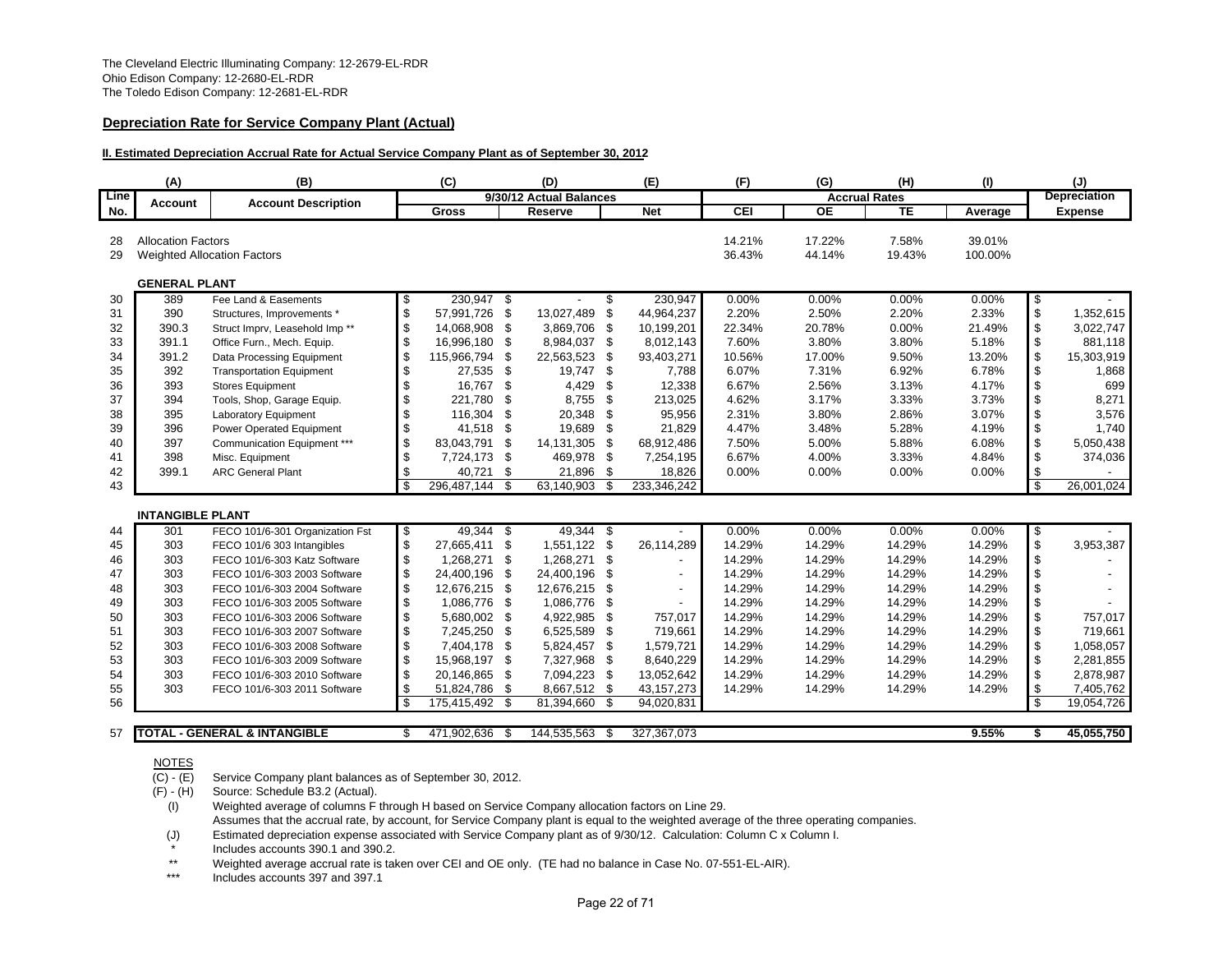# **Property Tax Rate for Service Company Plant (Actual)**

|                  | I. Average Real Property Tax Rates on General Plant as of May 31, 2007 *                                                    |                                    |                                    |                                    |                                    |                                                                                                           |
|------------------|-----------------------------------------------------------------------------------------------------------------------------|------------------------------------|------------------------------------|------------------------------------|------------------------------------|-----------------------------------------------------------------------------------------------------------|
|                  | (A)                                                                                                                         | (B)                                | (C)                                | (D)                                | (E)                                | (F)                                                                                                       |
| No.              | Category                                                                                                                    | <b>CEI</b>                         | <b>OE</b>                          | TE                                 | Average **                         | <b>Source / Calculation</b>                                                                               |
|                  | <b>Allocation Factors</b>                                                                                                   | 14.21%                             | 17.22%                             | 7.58%                              | 39.01%                             | "Service Company Allocations to the<br>Ohio Operating Companies (Actual)"<br>workpaper.                   |
| 2                | <b>Weighted Allocation Factors</b>                                                                                          | 36.43%                             | 44.14%                             | 19.43%                             | 100.00%                            | <b>Weighted Line 1</b>                                                                                    |
| 3<br>4<br>5<br>6 | <b>Real Property Tax</b><br>True Value Percentage<br>Assessment Percentage<br><b>Real Property Tax Rate</b><br>Average Rate | 72.69%<br>35.00%<br>7.23%<br>1.84% | 62.14%<br>35.00%<br>6.04%<br>1.31% | 49.14%<br>35.00%<br>7.23%<br>1.24% | 63.45%<br>35.00%<br>6.70%<br>1.49% | Case No. 07-551-EL-AIR.<br>Case No. 07-551-EL-AIR.<br>Case No. 07-551-EL-AIR.<br>Line 3 x Line 4 x Line 5 |

\* Note: Effective with an Ohio tax law change in 2005, non-utilities do not pay Personal Property Tax. Accordingly, for purposes of determining the average Property Tax rate applicable to Service Company plant, only Real Property Tax is considered.

\*\* Weighted average based on Service Company allocation factors. Assumes that the tax rate for Service Company plant is equal to the weighted average of the three operating companies.

# **II. Estimated Property Tax Rate for Service Company General Plant as of May 31, 2007**

|     | (A)     | (B)                                      | (C)      | (D)                          | (E)                |   | (F)                 |
|-----|---------|------------------------------------------|----------|------------------------------|--------------------|---|---------------------|
| No. | Account | <b>Account Description</b>               |          | Tax Category   Avg. Tax Rate | <b>Gross Plant</b> |   | <b>Property Tax</b> |
| 7   | 389     | Fee Land & Easements                     | Real     | 1.49%                        | \$<br>556,979      | S | 8,294               |
| 8   | 390     | Structures, Improvements                 | Real     | 1.49%                        | \$<br>21,328,601   | S | 317,594             |
| 9   | 390.3   | Struct Imprv, Leasehold Imp              | Real     | 1.49%                        | 6,938,688          | S | 103,321             |
| 10  | 391.1   | Office Furn., Mech. Equip.               | Personal |                              | 31,040,407         | S |                     |
| 11  | 391.2   | Data Processing Equipment                | Personal |                              | 117,351,991        | S |                     |
| 12  | 392     | <b>Transportation Equipment</b>          | Personal |                              | 11,855             | S |                     |
| 13  | 393     | <b>Stores Equipment</b>                  | Personal |                              | 16,787             | S |                     |
| 14  | 394     | Tools, Shop, Garage Equip.               | Personal |                              | 11,282             | S |                     |
| 15  | 395     | <b>Laboratory Equipment</b>              | Personal |                              | 127,988            | S |                     |
| 16  | 396     | <b>Power Operated Equipment</b>          | Personal |                              | 160.209            | S |                     |
| 17  | 397     | <b>Communication Equipment</b>           | Personal |                              | 56,845,501         | S |                     |
| 18  | 398     | Misc. Equipment                          | Personal |                              | 465,158            | S |                     |
| 19  | 399.1   | <b>ARC General Plant</b>                 | Personal |                              | 40,721             | S |                     |
| 20  |         | TOTAL - GENERAL PLANT                    |          |                              | 234,896,167        |   | 429,208             |
| 21  |         | TOTAL - INTANGIBLE PLANT                 |          |                              | 79,567,511         | S |                     |
| 22  |         | TOTAL - GENERAL & INTANGIBLE PLANT       |          |                              | 314,463,678        | S | 429,208             |
| 23  |         | Average Effective Real Property Tax Rate |          |                              |                    |   | 0.14%               |
|     |         |                                          |          |                              |                    |   |                     |

NOTES

(C) Source: Case No. 07-551-EL-AIR, Schedule C3.10. Classification of General Plant account as Real or Personal Property

(D) Average property tax rate across CEI, OE, and TE. See Section I above.

Note: Effective with an Ohio tax law change in 2005, non-utilities do not pay Personal Property Tax.

(E) Service Company General plant as of May 31, 2007.

(F) Calculation: Column D x Column E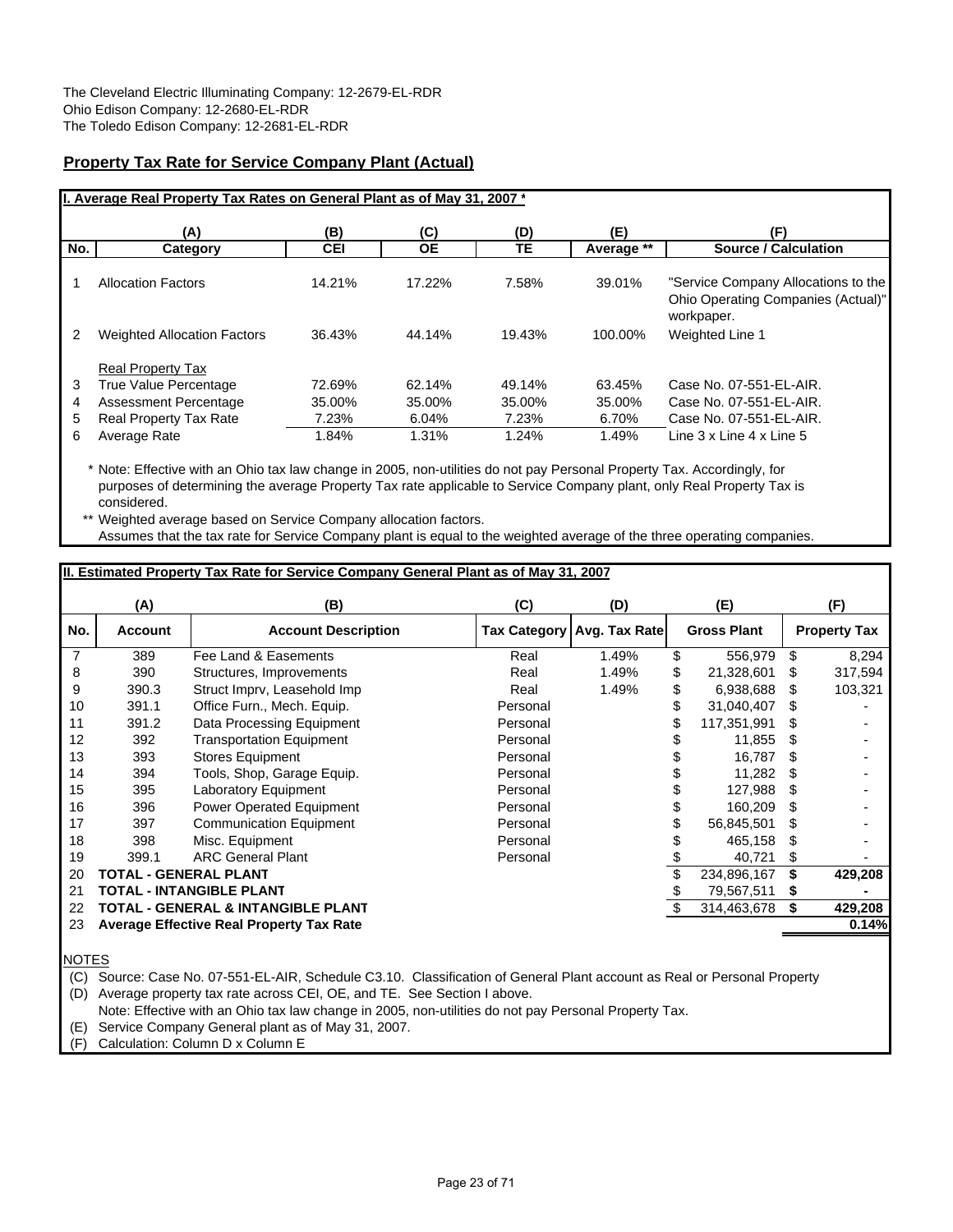# **Property Tax Rate for Service Company Plant (Actual)**

|     | III. Average Real Property Tax Rates on Actual General Plant as of September 30, 2012 * |            |        |        |            |                                                                           |
|-----|-----------------------------------------------------------------------------------------|------------|--------|--------|------------|---------------------------------------------------------------------------|
|     | (A)                                                                                     | (B)        | (C)    | (D)    | (E)        | (F)                                                                       |
| No. | Category                                                                                | <b>CEI</b> | ОE     | TЕ     | Average ** | <b>Source / Calculation</b>                                               |
| 24  | <b>Allocation Factors</b>                                                               | 14.21%     | 17.22% | 7.58%  | 39.01%     | "Service Company Allocations to the<br>Ohio Operating Companies (Actual)" |
| 25  | <b>Weighted Allocation Factors</b>                                                      | 36.43%     | 44.14% | 19.43% | 100.00%    | workpaper.<br>Weighted Line 24                                            |
|     | <b>Real Property Tax</b>                                                                |            |        |        |            |                                                                           |
| 26  | True Value Percentage                                                                   | 71.87%     | 47.93% | 50.02% | 57.06%     | Schedule C3.10a2 (Actual)                                                 |
| 27  | Assessment Percentage                                                                   | 35.00%     | 35.00% | 35.00% | 35.00%     | Schedule C3.10a2 (Actual)                                                 |
| 28  | <b>Real Property Tax Rate</b>                                                           | 7.59%      | 6.78%  | 7.78%  | 7.27%      | Schedule C3.10a2 (Actual)                                                 |
| 29  | Average Rate                                                                            | 1.91%      | 1.14%  | 1.36%  | 1.45%      | Line 26 x Line 27 x Line 28                                               |

\* Note: Effective with an Ohio tax law change in 2005, non-utilities do not pay Personal Property Tax. Accordingly, for purposes of determining the average Property Tax rate applicable to Service Company plant, only Real Property Tax is considered.

\*\* Weighted average based on Service Company allocation factors. Assumes that the tax rate for Service Company plant is equal to the weighted average of the three operating companies.

# **IV. Estimated Property Tax Rate for Service Company Actual General Plant as of September 30, 2012**

|     | (A)            | (B)                                      | (C)      | (D)                          |    | (E)                |    | (F)                 |
|-----|----------------|------------------------------------------|----------|------------------------------|----|--------------------|----|---------------------|
| No. | <b>Account</b> | <b>Account Description</b>               |          | Tax Category   Avg. Tax Rate |    | <b>Gross Plant</b> |    | <b>Property Tax</b> |
| 30  | 389            | Fee Land & Easements                     | Real     | 1.45%                        | \$ | 230,947            | S  | 3,353               |
| 31  | 390            | Structures, Improvements                 | Real     | 1.45%                        | S  | 57,991,726         | S  | 841,885             |
| 32  | 390.3          | Struct Imprv, Leasehold Imp              | Real     | 1.45%                        |    | 14,068,908         | S  | 204,243             |
| 33  | 391.1          | Office Furn., Mech. Equip.               | Personal |                              |    | 16,996,180         | S  |                     |
| 34  | 391.2          | Data Processing Equipment                | Personal |                              |    | 115,966,794        | æ. |                     |
| 35  | 392            | <b>Transportation Equipment</b>          | Personal |                              |    | 27,535             | S  |                     |
| 36  | 393            | <b>Stores Equipment</b>                  | Personal |                              |    | 16.767             | S. |                     |
| 37  | 394            | Tools, Shop, Garage Equip.               | Personal |                              |    | 221,780            | S  |                     |
| 38  | 395            | <b>Laboratory Equipment</b>              | Personal |                              |    | 116.304            | S  |                     |
| 39  | 396            | <b>Power Operated Equipment</b>          | Personal |                              |    | 41,518             | S  |                     |
| 40  | 397            | <b>Communication Equipment</b>           | Personal |                              |    | 83,043,791         | S  |                     |
| 41  | 398            | Misc. Equipment                          | Personal |                              |    | 7,724,173          | S  |                     |
| 42  | 399.1          | <b>ARC General Plant</b>                 | Personal |                              |    | 40,721             | S  |                     |
| 43  |                | TOTAL - GENERAL PLANT                    |          |                              |    | 296,487,144        | S  | 1,049,481           |
| 44  |                | TOTAL - INTANGIBLE PLANT                 |          |                              |    | 175,415,492        | 5  |                     |
| 45  |                | TOTAL - GENERAL & INTANGIBLE PLANT       |          |                              |    | 471,902,636        | S  | 1,049,481           |
| 46  |                | Average Effective Real Property Tax Rate |          |                              |    |                    |    | 0.22%               |
|     |                |                                          |          |                              |    |                    |    |                     |

NOTES

(C) Source: Schedule C3.10 (Actual). Classification of General Plant account as Real or Personal Property

(D) Weighted average property tax rate across CEI, OE, and TE. See Section III above.

Note: Effective with an Ohio tax law change in 2005, non-utilities do not pay Personal Property Tax.

(E) Service Company General gross plant balances as of 9/30/12.

(F) Calculation: Column D x Column E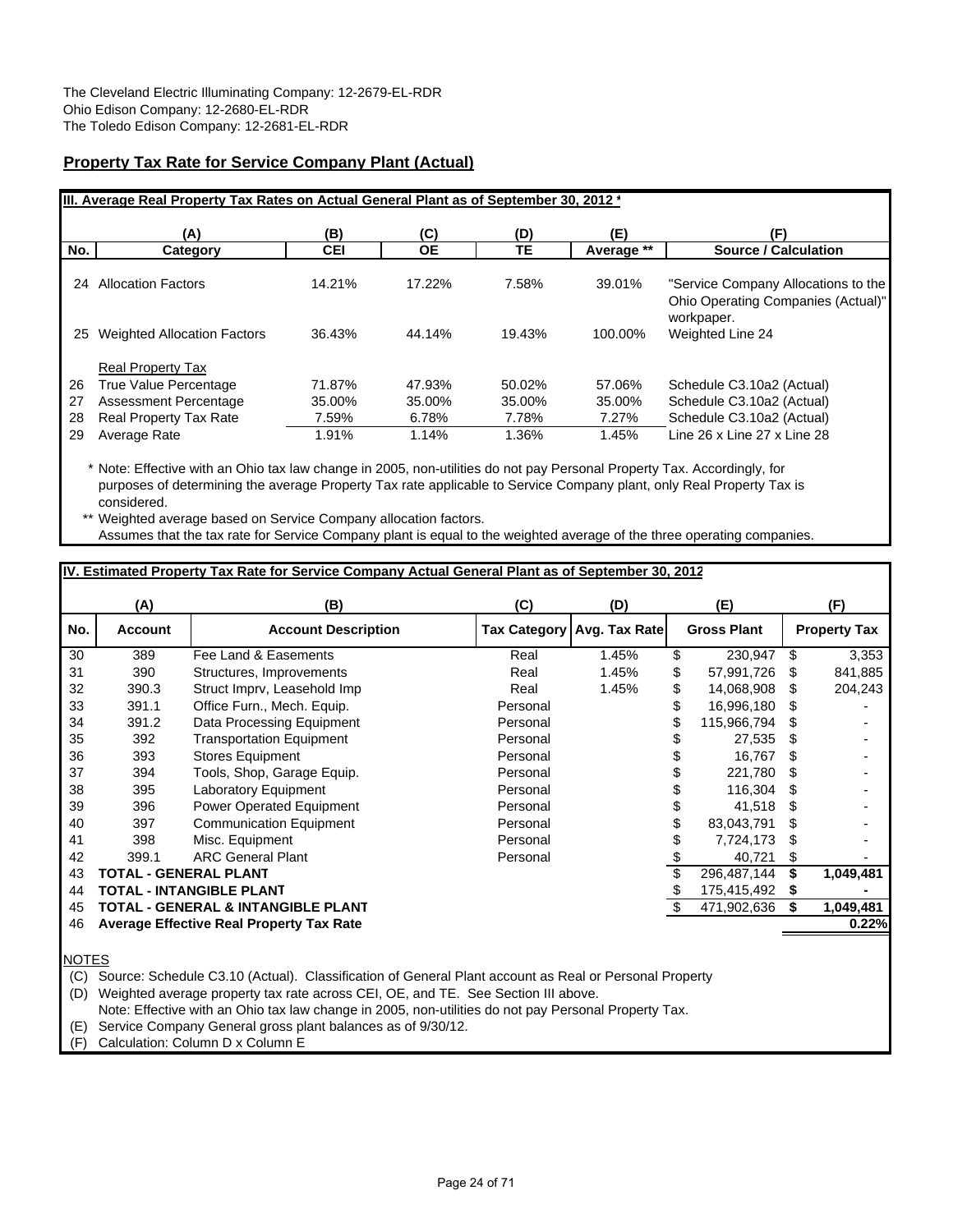|                          | Incremental Depreciation and Property Tax Associated with Service Company Plant (Actual)<br>Case No. 07-551-EL-AIR vs. Actual 9/30/12 Balances                                                                                                                                                                                                                                                                                                                                          |      |                      |                                     |                                      |          |                                      |          |                                     |             |                                     |                                                                                                                                                                                                                                                                                                                |  |  |  |
|--------------------------|-----------------------------------------------------------------------------------------------------------------------------------------------------------------------------------------------------------------------------------------------------------------------------------------------------------------------------------------------------------------------------------------------------------------------------------------------------------------------------------------|------|----------------------|-------------------------------------|--------------------------------------|----------|--------------------------------------|----------|-------------------------------------|-------------|-------------------------------------|----------------------------------------------------------------------------------------------------------------------------------------------------------------------------------------------------------------------------------------------------------------------------------------------------------------|--|--|--|
|                          | Allocated Service Company Plant and Related Expenses as of September 30, 2012                                                                                                                                                                                                                                                                                                                                                                                                           |      |                      |                                     |                                      |          |                                      |          |                                     |             |                                     |                                                                                                                                                                                                                                                                                                                |  |  |  |
| Line                     | Category                                                                                                                                                                                                                                                                                                                                                                                                                                                                                |      | Service Co.          |                                     | CEI                                  |          | OЕ                                   |          | <b>TE</b>                           |             | <b>TOTAL</b>                        | Source / Notes                                                                                                                                                                                                                                                                                                 |  |  |  |
|                          | <b>Allocation Factor</b>                                                                                                                                                                                                                                                                                                                                                                                                                                                                |      |                      |                                     | 14.21%                               |          | 17.22%                               |          | 7.58%                               |             | 39.01%                              | Case No. 07-551-EL-AIR                                                                                                                                                                                                                                                                                         |  |  |  |
| 2                        | <b>Total Plant</b><br><b>Gross Plant</b>                                                                                                                                                                                                                                                                                                                                                                                                                                                | \$   | 471,902,636 \$       |                                     | 67,057,365 \$                        |          | 81,261,634 \$                        |          | 35,770,220 \$                       |             |                                     | 184,089,218 "Depreciation Rate for Service Company Plant<br>(Actual)" workpaper, Line 57 x Line 1                                                                                                                                                                                                              |  |  |  |
| 3                        | Accum. Reserve                                                                                                                                                                                                                                                                                                                                                                                                                                                                          | \$   | $(144, 535, 563)$ \$ |                                     | $(20, 538, 504)$ \$                  |          | $(24,889,024)$ \$                    |          | $(10,955,796)$ \$                   |             |                                     | (56,383,323) "Depreciation Rate for Service Company Plant<br>(Actual)" workpaper, Line 57 x Line 1                                                                                                                                                                                                             |  |  |  |
| 4                        | Net Plant                                                                                                                                                                                                                                                                                                                                                                                                                                                                               | \$   | 327,367,073          | \$                                  | 46,518,861                           | \$       | 56,372,610 \$                        |          | 24,814,424 \$                       |             | 127,705,895                         | Line $2 +$ Line 3                                                                                                                                                                                                                                                                                              |  |  |  |
| 5<br>6<br>$\overline{7}$ | Depreciation *<br>Property Tax *<br><b>Total Expenses</b>                                                                                                                                                                                                                                                                                                                                                                                                                               |      | 9.55%<br>0.22%       | \$<br>\$<br>$\overline{\mathbb{S}}$ | 6,402,422 \$<br>149,131<br>6,551,553 | \$<br>\$ | 7,758,600 \$<br>180,721<br>7,939,321 | \$<br>\$ | 3,415,226 \$<br>79,551<br>3,494,776 | -\$<br>- \$ | 17,576,248<br>409,402<br>17,985,650 | Average Rate x Line 2<br>Average Rate x Line 2                                                                                                                                                                                                                                                                 |  |  |  |
|                          | workpaper for more details.                                                                                                                                                                                                                                                                                                                                                                                                                                                             |      |                      |                                     |                                      |          |                                      |          |                                     |             |                                     | * Effective Depreciation and Property Tax rates based on weighted averages across companies over General and Intangible plant, as of 9/30/12.<br>See line 57 of the "Depreciation Rate for Service Company Plant (Actual)" workpaper and line 46 of the "Property Tax Rate for Service Company Plant (Actual)" |  |  |  |
|                          | II. Allocated Service Company Plant and Related Expenses as of May 31, 2007                                                                                                                                                                                                                                                                                                                                                                                                             |      |                      |                                     |                                      |          |                                      |          |                                     |             |                                     |                                                                                                                                                                                                                                                                                                                |  |  |  |
| Line                     | <b>Rate Base</b>                                                                                                                                                                                                                                                                                                                                                                                                                                                                        |      | Service Co.          |                                     | CEI                                  |          | <b>OE</b>                            |          | TE                                  |             | <b>TOTAL</b>                        | Source / Notes                                                                                                                                                                                                                                                                                                 |  |  |  |
| 8                        | <b>Allocation Factor</b>                                                                                                                                                                                                                                                                                                                                                                                                                                                                |      |                      |                                     | 14.21%                               |          | 17.22%                               |          | 7.58%                               |             | 39.01%                              | Case No. 07-551-EL-AIR                                                                                                                                                                                                                                                                                         |  |  |  |
| 9                        | <b>Total Plant</b><br><b>Gross Plant</b>                                                                                                                                                                                                                                                                                                                                                                                                                                                | \$   | 314,463,678 \$       |                                     | 44,685,289 \$                        |          | 54,150,645 \$                        |          | 23,836,347 \$                       |             | 122,672,281                         | "Depreciation Rate for Service Company Plant<br>(Actual)" workpaper, Line 27 x Line 8                                                                                                                                                                                                                          |  |  |  |
| 10                       | Accum. Reserve                                                                                                                                                                                                                                                                                                                                                                                                                                                                          | - \$ | $(141, 912, 431)$ \$ |                                     | $(20, 165, 756)$ \$                  |          | $(24, 437, 321)$ \$                  |          | $(10,756,962)$ \$                   |             |                                     | (55,360,039) "Depreciation Rate for Service Company Plant<br>(Actual)" workpaper, Line 27 x Line 8                                                                                                                                                                                                             |  |  |  |
| 11                       | Net Plant                                                                                                                                                                                                                                                                                                                                                                                                                                                                               | - \$ | 172,551,247          | \$                                  | 24,519,532                           | \$       | 29,713,325                           | - \$     | 13,079,385 \$                       |             | 67,312,242                          | Line $9 +$ Line 10                                                                                                                                                                                                                                                                                             |  |  |  |
| 12<br>13                 | Depreciation *<br>Property Tax*                                                                                                                                                                                                                                                                                                                                                                                                                                                         |      | 10.68%<br>0.14%      | \$<br>$\pmb{\mathfrak{S}}$          | 4,772,824 \$<br>60,990               | \$       | 5,783,816 \$<br>73,910               | \$       | 2,545,954 \$<br>32,534              | \$          | 13,102,594<br>167,434               | Average Rate x Line 9<br>Average Rate x Line 9                                                                                                                                                                                                                                                                 |  |  |  |
|                          | 14 Total Expenses                                                                                                                                                                                                                                                                                                                                                                                                                                                                       |      |                      | $\overline{\mathbb{S}}$             | 4,833,814                            | \$       | 5,857,726                            | \$       | 2,578,488                           | \$          | 13,270,028                          | Line $12 +$ Line 13                                                                                                                                                                                                                                                                                            |  |  |  |
|                          | workpaper for more details.                                                                                                                                                                                                                                                                                                                                                                                                                                                             |      |                      |                                     |                                      |          |                                      |          |                                     |             |                                     | * Effective Depreciation and Property Tax rates based on weighted averages across companies over General and Intangible plant as of 5/31/07.<br>See line 27 of the "Depreciation Rate for Service Company Plant (Actual)" workpaper and line 23 of the "Property Tax Rate for Service Company Plant (Actual)"  |  |  |  |
|                          | III. Incremental Expenses Associated with Allocated Service Company Plant*                                                                                                                                                                                                                                                                                                                                                                                                              |      |                      |                                     |                                      |          |                                      |          |                                     |             |                                     |                                                                                                                                                                                                                                                                                                                |  |  |  |
|                          |                                                                                                                                                                                                                                                                                                                                                                                                                                                                                         |      |                      |                                     |                                      |          |                                      |          |                                     |             |                                     |                                                                                                                                                                                                                                                                                                                |  |  |  |
| Line                     | <b>Rate Base</b>                                                                                                                                                                                                                                                                                                                                                                                                                                                                        |      | Service Co.          |                                     | CEI                                  |          | OE                                   |          | TE                                  |             | <b>TOTAL</b>                        | Source / Notes                                                                                                                                                                                                                                                                                                 |  |  |  |
|                          | 15 Depreciation                                                                                                                                                                                                                                                                                                                                                                                                                                                                         |      | $-1.13%$             | \$                                  | 1,629,598 \$                         |          | 1,974,784 \$                         |          | 869,272 \$                          |             | 4,473,655                           | Line 5 - Line 12                                                                                                                                                                                                                                                                                               |  |  |  |
| 16                       | Property Tax                                                                                                                                                                                                                                                                                                                                                                                                                                                                            |      | 0.09%                | \$                                  | 88,141                               | \$       | 106,811                              | \$       | 47,017                              | \$          | 241,968                             | Line 6 - Line 13                                                                                                                                                                                                                                                                                               |  |  |  |
| 17                       | \$<br>1,717,739<br>2,081,595 \$<br>916,289 \$<br><b>Total Expenses</b><br>\$<br>4,715,623<br>Line $15 +$ Line 16                                                                                                                                                                                                                                                                                                                                                                        |      |                      |                                     |                                      |          |                                      |          |                                     |             |                                     |                                                                                                                                                                                                                                                                                                                |  |  |  |
|                          | In Case No. 07-551-EL-AIR, test year operating expenses included allocated depreciation and property tax associated with<br>Service Company plant. This section calculates the difference between the estimated level of these expenses included in<br>base rates and the estimated expenses incurred based on actual Service Company plant balances as of September 30, 2012.<br>The incremental expenses calculated on Line 17 above are added to the Rider DCR revenue requirements. |      |                      |                                     |                                      |          |                                      |          |                                     |             |                                     |                                                                                                                                                                                                                                                                                                                |  |  |  |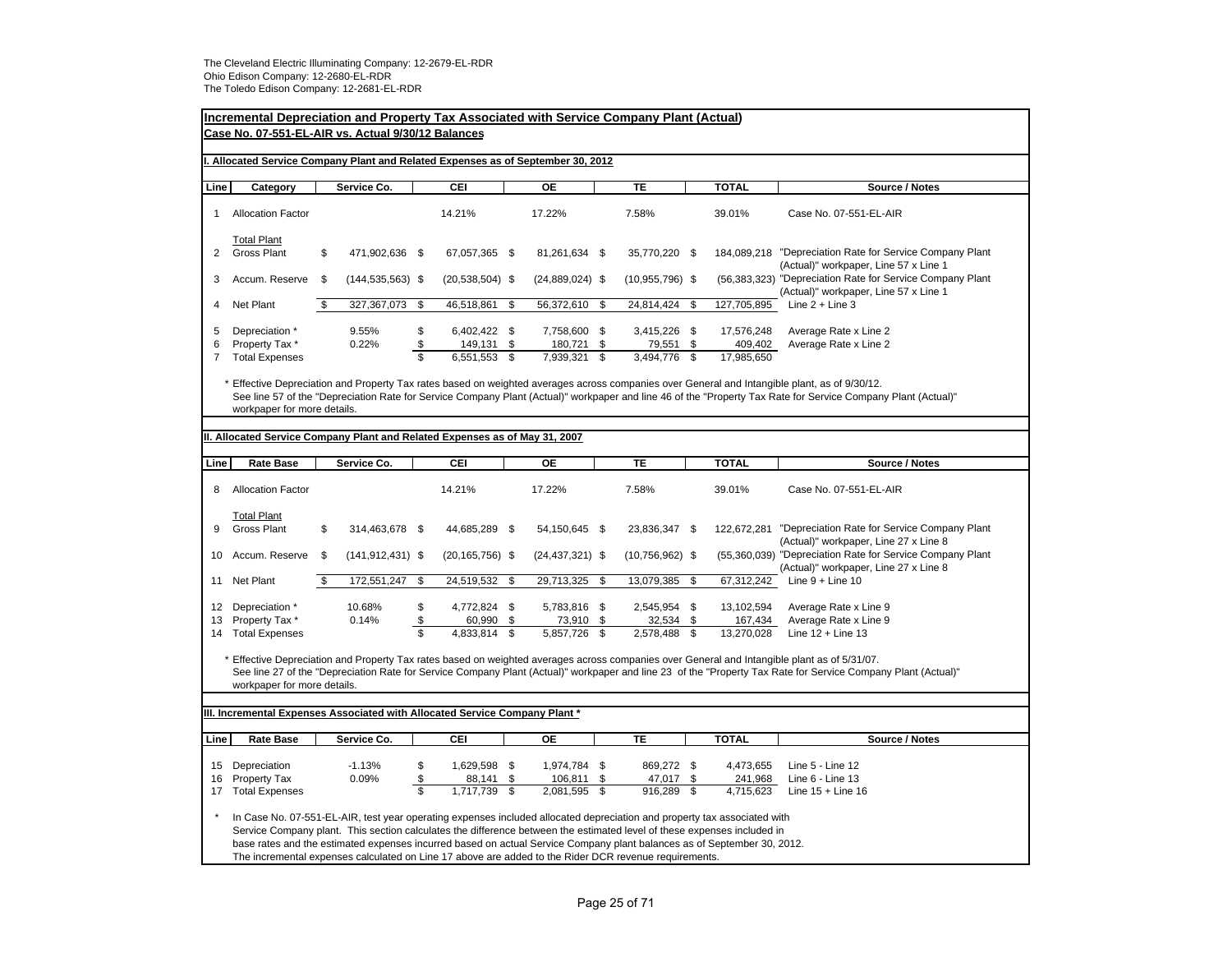#### **Intangible Depreciation Expense Calculation Actual 9/30/2012 Balances**

# **NOTE**

The software accounts are amortized over a 7 year period (leading to an accrual rate of 14.29%), and many of these accounts have already been fully amortized. Therefore, applying the 14.29% accrual rate to the Gross Plant (the methodology employed for all other accounts) overstates the "depreciation expense" associated with intangible plant. This workpaper looks at each sub account within intangible plant and calculates the expense by applying the 14.29% to only those software related sub-accounts that are not fully amortized yet. All other accounts are calculated by applying the approved accrual rate to the Gross Plant balances.

| Company                             | <b>Utility Account</b>                                       | <b>Function</b>                      |                      | <b>Gross Plant Sep-12</b>    | Reserve Sep-12      |      | <b>Net Plant Sep-12</b>  | <b>Accrual Rates</b> |                      | <b>Depreciation Expense</b> |
|-------------------------------------|--------------------------------------------------------------|--------------------------------------|----------------------|------------------------------|---------------------|------|--------------------------|----------------------|----------------------|-----------------------------|
| (A)                                 | (B)                                                          | (C)                                  |                      | (D)                          | (F)                 |      | (F)                      | (G)                  |                      | (H)                         |
|                                     |                                                              |                                      |                      |                              |                     |      |                          |                      |                      |                             |
| CECO The Illuminating Co.           | CECO 101/6-303 2002 Software                                 | Intangible Plant                     |                      | 2,966,784                    | 2,966,784 \$        |      |                          | 14.29%               | \$.                  |                             |
| CECO The Illuminating Co.           | CECO 101/6-303 2003 Software                                 | Intangible Plant                     |                      | 1,307,067                    | 1,307,067 \$        |      |                          | 14.29%               | $\mathbf{\$}$        |                             |
| CECO<br>The Illuminating Co.        | CECO 101/6-303 2004 Software                                 | Intangible Plant                     |                      | 3,596,344                    | 3,596,344 \$        |      | $\sim$                   | 14.29%               | \$                   |                             |
| <b>CECO</b><br>The Illuminating Co. | CECO 101/6-303 2005 Software                                 | Intangible Plant                     |                      | 1,219,862                    | 1,219,862 \$        |      |                          | 14.29%               | $\mathbf{\$}$        |                             |
| The Illuminating Co.<br>CECO        | CECO 101/6-303 2006 Software                                 | Intangible Plant                     |                      | 1,808,778                    | 1,618,422 \$        |      | 190,356                  | 14.29%               | \$                   | 190,356                     |
| CECO The Illuminating Co.           | CECO 101/6-303 2007 Software                                 | Intangible Plant                     |                      | 5,870,456                    | 4,346,144 \$        |      | 1,524,312                | 14.29%               | $\mathbf{\$}$        | 838,888                     |
| CECO<br>The Illuminating Co.        | CECO 101/6-303 2008 Software                                 | Intangible Plant                     |                      | 2,852,517                    | 1.772.022 \$        |      | 1,080,496                | 14.29%               | \$                   | 407,625                     |
| CECO The Illuminating Co.           | CECO 101/6-303 2009 Software                                 | Intangible Plant                     |                      | 3,238,318                    | 1,291,658 \$        |      | 1,946,659                | 14.29%               | $\mathbb{S}$         | 462,756                     |
| CECO The Illuminating Co.           | CECO 101/6-303 2010 Software                                 | Intangible Plant                     |                      | 2,716,031                    | 931,998 \$          |      | 1,784,033                | 14.29%               | \$                   | 388,121                     |
| CECO The Illuminating Co.           | CECO 101/6-303 2011 Software                                 | Intangible Plant                     |                      | 7,441,917                    | 1,023,347 \$        |      | 6,418,570                | 14.29%               | $\mathbb{S}$         | 1,063,450                   |
| CECO The Illuminating Co.           | CECO 101/6-303 FAS109 Distribution                           | Intangible Plant                     |                      | 2,001,380                    | 1,966,378 \$        |      | 35,002                   | 3.18%                | \$                   | 35,002                      |
| CECO The Illuminating Co.           | CECO 101/6-303 FAS109 Transmission                           | Intangible Plant                     |                      | 1,176,339                    | 976,591 \$          |      | 199,749                  | 2.15%                | $\mathfrak{L}$       | 25,291                      |
| CECO The Illuminating Co.           | CECO 101/6-303 Software                                      | Intangible Plant                     |                      | 1,460,362                    | 293,523 \$          |      | 1,166,839                | 14.29%               | \$                   | 208,686                     |
| CECO The Illuminating Co.           | CECO 101/6-303 Software Evolution                            | Intangible Plant                     |                      | 12,454,403                   | 12,454,403 \$       |      | ÷.                       | 14.29%               | \$                   | $\omega_{\rm c}$            |
|                                     |                                                              | <b>Total</b>                         |                      | 50,110,559                   | 35,764,543 \$       |      | 14,346,016               |                      | $\mathcal{S}$        | 3,620,175                   |
| OECO Ohio Edison Co.                | OECO 101/6-301 Organization                                  | Intangible Plant                     | \$                   | 89,746 \$                    |                     | - \$ | 89,746                   | 0.00%                | \$                   |                             |
| OECO Ohio Edison Co.                | OECO 101/6-303 2002 Software                                 | Intangible Plant                     | $\sqrt[6]{3}$        | 3,690,067 \$                 | 3,690,067 \$        |      | ÷.                       | 14.29%               | $\mathbb{S}$         | $\sim$                      |
| OECO Ohio Edison Co.                | OECO 101/6-303 2003 Software                                 | Intangible Plant                     | \$                   | 17,568,726 \$                | 17,568,726 \$       |      | $\overline{\phantom{a}}$ | 14.29%               | \$.                  | $\sim$                      |
| OECO Ohio Edison Co.                | OECO 101/6-303 2004 Software                                 | Intangible Plant                     | $\mathfrak{S}$       | 4,524,343 \$                 | 4,524,343 \$        |      | ÷                        | 14.29%               | $\mathbf{\$}$        | ÷                           |
| OECO Ohio Edison Co.                | OECO 101/6-303 2005 Software                                 | Intangible Plant                     | \$                   | 1,469,370 \$                 | 1,469,370 \$        |      | $\sim$                   | 14.29%               | \$                   | ÷                           |
| OECO Ohio Edison Co.                | OECO 101/6-303 2006 Software                                 |                                      | $\mathfrak{S}$       |                              | 2,756,657 \$        |      |                          | 14.29%               | $\mathbf{\$}$        | $\sim$                      |
| OECO Ohio Edison Co.                |                                                              | Intangible Plant                     | \$                   | 2,754,124 \$                 | 6,698,296 \$        |      | (2,533)                  |                      | \$                   | 509,916                     |
| OECO Ohio Edison Co.                | OECO 101/6-303 2007 Software<br>OECO 101/6-303 2008 Software | Intangible Plant<br>Intangible Plant | $\mathfrak{s}$       | 7,208,211 \$<br>3,495,653 \$ | 3,163,448 \$        |      | 509,916<br>332,206       | 14.29%<br>14.29%     | $\mathbf{\$}$        | 332.206                     |
| OECO Ohio Edison Co.                | OECO 101/6-303 2009 Software                                 |                                      |                      |                              |                     |      | 2,712,993                |                      | \$                   | 681,849                     |
|                                     |                                                              | Intangible Plant                     | \$<br>$\mathfrak{S}$ | 4,771,511 \$                 | 2,058,518 \$        |      | 2,372,912                | 14.29%               | $\mathbb{S}$         |                             |
| OECO Ohio Edison Co.                | OECO 101/6-303 2010 Software                                 | Intangible Plant                     |                      | 3,645,398 \$                 | 1,272,486 \$        |      |                          | 14.29%               |                      | 520,927                     |
| OECO Ohio Edison Co.                | OECO 101/6-303 2011 Software                                 | Intangible Plant                     | \$                   | 7,342,321 \$                 | 1,018,910 \$        |      | 6,323,412                | 14.29%               | \$<br>$\mathfrak{L}$ | 1,049,218                   |
| OECO Ohio Edison Co.                | OECO 101/6-303 FAS109 Dist Land                              | Intangible Plant                     | $\mathfrak{s}$       | 37,082 \$                    |                     | \$   | 37,082                   | 2.89%                |                      | $\omega$                    |
| OECO Ohio Edison Co.                | OECO 101/6-303 FAS109 Distribution                           | Intangible Plant                     | \$                   | 1,556,299 \$                 | 1,556,299 \$        |      | $\sim$                   | 2.89%                | S                    | $\sim$                      |
| OECO Ohio Edison Co.                | OECO 101/6-303 FAS109 G/P Land                               | Intangible Plant                     | $\mathfrak{s}$       | 7,778 \$                     | ÷.                  | \$   | 7,778                    | 3.87%                | $\mathfrak{L}$       |                             |
| OECO Ohio Edison Co.                | OECO 101/6-303 FAS109 General Plant                          | Intangible Plant                     | \$                   | 191,313 \$                   | 161,865 \$          |      | 29,448                   | 3.87%                | \$                   | 7,404                       |
| OECO Ohio Edison Co.                | OECO 101/6-303 FAS109 Transm Land                            | Intangible Plant                     | $\mathfrak{s}$       | 1,326,229 \$                 | $\omega_{\rm{max}}$ | \$   | 1,326,229                | 2.33%                | $\mathfrak{L}$       | $\mathcal{L}_{\mathcal{A}}$ |
| OECO Ohio Edison Co.                | OECO 101/6-303 FAS109 Transmission                           | Intangible Plant                     | \$                   | 697,049 \$                   | 697,049 \$          |      |                          | 2.33%                | \$.                  |                             |
| OECO Ohio Edison Co.                | OECO 101/6-303 Software                                      | Intangible Plant                     | \$                   | 3,086,341 \$                 | 349,334 \$          |      | 2,737,007                | 14.29%               | \$                   | 441,038                     |
|                                     |                                                              | <b>Total</b>                         | £.                   | 63,461,562 \$                | 46,985,368 \$       |      | 16,476,195               |                      | $\mathcal{S}$        | 3,542,557                   |
| TECO Toledo Edison Co.              | TECO 101/6-303 2002 Software                                 | Intangible Plant                     | \$                   | 1,705,114 \$                 | 1,705,114 \$        |      |                          | 14.29%               | \$                   |                             |
| TECO Toledo Edison Co.              | TECO 101/6-303 2003 Software                                 | Intangible Plant                     | $\mathbb{S}$         | 7,446,712 \$                 | 7,446,712 \$        |      | ÷.                       | 14.29%               | $\mathbb{S}$         | $\sim$                      |
| TECO Toledo Edison Co.              | TECO 101/6-303 2004 Software                                 | Intangible Plant                     | \$                   | 854,821 \$                   | 854,821 \$          |      | $\sim$                   | 14.29%               | \$.                  |                             |
| TECO Toledo Edison Co.              | TECO 101/6-303 2005 Software                                 | Intangible Plant                     | \$                   | 670,679 \$                   | 670,679 \$          |      | ÷.                       | 14.29%               | $\mathfrak{L}$       | $\sim$                      |
| TECO Toledo Edison Co.              | TECO 101/6-303 2006 Software                                 | Intangible Plant                     | \$                   | 834,729 \$                   | 745,667 \$          |      | 89,062                   | 14.29%               | \$                   | 89,062                      |
| TECO Toledo Edison Co.              | TECO 101/6-303 2007 Software                                 | Intangible Plant                     | $\mathbb{S}$         | 3,095,002 \$                 | 2,285,076 \$        |      | 809,926                  | 14.29%               | $\mathfrak{s}$       | 442,276                     |
| TECO Toledo Edison Co.              | TECO 101/6-303 2008 Software                                 | Intangible Plant                     | \$                   | 1,445,575 \$                 | 961,363 \$          |      | 484,212                  | 14.29%               | \$                   | 206,573                     |
| TECO Toledo Edison Co.              | TECO 101/6-303 2009 Software                                 | Intangible Plant                     | $\mathbb{S}$         | 2,063,025 \$                 | 849,077 \$          |      | 1,213,948                | 14.29%               | $\mathfrak{s}$       | 294,806                     |
| TECO Toledo Edison Co.              | TECO 101/6-303 2010 Software                                 | Intangible Plant                     | \$                   | 1,589,514 \$                 | 552,179 \$          |      | 1,037,336                | 14.29%               | \$                   | 227,142                     |
| TECO Toledo Edison Co.              | TECO 101/6-303 2011 Software                                 | Intangible Plant                     | $\mathfrak{s}$       | 3,030,734 \$                 | 422,993 \$          |      | 2,607,742                | 14.29%               | \$                   | 433,092                     |
| TECO Toledo Edison Co.              | TECO 101/6-303 FAS109 Distribution                           | Intangible Plant                     | \$                   | 240,093 \$                   | 218,858 \$          |      | 21,235                   | 3.10%                | \$                   | 7,443                       |
| TECO Toledo Edison Co.              | TECO 101/6-303 FAS109 Transmission                           | Intangible Plant                     | \$                   | 54,210 \$                    | 45,385 \$           |      | 8,825                    | 2.37%                | $\mathfrak{L}$       | 1,285                       |
| TECO Toledo Edison Co.              | TECO 101/6-303 Software                                      | Intangible Plant                     | \$                   | 896,054 \$                   | 98,298 \$           |      | 797,756                  | 14.29%               | S                    | 128,046                     |
|                                     |                                                              | <b>Total</b>                         |                      | 23,926,262 \$                | 16,856,222 \$       |      | 7,070,040                |                      |                      | 1,829,723                   |

#### NOTES

(D) - (F) Source: Actual Balances as of 9/30/2012.

(G) Source: Case # 07-551-EL-AIR

(H) Accrual rate only applies to the (non-land) gross plant of those accounts that are not fully amortized and those accounts that have reserve balances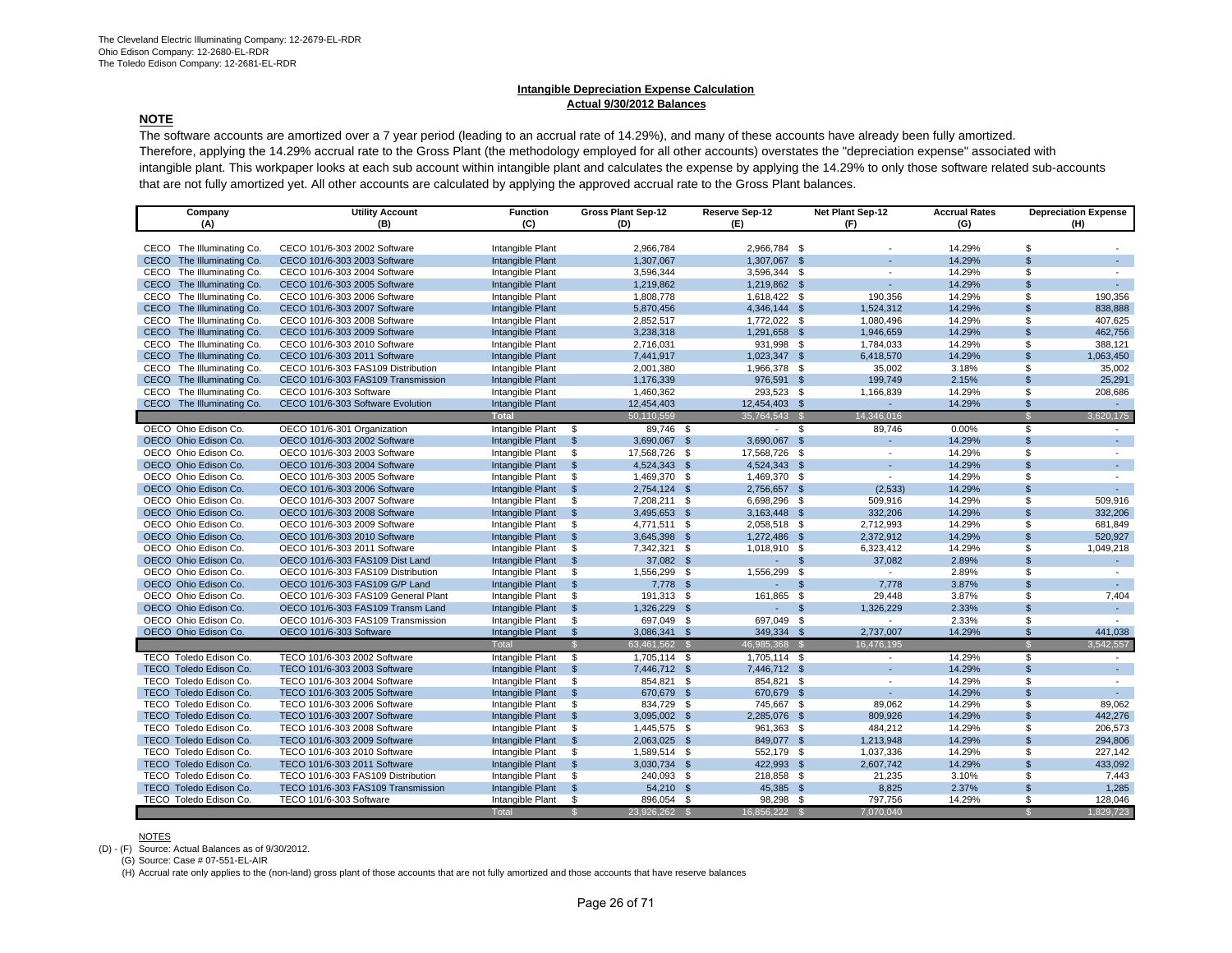# **Rider DCR Estimated Distribution Rate Base Additions as of 12/31/2012 Revenue Requirement Calculation**

(\$ millions)

\* 5/31/2007 balances refer to the jurisdictional balances approved in Case 07-551-EL-AIR. Source: PUCO Staff workpapers supporting the PUCO Opinion & Order

|      |                             | (A)           | (B)        | $(C) = (B) - (A)$ | (D)                               |
|------|-----------------------------|---------------|------------|-------------------|-----------------------------------|
|      | <b>Gross Plant</b>          | 5/31/2007*    | 12/31/2012 | Incremental       | Source of Column (B)              |
| (1)  | CEI                         | 1,927.1       | 2,628.9    | 701.9             | Sch B2.1 (Estimate) Line 45       |
| (2)  | <b>OE</b>                   | 2,074.0       | 2,897.3    | 823.3             | Sch B2.1 (Estimate) Line 47       |
| (3)  | <b>TE</b>                   | 771.5         | 1,054.6    | 283.1             | Sch B2.1 (Estimate) Line 44       |
| (4)  | <b>Total</b>                | 4,772.5       | 6,580.8    | 1,808.3           | Sum: [ (1) through (3) ]          |
|      | <b>Accumulated Reserve</b>  |               |            |                   |                                   |
| (5)  | CEI                         | (773.0)       | (1,074.1)  | (301.0)           | -Sch B3 (Estimate) Line 45        |
| (6)  | <b>OE</b>                   | (803.0)       | (1, 118.6) | (315.6)           | -Sch B3 (Estimate) Line 47        |
| (7)  | <b>TE</b>                   | (376.8)       | (518.5)    | (141.7)           | -Sch B3 (Estimate) Line 44        |
| (8)  | <b>Total</b>                | (1,952.8)     | (2,711.1)  | (758.3)           | Sum: [(5) through (7) ]           |
|      | <b>Net Plant In Service</b> |               |            |                   |                                   |
| (9)  | CEI                         | 1,154.0       | 1,554.9    | 400.8             | $(1) + (5)$                       |
| (10) | <b>OE</b>                   | 1,271.0       | 1,778.7    | 507.7             | $(2) + (6)$                       |
| (11) | TE                          | 394.7         | 536.1      | 141.4             | $(3) + (7)$                       |
| (12) | <b>Total</b>                | 2,819.7       | 3,869.6    | 1,049.9           | Sum: [ (9) through (11) ]         |
|      | <b>ADIT</b>                 |               |            |                   |                                   |
| (13) | CEI                         | (246.4)       | (438.6)    | (192.3)           | - ADIT Balances (Estimate) Line 3 |
| (14) | OE                          | (197.1)       | (476.0)    | (279.0)           | - ADIT Balances (Estimate) Line 3 |
| (15) | <b>TE</b>                   | (10.3)        | (142.5)    | (132.1)           | - ADIT Balances (Estimate) Line 3 |
| (16) | <b>Total</b>                | (453.8)       | (1,057.1)  | (603.4)           | Sum: [ (13) through (15) ]        |
|      | <b>Rate Base</b>            |               |            |                   |                                   |
| (17) | CEI                         | 907.7         | 1,116.2    | 208.6             | $(9) + (13)$                      |
| (18) | <b>OE</b>                   | 1,073.9       | 1,302.7    | 228.8             | $(10) + (14)$                     |
| (19) | <b>TE</b>                   | 384.4         | 393.6      | 9.2               | $(11) + (15)$                     |
| (20) | <b>Total</b>                | 2,366.0       | 2,812.5    | 446.6             | Sum: [ (17) through (19) ]        |
|      |                             |               |            |                   |                                   |
|      | <b>Depreciation Exp</b>     |               |            |                   |                                   |
| (21) | CEI                         | 60.0          | 83.8       | 23.8              | Sch B-3.2 (Estimate) Line 45      |
| (22) | <b>OE</b>                   | 62.0          | 85.4       | 23.4              | Sch B-3.2 (Estimate) Line 47      |
| (23) | TE<br><b>Total</b>          | 24.5<br>146.5 | 33.9       | 9.4<br>56.6       | Sch B-3.2 (Estimate) Line 45      |
| (24) |                             |               | 203.1      |                   | Sum: [ (21) through (23) ]        |
|      | <b>Property Tax Exp</b>     |               |            |                   |                                   |
| (25) | CEI                         | 65.0          | 91.1       | 26.2              | Sch C-3.10a (Estimate) Line 4     |
| (26) | <b>OE</b>                   | 57.4          | 83.4       | 26.0              | Sch C-3.10a (Estimate) Line 4     |
| (27) | <b>TE</b>                   | 20.1          | 27.1       | 7.0               | Sch C-3.10a (Estimate) Line 4     |
| (28) | <b>Total</b>                | 142.4         | 201.6      | 59.2              | Sum: [ (25) through (27) ]        |

|      | <b>Revenue Requirement</b> | <b>Rate Base</b> | <b>Return 8.48%</b> | <b>Deprec</b> | <b>Prop Tax</b> | Rev. Rea. |
|------|----------------------------|------------------|---------------------|---------------|-----------------|-----------|
| (29) | CEI                        | 208.6            | 17.7                | 23.8          | 26.2            | 67.6      |
| (30) | ОE                         | 228.8            | 19.4                | 23.4          | 26.0            | 68.8      |
| (31) |                            | 9.2              | 0.8                 | 9.4           | 7.0             | 17.2      |
| (32) | <b>Total</b>               | 446.6            | 37.9                | 56.6          | 59.2            | 153.6     |

| <b>Capital Structure &amp; Returns</b> |         |        |          |
|----------------------------------------|---------|--------|----------|
|                                        | $%$ mix | rate   | wtd rate |
| Debt                                   | 51%     | 6.54%  | 3.3%     |
| Equity                                 | 49%     | 10.50% | 5.1%     |
|                                        |         |        | 8.48%    |
|                                        |         |        |          |

|      |                                     | (a)                  | (b)             | (c)               | (d)       | (e)   |                 |
|------|-------------------------------------|----------------------|-----------------|-------------------|-----------|-------|-----------------|
|      | <b>Revenue Requirement with Tax</b> | <b>Equity Return</b> | <b>Tax Rate</b> | <b>Income Tax</b> | CAT 0.26% | Taxes | Rev. Reg. + Tax |
| (36) | CE.                                 | 10.7                 | 36.15%          | 6.1               | 0.2       | 6.3   | 73.9            |
| (37) | OE                                  | 11.8                 | 35.89%          | 6.6               | 0.2       | 6.8   | 75.6            |
| (38) | . L                                 | 0.5                  | 37.21%          | 0.3               | 0.0       | 0.3   | 17.5            |
| (39) | <b>Total</b>                        | 23.0                 |                 | 12.9              | 0.4       | 13.4  | 167.0           |

**(b) = Current composite income tax rates (d) = (Rev. Req. + (c)) x (1/(1-.26%) - 1) (f) = (e) + Rev. Req. from Lines 29-31**

**(a) = Weighted Cost of Equity x Rate Base (c) = (a) x (1 / (1-(b)) - 1) (e) = (c) + (d)**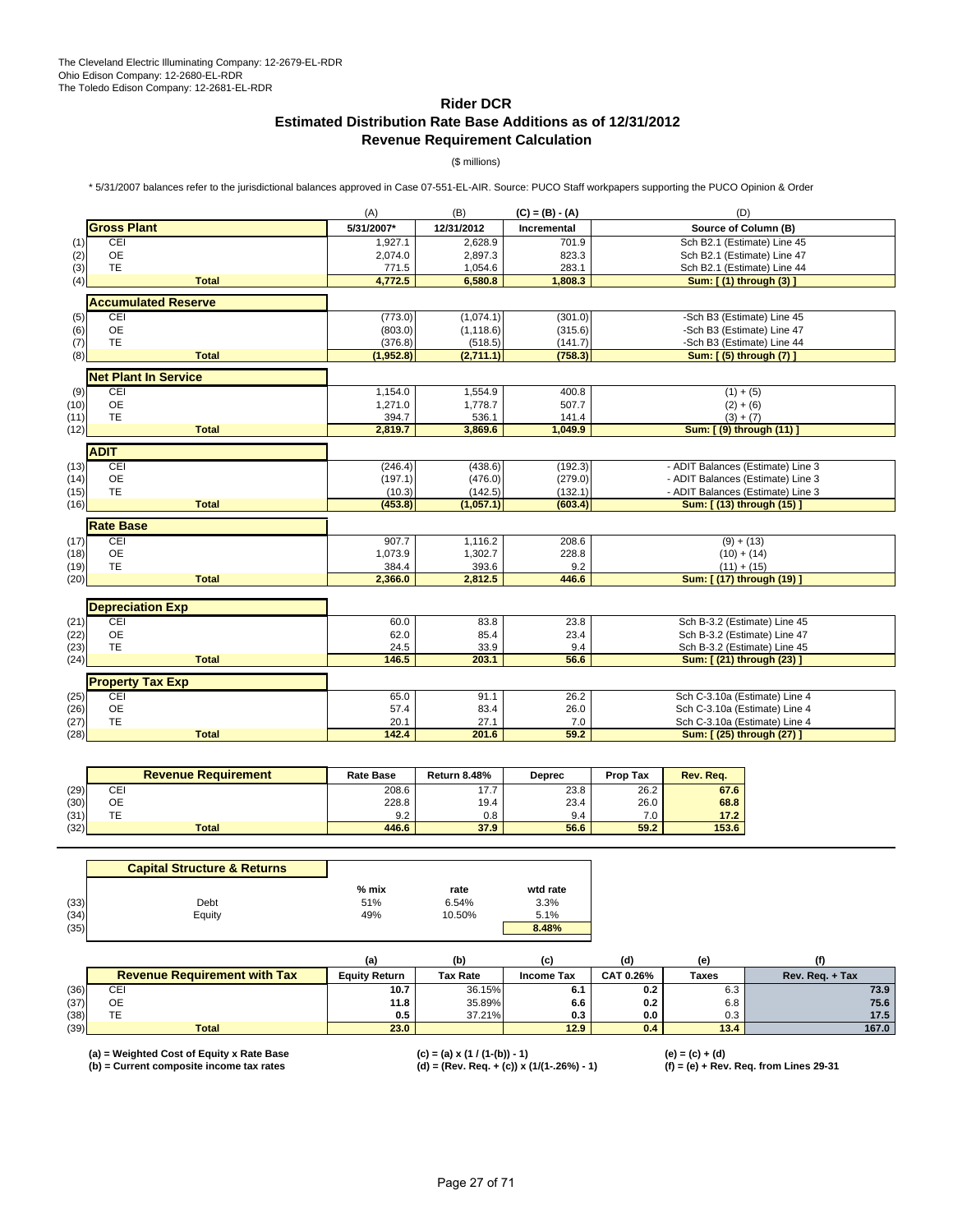Schedule B-2.1 (Estimate) Page 1 of 4

NOTE: Column A contains estimated plant in service balances as of 12/31/2012 from the 2012 Forecast Version 9+3, adjusted to reflect current assumptions and to remove the cumulative pre-2007 impact of a change in pension accounting. Column B shows jurisdictional allocation factors from Case No. 07-551-EL-AIR. Additional details on the adjustments in Column D are provided on the "Summary of Exclusions per Case No. 10-388-EL-SSO: Estimated 12/31/2012 Plant in Service Balances" workpaper.

| Line<br>No. | Account<br>No. | <b>Account Title</b>             |    | Total<br>Company<br>(A) | Allocation<br>%<br>(B) | Allocated<br>Total<br>$(C) = (A) * (B)$ |            | Adjustments<br>(D)           | Adjusted<br>Jurisdiction<br>$(E) = (C) + (D)$ |            |
|-------------|----------------|----------------------------------|----|-------------------------|------------------------|-----------------------------------------|------------|------------------------------|-----------------------------------------------|------------|
|             |                | <b>TRANSMISSION PLANT</b>        |    |                         |                        |                                         |            |                              |                                               |            |
|             | 350            | Land & Land Rights               | \$ | 17,347,852              | 100%                   | S.                                      | 17,347,852 | (15,628,438)<br>$\mathbb{S}$ | \$                                            | 1,719,414  |
|             | 352            | Structures & Improvements        | ъ  | 218,265                 | 100%                   | S.                                      | 218,265    |                              | ъD                                            | 218,265    |
| 3           | 353            | <b>Station Equipment</b>         |    | 9,682,834               | 100%                   | \$                                      | 9,682,834  |                              |                                               | 9,682,834  |
|             | 354            | Towers & Fixtures                |    | 36,301                  | 100%                   | S.                                      | 36,301     |                              |                                               | 36,301     |
|             | 355            | Poles & Fixtures                 |    | 3,489,546               | 100%                   | \$.                                     | 3,489,546  |                              |                                               | 3,489,546  |
| h           | 356            | Overhead Conductors & Devices    |    | 5,288,792               | 100%                   | \$                                      | 5,288,792  |                              |                                               | 5,288,792  |
|             | 357            | <b>Underground Conduit</b>       | J. | 527,224                 | 100%                   | S.                                      | 527,224    |                              |                                               | 527,224    |
| 8           | 358            | Underground Conductors & Devices |    | 409,389                 | 100%                   | ъ                                       | 409,389    |                              |                                               | 409,389    |
| 9           | 359            | Roads & Trails                   |    |                         | 100%                   |                                         |            |                              |                                               |            |
| 10          |                | <b>Total Transmission Plant</b>  | \$ | 37,000,203              | 100%                   | \$                                      | 37,000,203 | (15,628,438)                 | \$                                            | 21,371,765 |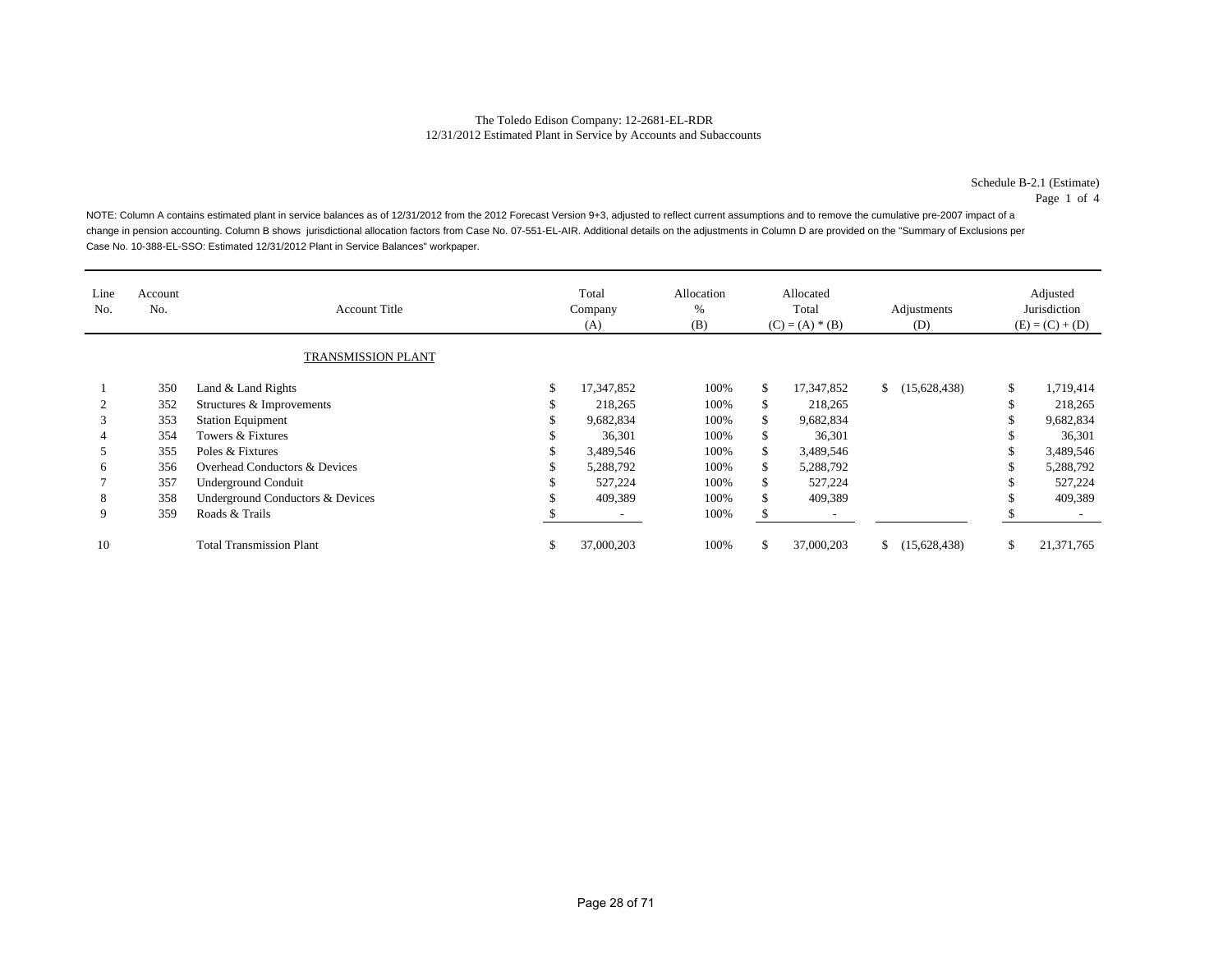Schedule B-2.1 (Estimate) Page 2 of 4

NOTE: Column A contains estimated plant in service balances as of 12/31/2012 from the 2012 Forecast Version 9+3, adjusted to reflect current assumptions and to remove the cumulative pre-2007 impact of a change in pension accounting. Column B shows jurisdictional allocation factors from Case No. 07-551-EL-AIR. Additional details on the adjustments in Column D are provided on the "Summary of Exclusions per Case No. 10-388-EL-SSO: Estimated 12/31/2012 Plant in Service Balances" workpaper.

| Line<br>No. | Account<br>No. | <b>Account Title</b><br><b>DISTRIBUTION PLANT</b>    |    | Total<br>Company<br>(A) | Allocation<br>%<br>(B) | Allocated<br>Total<br>$(C) = (A) * (B)$ |             | Adjustments<br>(D) |               | Adjusted<br>Jurisdiction<br>$(E) = (C) + (D)$ |
|-------------|----------------|------------------------------------------------------|----|-------------------------|------------------------|-----------------------------------------|-------------|--------------------|---------------|-----------------------------------------------|
| 11          | 360            | Land & Land Rights                                   | \$ | 4,966,707               | 100%                   | \$                                      | 4,966,707   |                    | \$            | 4,966,707                                     |
| 12          | 361            | Structures & Improvements                            |    | 6,398,367               | 100%                   | \$                                      | 6,398,367   |                    | \$            | 6,398,367                                     |
| 13          | 362            | <b>Station Equipment</b>                             | \$ | 91,982,311              | 100%                   | S                                       | 91,982,311  |                    | \$            | 91,982,311                                    |
| 14          | 364            | Poles, Towers & Fixtures                             | \$ | 153,408,828             | 100%                   | \$.                                     | 153,408,828 |                    |               | 153,408,828                                   |
| 15          | 365            | Overhead Conductors & Devices                        |    | 190,204,684             | 100%                   | S                                       | 190,204,684 |                    | \$            | 190,204,684                                   |
| 16          | 366            | <b>Underground Conduit</b>                           | S  | 12,777,062              | 100%                   | S                                       | 12,777,062  |                    | S             | 12,777,062                                    |
| 17          | 367            | Underground Conductors & Devices                     | S  | 114,384,980             | 100%                   | \$.                                     | 114,384,980 |                    |               | 114,384,980                                   |
| 18          | 368            | Line Transformers                                    | \$ | 146,180,984             | 100%                   | \$.                                     | 146,180,984 |                    | S             | 146,180,984                                   |
| 19          | 369            | <b>Services</b>                                      | \$ | 67,633,999              | 100%                   | S.                                      | 67,633,999  |                    | \$            | 67,633,999                                    |
| 20          | 370            | <b>Meters</b>                                        | \$ | 38,477,401              | 100%                   | \$                                      | 38,477,401  |                    | \$            | 38,477,401                                    |
| 21          | 371            | <b>Installation on Customer Premises</b>             | S  | 6,348,011               | 100%                   | \$                                      | 6,348,011   |                    | \$            | 6,348,011                                     |
| 22          | 373            | Street Lighting & Signal Systems                     |    | 54,160,310              | 100%                   | \$.                                     | 54,160,310  |                    | <sup>\$</sup> | 54,160,310                                    |
| 23          | 374            | <b>Asset Retirement Costs for Distribution Plant</b> |    | 7,901                   | 100%                   |                                         | 7,901       |                    |               | 7,901                                         |
| 24          |                | <b>Total Distribution Plant</b>                      | \$ | 886,931,546             | 100%                   | \$.                                     | 886,931,546 | \$                 | \$            | 886,931,546                                   |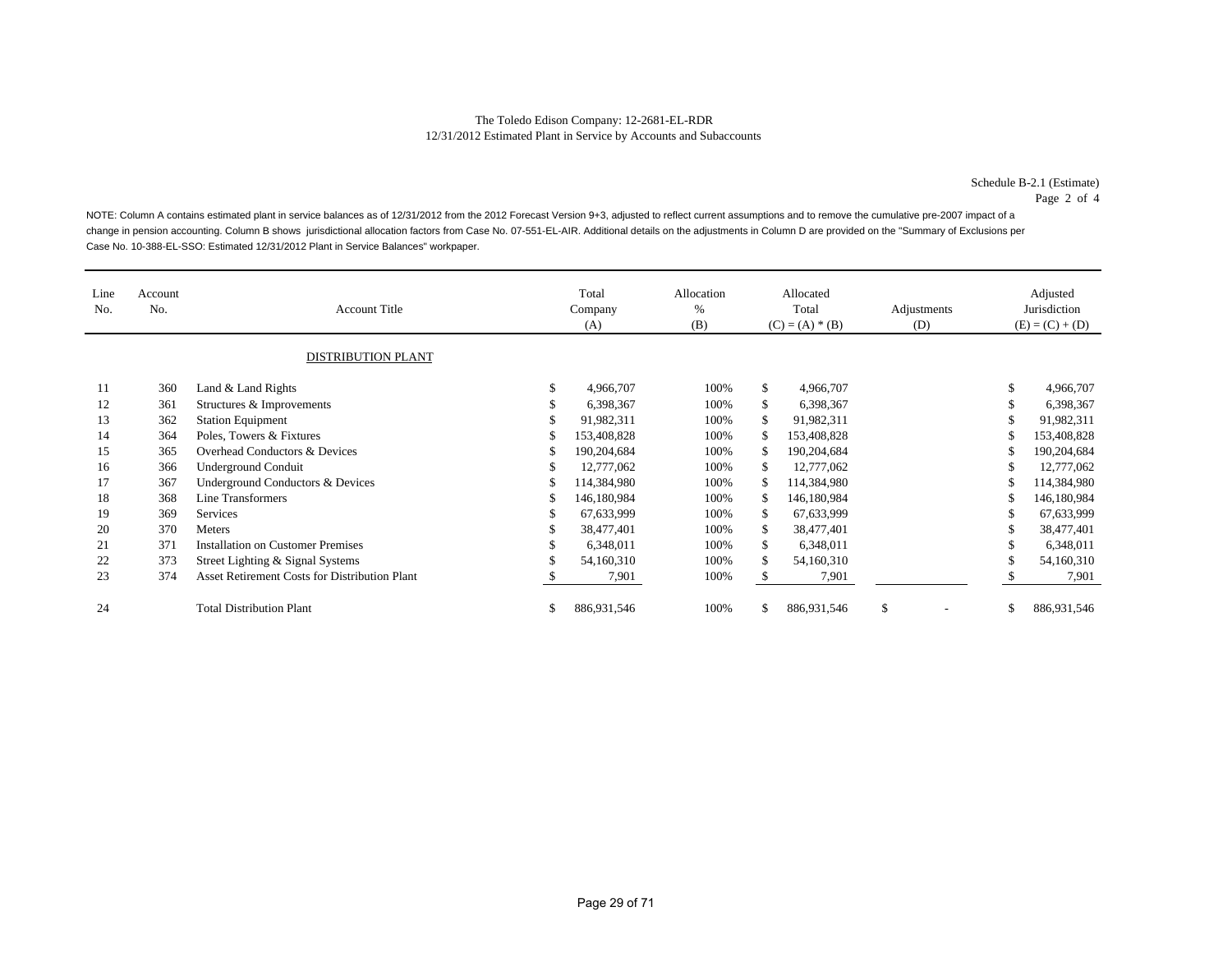Schedule B-2.1 (Estimate) Page 3 of 4

NOTE: Column A contains estimated plant in service balances as of 12/31/2012 from the 2012 Forecast Version 9+3, adjusted to reflect current assumptions and to remove the cumulative pre-2007 impact of a change in pension accounting. Column B shows jurisdictional allocation factors from Case No. 07-551-EL-AIR. Additional details on the adjustments in Column D are provided on the "Summary of Exclusions per Case No. 10-388-EL-SSO: Estimated 12/31/2012 Plant in Service Balances" workpaper.

| Line<br>No. | Account<br>No. | <b>Account Title</b><br><b>GENERAL PLANT</b> |    | Total<br>Company<br>(A) |      |     | Allocated<br>Total<br>$(C) = (A) * (B)$ | Adjustments<br>(D) | Adjusted<br>Jurisdiction<br>$(E) = (C) + (D)$ |              |  |
|-------------|----------------|----------------------------------------------|----|-------------------------|------|-----|-----------------------------------------|--------------------|-----------------------------------------------|--------------|--|
| 25          | 389            | Land & Land Rights                           | \$ | 1,826,097               | 100% | \$  | 1,826,097                               |                    | \$                                            | 1,826,097    |  |
| 26          | 390            | Structures & Improvements                    | S  | 53,281,607              | 100% | \$  | 53,281,607                              |                    | <sup>\$</sup>                                 | 53,281,607   |  |
| 27          | 391.1          | Office Furniture & Equipment                 |    | 2,445,963               | 100% | \$  | 2,445,963                               |                    | \$                                            | 2,445,963    |  |
| 28          | 391.2          | Data Processing Equipment                    |    | 8,482,620               | 100% | \$. | 8,482,620                               |                    |                                               | 8,482,620    |  |
| 29          | 392            | <b>Transportation Equipment</b>              |    | 1,127,314               | 100% | \$. | 1,127,314                               |                    |                                               | 1,127,314    |  |
| 30          | 393            | Stores Equipment                             |    | 654,041                 | 100% | \$. | 654,041                                 |                    | - 77                                          | 654,041      |  |
| 31          | 394            | Tools, Shop & Garage Equipment               |    | 5,147,443               | 100% | \$  | 5,147,443                               |                    |                                               | 5,147,443    |  |
| 32          | 395            | Laboratory Equipment                         | S  | 1,801,276               | 100% | \$. | 1,801,276                               |                    | \$                                            | 1,801,276    |  |
| 33          | 396            | Power Operated Equipment                     |    | 1,040,942               | 100% | \$  | 1,040,942                               |                    |                                               | 1,040,942    |  |
| 34          | 397            | <b>Communication Equipment</b>               | S  | 7,779,087               | 100% | \$  | 7,779,087                               |                    | \$                                            | 7,779,087    |  |
| 35          | 398            | Miscellaneous Equipment                      | J. | 513,601                 | 100% | \$  | 513,601                                 |                    | ъ                                             | 513,601      |  |
| 36          | 399.1          | Asset Retirement Costs for General Plant     |    | 264,831                 | 100% |     | 264,831                                 |                    |                                               | 264,831      |  |
| 37          |                | <b>Total General Plant</b>                   | \$ | 84, 364, 822            | 100% | \$. | 84, 364, 822                            | \$.                | S                                             | 84, 364, 822 |  |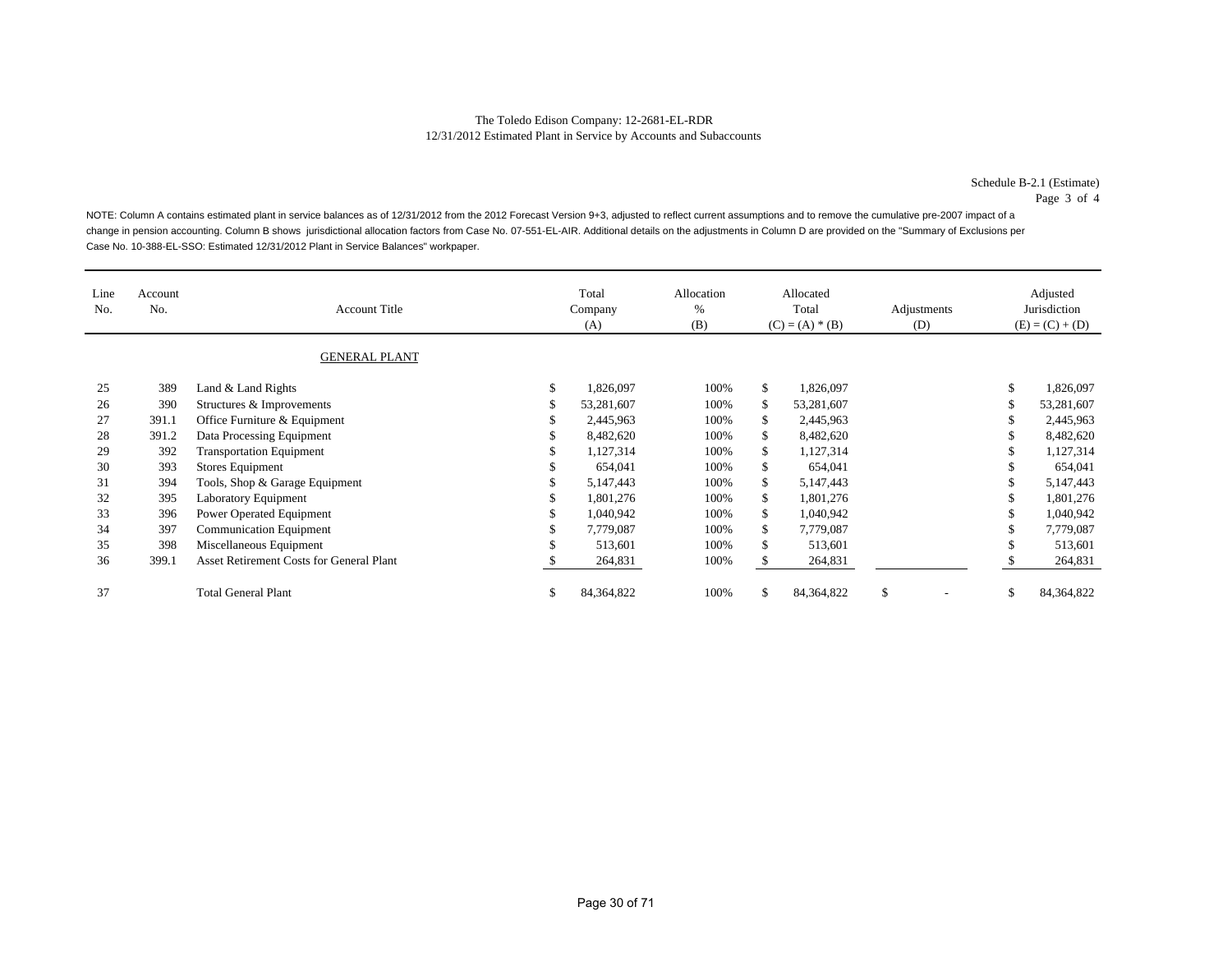Schedule B-2.1 (Estimate) Page 4 of 4

NOTE: Column A contains estimated plant in service balances as of 12/31/2012 from the 2012 Forecast Version 9+3, adjusted to reflect current assumptions and to remove the cumulative pre-2007 impact of a change in pension accounting. Column B shows jurisdictional allocation factors from Case No. 07-551-EL-AIR. Additional details on the adjustments in Column D are provided on the "Summary of Exclusions per Case No. 10-388-EL-SSO: Estimated 12/31/2012 Plant in Service Balances" workpaper.

| Line<br>No.          | Account<br>No.    | <b>Account Title</b>                                                                                                  |               | Total<br>Company<br>(A)                       | Allocation<br>%<br>(B) | Allocated<br>Total<br>$(C) = (A) * (B)$ |                                               | Adjustments<br>(D) |              | Adjusted<br>Jurisdiction<br>$(E) = (C) + (D)$ |                                               |
|----------------------|-------------------|-----------------------------------------------------------------------------------------------------------------------|---------------|-----------------------------------------------|------------------------|-----------------------------------------|-----------------------------------------------|--------------------|--------------|-----------------------------------------------|-----------------------------------------------|
|                      |                   | <b>OTHER PLANT</b>                                                                                                    |               |                                               |                        |                                         |                                               |                    |              |                                               |                                               |
| 38<br>39<br>40<br>41 | 303<br>303<br>303 | Intangible Software<br>Intangible FAS 109 Transmission<br>Intangible FAS 109 Distribution<br><b>Total Other Plant</b> | \$<br>S<br>\$ | 24,538,541<br>54,210<br>240,093<br>24,832,845 | 100%<br>100%<br>100%   | \$<br>\$.                               | 24,538,541<br>54,210<br>240,093<br>24,832,845 | $\mathbb{S}$       |              | ъ<br>ъD<br>\$                                 | 24,538,541<br>54,210<br>240,093<br>24,832,845 |
| 42                   |                   | Company Total Plant Balance                                                                                           |               | \$1,033,129,416                               | 100%                   |                                         | \$1,033,129,416                               | $\mathbb{S}$       | (15,628,438) |                                               | \$1,017,500,978                               |
| 43                   |                   | Service Company Plant Allocated*                                                                                      |               |                                               |                        |                                         |                                               |                    |              | \$                                            | 37,070,733                                    |
| 44                   |                   | Grand Total Plant $(42 + 43)$                                                                                         |               |                                               |                        |                                         |                                               |                    |              |                                               | \$1,054,571,711                               |

\* Source: Line 2 of the "Service Company Allocations to the Ohio Operating Companies (Estimate)" workpaper.

j.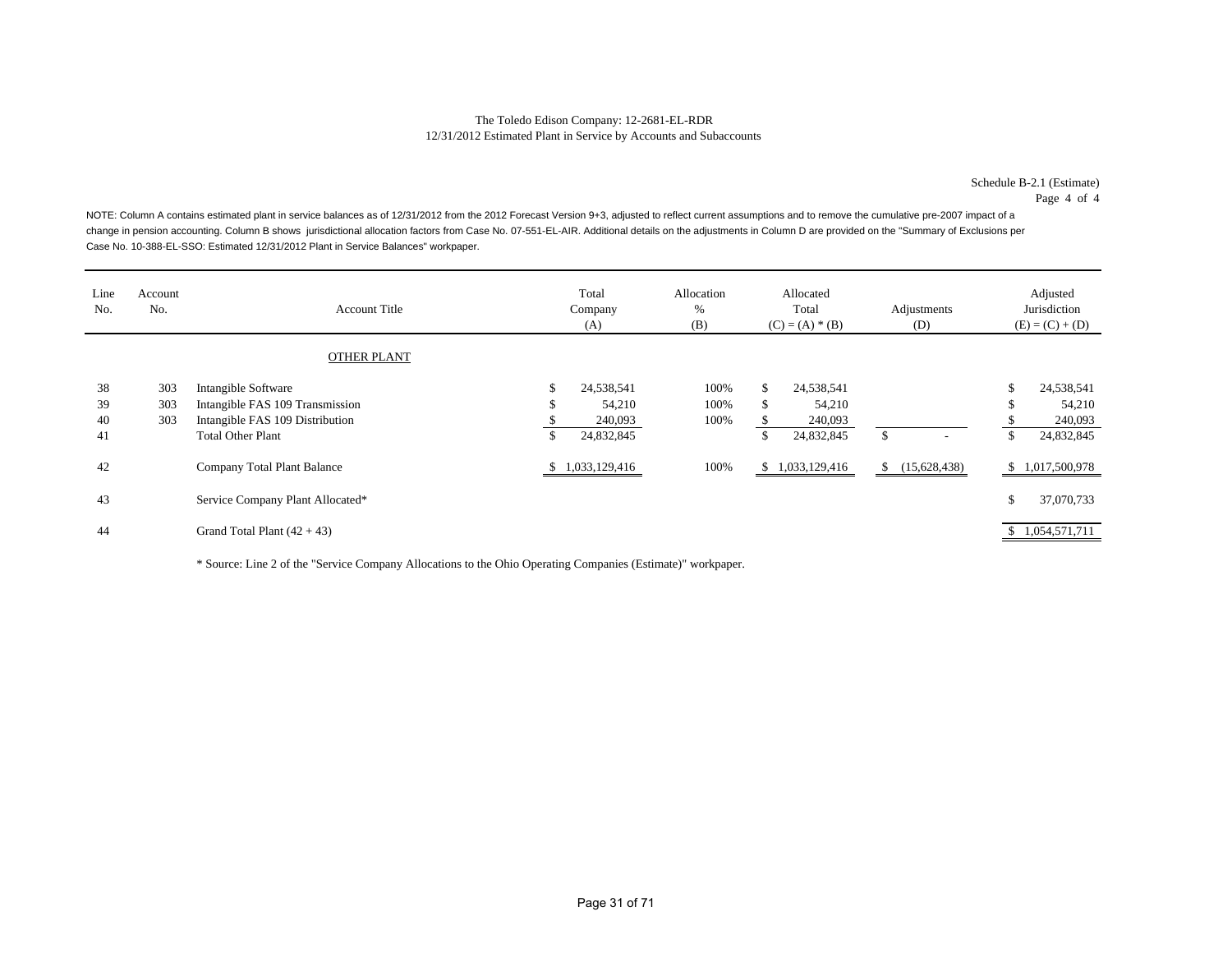NOTE: Column B contains estimated reserve for accumulated depreciation balances as of 12/31/2012 from 2012 Forecast Version 9+3, adjusted to reflect current assumptions and to remove the cumulative pre-2007 impact of a change in pension accounting. Column C shows jurisdictional allocation factors from Case No. 07-551-EL-AIR. Additional details on the adjustments in Column E are provided on the "Summary of Exclusions per Case No. 10-388-EL-SSO: Estimated 12/31/2012 Plant in Service Balances" workpaper.

|             |                |                                  |                                                                           | Total      |     | <b>Reserve Balances</b> |                        |                                         |            |                    |   |                                               |  |  |  |
|-------------|----------------|----------------------------------|---------------------------------------------------------------------------|------------|-----|-------------------------|------------------------|-----------------------------------------|------------|--------------------|---|-----------------------------------------------|--|--|--|
| Line<br>No. | Account<br>No. | <b>Account Title</b>             | Company<br><b>Plant Investment</b><br>Sch B2.1 (Estimate) Column E<br>(A) |            |     | Total<br>Company<br>(B) | Allocation<br>%<br>(C) | Allocated<br>Total<br>$(D) = (B) * (C)$ |            | Adjustments<br>(E) |   | Adjusted<br>Jurisdiction<br>$(F) = (D) + (E)$ |  |  |  |
|             |                | <b>TRANSMISSION PLANT</b>        |                                                                           |            |     |                         |                        |                                         |            |                    |   |                                               |  |  |  |
|             | 350            | Land & Land Rights               |                                                                           | 1,719,414  | \$  |                         | 100%                   | \$                                      |            |                    |   |                                               |  |  |  |
|             | 352            | Structures & Improvements        |                                                                           | 218,265    | \$  | 188,260                 | 100%                   | \$                                      | 188,260    |                    |   | 188,260                                       |  |  |  |
| 3           | 353            | <b>Station Equipment</b>         |                                                                           | 9,682,834  | \$  | 4,349,752               | 100%                   | \$                                      | 4,349,752  |                    |   | 4,349,752                                     |  |  |  |
| 4           | 354            | Towers & Fixtures                |                                                                           | 36,301     | \$  | 40,603                  | 100%                   | \$.                                     | 40,603     |                    |   | 40,603                                        |  |  |  |
| 5           | 355            | Poles & Fixtures                 |                                                                           | 3,489,546  | \$. | 2,643,344               | 100%                   | \$                                      | 2,643,344  |                    |   | 2,643,344                                     |  |  |  |
| 6           | 356            | Overhead Conductors & Devices    |                                                                           | 5,288,792  | \$. | 3,003,563               | 100%                   |                                         | 3,003,563  |                    |   | 3,003,563                                     |  |  |  |
|             | 357            | <b>Underground Conduit</b>       |                                                                           | 527,224    | \$  | 146,178                 | 100%                   | \$.                                     | 146,178    |                    |   | 146,178                                       |  |  |  |
| 8           | 358            | Underground Conductors & Devices |                                                                           | 409,389    |     | 143,788                 | 100%                   |                                         | 143,788    |                    |   | 143,788                                       |  |  |  |
| 9           | 359            | Roads & Trails                   |                                                                           |            |     |                         | 100%                   |                                         |            |                    |   |                                               |  |  |  |
| 10          |                | <b>Total Transmission Plant</b>  | S                                                                         | 21,371,765 | S   | 10,515,488              | 100%                   | <sup>\$</sup>                           | 10,515,488 | \$0                | ъ | 10,515,488                                    |  |  |  |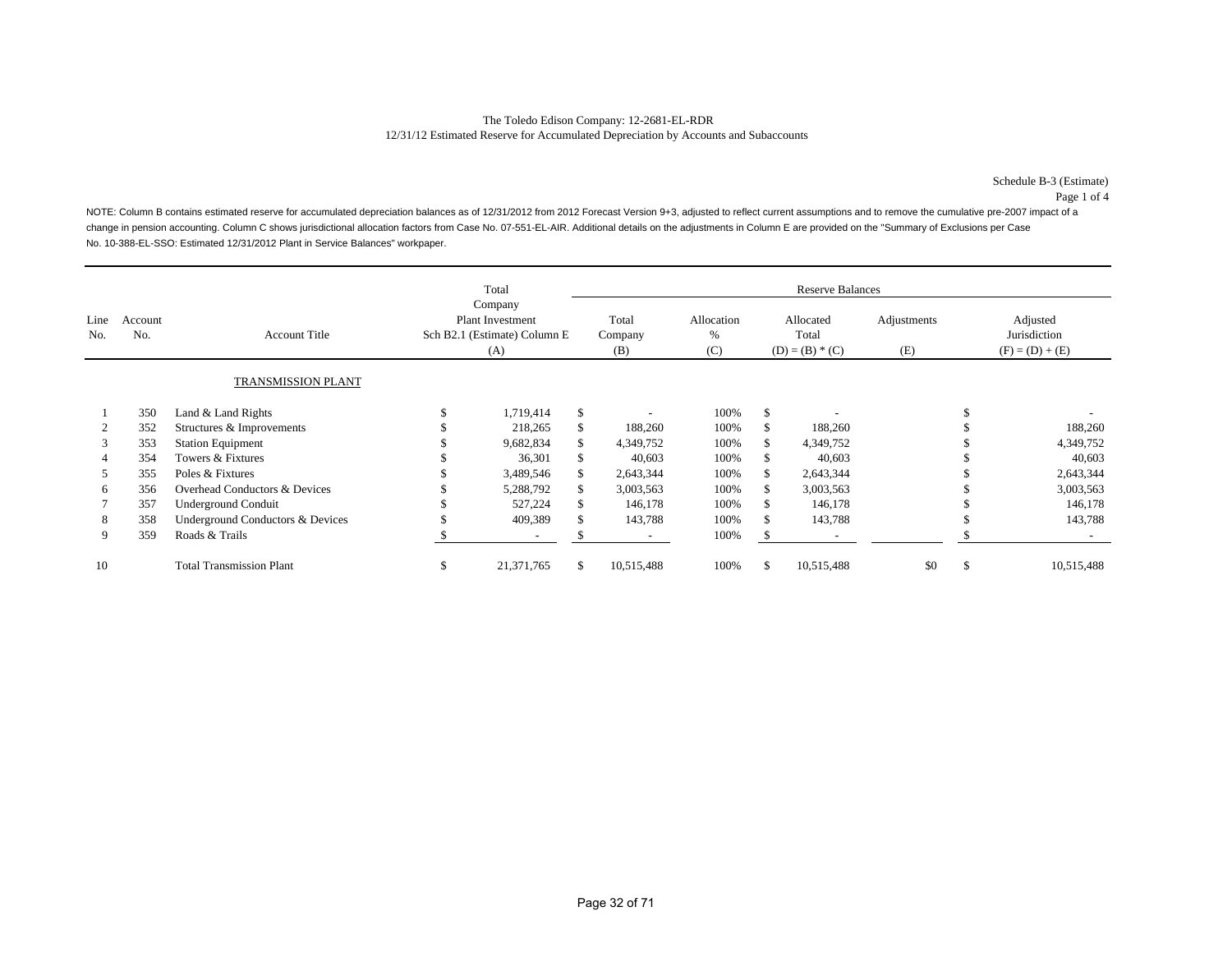NOTE: Column B contains estimated reserve for accumulated depreciation balances as of 12/31/2012 from 2012 Forecast Version 9+3, adjusted to reflect current assumptions and to remove the cumulative pre-2007 impact of a change in pension accounting. Column C shows jurisdictional allocation factors from Case No. 07-551-EL-AIR. Additional details on the adjustments in Column E are provided on the "Summary of Exclusions per Case No. 10-388-EL-SSO: Estimated 12/31/2012 Plant in Service Balances" workpaper.

|             |                |                                               |                                                                           | Total       | <b>Reserve Balances</b> |                           |                                         |             |                    |    |                                               |  |  |  |
|-------------|----------------|-----------------------------------------------|---------------------------------------------------------------------------|-------------|-------------------------|---------------------------|-----------------------------------------|-------------|--------------------|----|-----------------------------------------------|--|--|--|
| Line<br>No. | Account<br>No. | <b>Account Title</b>                          | Company<br><b>Plant Investment</b><br>Sch B2.1 (Estimate) Column E<br>(A) |             | Total<br>Company<br>(B) | Allocation<br>$\%$<br>(C) | Allocated<br>Total<br>$(D) = (B) * (C)$ |             | Adjustments<br>(E) |    | Adjusted<br>Jurisdiction<br>$(F) = (D) + (E)$ |  |  |  |
|             |                | <b>DISTRIBUTION PLANT</b>                     |                                                                           |             |                         |                           |                                         |             |                    |    |                                               |  |  |  |
| 11          | 360            | Land & Land Rights                            |                                                                           | 4,966,707   | \$<br>(41)              | 100%                      | \$                                      | (41)        |                    | \$ | (41)                                          |  |  |  |
| 12          | 361            | Structures & Improvements                     |                                                                           | 6,398,367   | \$<br>1,640,117         | 100%                      | \$                                      | 1,640,117   |                    |    | 1,640,117                                     |  |  |  |
| 13          | 362            | <b>Station Equipment</b>                      |                                                                           | 91,982,311  | \$<br>30,004,476        | 100%                      |                                         | 30,004,476  |                    |    | 30,004,476                                    |  |  |  |
| 14          | 364            | Poles, Towers & Fixtures                      |                                                                           | 153,408,828 | \$<br>100,067,004       | 100%                      | \$.                                     | 100,067,004 |                    |    | 100,067,004                                   |  |  |  |
| 15          | 365            | Overhead Conductors & Devices                 |                                                                           | 190,204,684 | \$<br>85,754,629        | 100%                      | \$                                      | 85,754,629  |                    |    | 85,754,629                                    |  |  |  |
| 16          | 366            | <b>Underground Conduit</b>                    |                                                                           | 12,777,062  | \$<br>7,072,845         | 100%                      | \$                                      | 7,072,845   |                    |    | 7,072,845                                     |  |  |  |
| 17          | 367            | Underground Conductors & Devices              |                                                                           | 114,384,980 | \$<br>38,709,308        | 100%                      | S                                       | 38,709,308  |                    |    | 38,709,308                                    |  |  |  |
| 18          | 368            | Line Transformers                             |                                                                           | 146,180,984 | \$<br>60,467,159        | 100%                      | \$                                      | 60,467,159  |                    |    | 60,467,159                                    |  |  |  |
| 19          | 369            | <b>Services</b>                               |                                                                           | 67,633,999  | \$<br>61,158,905        | 100%                      | \$                                      | 61,158,905  |                    |    | 61,158,905                                    |  |  |  |
| 20          | 370            | Meters                                        |                                                                           | 38,477,401  | \$<br>20,367,421        | 100%                      |                                         | 20,367,421  |                    |    | 20,367,421                                    |  |  |  |
| 21          | 371            | <b>Installation on Customer Premises</b>      |                                                                           | 6,348,011   | \$<br>3,491,178         | 100%                      | \$                                      | 3,491,178   |                    |    | 3,491,178                                     |  |  |  |
| 22          | 373            | Street Lighting & Signal Systems              |                                                                           | 54,160,310  | \$<br>33,651,327        | 100%                      |                                         | 33,651,327  |                    |    | 33,651,327                                    |  |  |  |
| 23          | 374            | Asset Retirement Costs for Distribution Plant |                                                                           | 7,901       | 4,575                   | 100%                      |                                         | 4,575       |                    |    | 4,575                                         |  |  |  |
| 24          |                | <b>Total Distribution Plant</b>               | ъ                                                                         | 886,931,546 | 442,388,903             | 100%                      | \$                                      | 442,388,903 | \$0                | \$ | 442,388,903                                   |  |  |  |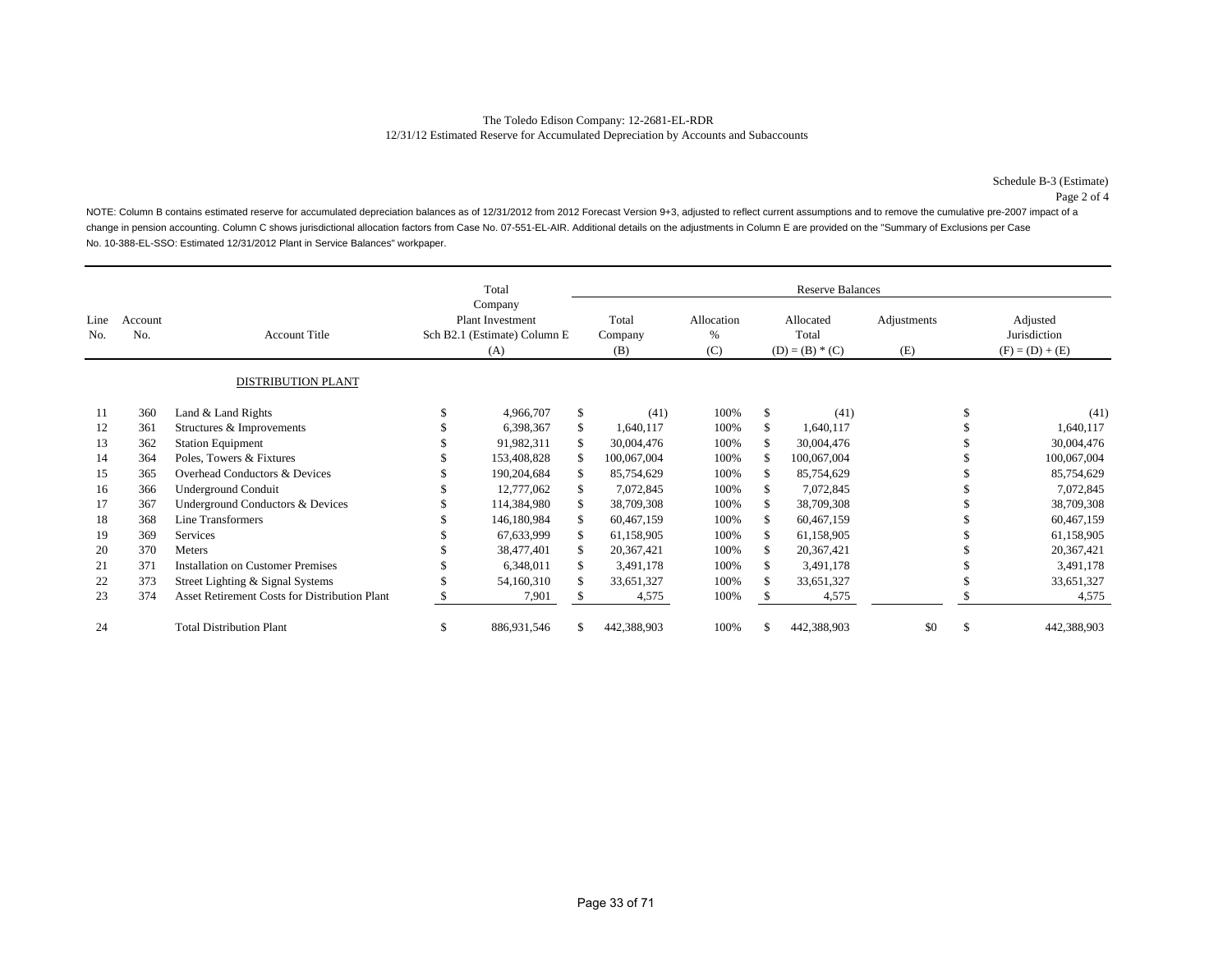NOTE: Column B contains estimated reserve for accumulated depreciation balances as of 12/31/2012 from 2012 Forecast Version 9+3, adjusted to reflect current assumptions and to remove the cumulative pre-2007 impact of a change in pension accounting. Column C shows jurisdictional allocation factors from Case No. 07-551-EL-AIR. Additional details on the adjustments in Column E are provided on the "Summary of Exclusions per Case No. 10-388-EL-SSO: Estimated 12/31/2012 Plant in Service Balances" workpaper.

|             |                |                                                 | Total<br>Company<br><b>Plant Investment</b><br>Sch B2.1 (Estimate) Column E<br>(A) |              |    | <b>Reserve Balances</b> |                                    |                                         |            |                    |    |                                               |  |  |  |
|-------------|----------------|-------------------------------------------------|------------------------------------------------------------------------------------|--------------|----|-------------------------|------------------------------------|-----------------------------------------|------------|--------------------|----|-----------------------------------------------|--|--|--|
| Line<br>No. | Account<br>No. | <b>Account Title</b>                            |                                                                                    |              |    | Total<br>Company<br>(B) | Allocation<br>$\frac{0}{0}$<br>(C) | Allocated<br>Total<br>$(D) = (B) * (C)$ |            | Adjustments<br>(E) |    | Adjusted<br>Jurisdiction<br>$(F) = (D) + (E)$ |  |  |  |
|             |                | <b>GENERAL PLANT</b>                            |                                                                                    |              |    |                         |                                    |                                         |            |                    |    |                                               |  |  |  |
| 25          | 389            | Land & Land Rights                              |                                                                                    | 1,826,097    | \$ |                         | 100%                               | \$                                      |            |                    | ъ  |                                               |  |  |  |
| 26          | 390            | Structures & Improvements                       |                                                                                    | 53,281,607   |    | 18,437,880              | 100%                               |                                         | 18,437,880 |                    |    | 18,437,880                                    |  |  |  |
| 27          | 391.1          | Office Furniture & Equipment                    |                                                                                    | 2,445,963    | S  | 2,107,547               | 100%                               |                                         | 2,107,547  |                    |    | 2,107,547                                     |  |  |  |
| 28          | 391.2          | Data Processing Equipment                       |                                                                                    | 8,482,620    | \$ | 3,520,699               | 100%                               |                                         | 3,520,699  |                    |    | 3,520,699                                     |  |  |  |
| 29          | 392            | <b>Transportation Equipment</b>                 |                                                                                    | 1,127,314    | S. | 1,074,710               | 100%                               |                                         | 1,074,710  |                    |    | 1,074,710                                     |  |  |  |
| 30          | 393            | Stores Equipment                                |                                                                                    | 654,041      |    | 379,745                 | 100%                               |                                         | 379,745    |                    |    | 379,745                                       |  |  |  |
| 31          | 394            | Tools, Shop & Garage Equipment                  |                                                                                    | 5,147,443    |    | 1,894,720               | 100%                               |                                         | 1,894,720  |                    |    | 1,894,720                                     |  |  |  |
| 32          | 395            | Laboratory Equipment                            |                                                                                    | 1,801,276    |    | 1,059,143               | 100%                               |                                         | 1,059,143  |                    |    | 1,059,143                                     |  |  |  |
| 33          | 396            | Power Operated Equipment                        |                                                                                    | 1,040,942    |    | 872,153                 | 100%                               |                                         | 872,153    |                    |    | 872,153                                       |  |  |  |
| 34          | 397            | <b>Communication Equipment</b>                  |                                                                                    | 7,779,087    |    | 7,112,889               | 100%                               |                                         | 7,112,889  |                    |    | 7,112,889                                     |  |  |  |
| 35          | 398            | Miscellaneous Equipment                         |                                                                                    | 513,601      |    | 157,404                 | 100%                               |                                         | 157,404    |                    |    | 157,404                                       |  |  |  |
| 36          | 399.1          | <b>Asset Retirement Costs for General Plant</b> |                                                                                    | 264,831      |    | 133,038                 | 100%                               |                                         | 133,038    |                    |    | 133,038                                       |  |  |  |
| 37          |                | <b>Total General Plant</b>                      | S                                                                                  | 84, 364, 822 | Ж  | 36,749,929              | 100%                               | \$                                      | 36,749,929 | \$0                | \$ | 36,749,929                                    |  |  |  |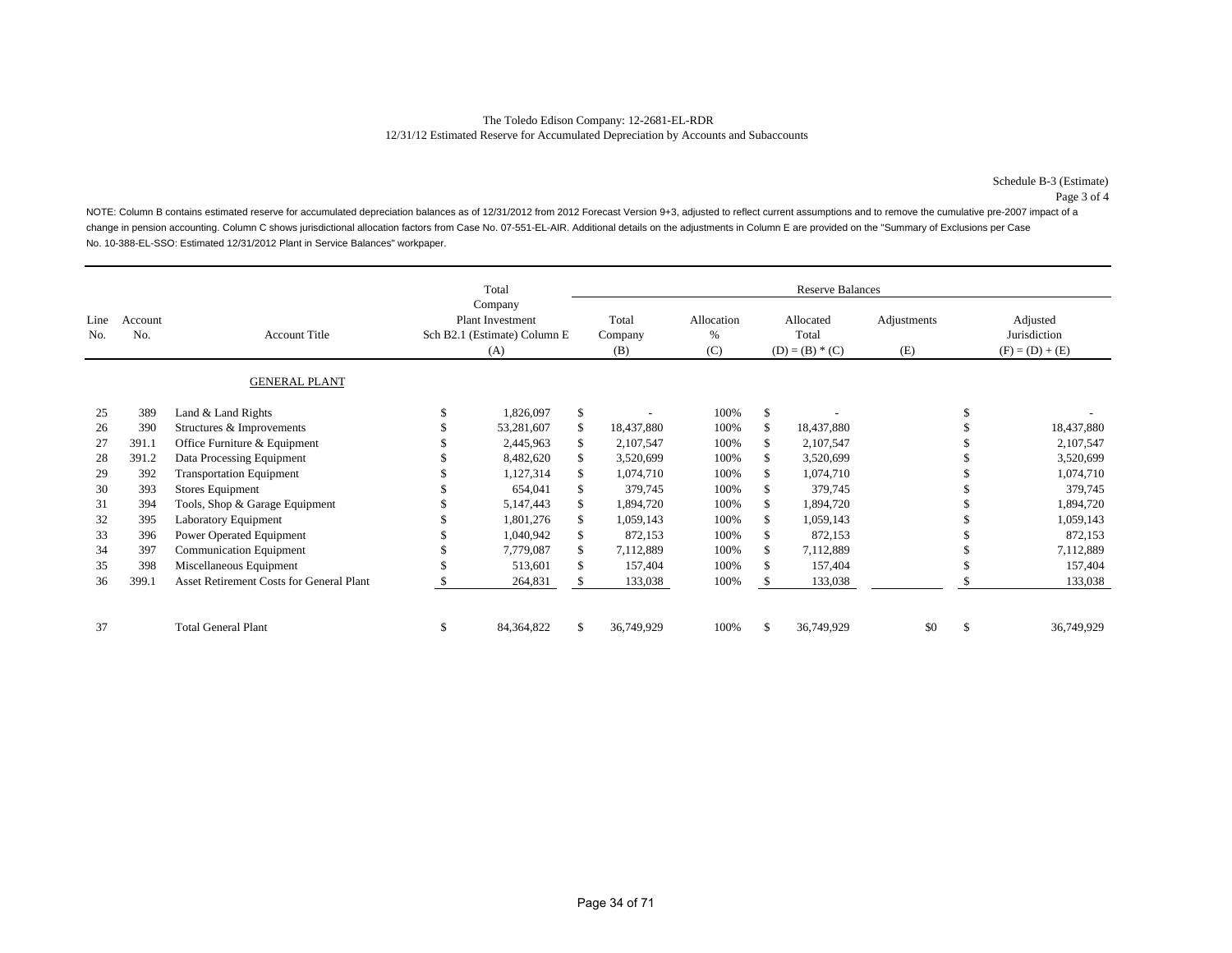### The Toledo Edison Company: 12-2681-EL-RDR 12/31/12 Estimated Reserve for Accumulated Depreciation by Accounts and Subaccounts

Page 4 of 4

NOTE: Column B contains estimated reserve for accumulated depreciation balances as of 12/31/2012 from 2012 Forecast Version 9+3, adjusted to reflect current assumptions and to remove the cumulative pre-2007 impact of a change in pension accounting. Column C shows jurisdictional allocation factors from Case No. 07-551-EL-AIR. Additional details on the adjustments in Column E are provided on the "Summary of Exclusions per Case No. 10-388-EL-SSO: Estimated 12/31/2012 Plant in Service Balances" workpaper.

|             |                |                                         | Total                                                                     |                         |                        |               | <b>Reserve Balances</b>                 |                    |    |                                               |
|-------------|----------------|-----------------------------------------|---------------------------------------------------------------------------|-------------------------|------------------------|---------------|-----------------------------------------|--------------------|----|-----------------------------------------------|
| Line<br>No. | Account<br>No. | <b>Account Title</b>                    | Company<br><b>Plant Investment</b><br>Sch B2.1 (Estimate) Column E<br>(A) | Total<br>Company<br>(B) | Allocation<br>%<br>(C) |               | Allocated<br>Total<br>$(D) = (B) * (C)$ | Adjustments<br>(E) |    | Adjusted<br>Jurisdiction<br>$(F) = (D) + (E)$ |
|             |                | <b>OTHER PLANT</b>                      |                                                                           |                         |                        |               |                                         |                    |    |                                               |
| 38          | 303            | Intangible Software                     | 24,538,541                                                                | \$<br>17,034,095        | 100%                   | <sup>\$</sup> | 17,034,095                              |                    | Ъ  | 17,034,095                                    |
| 39          | 303            | Intangible FAS 109 Transmission         | 54,210                                                                    | \$<br>45,698            | 100%                   | ъ             | 45,698                                  |                    |    | 45,698                                        |
| 40          | 303            | Intangible FAS 109 Distribution         | 240,093                                                                   | 220,971                 | 100%                   |               | 220,971                                 |                    |    | 220,971                                       |
| 41          |                | <b>Total Other Plant</b>                | 24,832,845                                                                | \$<br>17,300,763        |                        |               | 17,300,763                              | \$0                | \$ | 17,300,763                                    |
| 42          |                | Company Total Plant (Reserve)           | 1,017,500,978                                                             | 506,955,083             | 100%                   |               | 506,955,083                             | \$0                |    | 506,955,083                                   |
| 43          |                | Service Company Reserve Allocated*      |                                                                           |                         |                        |               |                                         |                    | \$ | 11,544,487                                    |
| 44          |                | Grand Total Plant (Reserve) $(42 + 43)$ |                                                                           |                         |                        |               |                                         |                    |    | 518,499,570                                   |

\* Source: Line 3 of the "Service Company Allocations to the Ohio Operating Companies (Estimate)" workpaper.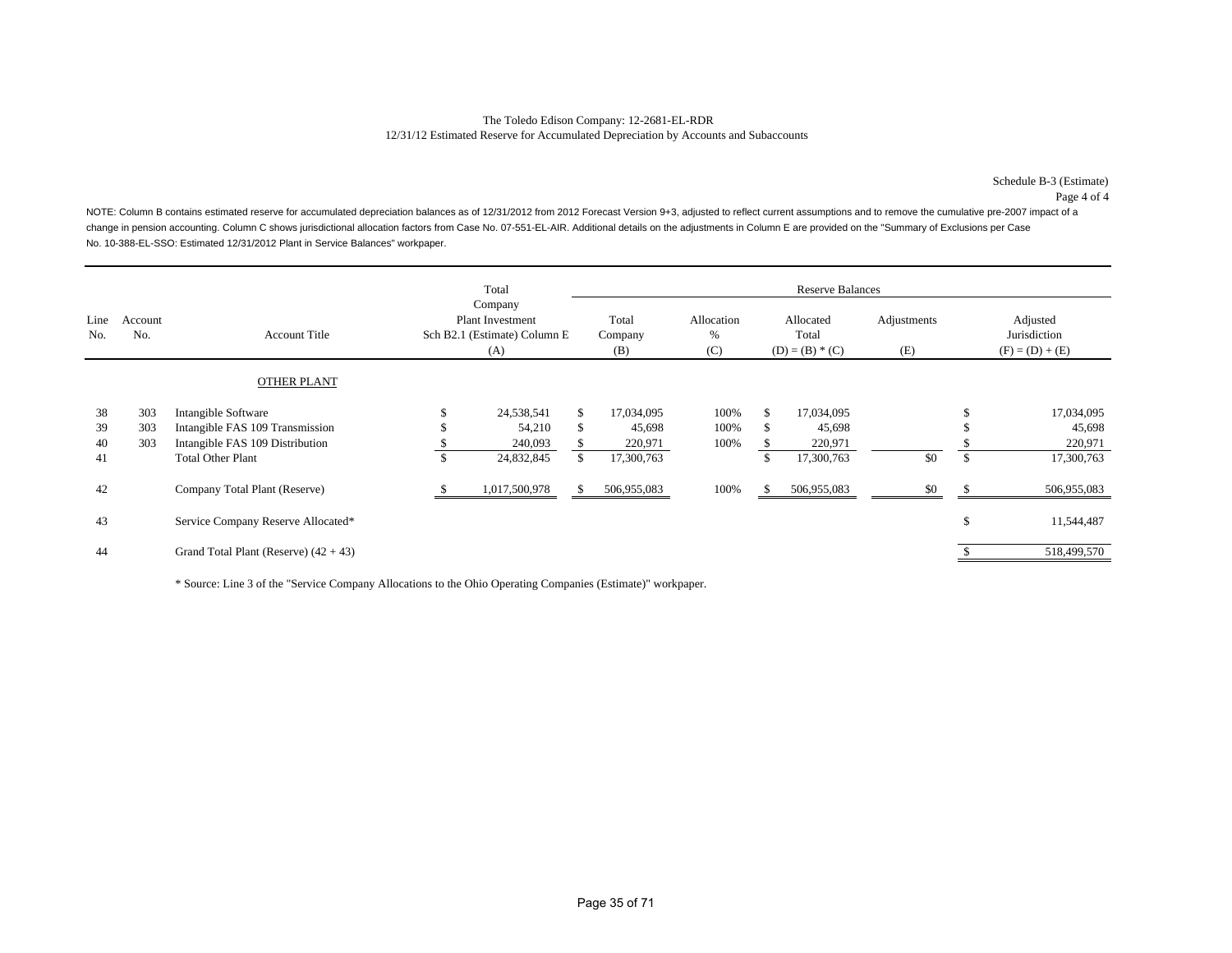The Cleveland Electric Illuminating Company: 12-2679-EL-RDR Ohio Edison Company: 12-2680-EL-RDR The Toledo Edison Company: 12-2681-EL-RDR

# FirstEnergy Companies

ADIT Balances (281 & 282 Property Accounts) - Estimate

|                                      | CL            | <u>ОЕ</u>   | <u>ТЕ</u>   | $\underline{\mathsf{SC}}$ |
|--------------------------------------|---------------|-------------|-------------|---------------------------|
| (1) Ending Bal. 12/31/12*            | 426,370,225   | 461,160,441 | 135,916,083 | 86,317,796                |
| (2) Service Company Allocated ADIT** | 12,265,759 \$ | 14,863,924  | 6.542.889   |                           |
| (3) Grand Total ADIT Balance***      | 438,635,984   | 476,024,365 | 142,458,972 |                           |

\*Source: Estimated 12/31/12 balances from the 2012 Forecast Version 9+3 adjusted to reflect current assumptions.

\*\* Line 4 of the "Service Company Allocations to the Ohio Operating Companies (Estimate)" workpaper.

\*\*\* Calculation : Line 1 + Line 2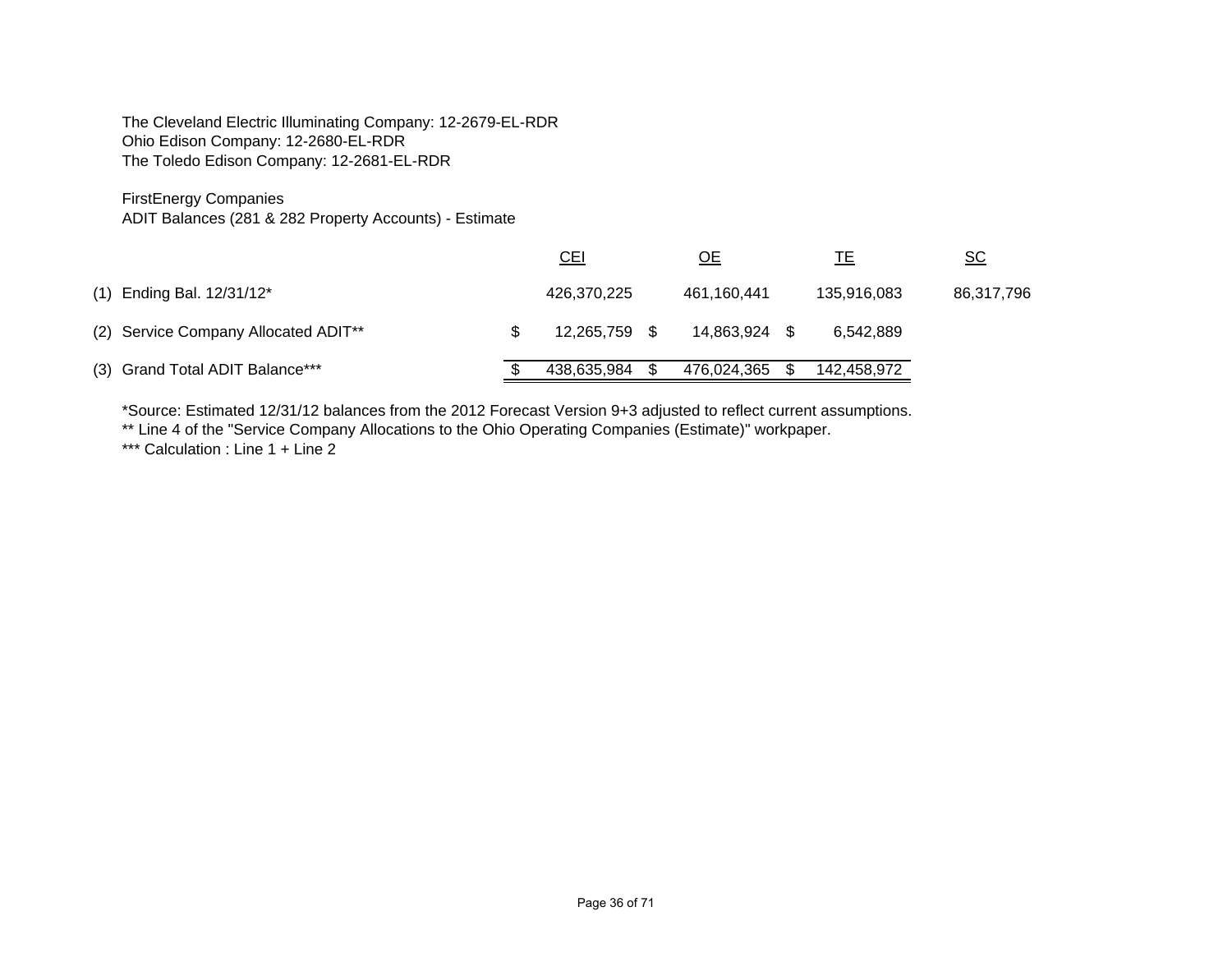### The Toledo Edison Company: 12-2681-EL-RDR Annual Depreciation Expense on Estimated Plant Balances as of December 31, 2012

#### NOTE: Column F is from Case No. 07-551-EL-AIR.

|                    |                       |                                  |    | Adjusted Jurisdiction                               |              |                                                  |                                   |                                             |
|--------------------|-----------------------|----------------------------------|----|-----------------------------------------------------|--------------|--------------------------------------------------|-----------------------------------|---------------------------------------------|
| Line<br>No.<br>(A) | Account<br>No.<br>(B) | <b>Account Title</b><br>(C)      |    | Plant<br>Investment<br>Sch. B-2.1 (Estimate)<br>(D) |              | Reserve<br>Balance<br>Sch. B-3 (Estimate)<br>(E) | Current<br>Accrual<br>Rate<br>(F) | Calculated<br>Depr.<br>Expense<br>$(G=DxF)$ |
|                    |                       | <b>TRANSMISSION PLANT</b>        |    |                                                     |              |                                                  |                                   |                                             |
|                    | 350                   | Land & Land Rights               |    | 1,719,414                                           | $\mathbb{S}$ | $\overline{a}$                                   | $0.00\%$                          | \$                                          |
|                    | 352                   | Structures & Improvements        |    | 218,265                                             | \$           | 188,260                                          | 2.50%                             | \$<br>5,457                                 |
|                    | 353                   | <b>Station Equipment</b>         |    | 9,682,834                                           | \$           | 4,349,752                                        | 1.80%                             | 174,291                                     |
|                    | 354                   | Towers & Fixtures                |    | 36,301                                              | S.           | 40,603                                           | 1.85%                             | \$<br>672                                   |
| 5                  | 355                   | Poles & Fixtures                 |    | 3,489,546                                           | \$           | 2,643,344                                        | 3.75%                             | \$<br>130,858                               |
|                    | 356                   | Overhead Conductors & Devices    |    | 5,288,792                                           | \$           | 3,003,563                                        | 2.67%                             | \$<br>141,211                               |
|                    | 357                   | <b>Underground Conduit</b>       |    | 527,224                                             | \$           | 146,178                                          | 2.00%                             | \$<br>10,544                                |
| 8                  | 358                   | Underground Conductors & Devices |    | 409,389                                             | -S           | 143,788                                          | 2.86%                             | 11,709                                      |
| 9                  | 359                   | Roads & Trails                   |    | $\overline{\phantom{a}}$                            |              | $\sim$                                           |                                   | $\sim$                                      |
| 10                 |                       | <b>Total Transmission</b>        | S. | 21,371,765                                          | \$           | 10,515,488                                       |                                   | \$<br>474,742                               |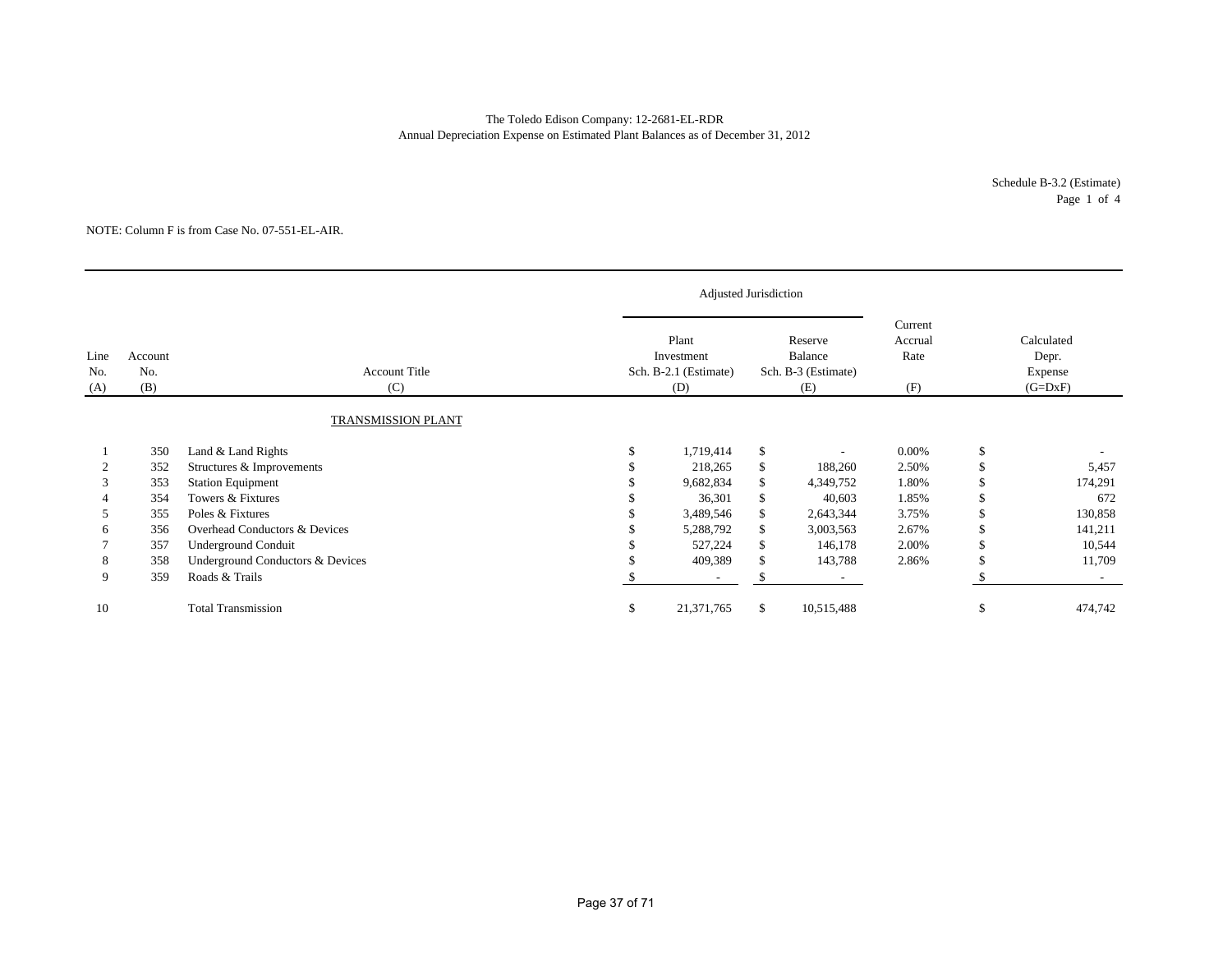### The Toledo Edison Company: 12-2681-EL-RDR Annual Depreciation Expense on Estimated Plant Balances as of December 31, 2012

#### NOTE: Column F is from Case No. 07-551-EL-AIR.

| Line<br>No.<br>(A) | Account<br>No.<br>(B) | <b>Account Title</b><br>(C)                   |          | Plant<br>Investment<br>Sch. B-2.1 (Estimate)<br>(D) |     | Reserve<br>Balance<br>Sch. B-3 (Estimate)<br>(E) | Current<br>Accrual<br>Rate<br>(F) | Calculated<br>Depr.<br>Expense<br>$(G=DxF)$ |            |
|--------------------|-----------------------|-----------------------------------------------|----------|-----------------------------------------------------|-----|--------------------------------------------------|-----------------------------------|---------------------------------------------|------------|
|                    |                       | <b>DISTRIBUTION PLANT</b>                     |          |                                                     |     |                                                  |                                   |                                             |            |
| 11                 | 360                   | Land & Land Rights                            |          | 4,966,707                                           | \$  | (41)                                             | $0.00\%$                          | \$                                          |            |
| 12                 | 361                   | Structures & Improvements                     |          | 6,398,367                                           | \$  | 1,640,117                                        | 2.50%                             | \$                                          | 159,959    |
| 13                 | 362                   | <b>Station Equipment</b>                      |          | 91,982,311                                          | S.  | 30,004,476                                       | 2.25%                             | <sup>\$</sup>                               | 2,069,602  |
| 14                 | 364                   | Poles, Towers & Fixtures                      |          | 153,408,828                                         | S.  | 100,067,004                                      | 3.78%                             | <sup>\$</sup>                               | 5,798,854  |
| 15                 | 365                   | Overhead Conductors & Devices                 |          | 190.204.684                                         | \$  | 85,754,629                                       | 3.75%                             | <sup>\$</sup>                               | 7,132,676  |
| 16                 | 366                   | <b>Underground Conduit</b>                    |          | 12,777,062                                          | \$  | 7,072,845                                        | 2.08%                             | \$                                          | 265,763    |
| 17                 | 367                   | Underground Conductors & Devices              |          | 114.384.980                                         | \$  | 38,709,308                                       | 2.20%                             | <sup>\$</sup>                               | 2,516,470  |
| 18                 | 368                   | <b>Line Transformers</b>                      |          | 146.180.984                                         | \$  | 60,467,159                                       | 2.62%                             |                                             | 3,829,942  |
| 19                 | 369                   | Services                                      |          | 67,633,999                                          | \$  | 61,158,905                                       | 3.17%                             | \$                                          | 2,143,998  |
| 20                 | 370                   | Meters                                        |          | 38,477,401                                          | \$  | 20,367,421                                       | 3.43%                             | <sup>\$</sup>                               | 1,319,775  |
| 21                 | 371                   | <b>Installation on Customer Premises</b>      |          | 6,348,011                                           | \$  | 3,491,178                                        | 4.00%                             | <sup>\$</sup>                               | 253,920    |
| 22                 | 373                   | Street Lighting & Signal Systems              |          | 54,160,310                                          | \$. | 33,651,327                                       | 3.93%                             |                                             | 2,128,500  |
| 23                 | 374                   | Asset Retirement Costs for Distribution Plant |          | 7,901                                               |     | 4,575                                            | 0.00%                             |                                             |            |
| 24                 |                       | <b>Total Distribution</b>                     | <b>S</b> | 886,931,546                                         | \$  | 442,388,903                                      |                                   | <sup>\$</sup>                               | 27,619,459 |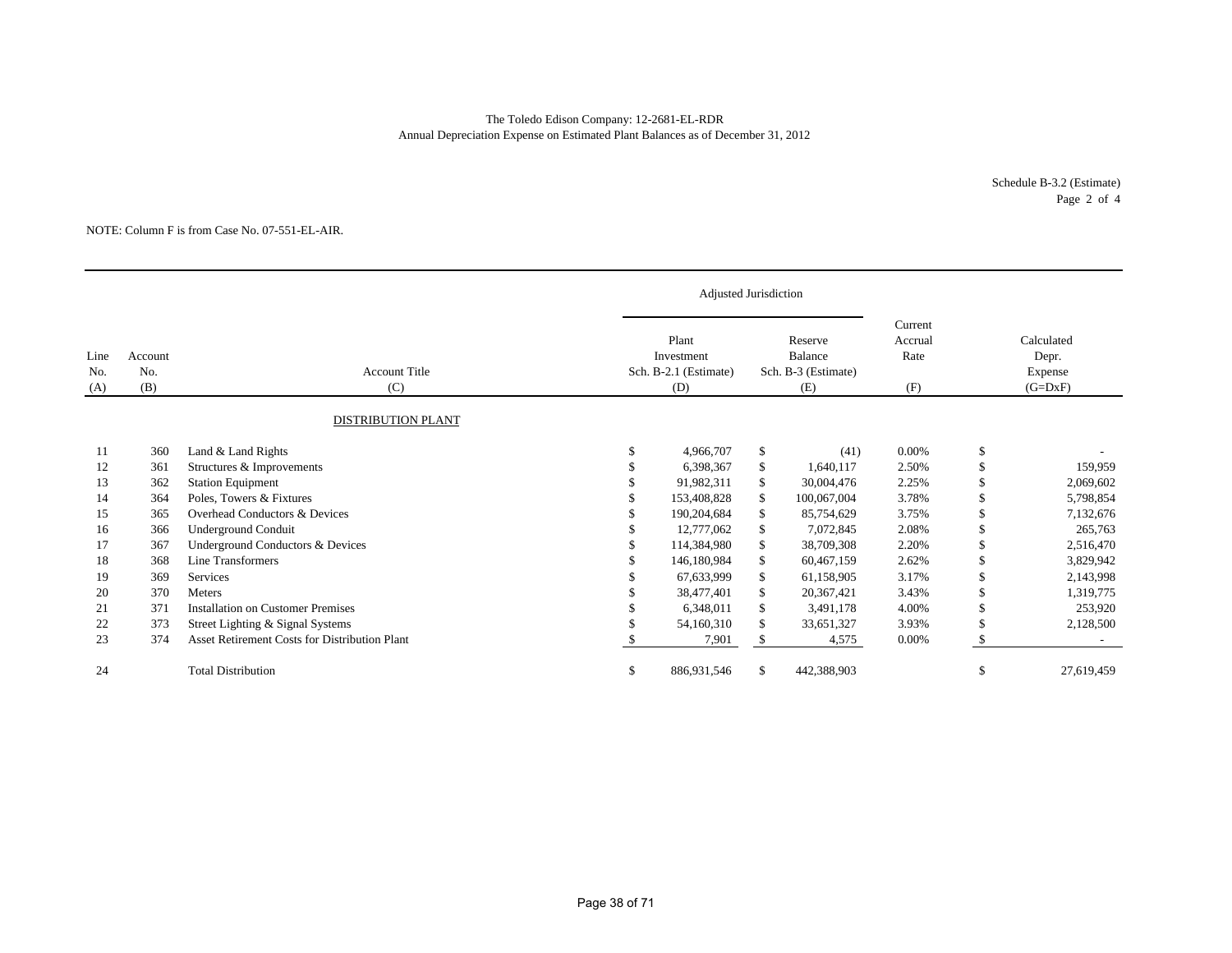### The Toledo Edison Company: 12-2681-EL-RDR Annual Depreciation Expense on Estimated Plant Balances as of December 31, 2012

#### NOTE: Column F is from Case No. 07-551-EL-AIR.

|                    |                       |                                                 |    | Adjusted Jurisdiction                               |                                                  |            |                                   |                                             |           |
|--------------------|-----------------------|-------------------------------------------------|----|-----------------------------------------------------|--------------------------------------------------|------------|-----------------------------------|---------------------------------------------|-----------|
| Line<br>No.<br>(A) | Account<br>No.<br>(B) | <b>Account Title</b><br>(C)                     |    | Plant<br>Investment<br>Sch. B-2.1 (Estimate)<br>(D) | Reserve<br>Balance<br>Sch. B-3 (Estimate)<br>(E) |            | Current<br>Accrual<br>Rate<br>(F) | Calculated<br>Depr.<br>Expense<br>$(G=DxF)$ |           |
|                    |                       | <b>GENERAL PLANT</b>                            |    |                                                     |                                                  |            |                                   |                                             |           |
| 26                 | 389                   | Land & Land Rights                              |    | 1,826,097                                           | <sup>\$</sup>                                    |            | 0.00%                             | \$                                          |           |
| 27                 | 390                   | Structures & Improvements                       |    | 53,281,607                                          | \$.                                              | 18,437,880 | 2.20%                             | \$                                          | 1,172,195 |
| 28                 | 391.1                 | Office Furniture & Equipment                    |    | 2,445,963                                           | \$                                               | 2,107,547  | 3.80%                             | \$                                          | 92,947    |
| 29                 | 391.2                 | Data Processing Equipment                       |    | 8,482,620                                           | \$                                               | 3,520,699  | 9.50%                             | \$                                          | 805,849   |
| 30                 | 392                   | <b>Transportation Equipment</b>                 |    | 1,127,314                                           | \$.                                              | 1,074,710  | 6.92%                             | \$                                          | 78,010    |
| 31                 | 393                   | Stores Equipment                                |    | 654,041                                             | \$.                                              | 379,745    | 3.13%                             | \$                                          | 20,471    |
| 32                 | 394                   | Tools, Shop & Garage Equipment                  |    | 5,147,443                                           | \$                                               | 1,894,720  | 3.33%                             | \$                                          | 171,410   |
| 33                 | 395                   | <b>Laboratory Equipment</b>                     |    | 1,801,276                                           |                                                  | 1,059,143  | 2.86%                             | \$                                          | 51,517    |
| 34                 | 396                   | Power Operated Equipment                        |    | 1,040,942                                           | \$                                               | 872,153    | 5.28%                             | \$                                          | 54,962    |
| 35                 | 397                   | <b>Communication Equipment</b>                  |    | 7,779,087                                           | \$.                                              | 7,112,889  | 5.88%                             | \$                                          | 457,410   |
| 36                 | 398                   | Miscellaneous Equipment                         |    | 513,601                                             | \$                                               | 157,404    | 3.33%                             | \$                                          | 17,103    |
| 37                 | 399.1                 | <b>Asset Retirement Costs for General Plant</b> |    | 264,831                                             |                                                  | 133,038    | 0.00%                             | \$.                                         |           |
| 38                 |                       | <b>Total General</b>                            | £. | 84,364,822                                          | \$.                                              | 36,749,929 |                                   | -S                                          | 2,921,874 |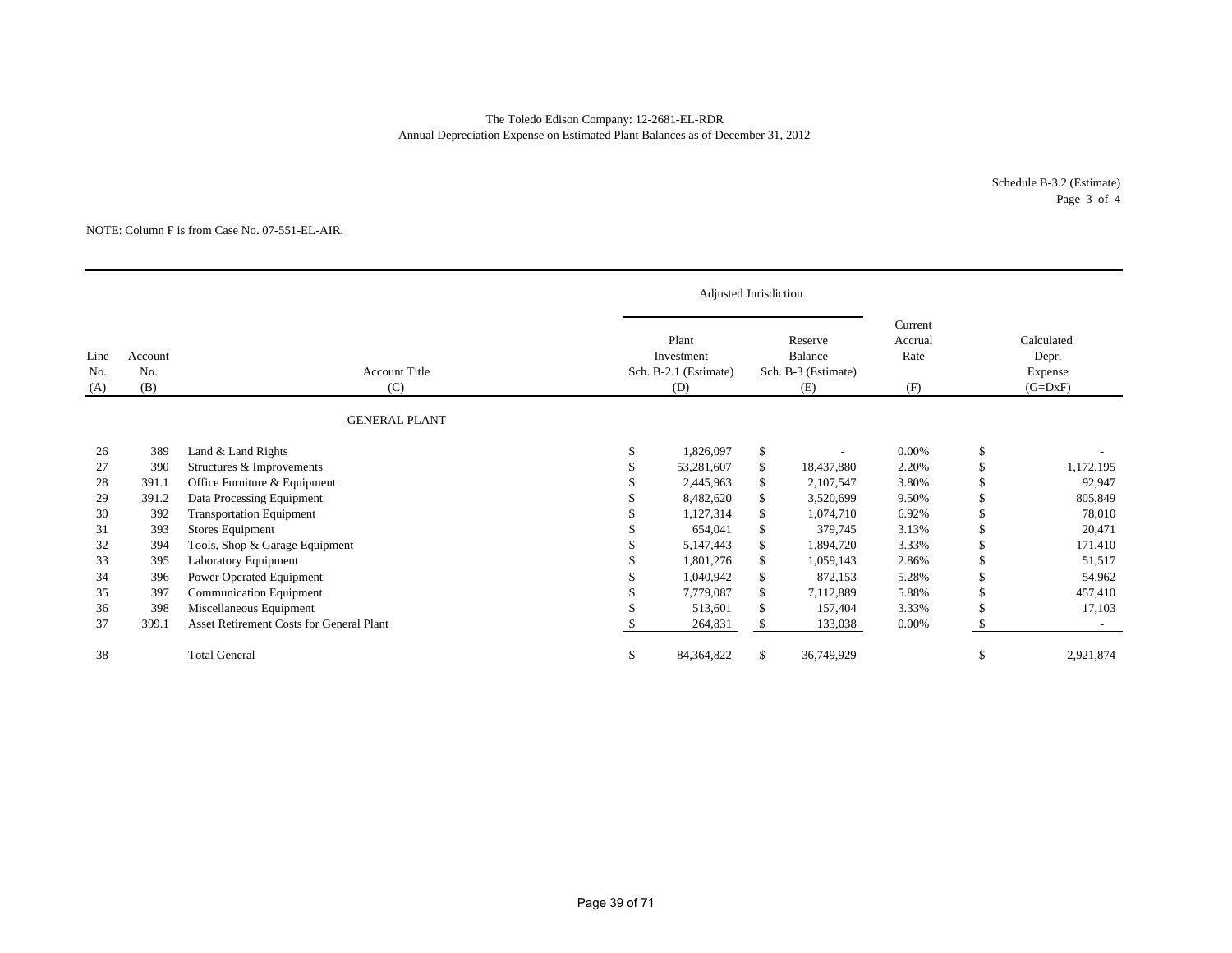Annual Depreciation Expense on Estimated Plant Balances as of December 31, 2012 The Toledo Edison Company: 12-2681-EL-RDR

#### NOTE: Column F is from Case No. 07-551-EL-AIR.

|                    |                       |                                                                              |                                                     | Adjusted Jurisdiction |                                                  |                   |                                   |                |                                             |
|--------------------|-----------------------|------------------------------------------------------------------------------|-----------------------------------------------------|-----------------------|--------------------------------------------------|-------------------|-----------------------------------|----------------|---------------------------------------------|
| Line<br>No.<br>(A) | Account<br>No.<br>(B) | <b>Account Title</b><br>(C)                                                  | Plant<br>Investment<br>Sch. B-2.1 (Estimate)<br>(D) |                       | Reserve<br>Balance<br>Sch. B-3 (Estimate)<br>(E) |                   | Current<br>Accrual<br>Rate<br>(F) |                | Calculated<br>Depr.<br>Expense<br>$(G=DxF)$ |
|                    |                       | <b>OTHER PLANT</b>                                                           |                                                     |                       |                                                  |                   |                                   |                |                                             |
| 39                 | 303                   | Intangible Software                                                          |                                                     | 24,538,541            | S.                                               | 17,034,095        | 14.29%                            | $* *$<br>$* *$ |                                             |
| 40<br>41           | 303<br>303            | Intangible FAS 109 Transmission<br>Intangible FAS 109 Distribution           |                                                     | 54,210<br>240,093     | S                                                | 45,698<br>220,971 | 2.37%<br>3.10%                    | $**$           |                                             |
| 42                 |                       |                                                                              |                                                     | 24,832,845            | \$                                               | 17,300,763        |                                   | $\mathbb{S}$   | 1,929,587                                   |
| 43                 |                       | <b>Total Company Depreciation</b>                                            | \$                                                  | 1,017,500,978         | <sup>\$</sup>                                    | 506,955,083       |                                   | \$             | 32,945,662                                  |
| 44                 |                       | Incremental Depreciation Associated with Allocated Service Company Plant *** | \$                                                  | 37,070,733            | <sup>\$</sup>                                    | 11,544,487        |                                   | \$             | 1,002,413                                   |
| 45                 |                       | <b>GRAND TOTAL</b>                                                           |                                                     | 1,054,571,711         |                                                  | 518,499,570       |                                   |                | 33,948,075                                  |

\*\* Please see the "Intangible Depreciation Expense Calculation: Estimated 12/31/2012 Balances" workpaper for more details behind the calculation of depreciation expense associated with Intangible Plant. \*\*\* Source: Line 6 of the "Service Company Allocations to the Ohio Operating Companies (Estimate)" workpaper.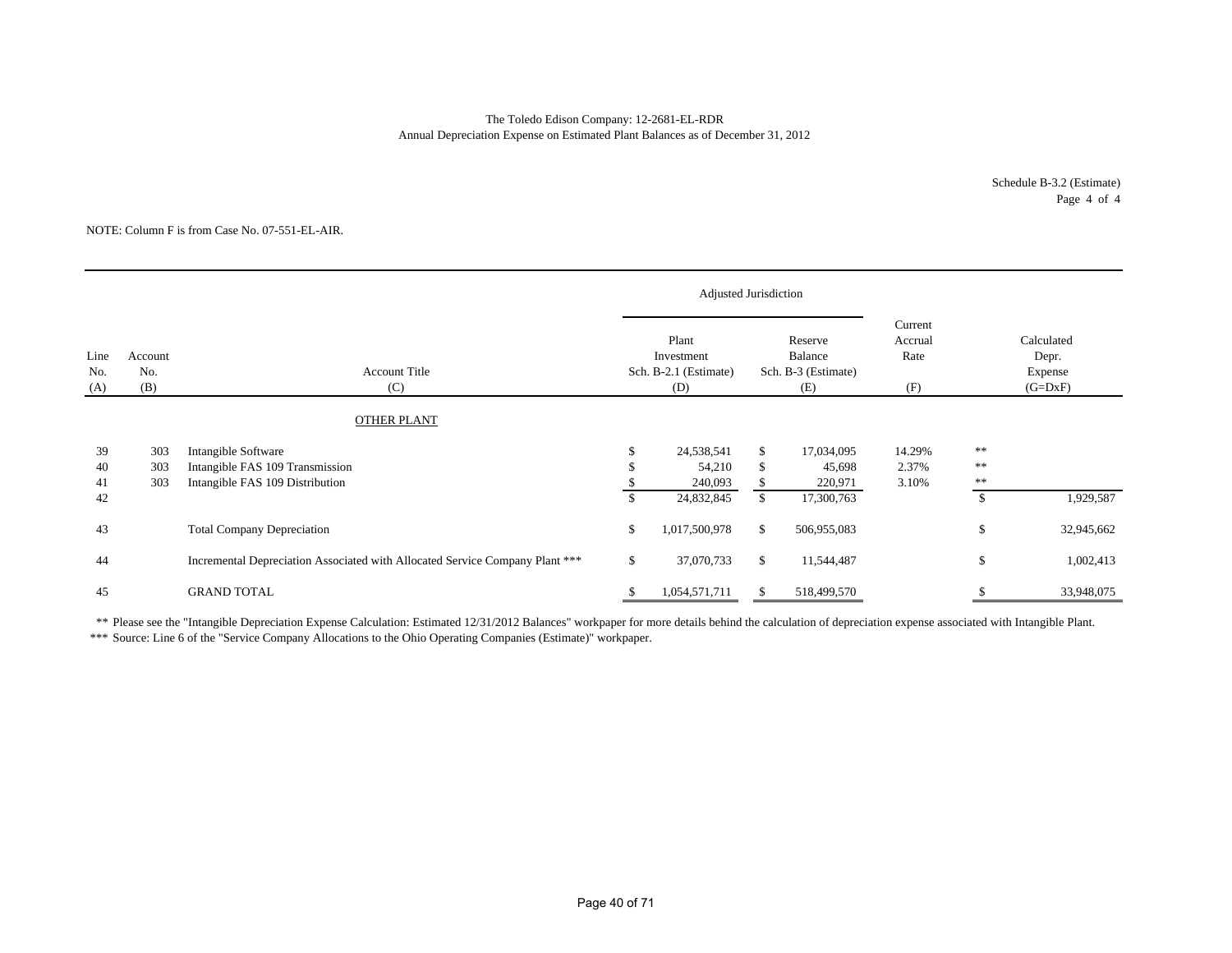## The Toledo Edison Company: 12-2681-EL-RDR

### Annual Property Tax Expense on Estimated Plant Balances as of December 31, 2012

Schedule C-3.10a (Estimate) Page 1 of 1

| Line<br>No.    | Description                                                                |    | Jurisdictional<br>Amount |
|----------------|----------------------------------------------------------------------------|----|--------------------------|
| 1              | <b>Personal Property Taxes</b>                                             | \$ | 26,071,981               |
| 2              | <b>Real Property Taxes</b>                                                 | \$ | 931,755                  |
| 3              | Incremental Property Tax Associated with Allocated Service Company Plant * | \$ | 48,771                   |
| $\overline{4}$ | Total Property Taxes $(1 + 2 + 3)$                                         | S  | 27,052,507               |

\* Source: Line 7 of the "Service Company Allocations to the Ohio Operating Companies (Estimate)" workpaper.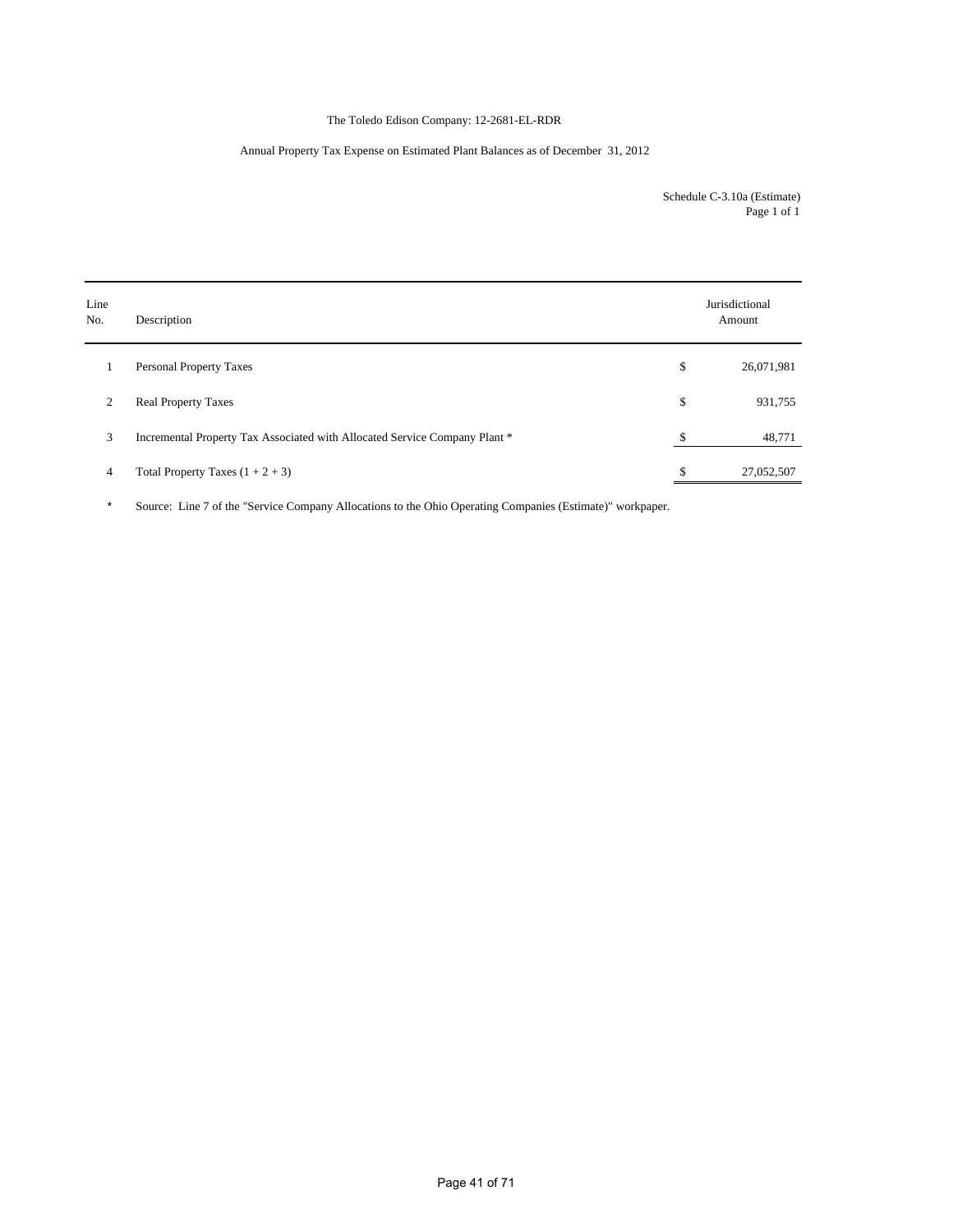### Annual Personal Property Tax Expense on Estimated Plant Balances as of December 31, 2012

| Schedule C-3.10a1 (Estimate) |  |
|------------------------------|--|
| Page 1 of 1                  |  |

| Line<br>No.    | Description                                         | Jurisdictional Amount   |                       |                         |                              |                    |                  |  |  |  |
|----------------|-----------------------------------------------------|-------------------------|-----------------------|-------------------------|------------------------------|--------------------|------------------|--|--|--|
|                |                                                     |                         | Transmission<br>Plant |                         | <b>Distribution</b><br>Plant |                    | General<br>Plant |  |  |  |
| $\mathbf{1}$   | Jurisdictional Plant in Service (a)                 | \$                      | 21,371,765            | \$                      | 886,931,546                  | \$                 | 84,364,822       |  |  |  |
| $\mathfrak{2}$ | Jurisdictional Real Property (b)                    | \$                      | 1,937,679             | \$                      | 11,365,074                   | \$                 | 55,107,704       |  |  |  |
| 3              | Jurisdictional Personal Property (1 - 2)            | $\mathbf{\hat{S}}$      | 19,434,086            | $\mathbb{S}$            | 875,566,472                  | $\overline{\$}$    | 29,257,118       |  |  |  |
| $\overline{4}$ | Purchase Accounting Adjustment (f)                  | \$                      | (12,773,541)          | $\mathcal{S}$           | (464,988,006)                | \$                 |                  |  |  |  |
| 5              | Adjusted Jurisdictional Personal Property $(3 + 4)$ | $\mathbf S$             | 6,660,545             | $\mathbb{S}$            | 410,578,466                  | $\mathbb{S}$       | 29,257,118       |  |  |  |
|                | <b>Exclusions and Exemptions</b>                    |                         |                       |                         |                              |                    |                  |  |  |  |
| 6              | Capitalized Asset Retirement Costs (a)              | \$                      |                       | \$                      | 7,901                        | \$                 | 264,831          |  |  |  |
| 7              | Exempt Facilities (c)                               | \$                      |                       | \$                      |                              | \$                 |                  |  |  |  |
| 8              | Licensed Motor Vehicles (c)                         | \$                      |                       | \$                      |                              | \$                 | 1,800,886        |  |  |  |
| 9              | Capitalized Interest (g)                            | \$                      | 378,985               | \$                      | 3,161,454                    | \$                 |                  |  |  |  |
| 10             | Total Exclusions and Exemptions (6 thru 9)          | $\overline{\mathbb{S}}$ | 378,985               | $\overline{\mathbb{S}}$ | 3,169,355                    | $\mathbf S$        | 2,065,717        |  |  |  |
| 11             | Net Cost of Taxable Personal Property (5 - 10)      | \$                      | 6,281,560             | \$                      | 407,409,111                  | \$                 | 27,191,401       |  |  |  |
| 12             | True Value Percentage (c)                           |                         | 77.7358%              |                         | 78.0635%                     |                    | 31.2318%         |  |  |  |
| 13             | True Value of Taxable Personal Property (11 x 12)   | \$                      | 4,883,021             | $\mathcal{S}$           | 318,037,811                  | \$                 | 8,492,364        |  |  |  |
| 14             | Assessment Percentage (d)                           |                         | 85.00%                |                         | 85.00%                       |                    | 24.00%           |  |  |  |
| 15             | Assessment Value (13 x 14)                          | \$                      | 4,150,568             | \$                      | 270,332,139                  | \$                 | 2,038,167        |  |  |  |
| 16             | Personal Property Tax Rate (e)                      |                         | 8.5406%               |                         | 8.5406%                      |                    | 8.5406%          |  |  |  |
| 17             | Personal Property Tax (15 x 16)                     | \$                      | 354,483               | \$                      | 23,087,987                   | \$                 | 174,072          |  |  |  |
| 18             | Purchase Accounting Adjustment (f)                  | \$                      | 72,237                | \$                      | 2,383,202                    | \$                 |                  |  |  |  |
| 19             | Total Personal Property Tax $(17 + 18)$             |                         |                       |                         |                              | $\mathbf{\hat{s}}$ | 26.071.981       |  |  |  |

(a) Schedule B-2.1 (Estimate)<br>(b) Schedule B-2.1 (Estimate), Schedule B-2.1 (Estimate), Accounts 350, 352, 360, 361, 389, and 390

(c) Source: TE's 2012 Ohio Annual Property Tax Return Filing

(d) Statutory Assessment for Personal Property<br>
(e) Estimated tax rate for Personal Property bas (e) Estimated tax rate for Personal Property based on 2012 Ohio Annual Property Tax Return Filing

Adjustment made as a result of the merger between Ohio Edison and Centerior

(g) Calculation: Line 5 x Percentage from 2012 Ohio Annual Property Tax Return Filing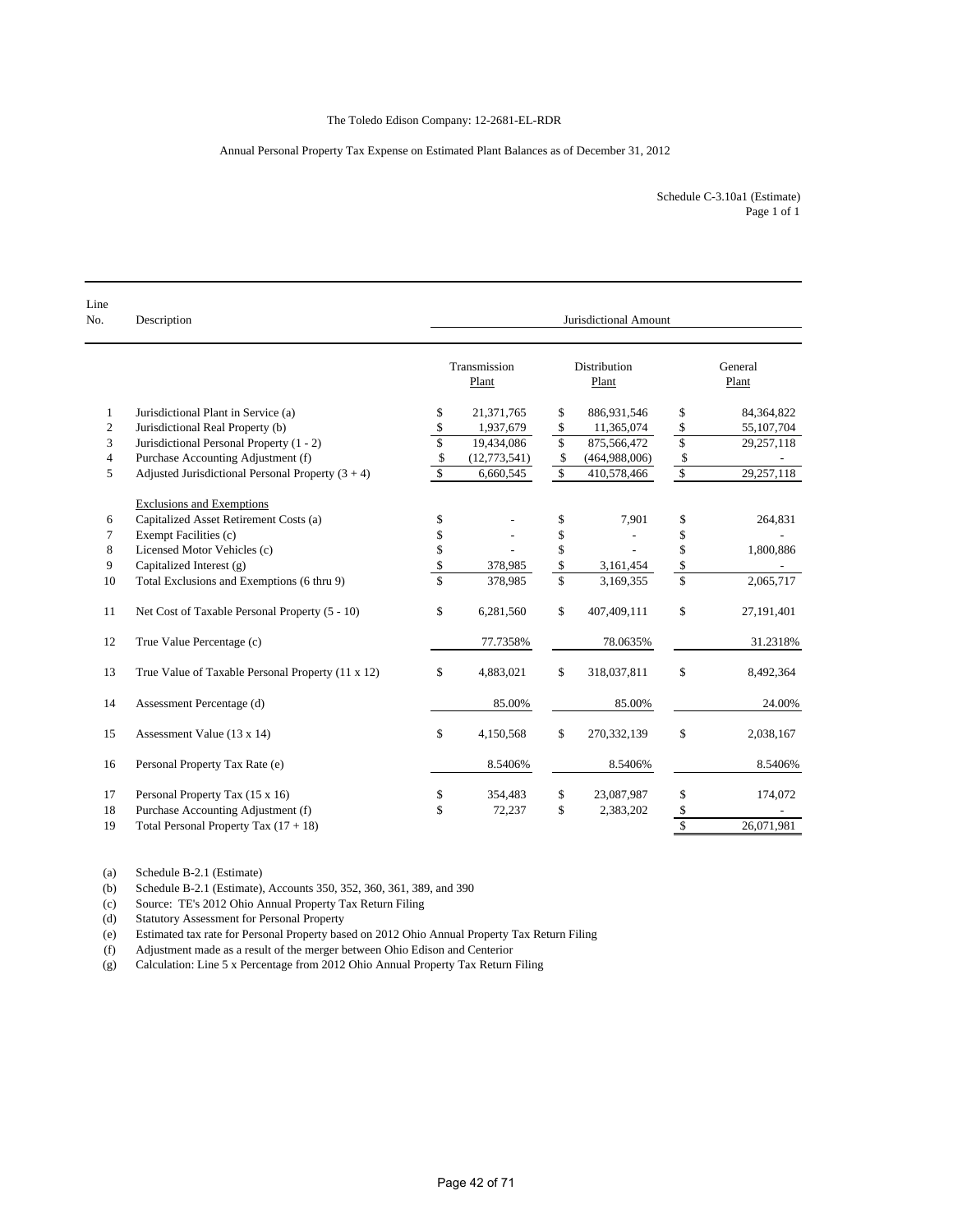## The Toledo Edison Company: 12-2681-EL-RDR

## Annual Real Property Tax Expense on Estimated Plant Balances as of December 31, 2012

Page 1 of 1 Schedule C-3.10a2 (Estimate)

| Line<br>No.    | Description                                                                         | Jurisdictional Amount |                       |    |                                               |              |                                                          |  |  |  |
|----------------|-------------------------------------------------------------------------------------|-----------------------|-----------------------|----|-----------------------------------------------|--------------|----------------------------------------------------------|--|--|--|
|                |                                                                                     |                       | Transmission<br>Plant |    | <b>Distribution</b><br>Plant                  |              | General<br>Plant                                         |  |  |  |
| $\mathbf{1}$   | Jurisdictional Real Property (a)                                                    | \$                    | 1,937,679             | \$ | 11,365,074                                    | \$           | 55,107,704                                               |  |  |  |
| 2              | True Value Percentage (b)                                                           |                       | 50.02%                |    | 50.02%                                        |              | 50.02%                                                   |  |  |  |
| 3              | True Value of Taxable Real Property (1 x 2)                                         | \$                    | 969,262               | \$ | 5,685,017                                     | \$           | 27,565,876                                               |  |  |  |
| 4              | Assessment Percentage (c)                                                           |                       | 35.00%                |    | 35.00%                                        |              | 35.00%                                                   |  |  |  |
| 5              | Assessment Value $(3 x 4)$                                                          | \$                    | 339,242               | \$ | 1,989,756                                     | $\mathbf S$  | 9,648,057                                                |  |  |  |
| 6              | Real Property Tax Rate (d)                                                          |                       | 7.7795%               |    | 7.7795%                                       |              | 7.7795%                                                  |  |  |  |
| $\overline{7}$ | Real Property Tax (5 x 6)                                                           | \$                    | 26,391                | \$ | 154,793                                       | \$           | 750,571                                                  |  |  |  |
| 8              | Total Real Property Tax (Sum of 7)                                                  |                       |                       |    |                                               | $\mathbb{S}$ | 931,755                                                  |  |  |  |
| (a)<br>(b)     | Schedule C-3.10a1 (Estimate)<br>Calculated as follows:                              |                       |                       |    |                                               |              |                                                          |  |  |  |
|                | (1) Real Property Assessed Value                                                    | \$                    | 13,465,380            |    |                                               |              | Source: TE's 2012 Ohio Annual Property Tax Return Filing |  |  |  |
|                | (2) Assessment Percentage                                                           |                       | 35.00%                |    | <b>Statutory Assessment for Real Property</b> |              |                                                          |  |  |  |
|                | (3) Real Property True Value                                                        | $\mathbb{S}$          | 38,472,514            |    | Calculation: $(1) / (2)$                      |              |                                                          |  |  |  |
|                | (4) Real Property Capitalized Cost                                                  | \$                    | 76,911,465            |    |                                               |              | Book cost of real property used to compare to assessed   |  |  |  |
|                |                                                                                     |                       |                       |    |                                               |              | value of real property to derive a true value percentage |  |  |  |
|                | (5) Real Property True Value Percentage<br>Chapter Accessors and fou Deal Departure |                       | 50.02%                |    | Calculation: $(3) / (4)$                      |              |                                                          |  |  |  |

(c) Statutory Assessment for Real Property

(d) Estimated tax rate for Real Estate based on 2012 Ohio Annual Property Tax Return Filing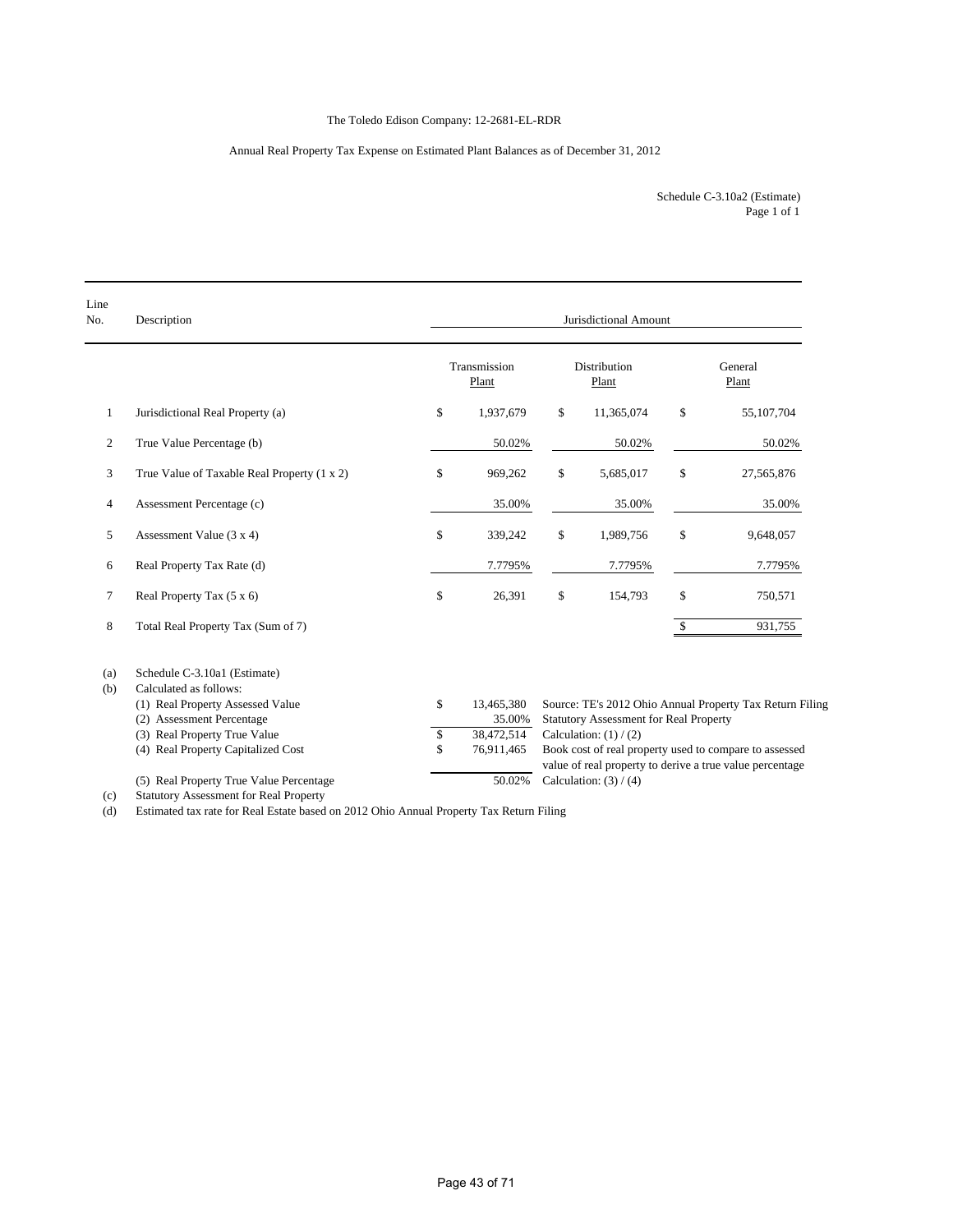The Cleveland Electric Illuminating Company: 12-2679-EL-RDR Ohio Edison Company: 12-2680-EL-RDR The Toledo Edison Company: 12-2681-EL-RDR

### **Summary of Exclusions per Case No. 10-388-EL-SSO Estimated 12/31/2012 Plant in Service Balances**

# **General Adjustments**

ATSI Land Lease Certain amounts (summarized below) in account 350 are associated with land leased to ATSI, FirstEnergy's transmission subsidiary. Consistent with Case No. 07-551-EL-AIR, these amounts are not jurisdictional to distribution related plant in service, and have been excluded accordingly for each operating company. There is no accumulated depreciation reserve associated with land.

| <b>IFERC Account 350</b> | CЕ               | חר         |            |
|--------------------------|------------------|------------|------------|
| <b>Gross Plant</b>       | \$<br>57.227.343 | 85.471.094 | 15,628,438 |
| Reserve                  |                  | SС         | 5С         |

## **ESP2 Adjustments**

In the ESP2 Stipulation (Case No. 10-388-EL-SSO, page 14), it says "capital additions recovered through Riders LEX, EDR, and AMI will be identified and excluded from Rider DCR and the annual cap allowance."

AMI Only CEI has an AMI project so this exclusion does not impact OE or TE. Source: 2012 Forecast Version 9+3. Exclusions related to Rider AMI are determined by specific depreciation groups in PowerPlant and WBS CE-004000

| <b>FERC Account</b> | CEI              |                |         |  |  |  |  |  |  |
|---------------------|------------------|----------------|---------|--|--|--|--|--|--|
|                     | <b>Gross</b>     | <b>Reserve</b> |         |  |  |  |  |  |  |
| 362                 | \$<br>8,445,237  | \$             | 25,881  |  |  |  |  |  |  |
| 364                 | \$<br>219,585    | \$             | 26,856  |  |  |  |  |  |  |
| 365                 | \$<br>1,434,882  | \$             | 183,710 |  |  |  |  |  |  |
| 367                 | \$<br>(19)       | S              | (1)     |  |  |  |  |  |  |
| 368                 | \$<br>19,407     | \$             | 1,504   |  |  |  |  |  |  |
| 370                 | \$<br>1,789,952  | \$             | 92,501  |  |  |  |  |  |  |
| <b>Grand Total</b>  | \$<br>11,909,044 | \$             | 330,452 |  |  |  |  |  |  |

LEX As implemented by the Companies, Rider LEX will recover deferred expenses associated with lost up-front line extension payments from 2009-2011. These deferred expenses are recorded as a regulatory asset, not as plant in service, on the Companies' books. Therefore, there is no adjustment to plant in service associated with Rider LEX.

EDR There is no plant in service estimated for 12/31/2012 associated with Rider EDR (provision g)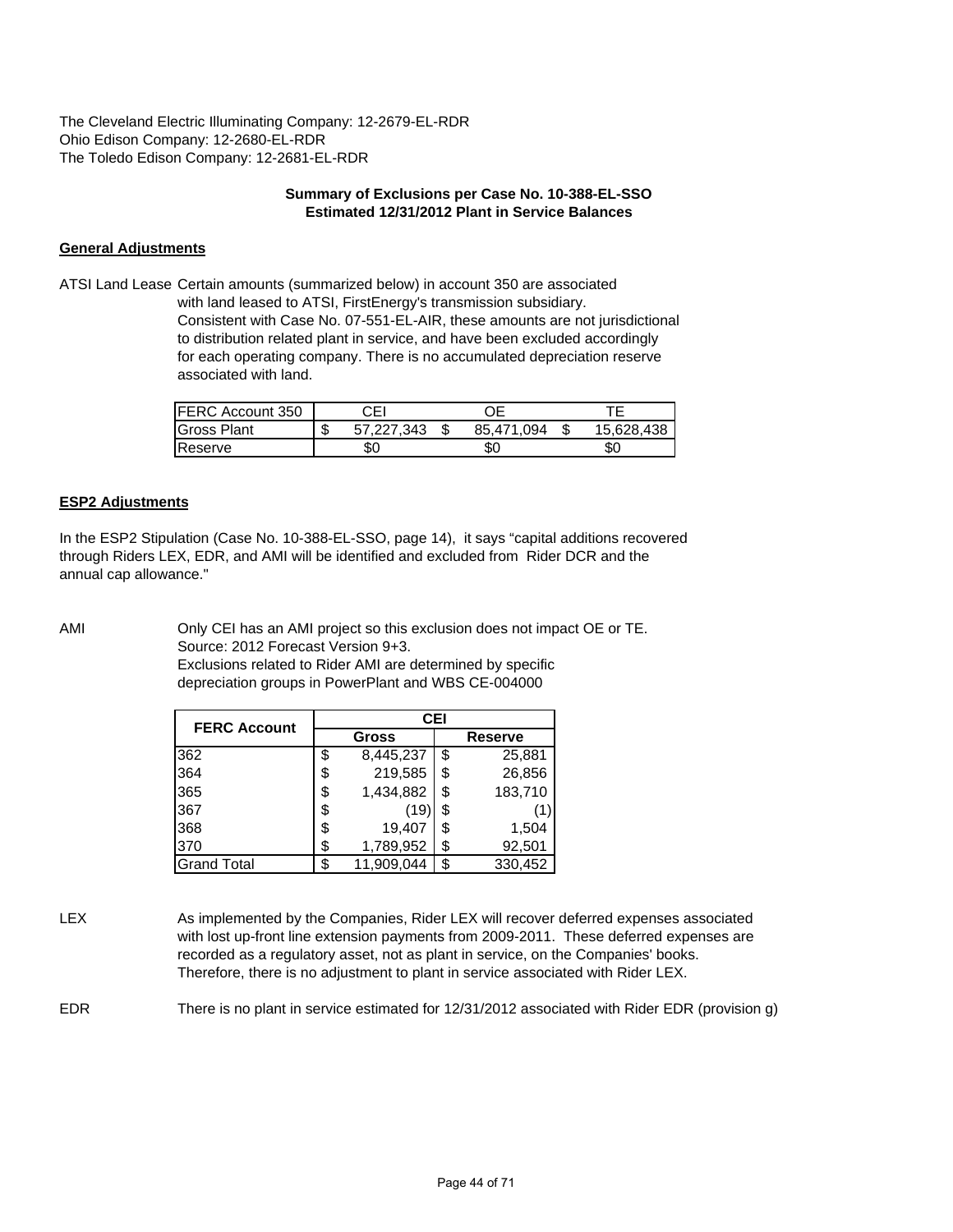The Cleveland Electric Illuminating Company: 12-2679-EL-RDR Ohio Edison Company: 12-2680-EL-RDR The Toledo Edison Company: 12-2681-EL-RDR

# **Service Company Allocations to the Ohio Operating Companies (Estimate)**

|     |                                     | <b>Service Company</b> | <b>CEI</b> |    | <b>OE</b>     | TE.        |     | <b>TOTAL</b> |
|-----|-------------------------------------|------------------------|------------|----|---------------|------------|-----|--------------|
| (1) | Allocation Factors from Case 07-551 |                        | 14.21%     |    | 17.22%        | 7.58%      |     |              |
| (2) | Gross Plant                         | 489,059,801            | 69,495,398 |    | 84,216,098 \$ | 37,070,733 |     | 190,782,228  |
| (3) | Reserve                             | 152,301,937            | 21,642,105 |    | 26,226,394    | 11,544,487 |     | 59,412,986   |
| (4) | <b>ADIT</b>                         | 86,317,796 \$          | 12,265,759 |    | 14,863,924    | 6,542,889  |     | 33,672,572   |
|     | (5) Rate Base                       |                        | 35,587,534 |    | 43,125,780    | 18,983,357 |     | 97,696,670   |
|     |                                     |                        |            |    |               |            |     |              |
| (6) | Depreciation Expense (Incremental)  |                        | 1,879,194  | -S | 2,277,250 \$  | 1,002,413  | \$. | 5,158,857    |
| (7) | Property Tax Expense (Incremental)  |                        | 91,430     |    | 110,797       | 48,771     |     | 250,999      |
|     | (8) Total Expenses                  |                        | 1.970.624  |    | 2,388,047     | 1,051,185  |     | 5,409,856    |

(2) Estimated Gross Plant = 12/31/2012 General and Intangible Plant Balances in the 2012 Forecast Version 9+3 adjusted to reflect current assumptions

(3) Estimated Reserve = 12/31/2012 General and Intangible Reserve Balances in the 2012 Forecast Version 9+3 adjusted to reflect current assumptions

(4) ADIT: Estimated ADIT Balances workpaper as of 12/31/2012

(5) Rate Base = Gross Plant - Reserve - ADIT

(6) Estimated incremental depreciation expense. Additional details provided on "Incremental Depreciation and Property Tax Associated with Service Company Plant: Case No. 07-551-EL-AIR vs. Estimated 12/31/12 Balances" workpaper.

(7) Estimated incremental property tax expense. Additional details provided on "Incremental Depreciation and Property Tax Associated with Service Company Plant: Case No. 07-551-EL-AIR vs. Estimated 12/31/12 Balances" workpaper.

(8) Total Expenses = Depreciation Expense + Property Tax Expense

All Service Company Allocations for Gross Plant and Reserve can be found on Sch B2.1 (Estimate) and Sch B3 (Estimate), respectively, in order to determine the Grand Totals shown on the "Rider DCR Estimated Distribution Rate Base Additions as of 12/31/2012: Revenue Requirement" workpaper.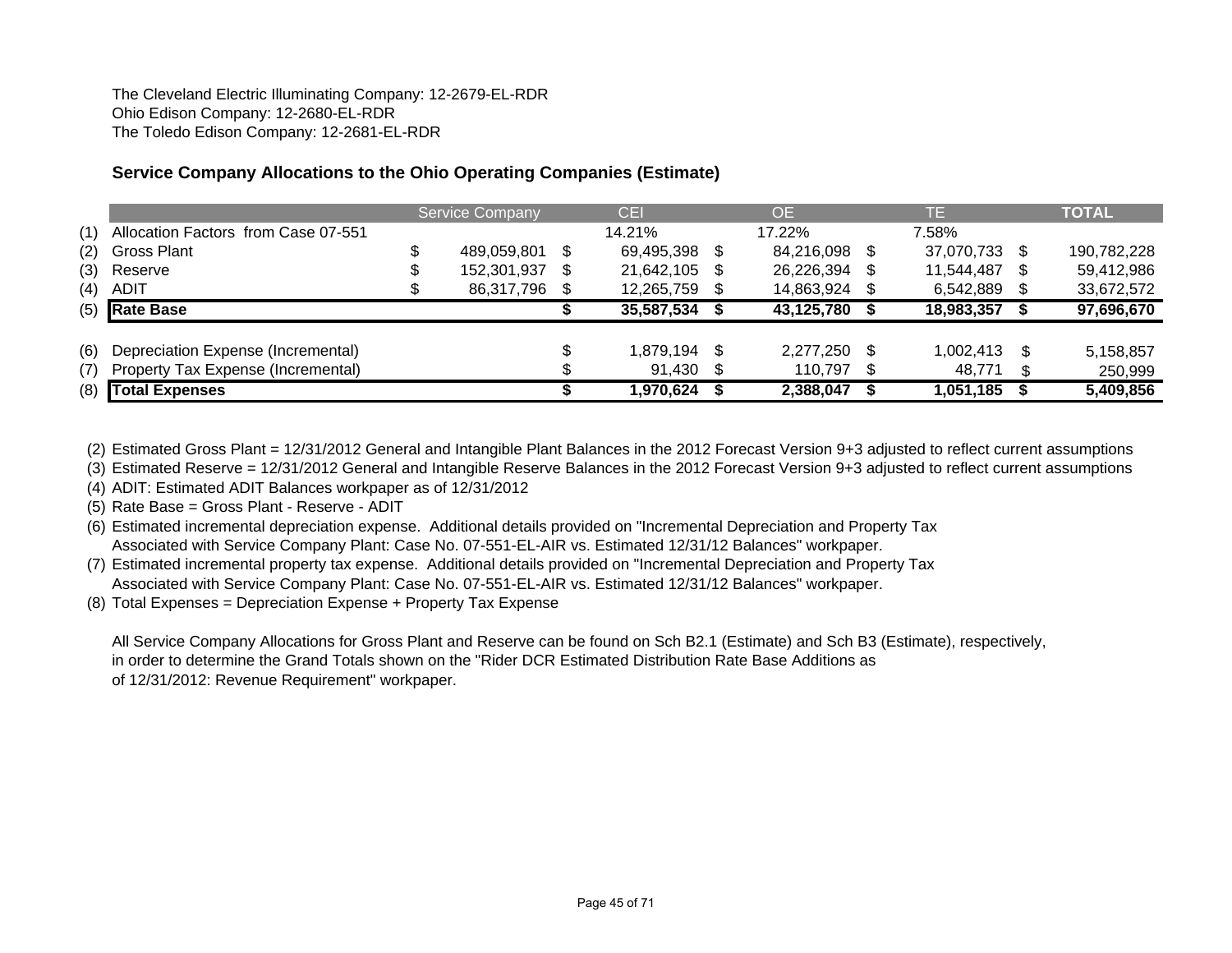### **Depreciation Rate for Service Company Plant (Estimate)**

#### **I. Estimated Depreciation Accrual Rate for Service Company Plant as of May 31, 2007**

|         | (A)                       | (B)                                       |                         | (C)          |     | (D)           |      | (E)         | (F)              | (G)                  | (H)             | (1)               |                         | (J)                 |
|---------|---------------------------|-------------------------------------------|-------------------------|--------------|-----|---------------|------|-------------|------------------|----------------------|-----------------|-------------------|-------------------------|---------------------|
| Line    | Account                   | <b>Account Description</b>                |                         |              |     | 5/31/2007     |      |             |                  | <b>Accrual Rates</b> |                 |                   |                         | <b>Depreciation</b> |
| No.     |                           |                                           |                         | <b>Gross</b> |     | Reserve       |      | <b>Net</b>  | <b>CEI</b>       | <b>OE</b>            | TE              | Average           |                         | <b>Expense</b>      |
| -1<br>2 | <b>Allocation Factors</b> | <b>Weighted Allocation Factors</b>        |                         |              |     |               |      |             | 14.21%<br>36.43% | 17.22%<br>44.14%     | 7.58%<br>19.43% | 39.01%<br>100.00% |                         |                     |
|         | <b>GENERAL PLANT</b>      |                                           |                         |              |     |               |      |             |                  |                      |                 |                   |                         |                     |
| 3       | 389                       | Fee Land & Easements                      | \$                      | 556,979      | -\$ |               | \$   | 556,979     | 0.00%            | 0.00%                | 0.00%           | 0.00%             | \$                      |                     |
| 4       | 390                       | Structures, Improvements *                | \$                      | 21,328,601   | \$  | 7,909,208     | \$   | 13,419,393  | 2.20%            | 2.50%                | 2.20%           | 2.33%             | \$                      | 497,474             |
| 5       | 390.3                     | Struct Imprv, Leasehold Imp <sup>**</sup> | \$                      | 6.938.688    | \$  | 1,006,139 \$  |      | 5,932,549   | 22.34%           | 20.78%               | 0.00%           | 21.49%            | \$                      | 1,490,798           |
| 6       | 391.1                     | Office Furn., Mech. Equip.                | \$                      | 31,040,407   | \$  | 24,400,266 \$ |      | 6,640,141   | 7.60%            | 3.80%                | 3.80%           | 5.18%             | \$                      | 1,609,200           |
| 7       | 391.2                     | Data Processing Equipment                 | \$                      | 117,351,991  | \$  | 26,121,795    | - \$ | 91,230,196  | 10.56%           | 17.00%               | 9.50%           | 13.20%            | \$                      | 15,486,721          |
| 8       | 392                       | <b>Transportation Equipment</b>           | \$                      | 11,855       | \$  | 1,309         | - \$ | 10,546      | 6.07%            | 7.31%                | 6.92%           | 6.78%             | \$                      | 804                 |
| 9       | 393                       | <b>Stores Equipment</b>                   | \$                      | 16,787       | \$  | 1,447         | \$.  | 15,340      | 6.67%            | 2.56%                | 3.13%           | 4.17%             | \$                      | 700                 |
| 10      | 394                       | Tools, Shop, Garage Equip.                | \$                      | 11,282       | \$  | 506           | -\$  | 10,776      | 4.62%            | 3.17%                | 3.33%           | 3.73%             | \$                      | 421                 |
| 11      | 395                       | <b>Laboratory Equipment</b>               | \$                      | 127,988      | \$  | 11,126        | -\$  | 116,862     | 2.31%            | 3.80%                | 2.86%           | 3.07%             | \$                      | 3,935               |
| 12      | 396                       | Power Operated Equipment                  | \$                      | 160,209      | \$  | 20,142 \$     |      | 140,067     | 4.47%            | 3.48%                | 5.28%           | 4.19%             | \$                      | 6,713               |
| 13      | 397                       | Communication Equipment ***               | \$                      | 56,845,501   | \$  | 32,304,579    | - \$ | 24,540,922  | 7.50%            | 5.00%                | 5.88%           | 6.08%             | \$                      | 3,457,148           |
| 14      | 398                       | Misc. Equipment                           | \$                      | 465,158      | \$  | 27,982 \$     |      | 437,176     | 6.67%            | 4.00%                | 3.33%           | 4.84%             | \$                      | 22,525              |
| 15      | 399.1                     | <b>ARC General Plant</b>                  | \$                      | 40,721       | \$  | 16,948 \$     |      | 23,773      | 0.00%            | 0.00%                | 0.00%           | 0.00%             | \$                      |                     |
| 16      |                           |                                           | $\overline{\mathbf{s}}$ | 234,896,167  | \$  | 91,821,447    | - \$ | 143,074,720 |                  |                      |                 |                   | $\overline{\mathbf{s}}$ | 22,576,438          |
|         | <b>INTANGIBLE PLANT</b>   |                                           |                         |              |     |               |      |             |                  |                      |                 |                   |                         |                     |
| 17      | 301                       | Organization                              | \$                      | 49.344       | -\$ | 49,344 \$     |      |             | 0.00%            | 0.00%                | 0.00%           | 0.00%             | \$                      |                     |
| 18      | 303                       | Misc. Intangible Plant                    | \$                      | 75,721,715   | \$  | 46,532,553 \$ |      | 29,189,162  | 14.29%           | 14.29%               | 14.29%          | 14.29%            | \$                      | 10,820,633          |
| 19      | 303                       | <b>Katz Software</b>                      | \$                      | 1,268,271    | \$  | 1,027,642 \$  |      | 240,630     | 14.29%           | 14.29%               | 14.29%          | 14.29%            | \$                      | 181,236             |
| 20      | 303                       | Software 1999                             | \$                      | 10,658       | \$  | 4,881         | \$   | 5,777       | 14.29%           | 14.29%               | 14.29%          | 14.29%            | \$                      | 1,523               |
| 21      | 303                       | Software GPU SC00                         | \$                      | 2,343,368    | \$  | 2,343,368 \$  |      |             | 14.29%           | 14.29%               | 14.29%          | 14.29%            | \$                      |                     |
| 22      | 303                       | Impairment June 2000                      | \$                      | 77           | \$  | 77            | \$   | (0)         | 14.29%           | 14.29%               | 14.29%          | 14.29%            | \$                      |                     |
| 23      | 303                       | 3 year depreciable life                   | \$                      | 55.645       | \$  | 14,684        | \$   | 40,961      | 14.29%           | 14.29%               | 14.29%          | 14.29%            | \$                      | 7,952               |
| 24      | 303                       | Debt Gross-up (FAS109): General           | \$                      | 117,298      | \$  | 117,298 \$    |      |             | 3.87%            | 3.87%                | 3.87%           | 3.87%             | \$                      |                     |
| 25      | 303                       | Debt Gross-up (FAS109): G/P Land          | \$                      | 1,135        | \$  | 1,137         | -\$  | (2)         | 3.87%            | 3.87%                | 3.87%           | 3.87%             | \$                      |                     |
| 26      |                           |                                           | $\mathfrak{L}$          | 79,567,511   | \$  | 50,090,984    | - \$ | 29,476,527  |                  |                      |                 |                   | \$.                     | 11,011,344          |
|         |                           |                                           |                         |              |     |               |      |             |                  |                      |                 |                   |                         |                     |
| 27      |                           | <b>TOTAL - GENERAL &amp; INTANGIBLE</b>   | \$.                     | 314,463,678  | \$. | 141,912,431   | - \$ | 172,551,247 |                  |                      |                 | 10.68%            | \$                      | 33,587,782          |

### NOTES

(C) - (E) Service Company plant balances as of May 31, 2007.

(F) - (H) Source: Case No. 07-551-EL-AIR. Staff workpapers, Schedule B3.2.

- In Case No. 07-551-EL-AIR, CEI and TE did not have an accrual rate for Account 303 (FAS 109 General). Assumed to be the same as OE. (I) Weighted average of columns F through H based on Service Company allocation factors on Line 2.
- Assumes that the accrual rate, by account, for Service Company plant is equal to the weighted average of the three operating companies.
- (J) Estimated depreciation expense associated with Service Company plant as of 5/31/07. Calculation: Column C x Column I.
- Includes accounts 390.1 and 390.2.
- \*\*Weighted average accrual rate is taken over CEI and OE only. (TE had no balance in Case No. 07-551-EL-AIR).

\*\*\*Includes accounts 397 and 397.1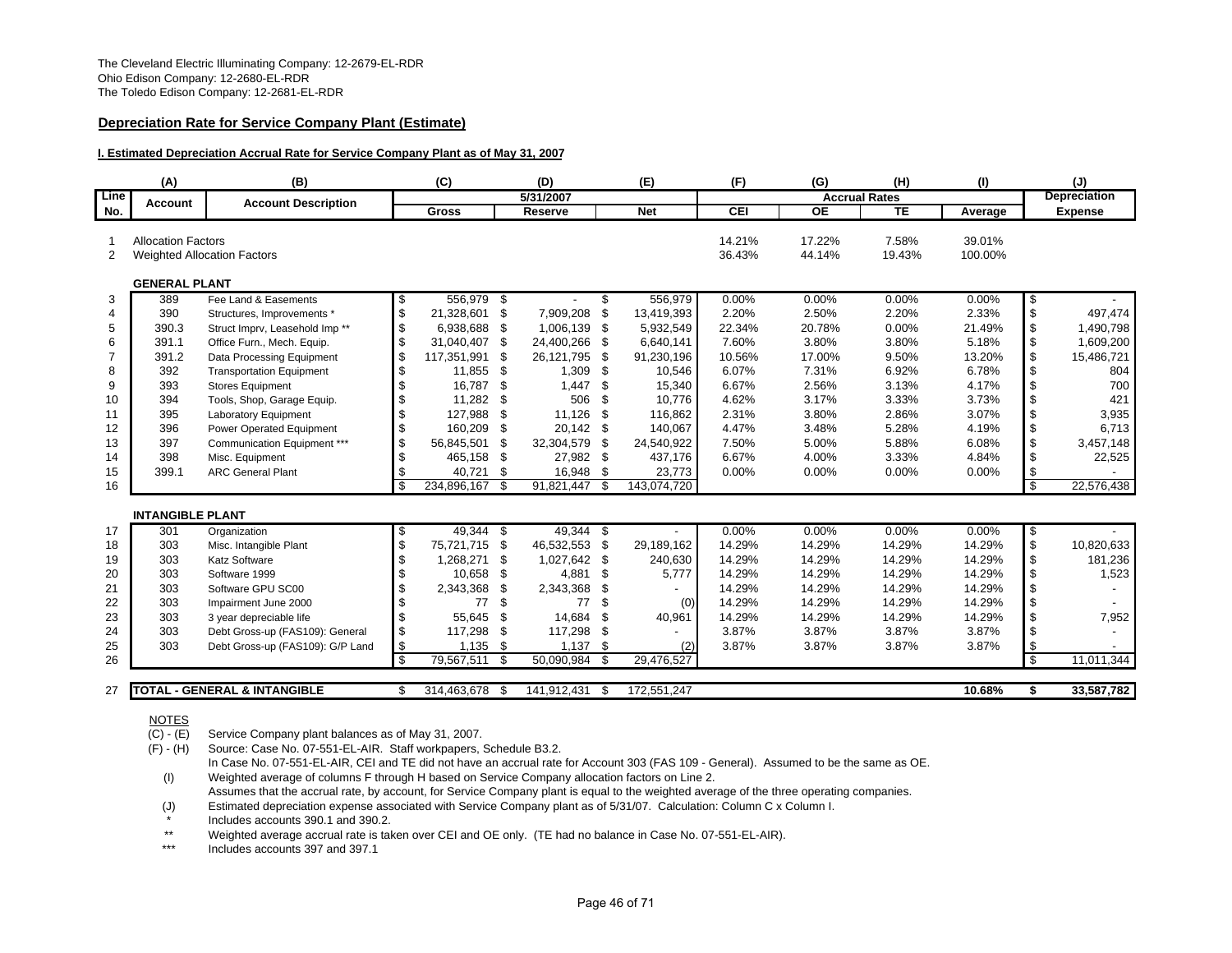### **Depreciation Rate for Service Company Plant (Estimate)**

#### **II. Estimated Depreciation Accrual Rate for Service Company Plant as of December 31, 2012**

| <b>Estimated 12/31/12 Balances</b><br><b>Accrual Rates</b><br><b>Account Description</b><br><b>Account</b><br><b>CEI</b><br><b>OE</b><br><b>TE</b><br><b>Gross</b><br><b>Net</b><br>No.<br><b>Reserve</b><br>Average<br><b>Allocation Factors</b><br>14.21%<br>17.22%<br>7.58%<br>39.01%<br>28<br>44.14%<br>29<br><b>Weighted Allocation Factors</b><br>36.43%<br>19.43%<br>100.00%<br><b>GENERAL PLANT</b><br>389<br>Fee Land & Easements<br>230,947 \$<br>230,947<br>0.00%<br>0.00%<br>0.00%<br>0.00%<br>\$<br>30<br>\$<br>-\$<br>\$<br>2.50%<br>31<br>390<br>\$<br>59,275,031<br>\$<br>13,587,958<br>\$<br>45,687,073<br>2.20%<br>2.20%<br>2.33%<br>Structures, Improvements'<br>\$<br>\$<br>0.00%<br>32<br>390.3<br>14,380,240<br>\$<br>4,036,189<br>\$<br>22.34%<br>20.78%<br>21.49%<br>Struct Imprv, Leasehold Imp <sup>**</sup><br>10,344,051<br>\$<br>\$<br>- \$<br>7.60%<br>3.80%<br>5.18%<br>33<br>391.1<br>17,570,053<br>\$<br>9,518,378<br>8,051,675<br>3.80%<br>Office Furn., Mech. Equip.<br>\$<br>\$<br>391.2<br>119,882,391<br>\$<br>\$<br>9.50%<br>34<br>23,905,526<br>95,976,866<br>10.56%<br>17.00%<br>13.20%<br>Data Processing Equipment<br>6.07%<br>7.31%<br>\$<br>35<br>392<br>\$<br>28.465<br>\$<br>20,921<br>\$<br>7,543<br>6.92%<br>6.78%<br><b>Transportation Equipment</b><br>\$<br>\$<br>4,692<br>36<br>393<br>17,333<br>\$<br>\$<br>12,641<br>6.67%<br>2.56%<br>3.13%<br>4.17%<br><b>Stores Equipment</b><br>\$<br>\$<br>394<br>9,276<br>4.62%<br>3.17%<br>3.73%<br>37<br>229,268<br>\$<br>\$<br>219,992<br>3.33%<br>Tools, Shop, Garage Equip.<br>\$<br>\$<br>395<br>120,231<br>21,559<br>98,673<br>2.31%<br>3.80%<br>2.86%<br>3.07%<br>38<br>Laboratory Equipment<br>\$<br>\$<br>\$<br>$\,$<br>396<br>-\$<br>\$<br>39<br>Power Operated Equipment<br>42,920<br>20,860<br>22.060<br>4.47%<br>3.48%<br>5.28%<br>4.19%<br>\$<br>397<br>\$<br>Communication Equipment ***<br>86,322,371<br>\$<br>15,360,554<br>- \$<br>7.50%<br>5.00%<br>5.88%<br>6.08%<br>40<br>70,961,817<br>\$<br>398<br>- \$<br>Misc. Equipment<br>\$<br>7,984,978<br>\$<br>497,930<br>7,487,048<br>6.67%<br>4.00%<br>3.33%<br>4.84%<br>41<br>\$<br>399.1<br>\$<br>40,721<br>22,128 \$<br>42<br><b>ARC General Plant</b><br>\$<br>18,594<br>0.00%<br>0.00%<br>0.00%<br>0.00%<br>-\$<br>$\overline{\mathcal{S}}$<br>\$<br>67,005,971<br>\$<br>239,118,980<br>43<br>306.124.951<br><b>INTANGIBLE PLANT</b><br>49,344<br>$49,344$ \$<br>0.00%<br>0.00%<br>$0.00\%$<br>FECO 101/6-301 Organization Fst<br>- \$<br>0.00%<br>\$<br>301<br>\$<br>44<br>\$<br>\$<br>303<br>36,453,041<br>\$<br>\$<br>33,370,500<br>14.29%<br>14.29%<br>45<br>3,082,541<br>14.29%<br>14.29%<br>FECO 101/6 303 Intangibles<br>\$<br>\$<br>24,400,196<br>\$<br>14.29%<br>46<br>303<br>24,400,196 \$<br>14.29%<br>14.29%<br>14.29%<br>FECO 101/6-303 2003 Software<br>\$<br>\$<br>12,676,215<br>\$<br>14.29%<br>14.29%<br>14.29%<br>47<br>303<br>12,676,215 \$<br>14.29%<br>FECO 101/6-303 2004 Software<br>\$<br>\$<br>303<br>1,086,776<br>\$<br>1,086,776 \$<br>14.29%<br>14.29%<br>14.29%<br>14.29%<br>48<br>FECO 101/6-303 2005 Software<br>\$<br>\$<br>303<br>5,680,002<br>\$<br>5,175,324 \$<br>14.29%<br>14.29%<br>14.29%<br>14.29%<br>49<br>FECO 101/6-303 2006 Software<br>504,678<br>\$<br>\$<br>303<br>14.29%<br>50<br>7,245,250<br>\$<br>6,628,398 \$<br>616,852<br>14.29%<br>14.29%<br>14.29%<br>FECO 101/6-303 2007 Software<br>\$<br>\$<br>303<br>\$<br>14.29%<br>14.29%<br>14.29%<br>14.29%<br>51<br>7,404,178<br>5,968,068 \$<br>1,436,110<br>FECO 101/6-303 2008 Software<br>\$<br>\$<br>52<br>303<br>15,968,197<br>7,903,983 \$<br>14.29%<br>14.29%<br>14.29%<br>14.29%<br>\$<br>8,064,214<br>FECO 101/6-303 2009 Software<br>\$<br>\$<br>14.29%<br>53<br>303<br>20,146,865<br>\$<br>7,781,204 \$<br>12,365,661<br>14.29%<br>14.29%<br>14.29%<br>FECO 101/6-303 2010 Software<br>\$<br>\$<br>10,543,916 \$<br>54<br>303<br>51,824,786<br>\$<br>41,280,870<br>14.29%<br>14.29%<br>14.29%<br>14.29%<br>FECO 101/6-303 2011 Software<br>$\overline{\mathbf{s}}$<br>55<br>182,934,850<br>85,295,966 \$<br>97,638,884 |      | (A) | (B) | (C) | (D) | (E) | (F) | (G) | (H) | (1) | (J)                 |
|---------------------------------------------------------------------------------------------------------------------------------------------------------------------------------------------------------------------------------------------------------------------------------------------------------------------------------------------------------------------------------------------------------------------------------------------------------------------------------------------------------------------------------------------------------------------------------------------------------------------------------------------------------------------------------------------------------------------------------------------------------------------------------------------------------------------------------------------------------------------------------------------------------------------------------------------------------------------------------------------------------------------------------------------------------------------------------------------------------------------------------------------------------------------------------------------------------------------------------------------------------------------------------------------------------------------------------------------------------------------------------------------------------------------------------------------------------------------------------------------------------------------------------------------------------------------------------------------------------------------------------------------------------------------------------------------------------------------------------------------------------------------------------------------------------------------------------------------------------------------------------------------------------------------------------------------------------------------------------------------------------------------------------------------------------------------------------------------------------------------------------------------------------------------------------------------------------------------------------------------------------------------------------------------------------------------------------------------------------------------------------------------------------------------------------------------------------------------------------------------------------------------------------------------------------------------------------------------------------------------------------------------------------------------------------------------------------------------------------------------------------------------------------------------------------------------------------------------------------------------------------------------------------------------------------------------------------------------------------------------------------------------------------------------------------------------------------------------------------------------------------------------------------------------------------------------------------------------------------------------------------------------------------------------------------------------------------------------------------------------------------------------------------------------------------------------------------------------------------------------------------------------------------------------------------------------------------------------------------------------------------------------------------------------------------------------------------------------------------------------------------------------------------------------------------------------------------------------------------------------------------------------------------------------------------------------------------------------------------------------------------------------------------------------------------------------------------------------------------|------|-----|-----|-----|-----|-----|-----|-----|-----|-----|---------------------|
|                                                                                                                                                                                                                                                                                                                                                                                                                                                                                                                                                                                                                                                                                                                                                                                                                                                                                                                                                                                                                                                                                                                                                                                                                                                                                                                                                                                                                                                                                                                                                                                                                                                                                                                                                                                                                                                                                                                                                                                                                                                                                                                                                                                                                                                                                                                                                                                                                                                                                                                                                                                                                                                                                                                                                                                                                                                                                                                                                                                                                                                                                                                                                                                                                                                                                                                                                                                                                                                                                                                                                                                                                                                                                                                                                                                                                                                                                                                                                                                                                                                                                                         | Line |     |     |     |     |     |     |     |     |     | <b>Depreciation</b> |
|                                                                                                                                                                                                                                                                                                                                                                                                                                                                                                                                                                                                                                                                                                                                                                                                                                                                                                                                                                                                                                                                                                                                                                                                                                                                                                                                                                                                                                                                                                                                                                                                                                                                                                                                                                                                                                                                                                                                                                                                                                                                                                                                                                                                                                                                                                                                                                                                                                                                                                                                                                                                                                                                                                                                                                                                                                                                                                                                                                                                                                                                                                                                                                                                                                                                                                                                                                                                                                                                                                                                                                                                                                                                                                                                                                                                                                                                                                                                                                                                                                                                                                         |      |     |     |     |     |     |     |     |     |     | <b>Expense</b>      |
|                                                                                                                                                                                                                                                                                                                                                                                                                                                                                                                                                                                                                                                                                                                                                                                                                                                                                                                                                                                                                                                                                                                                                                                                                                                                                                                                                                                                                                                                                                                                                                                                                                                                                                                                                                                                                                                                                                                                                                                                                                                                                                                                                                                                                                                                                                                                                                                                                                                                                                                                                                                                                                                                                                                                                                                                                                                                                                                                                                                                                                                                                                                                                                                                                                                                                                                                                                                                                                                                                                                                                                                                                                                                                                                                                                                                                                                                                                                                                                                                                                                                                                         |      |     |     |     |     |     |     |     |     |     |                     |
|                                                                                                                                                                                                                                                                                                                                                                                                                                                                                                                                                                                                                                                                                                                                                                                                                                                                                                                                                                                                                                                                                                                                                                                                                                                                                                                                                                                                                                                                                                                                                                                                                                                                                                                                                                                                                                                                                                                                                                                                                                                                                                                                                                                                                                                                                                                                                                                                                                                                                                                                                                                                                                                                                                                                                                                                                                                                                                                                                                                                                                                                                                                                                                                                                                                                                                                                                                                                                                                                                                                                                                                                                                                                                                                                                                                                                                                                                                                                                                                                                                                                                                         |      |     |     |     |     |     |     |     |     |     |                     |
|                                                                                                                                                                                                                                                                                                                                                                                                                                                                                                                                                                                                                                                                                                                                                                                                                                                                                                                                                                                                                                                                                                                                                                                                                                                                                                                                                                                                                                                                                                                                                                                                                                                                                                                                                                                                                                                                                                                                                                                                                                                                                                                                                                                                                                                                                                                                                                                                                                                                                                                                                                                                                                                                                                                                                                                                                                                                                                                                                                                                                                                                                                                                                                                                                                                                                                                                                                                                                                                                                                                                                                                                                                                                                                                                                                                                                                                                                                                                                                                                                                                                                                         |      |     |     |     |     |     |     |     |     |     |                     |
|                                                                                                                                                                                                                                                                                                                                                                                                                                                                                                                                                                                                                                                                                                                                                                                                                                                                                                                                                                                                                                                                                                                                                                                                                                                                                                                                                                                                                                                                                                                                                                                                                                                                                                                                                                                                                                                                                                                                                                                                                                                                                                                                                                                                                                                                                                                                                                                                                                                                                                                                                                                                                                                                                                                                                                                                                                                                                                                                                                                                                                                                                                                                                                                                                                                                                                                                                                                                                                                                                                                                                                                                                                                                                                                                                                                                                                                                                                                                                                                                                                                                                                         |      |     |     |     |     |     |     |     |     |     |                     |
|                                                                                                                                                                                                                                                                                                                                                                                                                                                                                                                                                                                                                                                                                                                                                                                                                                                                                                                                                                                                                                                                                                                                                                                                                                                                                                                                                                                                                                                                                                                                                                                                                                                                                                                                                                                                                                                                                                                                                                                                                                                                                                                                                                                                                                                                                                                                                                                                                                                                                                                                                                                                                                                                                                                                                                                                                                                                                                                                                                                                                                                                                                                                                                                                                                                                                                                                                                                                                                                                                                                                                                                                                                                                                                                                                                                                                                                                                                                                                                                                                                                                                                         |      |     |     |     |     |     |     |     |     |     |                     |
|                                                                                                                                                                                                                                                                                                                                                                                                                                                                                                                                                                                                                                                                                                                                                                                                                                                                                                                                                                                                                                                                                                                                                                                                                                                                                                                                                                                                                                                                                                                                                                                                                                                                                                                                                                                                                                                                                                                                                                                                                                                                                                                                                                                                                                                                                                                                                                                                                                                                                                                                                                                                                                                                                                                                                                                                                                                                                                                                                                                                                                                                                                                                                                                                                                                                                                                                                                                                                                                                                                                                                                                                                                                                                                                                                                                                                                                                                                                                                                                                                                                                                                         |      |     |     |     |     |     |     |     |     |     | 1,382,547           |
|                                                                                                                                                                                                                                                                                                                                                                                                                                                                                                                                                                                                                                                                                                                                                                                                                                                                                                                                                                                                                                                                                                                                                                                                                                                                                                                                                                                                                                                                                                                                                                                                                                                                                                                                                                                                                                                                                                                                                                                                                                                                                                                                                                                                                                                                                                                                                                                                                                                                                                                                                                                                                                                                                                                                                                                                                                                                                                                                                                                                                                                                                                                                                                                                                                                                                                                                                                                                                                                                                                                                                                                                                                                                                                                                                                                                                                                                                                                                                                                                                                                                                                         |      |     |     |     |     |     |     |     |     |     | 3,089,638           |
|                                                                                                                                                                                                                                                                                                                                                                                                                                                                                                                                                                                                                                                                                                                                                                                                                                                                                                                                                                                                                                                                                                                                                                                                                                                                                                                                                                                                                                                                                                                                                                                                                                                                                                                                                                                                                                                                                                                                                                                                                                                                                                                                                                                                                                                                                                                                                                                                                                                                                                                                                                                                                                                                                                                                                                                                                                                                                                                                                                                                                                                                                                                                                                                                                                                                                                                                                                                                                                                                                                                                                                                                                                                                                                                                                                                                                                                                                                                                                                                                                                                                                                         |      |     |     |     |     |     |     |     |     |     | 910,868             |
|                                                                                                                                                                                                                                                                                                                                                                                                                                                                                                                                                                                                                                                                                                                                                                                                                                                                                                                                                                                                                                                                                                                                                                                                                                                                                                                                                                                                                                                                                                                                                                                                                                                                                                                                                                                                                                                                                                                                                                                                                                                                                                                                                                                                                                                                                                                                                                                                                                                                                                                                                                                                                                                                                                                                                                                                                                                                                                                                                                                                                                                                                                                                                                                                                                                                                                                                                                                                                                                                                                                                                                                                                                                                                                                                                                                                                                                                                                                                                                                                                                                                                                         |      |     |     |     |     |     |     |     |     |     | 15,820,653          |
|                                                                                                                                                                                                                                                                                                                                                                                                                                                                                                                                                                                                                                                                                                                                                                                                                                                                                                                                                                                                                                                                                                                                                                                                                                                                                                                                                                                                                                                                                                                                                                                                                                                                                                                                                                                                                                                                                                                                                                                                                                                                                                                                                                                                                                                                                                                                                                                                                                                                                                                                                                                                                                                                                                                                                                                                                                                                                                                                                                                                                                                                                                                                                                                                                                                                                                                                                                                                                                                                                                                                                                                                                                                                                                                                                                                                                                                                                                                                                                                                                                                                                                         |      |     |     |     |     |     |     |     |     |     | 1,931               |
|                                                                                                                                                                                                                                                                                                                                                                                                                                                                                                                                                                                                                                                                                                                                                                                                                                                                                                                                                                                                                                                                                                                                                                                                                                                                                                                                                                                                                                                                                                                                                                                                                                                                                                                                                                                                                                                                                                                                                                                                                                                                                                                                                                                                                                                                                                                                                                                                                                                                                                                                                                                                                                                                                                                                                                                                                                                                                                                                                                                                                                                                                                                                                                                                                                                                                                                                                                                                                                                                                                                                                                                                                                                                                                                                                                                                                                                                                                                                                                                                                                                                                                         |      |     |     |     |     |     |     |     |     |     | 722                 |
|                                                                                                                                                                                                                                                                                                                                                                                                                                                                                                                                                                                                                                                                                                                                                                                                                                                                                                                                                                                                                                                                                                                                                                                                                                                                                                                                                                                                                                                                                                                                                                                                                                                                                                                                                                                                                                                                                                                                                                                                                                                                                                                                                                                                                                                                                                                                                                                                                                                                                                                                                                                                                                                                                                                                                                                                                                                                                                                                                                                                                                                                                                                                                                                                                                                                                                                                                                                                                                                                                                                                                                                                                                                                                                                                                                                                                                                                                                                                                                                                                                                                                                         |      |     |     |     |     |     |     |     |     |     | 8,550               |
|                                                                                                                                                                                                                                                                                                                                                                                                                                                                                                                                                                                                                                                                                                                                                                                                                                                                                                                                                                                                                                                                                                                                                                                                                                                                                                                                                                                                                                                                                                                                                                                                                                                                                                                                                                                                                                                                                                                                                                                                                                                                                                                                                                                                                                                                                                                                                                                                                                                                                                                                                                                                                                                                                                                                                                                                                                                                                                                                                                                                                                                                                                                                                                                                                                                                                                                                                                                                                                                                                                                                                                                                                                                                                                                                                                                                                                                                                                                                                                                                                                                                                                         |      |     |     |     |     |     |     |     |     |     | 3,697               |
|                                                                                                                                                                                                                                                                                                                                                                                                                                                                                                                                                                                                                                                                                                                                                                                                                                                                                                                                                                                                                                                                                                                                                                                                                                                                                                                                                                                                                                                                                                                                                                                                                                                                                                                                                                                                                                                                                                                                                                                                                                                                                                                                                                                                                                                                                                                                                                                                                                                                                                                                                                                                                                                                                                                                                                                                                                                                                                                                                                                                                                                                                                                                                                                                                                                                                                                                                                                                                                                                                                                                                                                                                                                                                                                                                                                                                                                                                                                                                                                                                                                                                                         |      |     |     |     |     |     |     |     |     |     | 1,799               |
|                                                                                                                                                                                                                                                                                                                                                                                                                                                                                                                                                                                                                                                                                                                                                                                                                                                                                                                                                                                                                                                                                                                                                                                                                                                                                                                                                                                                                                                                                                                                                                                                                                                                                                                                                                                                                                                                                                                                                                                                                                                                                                                                                                                                                                                                                                                                                                                                                                                                                                                                                                                                                                                                                                                                                                                                                                                                                                                                                                                                                                                                                                                                                                                                                                                                                                                                                                                                                                                                                                                                                                                                                                                                                                                                                                                                                                                                                                                                                                                                                                                                                                         |      |     |     |     |     |     |     |     |     |     | 5,249,830           |
|                                                                                                                                                                                                                                                                                                                                                                                                                                                                                                                                                                                                                                                                                                                                                                                                                                                                                                                                                                                                                                                                                                                                                                                                                                                                                                                                                                                                                                                                                                                                                                                                                                                                                                                                                                                                                                                                                                                                                                                                                                                                                                                                                                                                                                                                                                                                                                                                                                                                                                                                                                                                                                                                                                                                                                                                                                                                                                                                                                                                                                                                                                                                                                                                                                                                                                                                                                                                                                                                                                                                                                                                                                                                                                                                                                                                                                                                                                                                                                                                                                                                                                         |      |     |     |     |     |     |     |     |     |     | 386,665             |
|                                                                                                                                                                                                                                                                                                                                                                                                                                                                                                                                                                                                                                                                                                                                                                                                                                                                                                                                                                                                                                                                                                                                                                                                                                                                                                                                                                                                                                                                                                                                                                                                                                                                                                                                                                                                                                                                                                                                                                                                                                                                                                                                                                                                                                                                                                                                                                                                                                                                                                                                                                                                                                                                                                                                                                                                                                                                                                                                                                                                                                                                                                                                                                                                                                                                                                                                                                                                                                                                                                                                                                                                                                                                                                                                                                                                                                                                                                                                                                                                                                                                                                         |      |     |     |     |     |     |     |     |     |     |                     |
|                                                                                                                                                                                                                                                                                                                                                                                                                                                                                                                                                                                                                                                                                                                                                                                                                                                                                                                                                                                                                                                                                                                                                                                                                                                                                                                                                                                                                                                                                                                                                                                                                                                                                                                                                                                                                                                                                                                                                                                                                                                                                                                                                                                                                                                                                                                                                                                                                                                                                                                                                                                                                                                                                                                                                                                                                                                                                                                                                                                                                                                                                                                                                                                                                                                                                                                                                                                                                                                                                                                                                                                                                                                                                                                                                                                                                                                                                                                                                                                                                                                                                                         |      |     |     |     |     |     |     |     |     |     | 26,856,899          |
|                                                                                                                                                                                                                                                                                                                                                                                                                                                                                                                                                                                                                                                                                                                                                                                                                                                                                                                                                                                                                                                                                                                                                                                                                                                                                                                                                                                                                                                                                                                                                                                                                                                                                                                                                                                                                                                                                                                                                                                                                                                                                                                                                                                                                                                                                                                                                                                                                                                                                                                                                                                                                                                                                                                                                                                                                                                                                                                                                                                                                                                                                                                                                                                                                                                                                                                                                                                                                                                                                                                                                                                                                                                                                                                                                                                                                                                                                                                                                                                                                                                                                                         |      |     |     |     |     |     |     |     |     |     |                     |
|                                                                                                                                                                                                                                                                                                                                                                                                                                                                                                                                                                                                                                                                                                                                                                                                                                                                                                                                                                                                                                                                                                                                                                                                                                                                                                                                                                                                                                                                                                                                                                                                                                                                                                                                                                                                                                                                                                                                                                                                                                                                                                                                                                                                                                                                                                                                                                                                                                                                                                                                                                                                                                                                                                                                                                                                                                                                                                                                                                                                                                                                                                                                                                                                                                                                                                                                                                                                                                                                                                                                                                                                                                                                                                                                                                                                                                                                                                                                                                                                                                                                                                         |      |     |     |     |     |     |     |     |     |     |                     |
|                                                                                                                                                                                                                                                                                                                                                                                                                                                                                                                                                                                                                                                                                                                                                                                                                                                                                                                                                                                                                                                                                                                                                                                                                                                                                                                                                                                                                                                                                                                                                                                                                                                                                                                                                                                                                                                                                                                                                                                                                                                                                                                                                                                                                                                                                                                                                                                                                                                                                                                                                                                                                                                                                                                                                                                                                                                                                                                                                                                                                                                                                                                                                                                                                                                                                                                                                                                                                                                                                                                                                                                                                                                                                                                                                                                                                                                                                                                                                                                                                                                                                                         |      |     |     |     |     |     |     |     |     |     |                     |
|                                                                                                                                                                                                                                                                                                                                                                                                                                                                                                                                                                                                                                                                                                                                                                                                                                                                                                                                                                                                                                                                                                                                                                                                                                                                                                                                                                                                                                                                                                                                                                                                                                                                                                                                                                                                                                                                                                                                                                                                                                                                                                                                                                                                                                                                                                                                                                                                                                                                                                                                                                                                                                                                                                                                                                                                                                                                                                                                                                                                                                                                                                                                                                                                                                                                                                                                                                                                                                                                                                                                                                                                                                                                                                                                                                                                                                                                                                                                                                                                                                                                                                         |      |     |     |     |     |     |     |     |     |     | 5,209,140           |
|                                                                                                                                                                                                                                                                                                                                                                                                                                                                                                                                                                                                                                                                                                                                                                                                                                                                                                                                                                                                                                                                                                                                                                                                                                                                                                                                                                                                                                                                                                                                                                                                                                                                                                                                                                                                                                                                                                                                                                                                                                                                                                                                                                                                                                                                                                                                                                                                                                                                                                                                                                                                                                                                                                                                                                                                                                                                                                                                                                                                                                                                                                                                                                                                                                                                                                                                                                                                                                                                                                                                                                                                                                                                                                                                                                                                                                                                                                                                                                                                                                                                                                         |      |     |     |     |     |     |     |     |     |     |                     |
|                                                                                                                                                                                                                                                                                                                                                                                                                                                                                                                                                                                                                                                                                                                                                                                                                                                                                                                                                                                                                                                                                                                                                                                                                                                                                                                                                                                                                                                                                                                                                                                                                                                                                                                                                                                                                                                                                                                                                                                                                                                                                                                                                                                                                                                                                                                                                                                                                                                                                                                                                                                                                                                                                                                                                                                                                                                                                                                                                                                                                                                                                                                                                                                                                                                                                                                                                                                                                                                                                                                                                                                                                                                                                                                                                                                                                                                                                                                                                                                                                                                                                                         |      |     |     |     |     |     |     |     |     |     |                     |
|                                                                                                                                                                                                                                                                                                                                                                                                                                                                                                                                                                                                                                                                                                                                                                                                                                                                                                                                                                                                                                                                                                                                                                                                                                                                                                                                                                                                                                                                                                                                                                                                                                                                                                                                                                                                                                                                                                                                                                                                                                                                                                                                                                                                                                                                                                                                                                                                                                                                                                                                                                                                                                                                                                                                                                                                                                                                                                                                                                                                                                                                                                                                                                                                                                                                                                                                                                                                                                                                                                                                                                                                                                                                                                                                                                                                                                                                                                                                                                                                                                                                                                         |      |     |     |     |     |     |     |     |     |     |                     |
|                                                                                                                                                                                                                                                                                                                                                                                                                                                                                                                                                                                                                                                                                                                                                                                                                                                                                                                                                                                                                                                                                                                                                                                                                                                                                                                                                                                                                                                                                                                                                                                                                                                                                                                                                                                                                                                                                                                                                                                                                                                                                                                                                                                                                                                                                                                                                                                                                                                                                                                                                                                                                                                                                                                                                                                                                                                                                                                                                                                                                                                                                                                                                                                                                                                                                                                                                                                                                                                                                                                                                                                                                                                                                                                                                                                                                                                                                                                                                                                                                                                                                                         |      |     |     |     |     |     |     |     |     |     | 504,678             |
|                                                                                                                                                                                                                                                                                                                                                                                                                                                                                                                                                                                                                                                                                                                                                                                                                                                                                                                                                                                                                                                                                                                                                                                                                                                                                                                                                                                                                                                                                                                                                                                                                                                                                                                                                                                                                                                                                                                                                                                                                                                                                                                                                                                                                                                                                                                                                                                                                                                                                                                                                                                                                                                                                                                                                                                                                                                                                                                                                                                                                                                                                                                                                                                                                                                                                                                                                                                                                                                                                                                                                                                                                                                                                                                                                                                                                                                                                                                                                                                                                                                                                                         |      |     |     |     |     |     |     |     |     |     | 616,852             |
|                                                                                                                                                                                                                                                                                                                                                                                                                                                                                                                                                                                                                                                                                                                                                                                                                                                                                                                                                                                                                                                                                                                                                                                                                                                                                                                                                                                                                                                                                                                                                                                                                                                                                                                                                                                                                                                                                                                                                                                                                                                                                                                                                                                                                                                                                                                                                                                                                                                                                                                                                                                                                                                                                                                                                                                                                                                                                                                                                                                                                                                                                                                                                                                                                                                                                                                                                                                                                                                                                                                                                                                                                                                                                                                                                                                                                                                                                                                                                                                                                                                                                                         |      |     |     |     |     |     |     |     |     |     | 1,058,057           |
|                                                                                                                                                                                                                                                                                                                                                                                                                                                                                                                                                                                                                                                                                                                                                                                                                                                                                                                                                                                                                                                                                                                                                                                                                                                                                                                                                                                                                                                                                                                                                                                                                                                                                                                                                                                                                                                                                                                                                                                                                                                                                                                                                                                                                                                                                                                                                                                                                                                                                                                                                                                                                                                                                                                                                                                                                                                                                                                                                                                                                                                                                                                                                                                                                                                                                                                                                                                                                                                                                                                                                                                                                                                                                                                                                                                                                                                                                                                                                                                                                                                                                                         |      |     |     |     |     |     |     |     |     |     | 2,281,855           |
|                                                                                                                                                                                                                                                                                                                                                                                                                                                                                                                                                                                                                                                                                                                                                                                                                                                                                                                                                                                                                                                                                                                                                                                                                                                                                                                                                                                                                                                                                                                                                                                                                                                                                                                                                                                                                                                                                                                                                                                                                                                                                                                                                                                                                                                                                                                                                                                                                                                                                                                                                                                                                                                                                                                                                                                                                                                                                                                                                                                                                                                                                                                                                                                                                                                                                                                                                                                                                                                                                                                                                                                                                                                                                                                                                                                                                                                                                                                                                                                                                                                                                                         |      |     |     |     |     |     |     |     |     |     | 2,878,987           |
|                                                                                                                                                                                                                                                                                                                                                                                                                                                                                                                                                                                                                                                                                                                                                                                                                                                                                                                                                                                                                                                                                                                                                                                                                                                                                                                                                                                                                                                                                                                                                                                                                                                                                                                                                                                                                                                                                                                                                                                                                                                                                                                                                                                                                                                                                                                                                                                                                                                                                                                                                                                                                                                                                                                                                                                                                                                                                                                                                                                                                                                                                                                                                                                                                                                                                                                                                                                                                                                                                                                                                                                                                                                                                                                                                                                                                                                                                                                                                                                                                                                                                                         |      |     |     |     |     |     |     |     |     |     | 7,405,762           |
|                                                                                                                                                                                                                                                                                                                                                                                                                                                                                                                                                                                                                                                                                                                                                                                                                                                                                                                                                                                                                                                                                                                                                                                                                                                                                                                                                                                                                                                                                                                                                                                                                                                                                                                                                                                                                                                                                                                                                                                                                                                                                                                                                                                                                                                                                                                                                                                                                                                                                                                                                                                                                                                                                                                                                                                                                                                                                                                                                                                                                                                                                                                                                                                                                                                                                                                                                                                                                                                                                                                                                                                                                                                                                                                                                                                                                                                                                                                                                                                                                                                                                                         |      |     |     |     |     |     |     |     |     |     | 19,955,331          |
|                                                                                                                                                                                                                                                                                                                                                                                                                                                                                                                                                                                                                                                                                                                                                                                                                                                                                                                                                                                                                                                                                                                                                                                                                                                                                                                                                                                                                                                                                                                                                                                                                                                                                                                                                                                                                                                                                                                                                                                                                                                                                                                                                                                                                                                                                                                                                                                                                                                                                                                                                                                                                                                                                                                                                                                                                                                                                                                                                                                                                                                                                                                                                                                                                                                                                                                                                                                                                                                                                                                                                                                                                                                                                                                                                                                                                                                                                                                                                                                                                                                                                                         |      |     |     |     |     |     |     |     |     |     |                     |
| <b>TOTAL - GENERAL &amp; INTANGIBLE</b><br>336,757,864<br>9.57%<br>Ŝ,<br>489.059.801<br>152,301,937<br>56<br>\$<br>- \$<br>- \$                                                                                                                                                                                                                                                                                                                                                                                                                                                                                                                                                                                                                                                                                                                                                                                                                                                                                                                                                                                                                                                                                                                                                                                                                                                                                                                                                                                                                                                                                                                                                                                                                                                                                                                                                                                                                                                                                                                                                                                                                                                                                                                                                                                                                                                                                                                                                                                                                                                                                                                                                                                                                                                                                                                                                                                                                                                                                                                                                                                                                                                                                                                                                                                                                                                                                                                                                                                                                                                                                                                                                                                                                                                                                                                                                                                                                                                                                                                                                                         |      |     |     |     |     |     |     |     |     |     | 46,812,229          |

#### NOTES

(C) - (E) Estimated 12/31/12 balances. Source: 2012 Forecast Version 9+3 adjusted to reflect current assumptions.

Note: Accounts 391.1 - 398 are aggregated together in the 2012 forecast and were allocated based on September 2012 actual balances. (F) - (H) Source: Schedule B3.2 (Estimate).

(I) Weighted average of columns F through H based on Service Company allocation factors on Line 29. Assumes that the accrual rate, by account, for Service Company plant is equal to the weighted average of the three operating companies.

(J) Estimated depreciation expense associated with Service Company plant as of 12/31/12. Calculation: Column C x Column I.

Includes accounts 390.1 and 390.2.

\*\*Weighted average accrual rate is taken over CEI and OE only. (TE had no balance in Case No. 07-551-EL-AIR).

\*\*\*Includes accounts 397 and 397.1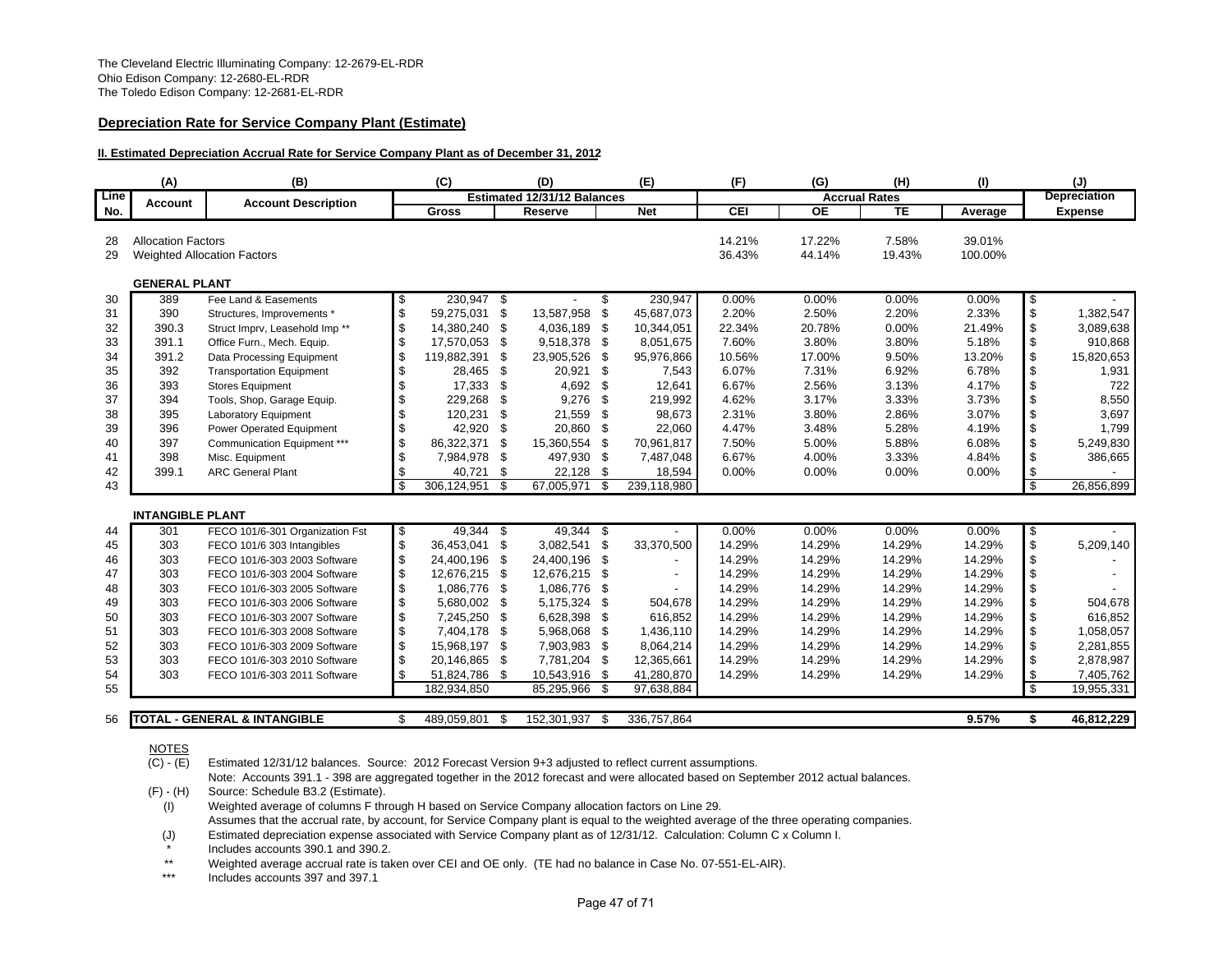# **Property Tax Rate for Service Company Plant (Estimate)**

|     | I. Average Real Property Tax Rates on General Plant as of May 31, 2007 * |            |           |           |            |                                                                             |
|-----|--------------------------------------------------------------------------|------------|-----------|-----------|------------|-----------------------------------------------------------------------------|
|     | (A)                                                                      | (B)        | (C)       | (D)       | (E)        | (F)                                                                         |
| No. | Category                                                                 | <b>CEI</b> | <b>OE</b> | <b>TE</b> | Average ** | <b>Source / Calculation</b>                                                 |
|     | <b>Allocation Factors</b>                                                | 14.21%     | 17.22%    | 7.58%     | 39.01%     | "Service Company Allocations to the<br>Ohio Operating Companies (Estimate)" |
| 2   | <b>Weighted Allocation Factors</b>                                       | 36.43%     | 44.14%    | 19.43%    | 100.00%    | workpaper<br>Weighted Line 1                                                |
|     | <b>Real Property Tax</b>                                                 |            |           |           |            |                                                                             |
| 3   | True Value Percentage                                                    | 72.69%     | 62.14%    | 49.14%    | 63.45%     | Case No. 07-551-EL-AIR.                                                     |
| 4   | Assessment Percentage                                                    | 35.00%     | 35.00%    | 35.00%    | 35.00%     | Case No. 07-551-EL-AIR.                                                     |
| 5   | Real Property Tax Rate                                                   | 7.23%      | 6.04%     | 7.23%     | 6.70%      | Case No. 07-551-EL-AIR.                                                     |
| 6   | Average Rate                                                             | 1.84%      | 1.31%     | 1.24%     | 1.49%      | Line 3 x Line 4 x Line 5                                                    |

\* Note: Effective with an Ohio tax law change in 2005, non-utilities do not pay Personal Property Tax. Accordingly, for purposes of determining the average Property Tax rate applicable to Service Company plant, only Real Property Tax is considered.

\*\* Weighted average based on Service Company allocation factors. Assumes that the tax rate for Service Company plant is equal to the weighted average of the three operating companies

# **II. Estimated Property Tax Rate for Service Company General Plant as of May 31, 2007**

|                | (A)            | (B)                                             | (C)      | (D)                        | (E)                | (F)                 |
|----------------|----------------|-------------------------------------------------|----------|----------------------------|--------------------|---------------------|
| No.            | <b>Account</b> | <b>Account Description</b>                      |          | Tax Category Avg. Tax Rate | <b>Gross Plant</b> | <b>Property Tax</b> |
| $\overline{7}$ | 389            | Fee Land & Easements                            | Real     | 1.49%                      | \$556,979          | \$8,294             |
| 8              | 390            | Structures, Improvements                        | Real     | 1.49%                      | \$21,328,601       | \$317,594           |
| 9              | 390.3          | Struct Imprv, Leasehold Imp                     | Real     | 1.49%                      | \$6,938,688        | \$103,321           |
| 10             | 391.1          | Office Furn., Mech. Equip.                      | Personal |                            | \$31,040,407       | \$0                 |
| 11             | 391.2          | Data Processing Equipment                       | Personal |                            | \$117,351,991      | \$0                 |
| 12             | 392            | <b>Transportation Equipment</b>                 | Personal |                            | \$11,855           | \$0                 |
| 13             | 393            | <b>Stores Equipment</b>                         | Personal |                            | \$16,787           | \$0                 |
| 14             | 394            | Tools, Shop, Garage Equip.                      | Personal |                            | \$11,282           | \$0                 |
| 15             | 395            | <b>Laboratory Equipment</b>                     | Personal |                            | \$127,988          | \$0                 |
| 16             | 396            | Power Operated Equipment                        | Personal |                            | \$160,209          | \$0                 |
| 17             | 397            | <b>Communication Equipment</b>                  | Personal |                            | \$56,845,501       | \$0                 |
| 18             | 398            | Misc. Equipment                                 | Personal |                            | \$465,158          | \$0                 |
| 19             | 399.1          | <b>ARC General Plant</b>                        | Personal |                            | \$40,721           | \$0                 |
| 20             |                | TOTAL - GENERAL PLANT                           |          |                            | \$234,896,167      | \$429,208           |
| 21             |                | TOTAL - INTANGIBLE PLANT                        |          |                            | \$79,567,511       | \$0                 |
| 22             |                | <b>TOTAL - GENERAL &amp; INTANGIBLE PLANT</b>   |          |                            | \$314,463,678      | \$429,208           |
| 23             |                | <b>Average Effective Real Property Tax Rate</b> |          |                            |                    | 0.14%               |
|                |                |                                                 |          |                            |                    |                     |

NOTES

(C) Source: Case No. 07-551-EL-AIR, Schedule C3.10. Classification of General Plant account as Real or Personal Property (D) Average property tax rate across CEI, OE, and TE. See Section I above.

Note: Effective with an Ohio tax law change in 2005, non-utilities do not pay Personal Property Tax.

(E) Service Company General plant as of May 31, 2007.

(F) Calculation: Column D x Column E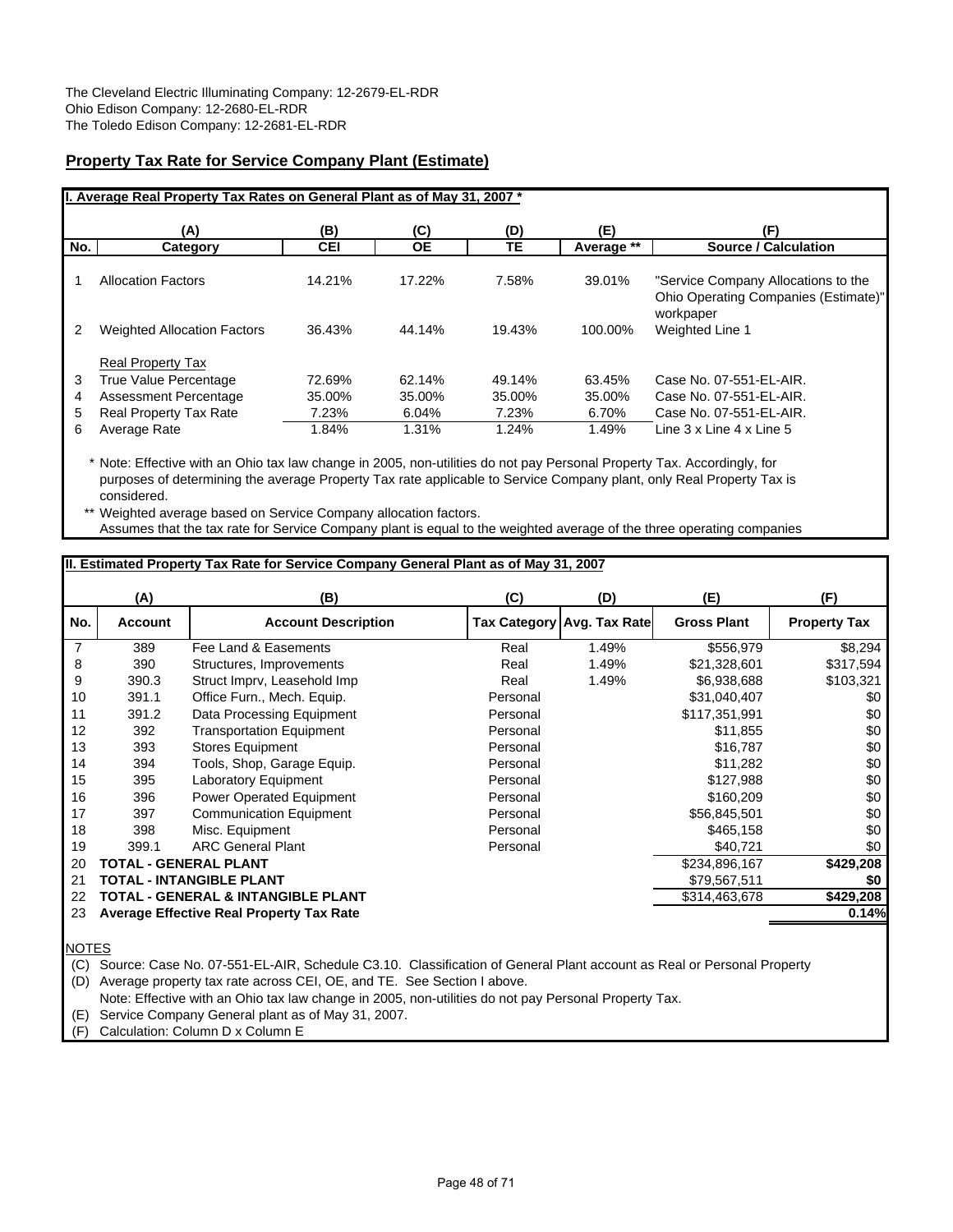# **Property Tax Rate for Service Company Plant (Estimate)**

|          | III. Estimated Average Real Property Tax Rates on General Plant as of December 31, 2012 * |                  |                  |                  |                  |                                                                                          |  |  |  |  |  |  |
|----------|-------------------------------------------------------------------------------------------|------------------|------------------|------------------|------------------|------------------------------------------------------------------------------------------|--|--|--|--|--|--|
|          | (A)                                                                                       | (B)              | (C)              | (D)              | (E)              | (F)                                                                                      |  |  |  |  |  |  |
| No.      | Category                                                                                  | <b>CEI</b>       | <b>OE</b>        | TE               | Average **       | <b>Source / Calculation</b>                                                              |  |  |  |  |  |  |
| 24       | <b>Allocation Factors</b>                                                                 | 14.21%           | 17.22%           | 7.58%            | 39.01%           | "Service Company Allocations to the<br>Ohio Operating Companies (Estimate)"<br>workpaper |  |  |  |  |  |  |
| 25       | <b>Weighted Allocation Factors</b>                                                        | 36.43%           | 44.14%           | 19.43%           | 100.00%          | Weighted Line 24                                                                         |  |  |  |  |  |  |
| 26<br>27 | <b>Real Property Tax</b><br>True Value Percentage<br>Assessment Percentage                | 71.87%<br>35.00% | 47.93%<br>35.00% | 50.02%<br>35.00% | 57.06%<br>35.00% | Schedule C3.10a2 (Estimate)<br>Schedule C3.10a2 (Estimate)                               |  |  |  |  |  |  |
| 28       | Real Property Tax Rate                                                                    | 7.59%            | 6.78%            | 7.78%            | 7.27%            | Schedule C3.10a2 (Estimate)                                                              |  |  |  |  |  |  |
| 29       | Average Rate                                                                              | 1.91%            | 1.14%            | 1.36%            | 1.45%            | Line 26 x Line 27 x Line 28                                                              |  |  |  |  |  |  |

\* Note: Effective with an Ohio tax law change in 2005, non-utilities do not pay Personal Property Tax. Accordingly, for purposes of determining the average Property Tax rate applicable to Service Company plant, only Real Property Tax is considered.

Weighted average based on Service Company allocation factors. Assumes that the tax rate for Service Company plant is equal to the weighted average of the three operating companies

## **IV. Estimated Property Tax Rate for Service Company General Plant as of December 31, 2012**

|     | (A)            | (B)                                             | (C)      | (D)                        | (E)                |     | (F)                 |
|-----|----------------|-------------------------------------------------|----------|----------------------------|--------------------|-----|---------------------|
| No. | <b>Account</b> | <b>Account Description</b>                      |          | Tax Category Avg. Tax Rate | <b>Gross Plant</b> |     | <b>Property Tax</b> |
| 30  | 389            | Fee Land & Easements                            | Real     | 1.45%                      | \$<br>230,947      | \$  | 3,353               |
| 31  | 390            | Structures, Improvements                        | Real     | 1.45%                      | \$<br>59,275,031   | S   | 860,515             |
| 32  | 390.3          | Struct Imprv, Leasehold Imp                     | Real     | 1.45%                      | \$<br>14,380,240   |     | 208,763             |
| 33  | 391.1          | Office Furn., Mech. Equip.                      | Personal |                            | \$<br>17,570,053   |     |                     |
| 34  | 391.2          | Data Processing Equipment                       | Personal |                            | \$<br>119,882,391  |     |                     |
| 35  | 392            | <b>Transportation Equipment</b>                 | Personal |                            | 28,465             | S   |                     |
| 36  | 393            | <b>Stores Equipment</b>                         | Personal |                            | 17,333             | \$. |                     |
| 37  | 394            | Tools, Shop, Garage Equip.                      | Personal |                            | 229,268            |     |                     |
| 38  | 395            | Laboratory Equipment                            | Personal |                            | 120,231            |     |                     |
| 39  | 396            | <b>Power Operated Equipment</b>                 | Personal |                            | 42.920             |     |                     |
| 40  | 397            | <b>Communication Equipment</b>                  | Personal |                            | \$<br>86,322,371   | S   |                     |
| 41  | 398            | Misc. Equipment                                 | Personal |                            | 7,984,978          |     |                     |
| 42  | 399.1          | <b>ARC General Plant</b>                        | Personal |                            | 40,721             | S   |                     |
| 43  |                | TOTAL - GENERAL PLANT                           |          |                            | 306,124,951        |     | 1,072,630           |
| 44  |                | <b>TOTAL - INTANGIBLE PLANT</b>                 |          |                            | 182,934,850        | S   |                     |
| 45  |                | TOTAL - GENERAL & INTANGIBLE PLANT              |          |                            | 489,059,801        |     | 1,072,630           |
| 46  |                | <b>Average Effective Real Property Tax Rate</b> |          |                            |                    |     | 0.22%               |
|     |                |                                                 |          |                            |                    |     |                     |

NOTES

(C) Source: Schedule C3.10 (Estimate). Classification of General Plant account as Real or Personal Property

(D) Weighted average property tax rate across CEI, OE, and TE. See Section III above.

Note: Effective with an Ohio tax law change in 2005, non-utilities do not pay Personal Property Tax.

(E) Estimated Service Company General gross plant balances as of 12/31/12. Source: 2012 Forecast Version 9+3 adjusted to reflect current assumptions.

Calculation: Column D x Column E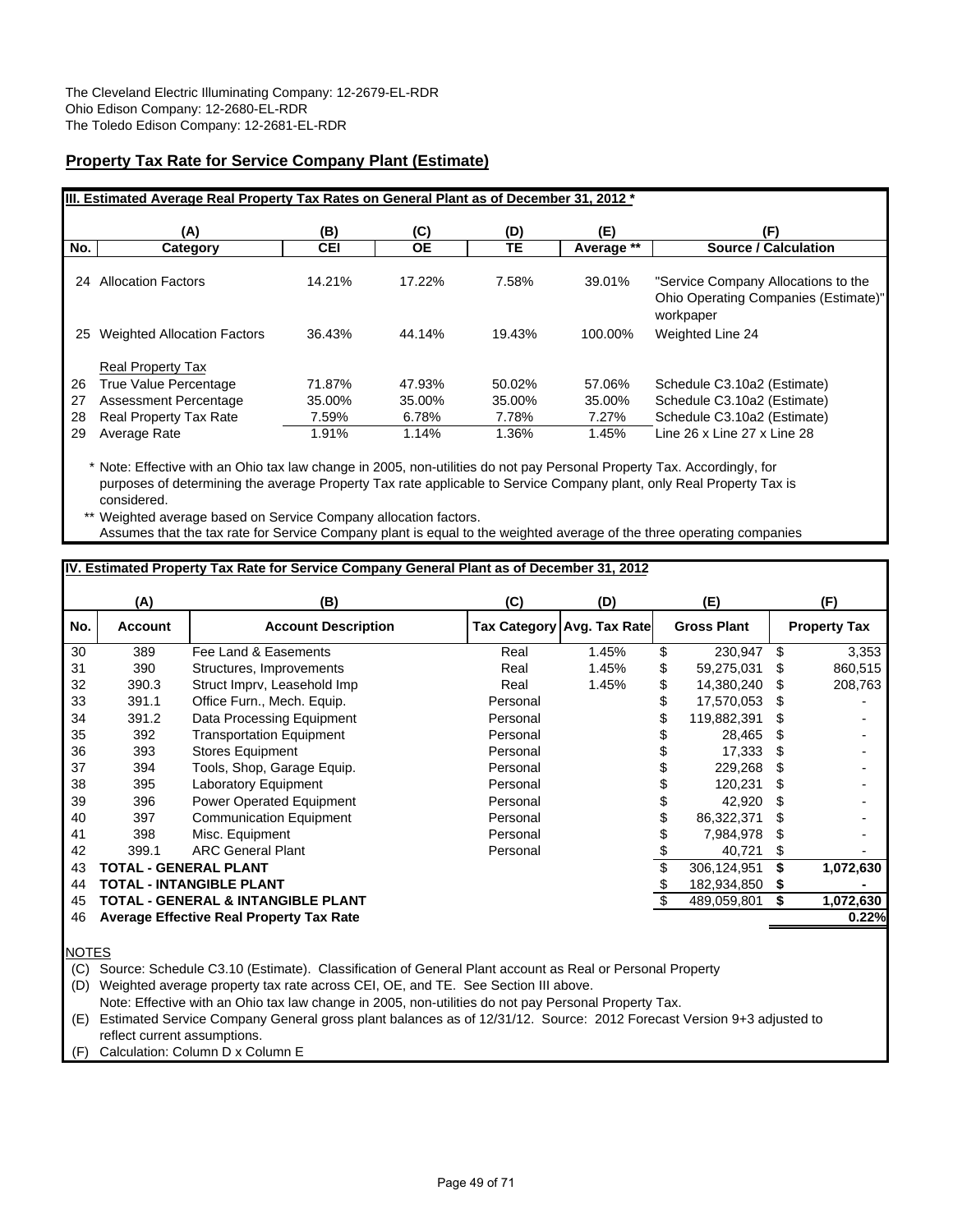# **Incremental Depreciation and Property Tax Associated with Service Company Plant**

#### **Case No. 07-551-EL-AIR vs. Estimated 12/31/12 Balances**

| Line | Category                 |      | Service Co.          |    | <b>CEI</b>          |      | <b>OE</b>           | <b>TE</b>         | <b>TOTAL</b>   | Source / Notes                                                                          |
|------|--------------------------|------|----------------------|----|---------------------|------|---------------------|-------------------|----------------|-----------------------------------------------------------------------------------------|
|      | <b>Allocation Factor</b> |      |                      |    | 14.21%              |      | 17.22%              | 7.58%             | 39.01%         | Case No. 07-551-EL-AIR                                                                  |
|      | <b>Total Plant</b>       |      |                      |    |                     |      |                     |                   |                |                                                                                         |
|      | Gross Plant              | \$   | 489.059.801 \$       |    | 69.495.398 \$       |      | 84.216.098 \$       | 37,070,733 \$     | 190.782.228    | "Depreciation Rate for Service Company Plant<br>(Estimate)" workpaper, Line 56 x Line 1 |
| 3    | Accum, Reserve           | - \$ | $(152, 301, 937)$ \$ |    | $(21, 642, 105)$ \$ |      | $(26, 226, 394)$ \$ | $(11,544,487)$ \$ | (59, 412, 986) | "Depreciation Rate for Service Company Plant<br>(Estimate)" workpaper, Line 56 x Line 1 |
| 4    | Net Plant                | - \$ | 336.757.864          | \$ | 47.853.292          | - \$ | 57.989.704 \$       | 25,526,246        | 131,369,243    | Line $2 +$ Line 3                                                                       |
| 5    | Depreciation *           |      | 9.57%                | \$ | 6.652.018 \$        |      | 8,061,066 \$        | 3,548,367 \$      | 18,261,451     | Average Rate x Line 2                                                                   |
| 6    | Property Tax *           |      | 0.22%                |    | 152.421 \$          |      | 184.707 \$          | 81.305 \$         | 418,433        | Average Rate x Line 2                                                                   |
|      | <b>Total Expenses</b>    |      |                      | ж, | 6,804,439           | S    | 8,245,773 \$        | 3,629,672 \$      | 18,679,884     |                                                                                         |

\* Effective Depreciation and Property Tax rates based on weighted averages across companies over General and Intangible plant, as of 12/31/12. See line 56 of the "Depreciation Rate for Service Company Plant (Estimate)" workpaper and line 46 of the "Property Tax Rate for Service Company Plant (Estimate)" workpaper for more details.

| Line | <b>Rate Base</b>         | Service Co.          | <b>CEI</b>          | ОE                  | <b>TE</b>         | <b>TOTAL</b>      | Source / Notes                                                                          |
|------|--------------------------|----------------------|---------------------|---------------------|-------------------|-------------------|-----------------------------------------------------------------------------------------|
| 8    | <b>Allocation Factor</b> |                      | 14.21%              | 17.22%              | 7.58%             | 39.01%            | Case No. 07-551-EL-AIR                                                                  |
|      | <b>Total Plant</b>       | \$                   |                     |                     |                   |                   |                                                                                         |
| 9    | Gross Plant              | 314.463.678 \$       | 44.685.289 \$       | 54.150.645 \$       | 23.836.347        | \$<br>122.672.281 | "Depreciation Rate for Service Company Plant<br>(Estimate)" workpaper, Line 27 x Line 8 |
| 10   | Accum. Reserve \$        | $(141, 912, 431)$ \$ | $(20, 165, 756)$ \$ | $(24, 437, 321)$ \$ | $(10,756,962)$ \$ | (55,360,039)      | "Depreciation Rate for Service Company Plant<br>(Estimate)" workpaper, Line 27 x Line 8 |
| 11   | Net Plant                | 172.551.247          | \$<br>24,519,532 \$ | 29.713.325 \$       | 13.079.385        | \$<br>67.312.242  | Line $9 +$ Line 10                                                                      |
| 12   | Depreciation *           | 10.68%               | \$<br>4,772,824 \$  | 5,783,816 \$        | 2,545,954 \$      | 13,102,594        | Average Rate x Line 9                                                                   |
| 13   | Property Tax *           | 0.14%                | \$<br>60,990 \$     | 73.910 \$           | 32,534 \$         | 167,434           | Average Rate x Line 9                                                                   |
| 14   | <b>Total Expenses</b>    |                      | \$<br>4,833,814 \$  | 5.857.726 \$        | 2,578,488         | \$<br>13,270,028  | Line $12 +$ Line 13                                                                     |

\* Effective Depreciation and Property Tax rates based on weighted averages across companies over General and Intangible plant as of 5/31/07. See line 27 of the "Depreciation Rate for Service Company Plant (Estimate)" workpaper and line 23 of the "Property Tax Rate for Service Company Plant (Estimate)" workpaper for more details.

| Line | <b>Rate Base</b>      | Service Co. |    | CEI          | ОE           | TE           | TOTAL     | Source / Notes      |
|------|-----------------------|-------------|----|--------------|--------------|--------------|-----------|---------------------|
| 15   | Depreciation          | $-1.11\%$   | \$ | 1.879.194 \$ | 2.277.250 \$ | 1,002,413 \$ | 5.158.857 | Line 5 - Line 12    |
| 16   | Property Tax          | $0.08\%$    |    | 91,430 \$    | 110.797 \$   | 48.771 \$    | 250,999   | Line $6$ - Line 13  |
| 17   | <b>Total Expenses</b> |             | ъ  | 1,970,624 \$ | 2.388.047 \$ | 1.051.185 \$ | 5,409,856 | Line $15 +$ Line 16 |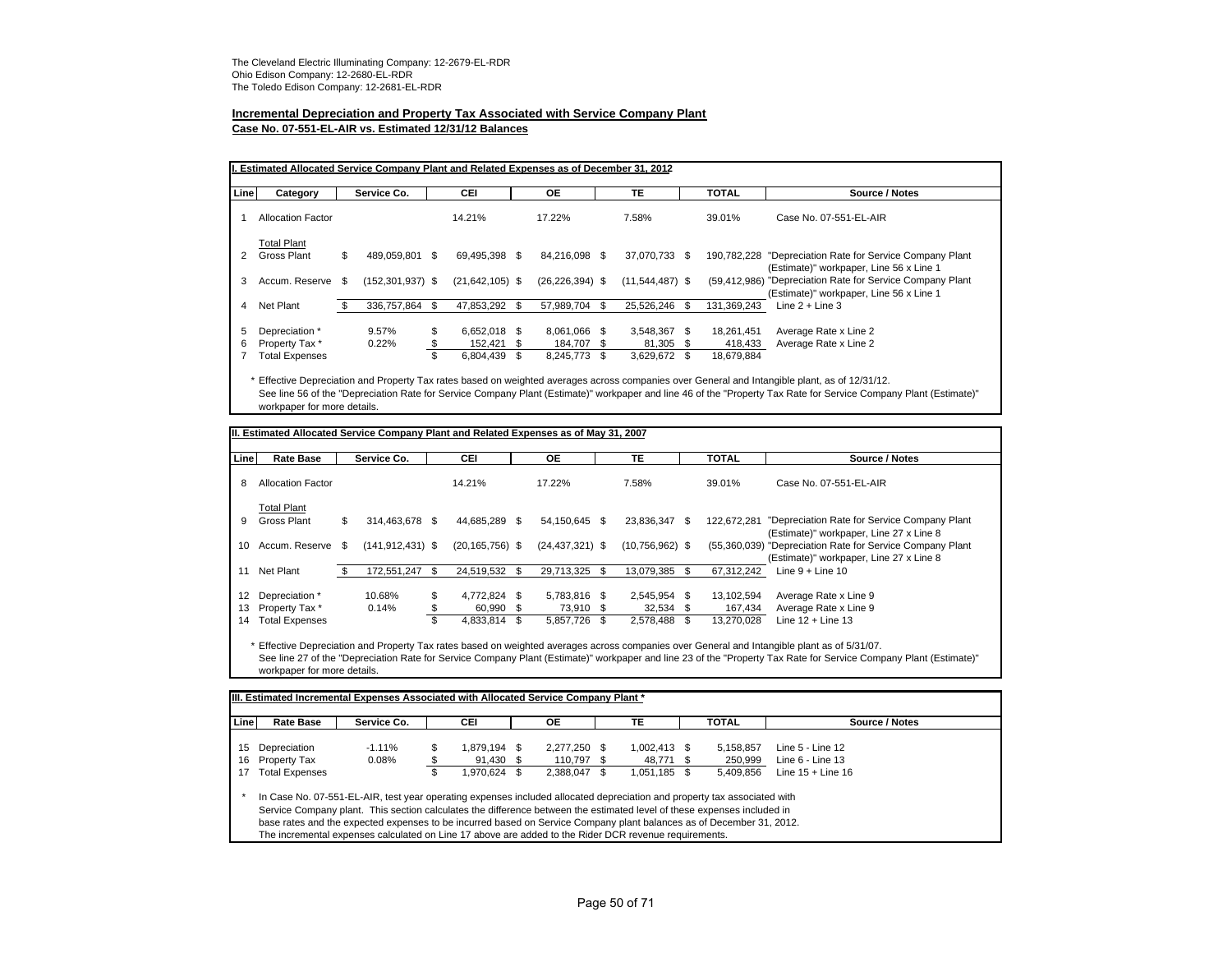#### **Intangible Depreciation Expense Calculation Estimated 12/31/2012 Balances**

#### **NOTE**

The software accounts are amortized over a 7 year period (leading to an accrual rate of 14.29%), and many of these accounts have already been fully amortized. Therefore, applying the 14.29% accrual rate to the Gross Plant (the methodology employed for all other accounts) overstates the "depreciation expense" associated with intangible plant. This workpaper looks at each sub account within intangible plant and calculates the expense by applying the 14.29% to only those sub-accounts that are not fully amortized yet.

| Company                             | <b>Utility Account</b>              | <b>Function</b><br>Gross Plant Dec-12 |                                 | Reserve Dec-12 |                              | Net Plant Dec-12 | <b>Accrual Rates</b> |        | <b>Depreciation Expense</b> |                             |
|-------------------------------------|-------------------------------------|---------------------------------------|---------------------------------|----------------|------------------------------|------------------|----------------------|--------|-----------------------------|-----------------------------|
| (A)                                 | (B)                                 | (C)                                   | (D)                             |                | (E)                          |                  | (F)                  | (G)    |                             | (H)                         |
|                                     |                                     |                                       |                                 |                |                              |                  |                      |        |                             |                             |
| CECO The Illuminating Co.           | CECO 101/6-303 2002 Software        | Intangible Plant                      | 2.966.784 \$<br>$\mathbb{S}$    |                | 2.966.784 \$                 |                  |                      | 14.29% | $\mathfrak{L}$              |                             |
| CECO The Illuminating Co.           | CECO 101/6-303 2003 Software        | Intangible Plant                      | \$<br>1,307,067 \$              |                | 1,307,067 \$                 |                  |                      | 14.29% | \$                          |                             |
| CECO The Illuminating Co.           | CECO 101/6-303 2004 Software        | Intangible Plant                      | $\mathfrak{s}$<br>3,596,344 \$  |                | 3,596,344 \$                 |                  |                      | 14.29% | $\mathfrak{L}$              | a.                          |
| CECO<br>The Illuminating Co.        | CECO 101/6-303 2005 Software        | Intangible Plant                      | \$<br>1,219,862 \$              |                | 1,219,862 \$                 |                  | $\sim$               | 14.29% | \$.                         | ÷                           |
| CECO<br>The Illuminating Co.        | CECO 101/6-303 2006 Software        | Intangible Plant                      | $\mathfrak{s}$<br>1,808,778 \$  |                | 1,681,874 \$                 |                  | 126,904              | 14.29% | $\mathsf{s}$                | 126.904                     |
| CECO The Illuminating Co.           | CECO 101/6-303 2007 Software        | Intangible Plant                      | \$<br>5,870,456 \$              |                | 4,563,903 \$                 |                  | 1,306,553            | 14.29% | \$.                         | 838,888                     |
| The Illuminating Co.<br><b>CECO</b> | CECO 101/6-303 2008 Software        | Intangible Plant                      | $\mathfrak{s}$<br>2,852,517 \$  |                | 1,870,249 \$                 |                  | 982,269              | 14.29% | $\mathsf{s}$                | 407.625                     |
| CECO The Illuminating Co.           | CECO 101/6-303 2009 Software        | Intangible Plant                      | 3,238,318 \$<br>\$              |                | 1,421,436 \$                 |                  | 1,816,882            | 14.29% | \$                          | 462.756                     |
| CECO<br>The Illuminating Co.        | CECO 101/6-303 2010 Software        | Intangible Plant                      | $\mathfrak{s}$<br>2,716,031 \$  |                | 1,025,895 \$                 |                  | 1,690,136            | 14.29% | $\mathsf{s}$                | 388,121                     |
| CECO<br>The Illuminating Co.        | CECO 101/6-303 2011 Software        | Intangible Plant                      | \$<br>7,441,917 \$              |                | 1,302,415 \$                 |                  | 6,139,502            | 14.29% | \$                          | 1,063,450                   |
| CECO The Illuminating Co.           | CECO 101/6-303 FAS109 Dist- Forcast | Intangible Plant                      | $\mathfrak{s}$<br>2,001,380 \$  |                | 1,983,590 \$                 |                  | 17,790               | 3.18%  | $\mathbf{s}$                | 17,790                      |
| CECO The Illuminating Co.           | CECO 101/6-303 FAS109 Transm-FCT    | Intangible Plant                      | \$<br>1,176,339 \$              |                | 983,590 \$                   |                  | 192,750              | 2.15%  | S                           | 25,291                      |
| CECO The Illuminating Co.           | CECO 101/6-303 Intangible           | Intangible Plant                      | $\mathfrak{s}$<br>1,707,279 \$  |                | $(66,881)$ \$                |                  | 1,774,160            | 14.29% | $\mathbf{s}$                | 243,970                     |
| CECO The Illuminating Co.           | CECO 101/6-303 Software             | Intangible Plant                      | \$<br>1,460,362 \$              |                | 363,053 \$                   |                  | 1,097,309            | 14.29% | \$                          | 208,686                     |
| CECO The Illuminating Co.           | CECO 101/6-303 Software Evolution   | Intangible Plant                      | $\mathfrak{s}$<br>12,454,403 \$ |                | 12,454,403 \$                |                  | ÷                    | 14.29% | $\mathsf{s}$                | $\mathcal{L}^{\mathcal{A}}$ |
|                                     |                                     | Total                                 | 51,817,839<br><b>S</b>          | $\mathcal{S}$  | 36,673,584                   |                  | 15,144,255           |        | $\mathbb{S}$                | 3,783,481                   |
| OECO Ohio Edison Co.                | OECO 101/6-301 Organization         | Intangible Plant                      | 89,746 \$<br>$\mathfrak{s}$     |                |                              | $\mathfrak{s}$   | 89,746               | 0.00%  | $\mathsf{s}$                | $\sim$                      |
| OECO Ohio Edison Co.                | OECO 101/6-303 2002 Software        | Intangible Plant                      | \$<br>3,690,067 \$              |                | 3,690,067 \$                 |                  |                      | 14.29% | S                           | $\sim$                      |
| OECO Ohio Edison Co.                | OECO 101/6-303 2003 Software        | Intangible Plant                      | $\mathfrak{s}$<br>17,568,726 \$ |                | 17,568,726 \$                |                  |                      | 14.29% | $\mathfrak{S}$              | $\sim$                      |
| OECO Ohio Edison Co.                | OECO 101/6-303 2004 Software        | Intangible Plant                      | \$<br>4,524,343 \$              |                | 4,524,343 \$                 |                  | $\sim$               | 14.29% | \$                          | $\sim$                      |
| OECO Ohio Edison Co.                | OECO 101/6-303 2005 Software        | Intangible Plant                      | $\mathfrak{s}$<br>1,469,370 \$  |                | 1,469,370 \$                 |                  | ٠                    | 14.29% | $\mathfrak{L}$              | ÷.                          |
| OECO Ohio Edison Co.                | OECO 101/6-303 2006 Software        | Intangible Plant                      | \$<br>2,754,124 \$              |                | 2,755,812 \$                 |                  | (1,689)              | 14.29% | \$                          | $\sim$                      |
| OECO Ohio Edison Co.                | OECO 101/6-303 2007 Software        | Intangible Plant                      | 7,208,211 \$<br>$\mathfrak{s}$  |                | 6,771,141 \$                 |                  | 437,071              | 14.29% | $\mathfrak{s}$              | 437,071                     |
| OECO Ohio Edison Co.                | OECO 101/6-303 2008 Software        | Intangible Plant                      | \$<br>3,495,653 \$              |                | 3,193,648 \$                 |                  | 302,005              | 14.29% | \$                          | 302,005                     |
| OECO Ohio Edison Co.                | OECO 101/6-303 2009 Software        | Intangible Plant                      | $\mathfrak{s}$<br>4,771,511 \$  |                | 2,239,384 \$                 |                  | 2,532,126            | 14.29% | $\sqrt{2}$                  | 681,849                     |
| OECO Ohio Edison Co.                | OECO 101/6-303 2010 Software        | Intangible Plant                      | \$<br>3,645,398 \$              |                | 1,397,376 \$                 |                  | 2,248,022            | 14.29% | \$                          | 520.927                     |
| OECO Ohio Edison Co.                | OECO 101/6-303 2011 Software        | Intangible Plant                      | $\mathfrak{s}$<br>7,342,321 \$  |                | 1,293,841 \$                 |                  | 6,048,481            | 14.29% | $\mathsf{s}$                | 1,049,218                   |
| OECO Ohio Edison Co.                | OECO 101/6-303 FAS109 Dist Land     | Intangible Plant                      | S.<br>37,082 \$                 |                | $\mathcal{L}_{\mathrm{max}}$ | S.               | 37,082               | 2.89%  | \$                          |                             |
| OECO Ohio Edison Co.                | OECO 101/6-303 FAS109 Distribution  | Intangible Plant                      | $\sqrt[6]{3}$<br>1,556,299 \$   |                | 1,556,299 \$                 |                  | ÷.                   | 2.89%  | $\mathfrak{s}$              | a.                          |
| OECO Ohio Edison Co.                | OECO 101/6-303 FAS109 General Lan   | Intangible Plant                      | \$<br>7,778 \$                  |                | $\sim$                       | \$               | 7,778                | 3.87%  | \$                          | $\sim$                      |
| OECO Ohio Edison Co.                | OECO 101/6-303 FAS109 General Plt   | Intangible Plant                      | $\mathfrak{s}$<br>191,313 \$    |                | 163,195 \$                   |                  | 28,118               | 3.87%  | $\mathfrak{L}$              | 7,404                       |
| OECO Ohio Edison Co.                | OECO 101/6-303 FAS109 Trans Land    | Intangible Plant                      | 1,326,229 \$<br>\$              |                | $\sim$                       | \$               | 1,326,229            | 2.33%  | \$                          | $\sim$                      |
| OECO Ohio Edison Co.                | OECO 101/6-303 FAS109 Transmissio   | Intangible Plant                      | 697,049 \$<br>$\mathbf{\$}$     |                | 697,049 \$                   |                  | ä,                   | 2.33%  | $\mathsf{s}$                | $\sim$                      |
| OECO Ohio Edison Co.                | OECO 101/6-303 Intangibles          | Intangible Plant                      | \$<br>7,015,569 \$              |                | 358.344 \$                   |                  | 6,657,225            | 14.29% | \$                          | 1,002,525                   |
|                                     |                                     | Total                                 | 67,390,790<br>$\mathbb{S}$      |                | 47,678,595                   |                  | 19,712,195           |        | $\mathbb{S}$                | 4,000,998                   |
| TECO Toledo Edison Co.              | TECO 101/6-303 2002 Software        | Intangible Plant                      | $\mathfrak{s}$<br>1,705,114 \$  |                | 1,705,114 \$                 |                  | ÷.                   | 14.29% | $\mathfrak{s}$              | $\sim$                      |
| TECO Toledo Edison Co.              | TECO 101/6-303 2003 Software        | Intangible Plant                      | \$<br>7,446,712 \$              |                | 7,446,712 \$                 |                  | $\sim$               | 14.29% | \$                          | $\sim$                      |
| TECO Toledo Edison Co.              | TECO 101/6-303 2004 Software        | Intangible Plant                      | $\mathfrak{s}$<br>854,821 \$    |                | 854,821 \$                   |                  |                      | 14.29% | $\mathfrak{L}$              | $\sim$                      |
| TECO Toledo Edison Co.              | TECO 101/6-303 2005 Software        | Intangible Plant                      | 670,679 \$<br>\$                |                | 670,679 \$                   |                  | $\blacksquare$       | 14.29% | \$.                         | $\sim$                      |
| TECO Toledo Edison Co.              | TECO 101/6-303 2006 Software        | Intangible Plant                      | $\mathbb{S}$<br>834,729 \$      |                | 775,355 \$                   |                  | 59,374               | 14.29% | $\mathfrak{L}$              | 59.374                      |
| TECO Toledo Edison Co.              | TECO 101/6-303 2007 Software        | Intangible Plant                      | \$<br>3,095,002 \$              |                | 2,400,780 \$                 |                  | 694,222              | 14.29% | \$                          | 442.276                     |
| TECO Toledo Edison Co.              | TECO 101/6-303 2008 Software        | Intangible Plant                      | $\mathfrak{s}$<br>1,445,575 \$  |                | 1,005,383 \$                 |                  | 440,193              | 14.29% | $\mathsf{s}$                | 206,573                     |
| TECO Toledo Edison Co.              | TECO 101/6-303 2009 Software        | Intangible Plant                      | \$<br>2,063,025 \$              |                | 930,007 \$                   |                  | 1,133,018            | 14.29% | \$                          | 294,806                     |
| TECO Toledo Edison Co.              | TECO 101/6-303 2010 Software        | Intangible Plant                      | $\sqrt[6]{3}$<br>1,589,514 \$   |                | 606,775 \$                   |                  | 982,739              | 14.29% | $\mathsf{s}$                | 227,142                     |
| TECO Toledo Edison Co.              | TECO 101/6-303 2011 Software        | Intangible Plant                      | \$<br>3,030,734 \$              |                | 536,373 \$                   |                  | 2,494,361            | 14.29% | \$                          | 433,092                     |
| TECO Toledo Edison Co.              | TECO 101/6-303 FAS109 Distribution  | Intangible Plant                      | $\mathfrak{s}$<br>240,093 \$    |                | 220,971 \$                   |                  | 19,123               | 3.10%  | $\mathfrak{L}$              | 7,443                       |
| TECO Toledo Edison Co.              | TECO 101/6-303 FAS109 Transmission  | Intangible Plant                      | \$<br>54,210 \$                 |                | 45,698 \$                    |                  | 8,512                | 2.37%  | \$                          | 1.285                       |
| TECO Toledo Edison Co.              | TECO 101/6-303 Software             | Intangible Plant                      | 1,084,847 \$<br>\$              |                | 196,564 \$                   |                  | 888,283              | 14.29% | $\mathsf{s}$                | 155,025                     |
| TECO Toledo Edison Co.              | TECO 101/6-303 Intangible           | Intangible Plant                      | \$<br>717,789 \$                |                | $(94, 467)$ \$               |                  | 812,256              | 14.29% | \$                          | 102,572                     |
|                                     |                                     | Total                                 | 24.832.845                      | $\mathbb{S}$   | 17.300.763                   |                  | 7,532,081            |        |                             | .929.587                    |

NOTES (D) - (F) Source: 2012 Forecast Version 9+3 adjusted to reflect current assumptions

(G) Source: Case # 07-551-EL-AIR

(H) Accrual rate only applies to the (non-land) gross plant of those accounts that are not fully amortized and those accounts that have reserve balances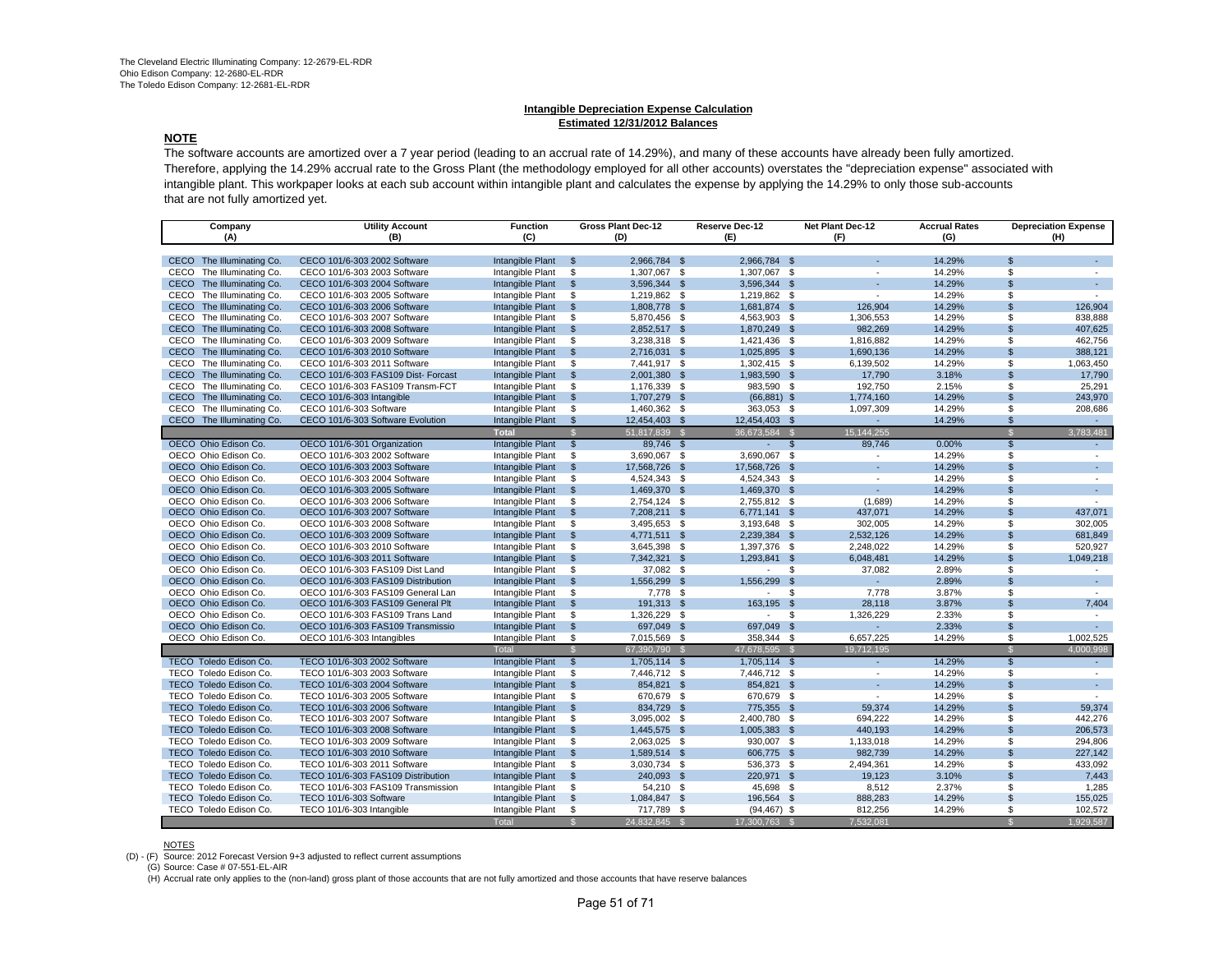I. Annual Revenue Requirement For Q1 2013 Rider DCR Rates

|     | (A)     | (B)               |
|-----|---------|-------------------|
|     | Company | Rev Rea           |
|     |         | 12/31/2012        |
| (1) | CEI     | \$<br>73,892,274  |
| (2) | OE      | \$<br>75,615,307  |
| (3) | TE      | \$<br>17,488,036  |
| (4) | TOTAL   | \$<br>166.995.617 |

**NOTES** 

(B) Annual Revenue Requirement based on estimated 12/31/2012 Rate Base

### II. Quarterly Revenue Requirement Additions

|     | (A)                                                         | (B)                  | (C)          | (D)          |
|-----|-------------------------------------------------------------|----------------------|--------------|--------------|
|     | <b>Description</b>                                          | CEI                  | ОE           | ТE           |
| (1) | <b>DCR Audit Expense</b><br>Recovery                        | \$<br>21,591         | \$<br>21,591 | \$<br>21,591 |
| (2) | Q4 2012<br>Reconciliation<br>Amount Adjusted for<br>Q1 2013 | \$<br>$(403,789)$ \$ | 176,194      | \$<br>56,885 |
| (3) | <b>Total Quarterly</b><br>Reconcilation                     | \$<br>(382, 198)     | 197,785      | \$<br>78,476 |

**SOURCES** 

Line 2: Source: "Quarterly Revenue Requirement Additions: Calculation of Q4 2012 Reconciliation Amount Adjusted for Q1 2013" workpaper, Section III, Col. G

Line 3: Calculation: Line 1 + Line 2

Line 1: Source: DCR deferral balance as of September 30, 2012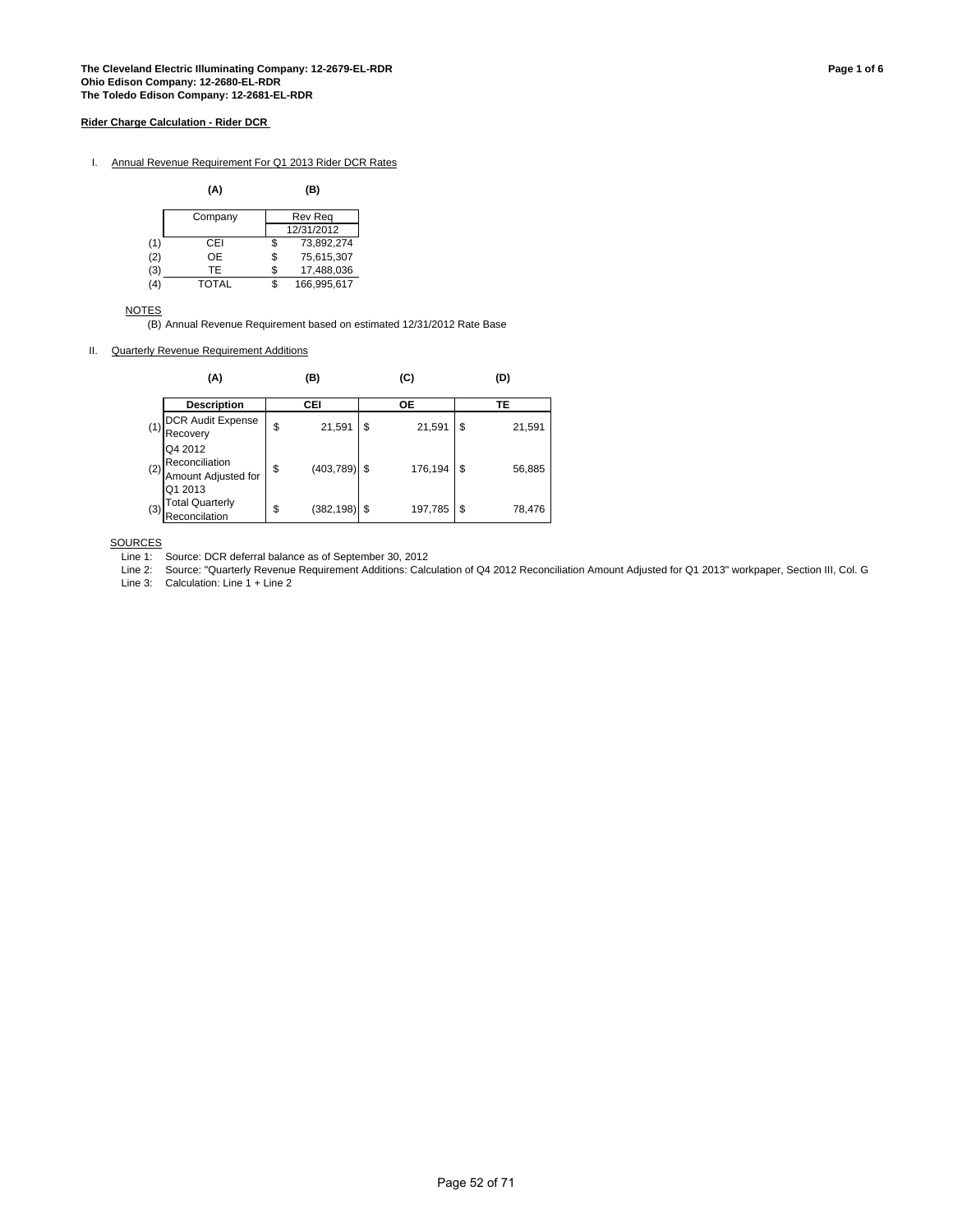III. Allocation of Total DCR Revenue Requirement to RS and Non-RS (Based on Sales)

|      | (A)          | (B)         |                  | (D)     | (E)                   | (F) |                |  |
|------|--------------|-------------|------------------|---------|-----------------------|-----|----------------|--|
|      | Company      | Rate        | Annual KWH Sales |         | <b>DCR Annual Rev</b> |     | Quarterly      |  |
|      |              | Schedule    | Total            | % Total | Req Allocations       |     | Reconciliation |  |
| (1)  | CEI          | <b>RS</b>   | 5,352,633,080    | 32.43%  | \$<br>23,965,730      | \$  | (123, 959)     |  |
| (2)  |              | GS, GP, GSU | 11,150,858,923   | 67.57%  | \$<br>49,926,544      | -S  | (258, 238)     |  |
| (3)  |              |             | 16,503,492,004   | 100.00% | \$<br>73,892,274      | \$  | (382, 198)     |  |
|      |              |             |                  |         |                       |     |                |  |
| (4)  | OE           | <b>RS</b>   | 8,900,135,565    | 46.18%  | \$<br>34,922,552      | \$  | 91,346         |  |
| (5)  |              | GS, GP, GSU | 10,370,692,072   | 53.82%  | \$<br>40,692,755      | \$  | 106,439        |  |
| (6)  |              |             | 19,270,827,636   | 100.00% | \$<br>75,615,307      | \$  | 197,785        |  |
|      |              |             |                  |         |                       |     |                |  |
| (7)  | <b>TE</b>    | <b>RS</b>   | 2,453,718,360    | 43.29%  | \$<br>7,570,035       | \$  | 33,970         |  |
| (8)  |              | GS, GP, GSU | 3,214,778,149    | 56.71%  | \$<br>9,918,002       | S   | 44,506         |  |
| (9)  |              |             | 5,668,496,509    | 100.00% | \$<br>17,488,036      | \$  | 78,476         |  |
| (10) | OH           | <b>RS</b>   | 16,706,487,005   | 40.31%  | \$<br>66,458,317      | \$  | 1,357          |  |
| (11) | <b>TOTAL</b> |             | 24,736,329,144   |         | \$<br>100,537,300     | \$  |                |  |
|      |              | GS, GP, GSU |                  | 59.69%  | \$                    |     | (107, 293)     |  |
| (12) |              |             | 41,442,816,149   | 100.00% | 166,995,617           | \$  | (105, 936)     |  |

NOTES

(C) Source: Forecast for January 2013 through December 2013 (All forecasted numbers associated with 2012 Forecast Version 9+3)

(D) Calculation: Individual Rate Schedule Total / Total for RS, GS, GP, GSU

(E) Calculation: Annual Rider DCR Revenue Requirement from Section I, Column B x Column D

(F) Calculation: Quarterly Reconciliation from Section II, Line 3 x Column D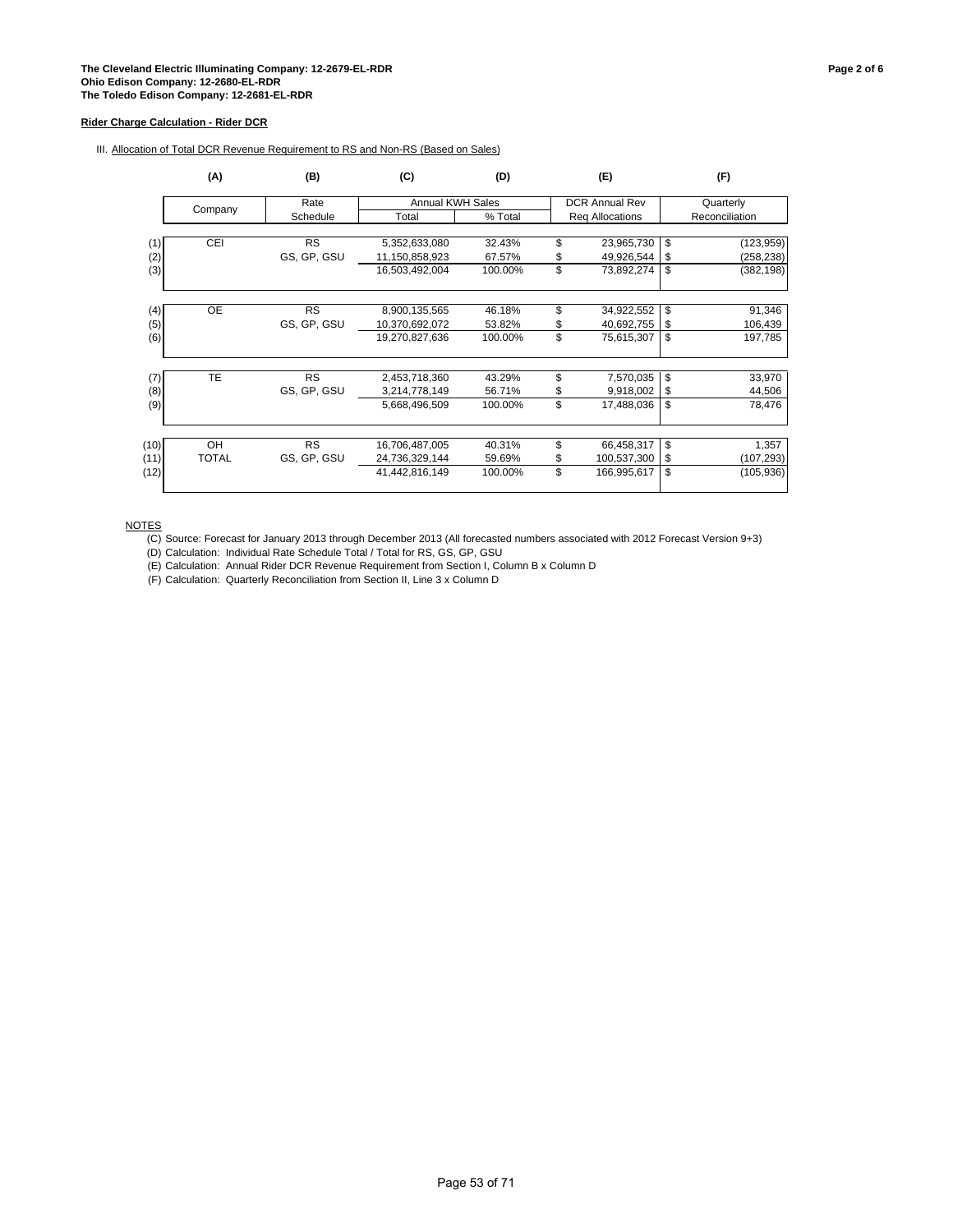IV. Allocation of DCR Revenue Requirement Amongst Non-RS Schedules

|      | (A)     | (B)                    | (C)                          | (D)                    | (E)         |                          | (F)                    | (G)              |
|------|---------|------------------------|------------------------------|------------------------|-------------|--------------------------|------------------------|------------------|
|      | Company | Rate                   |                              | Stipulation Allocation |             |                          | <b>DCR Annual Rev</b>  | Quarterly        |
|      |         | Schedule               | % of Total                   | % of Non-RS            | DCR Jurisd. |                          | <b>Req Allocations</b> | Reconciliation   |
|      |         |                        |                              |                        |             |                          |                        |                  |
| (1)  | CEI     | <b>RS</b>              | 47.55%                       | 0.00%                  | 0.00%       | \$                       |                        | \$               |
| (2)  |         | GS                     | 42.23%                       | 80.52%                 | 90.02%      | \$                       | 44,943,076             | \$<br>(232, 462) |
| (3)  |         | GP                     | 0.63%                        | 1.19%                  | 1.33%       | \$                       | 665,993                | \$<br>(3, 445)   |
| (4)  |         | GSU                    | 4.06%                        | 7.74%                  | 8.65%       | \$                       | 4,317,475              | \$<br>(22, 332)  |
| (5)  |         | GT                     | 0.18%                        | 0.35%                  | 0.00%       | \$                       |                        | \$               |
| (6)  |         | STL                    | 3.53%                        | 6.73%                  | 0.00%       | \$                       |                        | \$               |
| (7)  |         | POL                    | 1.79%                        | 3.41%                  | 0.00%       | \$                       |                        | \$               |
| (8)  |         | <b>TRF</b>             | 0.03%                        | 0.06%                  | 0.00%       | \$                       |                        | \$               |
| (9)  |         |                        | 100.00%                      | 100.00%                | 100.00%     | $\overline{\mathbb{S}}$  | 49,926,544             | \$<br>(258, 238) |
| (10) |         |                        | Subtotal (GT, STL, POL, TRF) | 10.55%                 |             |                          |                        |                  |
| (11) | OE      | <b>RS</b>              | 62.45%                       | 0.00%                  | 0.00%       | \$                       |                        | \$               |
| (12) |         | GS                     | 27.10%                       | 72.17%                 | 81.75%      | \$                       | 33,267,533             | \$<br>87,017     |
| (13) |         | GP                     | 5.20%                        | 13.85%                 | 15.69%      | \$                       | 6,384,422              | \$<br>16,700     |
| (14) |         | GSU                    | 0.85%                        | 2.26%                  | 2.56%       | \$                       | 1,040,800              | \$<br>2,722      |
| (15) |         | GT                     | 2.19%                        | 5.84%                  | 0.00%       | \$                       |                        | \$               |
| (16) |         | <b>STL</b>             | 1.39%                        | 3.70%                  | 0.00%       | \$                       |                        | \$               |
| (17) |         | POL                    | 0.76%                        | 2.02%                  | 0.00%       | \$                       |                        | \$               |
| (18) |         | <b>TRF</b>             | 0.06%                        | 0.16%                  | 0.00%       | \$                       |                        | \$               |
|      |         |                        |                              |                        |             | $\overline{\mathcal{S}}$ |                        | \$               |
| (19) |         |                        | 100.00%                      | 100.00%                | 100.00%     |                          | 40,692,755             | 106,439          |
| (20) |         |                        | Subtotal (GT, STL, POL, TRF) | 11.72%                 |             |                          |                        |                  |
| (21) | TE      | $\overline{\text{RS}}$ | 57.93%                       | 0.00%                  | 0.00%       | \$                       |                        | \$               |
| (22) |         | GS                     | 32.13%                       | 76.36%                 | 86.74%      | \$                       | 8,602,850              | \$<br>38,605     |
| (23) |         | GP                     | 4.80%                        | 11.42%                 | 12.97%      | \$                       | 1,286,674              | \$<br>5,774      |
| (24) |         | GSU                    | 0.11%                        | 0.25%                  | 0.29%       | \$                       | 28,478                 | \$<br>128        |
| (25) |         | GT                     | 1.38%                        | 3.29%                  | 0.00%       | \$                       |                        | \$               |
| (26) |         | <b>STL</b>             | 2.91%                        | 6.92%                  | 0.00%       | \$                       |                        | \$               |
| (27) |         | POL                    | 0.69%                        | 1.64%                  | 0.00%       | \$                       |                        | \$               |
| (28) |         | <b>TRF</b>             | 0.05%                        | 0.12%                  | 0.00%       | \$                       |                        | \$               |
| (29) |         |                        | 100.00%                      | 100.00%                | 100.00%     | \$                       | 9,918,002              | \$<br>44,506     |
| (30) |         |                        | Subtotal (GT, STL, POL, TRF) | 11.96%                 |             |                          |                        |                  |

**NOTES** 

(C) Source: Stipulation in Case No. 07-551-EL-AIR.

(D) Calculation: Individual Non-RS Rate Schedule Total from Column C / (1 - RS Total from Column C).

(E) Besides customers taking service under Rate Schedule RS, Rider DCR is only applicable to customers taking service under Rate Schedules GS, GP, and GSU. Thus, the portion of the distribution rate increase allocated to Rate Schedules GT, STL, POL, and TRF per the Stipulation in Case No. 07-551-EL-AIR needs to be re-allocated across Rate Schedules GS, GP and GSU

Calculation: ((Column D) / Sum of GS, GP, GSU from Column D)

(F) Calculation: Total Annual DCR Revenue Requirement Allocated to Non-RS customers from Section III x Column E.

(G) Calculation: Quarterly Reconciliation Allocated to Non-RS customers from Section III x Column E.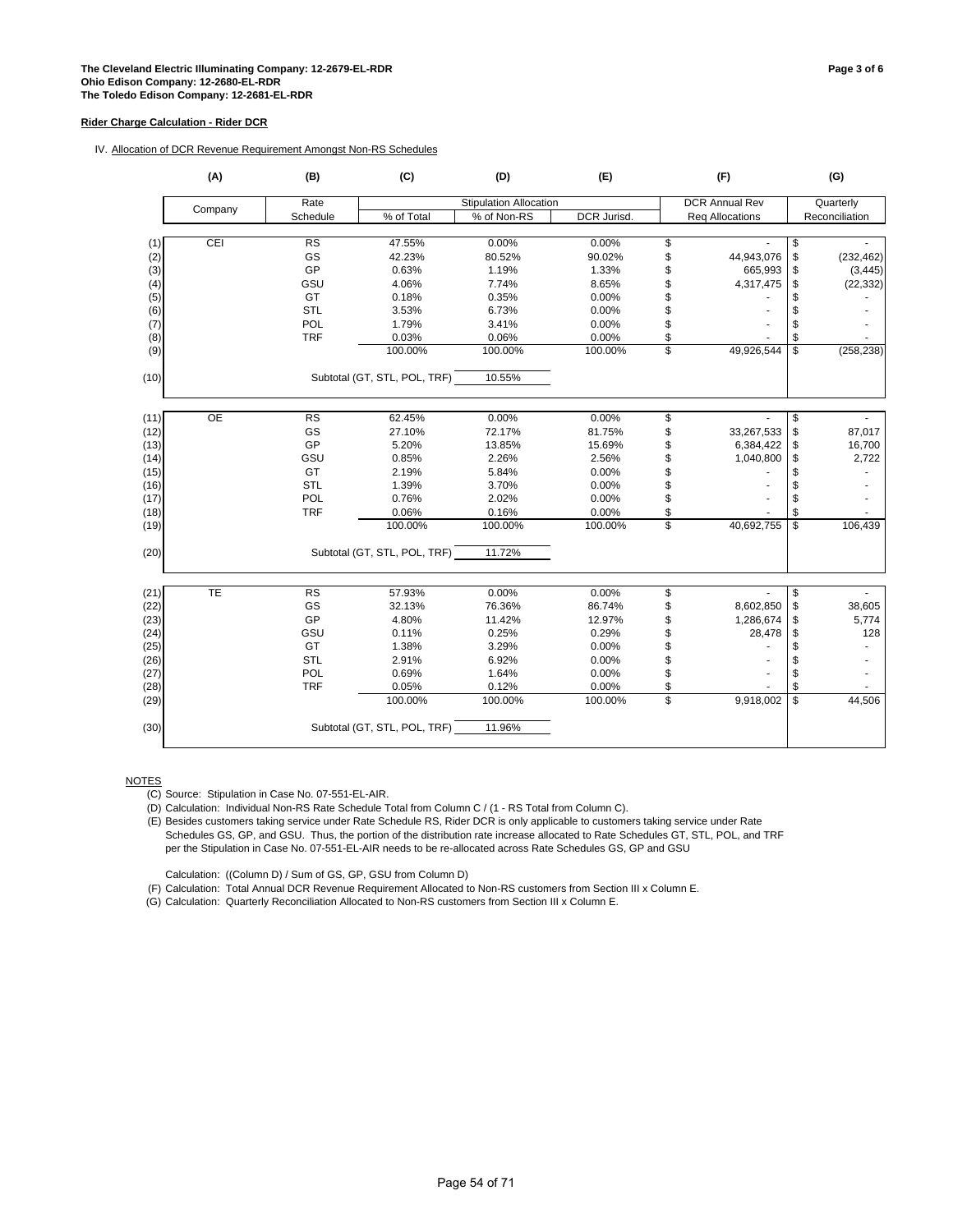V. Rider DCR Charge Calculation - Annual Revenue Requirement - Rate RS

|     | (A)     | (B)       |    | (C)                | (D)              | (E)                |
|-----|---------|-----------|----|--------------------|------------------|--------------------|
|     |         | Rate      |    | Annual             | Annual           | Annual DCR Rev Reg |
|     | Company | Schedule  |    | <b>DCR Revenue</b> | <b>KWH Sales</b> | Charge (\$ / KWH)  |
| (1) | CEI     | RS        | \$ | 23,965,730         | 5,352,633,080    | \$<br>0.004477     |
| (2) | OE      | <b>RS</b> | \$ | 34,922,552         | 8,900,135,565    | \$<br>0.003924     |
| (3) | TE      | <b>RS</b> |    | 7.570.035          | 2,453,718,360    | \$<br>0.003085     |
| (4) |         |           | æ  | 66.458.317         | 16.706.487.005   |                    |

### NOTES

(C) Source: Section III, Column E.

(D) Source: Forecast for January 2013 through December 2013 (All forecasted numbers associated with 2012 Forecast Version 9+3)

(E) Calculation: Column C / Column D.

### VI. Rider DCR Charge Calculation - Annual Revenue Requirement - Rate GS, Rate GP, Rate GSU

|      | (A)       | (B)       | (C)                | (D)                 |      | (E)                       |
|------|-----------|-----------|--------------------|---------------------|------|---------------------------|
|      | Company   | Rate      | Annual             | Billing Units (kW / |      | Annual DCR Rev Reg Charge |
|      |           | Schedule  | <b>DCR Revenue</b> | kVa)                |      | $($ /$ kW or $$ /$ kVa)   |
| (1)  | CEI       | GS        | \$<br>44,943,076   | 23,879,029          | \$   | 1.8821 per kW             |
| (2)  |           | <b>GP</b> | \$<br>665,993      | 861.342             | \$   | 0.7732 per kW             |
| (3)  |           | GSU       | \$<br>4,317,475    | 8,038,138 \$        |      | 0.5371 per kW             |
| (4)  |           |           | \$<br>49,926,544   |                     |      |                           |
|      |           |           |                    |                     |      |                           |
| (5)  | OE        | GS        | \$<br>33,267,533   | 24,817,068          | \$   | 1.3405 per kW             |
| (6)  |           | GP        | \$<br>6,384,422    | 7,008,673           | \$   | 0.9109 per kW             |
| (7)  |           | GSU       | \$<br>1,040,800    | 2,777,821           | - \$ | 0.3747 per kVa            |
| (8)  |           |           | \$<br>40,692,755   |                     |      |                           |
|      | <b>TE</b> | GS        | \$                 | 8,032,280           | \$   |                           |
| (9)  |           | <b>GP</b> | \$<br>8,602,850    |                     |      | 1.0710 per kW             |
| (10) |           |           | 1,286,674          | 2,973,238 \$        |      | 0.4328 per kW             |
| (11) |           | GSU       | \$<br>28,478       | 236,110             | \$   | 0.1206 per kVa            |
| (12) |           |           | \$<br>9,918,002    |                     |      |                           |

#### **NOTES**

(C) Source: Section IV, Column F.

(D) Source: Forecast for January 2013 through December 2013 (All forecasted numbers associated with 2012 Forecast Version 9+3)

(E) Calculation: Column C / Column D.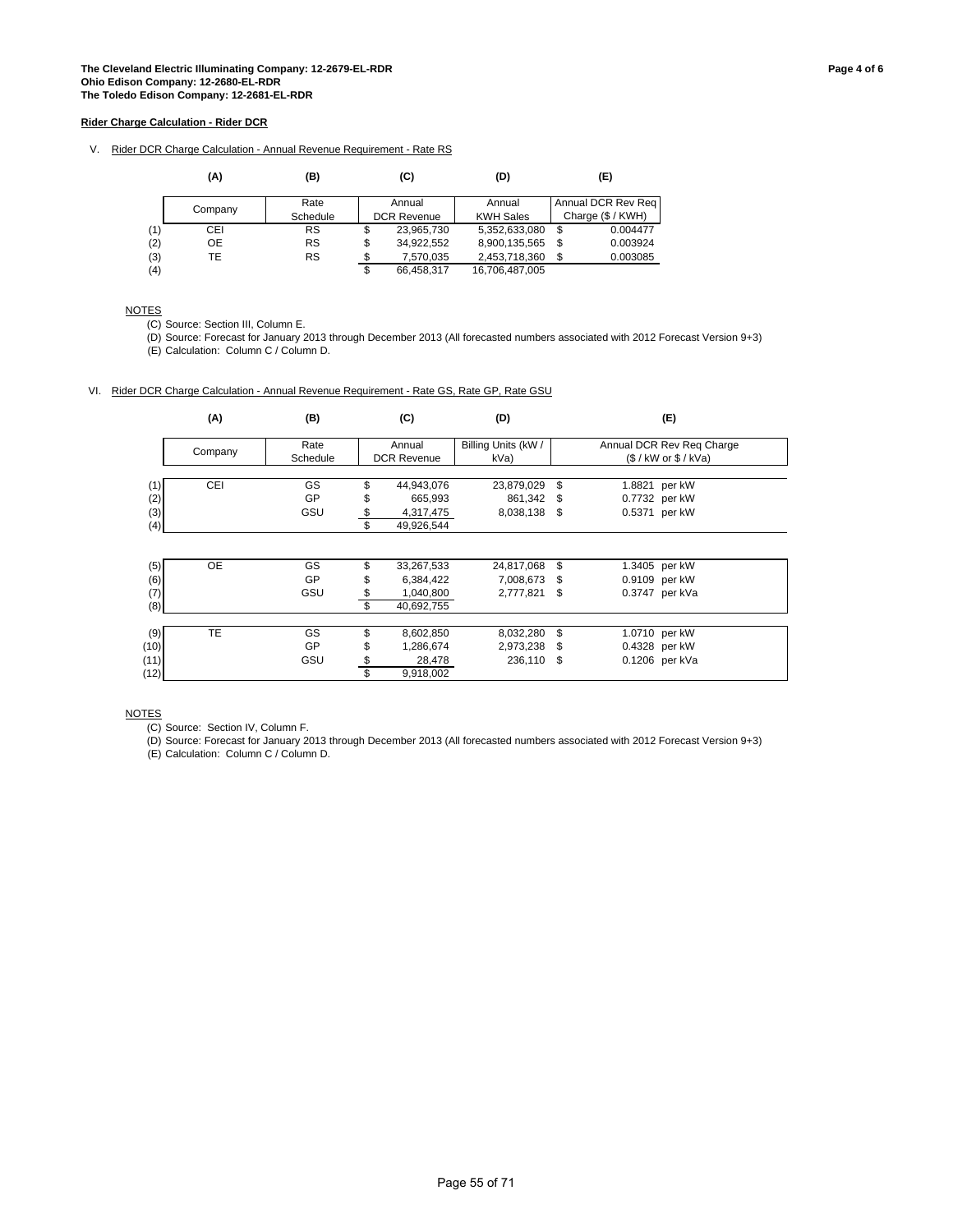VII. Rider DCR Charge Calculation - Quarterly Reconciliation - Rate RS

|     | (A)     | (B)       |         | (C)           | (D)              |   | (E)                         |
|-----|---------|-----------|---------|---------------|------------------|---|-----------------------------|
|     | Company | Rate      |         | Quarterly DCR | Quarterly        |   | <b>Qtrly Reconciliation</b> |
|     |         | Schedule  | Revenue |               | <b>KWH Sales</b> |   | (S/KWH)                     |
| (1) | CEI     | RS        | \$      | (123, 959)    | 1,454,384,084    | S | (0.000085)                  |
| (2) | OE      | <b>RS</b> | \$      | 91.346        | 2,457,090,207    | S | 0.000037                    |
| (3) | TE      | <b>RS</b> |         | 33,970        | 638,798,783      |   | 0.000053                    |
| (4) |         |           |         | 1.357         | 4.550.273.074    |   |                             |

## NOTES

(C) Source: Section III, Column F.

(D) Source: Forecast for January 2013 through March 2013 (All forecasted numbers associated with 2012 Forecast Version 9+3)

(E) Calculation: Column C / Column D.

VIII. Rider DCR Charge Calculation - Quarterly Reconciliation - Rate GS, Rate GP, Rate GSU

|      | (A)       | (B)       | (C)                | (D)                 |     | (E)                      |
|------|-----------|-----------|--------------------|---------------------|-----|--------------------------|
|      |           | Rate      | Quarterly          | Billing Units (kW / |     | Quarterly Reconciliation |
|      | Company   | Schedule  | <b>DCR Revenue</b> | kVa)                |     | $($ /$ kW or $$ /$ kVa)  |
|      |           |           |                    |                     |     |                          |
| (1)  | CEI       | GS        | \$<br>(232, 462)   | 5,673,450           | \$  | (0.0410) per kW          |
| (2)  |           | <b>GP</b> | \$<br>(3, 445)     | 197,725             | -\$ | (0.0174) per kW          |
| (3)  |           | GSU       | \$<br>(22, 332)    | 1,882,031           | \$  | (0.0119) per kW          |
| (4)  |           |           | \$<br>(258, 238)   |                     |     |                          |
|      |           |           |                    |                     |     |                          |
| (5)  | <b>OE</b> | GS        | \$<br>87,017       | 5,790,831           | \$  | 0.0150 per kW            |
| (6)  |           | GP        | \$<br>16,700       | 1,642,947           | \$  | 0.0102 per kW            |
| (7)  |           | GSU       | \$<br>2,722        | 659,706             | \$  | 0.0041 per kVa           |
| (8)  |           |           | \$<br>106,439      |                     |     |                          |
|      |           |           |                    |                     |     |                          |
| (9)  | <b>TE</b> | GS        | \$<br>38,605       | 1,892,367           | \$  | 0.0204 per kW            |
| (10) |           | GP        | \$<br>5,774        | 672,001             | \$  | 0.0086 per kW            |
| (11) |           | GSU       | \$<br>128          | 52,648 \$           |     | 0.0024 per kVa           |
| (12) |           |           | \$<br>44.506       |                     |     |                          |

#### **NOTES**

(C) Source: Section IV, Column G.

(D) Source: Forecast for January 2013 through March 2013 (All forecasted numbers associated with 2012 Forecast Version 9+3)

(E) Calculation: Column C / Column D.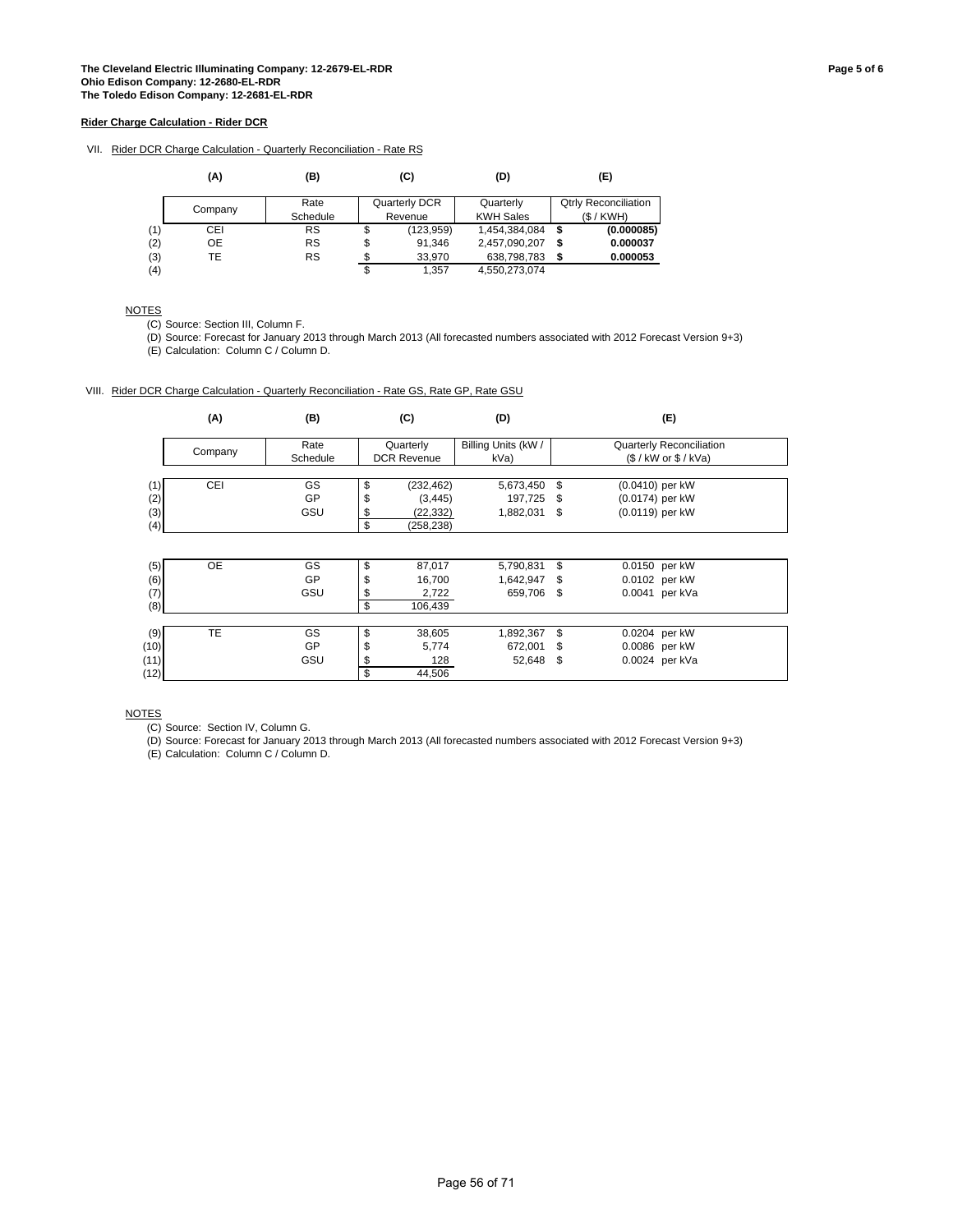#### **The Cleveland Electric Illuminating Company: 12-2679-EL-RDR Page 6 of 6 Ohio Edison Company: 12-2680-EL-RDR The Toledo Edison Company: 12-2681-EL-RDR**

### **Rider Charge Calculation - Rider DCR**

IX. Rider DCR Charge Calculation

|      | (A)        | (B)              |     | (C)                                                  |    |                    | (D)                                                     | (E)                                |                |  |
|------|------------|------------------|-----|------------------------------------------------------|----|--------------------|---------------------------------------------------------|------------------------------------|----------------|--|
|      | Company    | Rate<br>Schedule |     | Annual DCR Rev Reg Charge<br>$($ /$ kW or $$ /$ kVa) |    |                    | <b>Quarterly Reconciliation</b><br>(S / kW or \$ / KVa) | Proposed DCR Charge<br>For Q1 2013 |                |  |
|      |            |                  |     |                                                      |    |                    |                                                         |                                    |                |  |
| (1)  | <b>CEI</b> | <b>RS</b>        | \$  | 0.004477 per kWh                                     | \$ | (0.000085) per kWh |                                                         | 0.004392 per kWh                   |                |  |
| (2)  |            | GS               |     | 1.8821 per kW                                        | \$ | (0.0410) per kW    |                                                         |                                    | 1.8411 per kW  |  |
| (3)  |            | GP               |     | 0.7732 per kW                                        | \$ | (0.0174) per kW    |                                                         |                                    | 0.7558 per kW  |  |
| (4)  |            | GSU              | \$  | 0.5371 per kW                                        | \$ | (0.0119) per kW    |                                                         |                                    | 0.5253 per kW  |  |
| (5)  |            |                  |     |                                                      |    |                    |                                                         |                                    |                |  |
|      |            |                  |     |                                                      |    |                    |                                                         |                                    |                |  |
| (6)  | <b>OE</b>  | <b>RS</b>        | \$. | 0.003924 per kWh                                     | \$ | 0.000037 per kWh   |                                                         | 0.003961 per kWh                   |                |  |
| (7)  |            | GS               |     | 1.3405 per kW                                        | \$ |                    | 0.0150 per kW                                           |                                    | 1.3555 per kW  |  |
| (8)  |            | GP               |     | 0.9109 per kW                                        | \$ |                    | 0.0102 per kW                                           |                                    | 0.9211 per kW  |  |
| (9)  |            | GSU              | \$  | 0.3747 per kVa                                       | \$ |                    | 0.0041 per kVa                                          |                                    | 0.3788 per kVa |  |
| (10) |            |                  |     |                                                      |    |                    |                                                         |                                    |                |  |
|      |            |                  |     |                                                      |    |                    |                                                         |                                    |                |  |
| (11) | <b>TE</b>  | <b>RS</b>        | \$  | 0.003085 per kWh                                     | \$ | 0.000053 per kWh   |                                                         | 0.003138 per kWh                   |                |  |
| (12) |            | GS               | \$  | 1.0710 per kW                                        | \$ |                    | 0.0204 per kW                                           |                                    | 1.0914 per kW  |  |
| (13) |            | GP               |     | 0.4328 per kW                                        | \$ |                    | 0.0086 per kW                                           |                                    | 0.4413 per kW  |  |
| (14) |            | GSU              | \$  | 0.1206 per kVa                                       | \$ |                    | 0.0024 per kVa                                          |                                    | 0.1230 per kVa |  |
| (15) |            |                  |     |                                                      |    |                    |                                                         |                                    |                |  |

**NOTES** 

(C) Source: Sections V and VI, Column E

(D) Source: Sections VII and VIII, Column E

(E) Calculation: Column C + Column D

### **Annual Rider DCR Revenue To-Date**

X. Annual Rider DCR Revenue Through September 30, 2012

#### **(A) (B)**

| Company |                   | <b>Annual Revenue</b> |  |  |  |  |
|---------|-------------------|-----------------------|--|--|--|--|
|         | Through 9/30/2012 |                       |  |  |  |  |
| CFI     | \$                | 42,952,074            |  |  |  |  |
| OF.     | \$                | 40,604,032            |  |  |  |  |
| IΗ      |                   | 9,915,951             |  |  |  |  |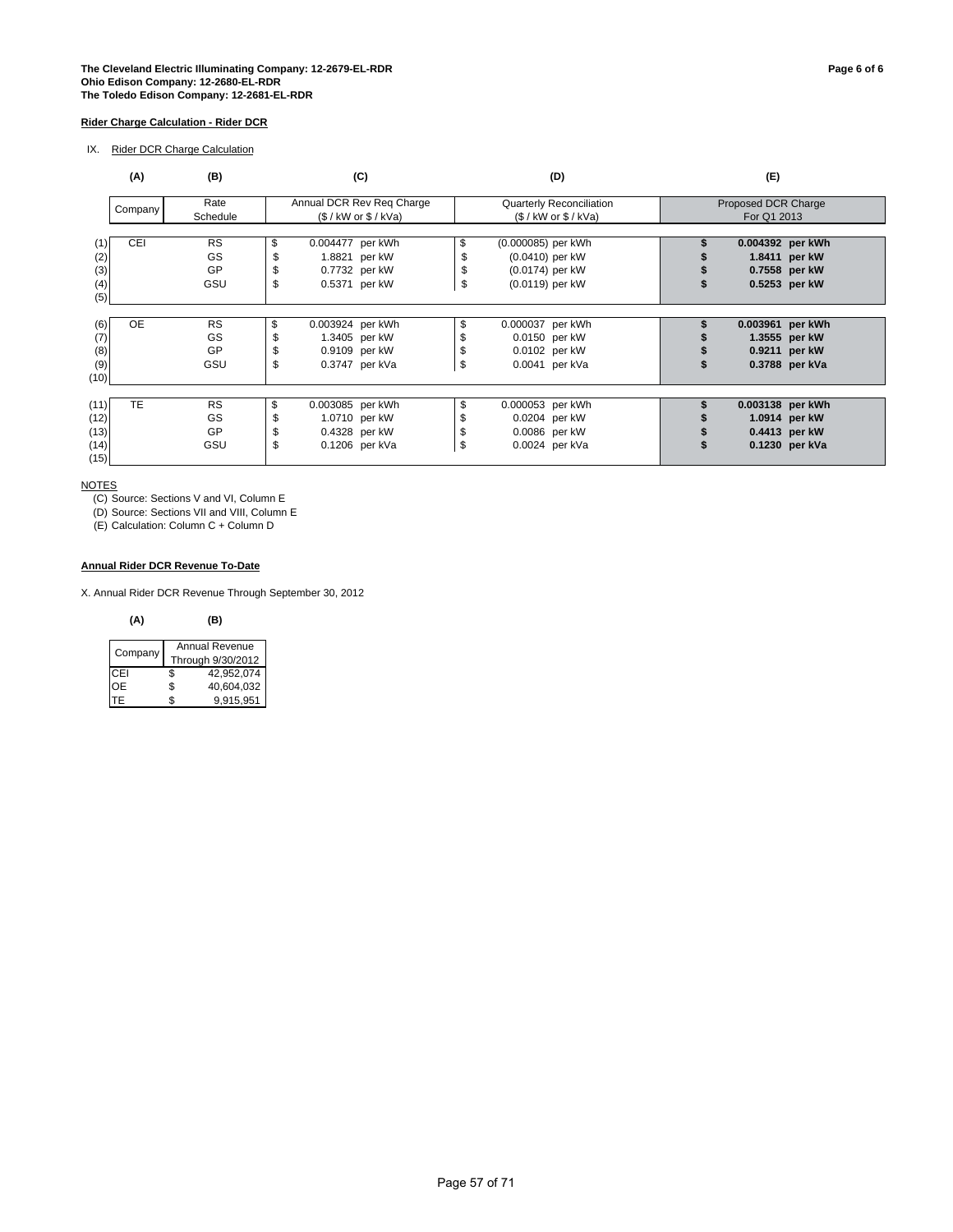#### **Quarterly Revenue Requirement Additions: Calculation of Q4 2012 Reconciliation Amount Adjusted for Q1 2013**

#### **I. Rider DCR Q4 2012 Rates Based on Estimated 9/30/12 Rate Base**

| (A)          | (B)       | (C)        | (D)              | (E)                         | (F)                | (G)          | (H)                             | (1)                  | (J)                |
|--------------|-----------|------------|------------------|-----------------------------|--------------------|--------------|---------------------------------|----------------------|--------------------|
| Company      | Rate      | Allocation |                  | Annual Revenue Requirements |                    |              | <b>Quarterly Reconciliation</b> |                      | Q4 2012 Rate       |
|              | Schedule  |            | Rev. Req         | <b>Billing Units</b>        | Rate               | Rev. Reg     | <b>Billing Units</b>            | Rate                 | Est. Rate Base     |
|              |           |            |                  |                             |                    |              |                                 |                      |                    |
| CEI          | <b>RS</b> | 31.62%     | \$<br>19,908,849 | 5,293,254,518               | \$0.003761 per kWh | \$18,667     | 1,318,003,701                   | \$0.000014 per kWh   | \$0.003775 per kWh |
|              | GS        | 61.55%     | 38,752,601       | 23,756,821                  | \$1.6312 per kW    | \$36,336     | 5,898,985                       | \$0.0062 per kW      | \$1.6374 per kW    |
|              | GP        | 0.91%      | 574,259          | 780,555                     | \$0.7357 per kW    | \$538        | 179,130                         | \$0.0030 per kW      | \$0.7387 per kW    |
|              | GSU       | 5.91%      | \$<br>3,722,784  | 7,789,956                   | \$0.4779 per kW    | \$3,491      | 1,738,215                       | \$0.0020 per kW      | \$0.4799 per kW    |
|              |           | 100.00%    | \$<br>62,958,493 |                             |                    | \$59,032     |                                 |                      |                    |
|              |           |            |                  |                             |                    |              |                                 |                      |                    |
| <b>OE</b>    | <b>RS</b> | 45.82%     | 27,877,371       | 8,978,772,352               | \$0.003105 per kWh | \$401,875    | 2,230,100,780                   | \$0.000180 per kWh   | \$0.003285 per kWh |
|              | GS        | 44.29%     | 26,946,336       | 24,668,942                  | \$1.0923 per kW    | \$388,453    | 6,000,745                       | \$0.0647 per kW      | \$1.1571 per kW    |
|              | GP        | 8.50%      | 5,171,311        | 6,962,439                   | \$0.7427 per kW    | \$74,549     | 1,645,563                       | \$0.0453 per kW      | \$0.7880 per kW    |
|              | GSU       | 1.39%      | 843,037          | 2,758,686                   | \$0.3056 per kVa   | \$12,153     | 682,230                         | \$0.0178 per kVa     | \$0.3234 per kVa   |
|              |           | 100.00%    | \$<br>60,838,054 |                             |                    | \$877,029    |                                 |                      |                    |
|              |           |            |                  |                             |                    |              |                                 |                      |                    |
| TE           | <b>RS</b> | 42.44%     | 5,836,238        | 2,491,486,253               | \$0.002342 per kWh | (\$53,116)   | 597,865,435                     | (\$0.000089) per kWh | \$0.002254 per kWh |
|              | GS        | 49.92%     | 6,864,973        | 8,022,138                   | \$0.8558 per kW    | (\$62,478)   | 2,053,894                       | (\$0.0304) per kW    | \$0.8253 per kW    |
|              | GP        | 7.47%      | 1,026,750        | 2,936,597                   | \$0.3496 per kW    | (\$9,345)    | 693,952                         | (\$0.0135) per kW    | \$0.3362 per kW    |
|              | GSU       | 0.17%      | 22,725           | 233,176                     | \$0.0975 per kVa   | (\$207)      | 54,300                          | (\$0.0038) per kVa   | \$0.0936 per kVa   |
|              |           | 100.00%    | \$<br>13,750,686 |                             |                    | (\$125, 146) |                                 |                      |                    |
|              |           |            |                  |                             |                    |              |                                 |                      |                    |
| <b>TOTAL</b> |           |            | 137,547,234      |                             |                    | \$810,916    |                                 |                      |                    |
|              |           |            |                  |                             |                    |              |                                 |                      |                    |
|              |           |            |                  |                             |                    |              |                                 |                      |                    |

#### **Notes:**

Source: See "Rider Charge Calculation - Rider DCR" workpaper from Rider DCR filing July 31, 2012.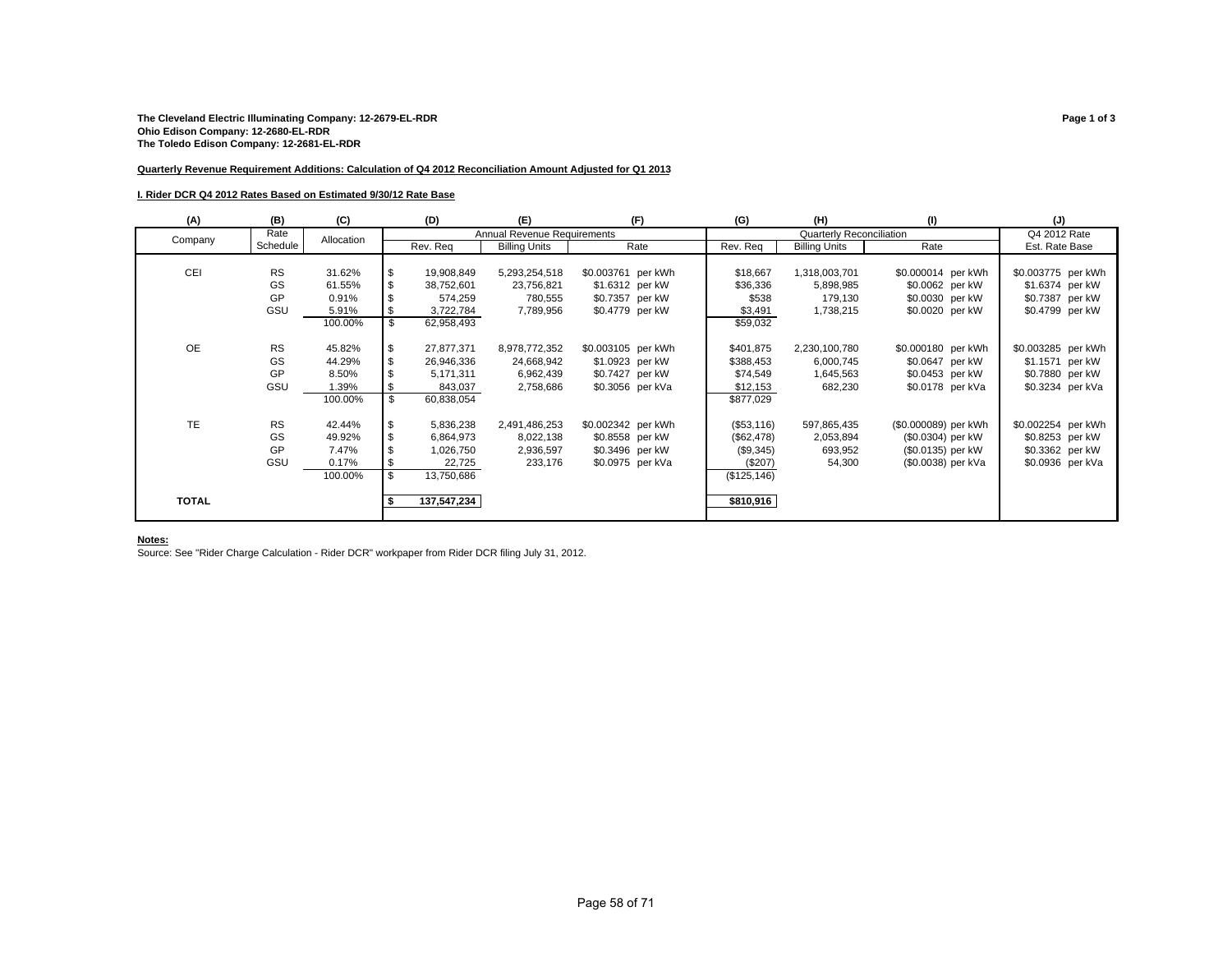#### **Quarterly Revenue Requirement Additions: Calculation of Q4 2012 Reconciliation Amount Adjusted for Q1 2013**

#### **II. Rider DCR Q4 2012 Rates Based on Actual 9/30/12 Rate Base**

| (A)          | (B)       | (C)        |    | (D)         | (E)                         | (F)                | (G)          | (H)                      | (1)                  | (J)                     |
|--------------|-----------|------------|----|-------------|-----------------------------|--------------------|--------------|--------------------------|----------------------|-------------------------|
| Company      | Rate      | Allocation |    |             | Annual Revenue Requirements |                    |              | Quarterly Reconciliation |                      | Q4 2012 Rate            |
|              | Schedule  |            |    | Rev. Req    | <b>Billing Units</b>        | Rate               | Rev. Req     | <b>Billing Units</b>     | Rate                 | <b>Actual Rate Base</b> |
|              |           |            |    |             |                             |                    |              |                          |                      |                         |
| CEI          | <b>RS</b> | 31.62%     | S  | 19,391,615  | 5,293,254,518               | \$0.003663 per kWh | \$18,667     | 1,318,003,701            | \$0.000014 per kWh   | \$0.003678 per kWh      |
|              | GS        | 61.55%     |    | 37,745,805  | 23,756,821                  | \$1.5888 per kW    | \$36,336     | 5,898,985                | \$0.0062 per kW      | \$1.5950 per kW         |
|              | GP        | 0.91%      |    | 559,340     | 780,555                     | \$0.7166 per kW    | \$538        | 179,130                  | \$0.0030 per kW      | \$0.7196 per kW         |
|              | GSU       | 5.91%      |    | 3,626,066   | 7,789,956                   | \$0.4655 per kW    | \$3,491      | 1,738,215                | \$0.0020 per kW      | \$0.4675 per kW         |
|              |           | 100.00%    | \$ | 61,322,826  |                             |                    | \$59,032     |                          |                      |                         |
|              |           |            |    |             |                             |                    |              |                          |                      |                         |
| OE           | <b>RS</b> | 45.82%     |    | 28,206,813  | 8,978,772,352               | \$0.003141 per kWh | \$401,875    | 2,230,100,780            | \$0.000180 per kWh   | \$0.003322 per kWh      |
|              | GS        | 44.29%     |    | 27,264,776  | 24,668,942                  | \$1.1052 per kW    | \$388,453    | 6,000,745                | \$0.0647 per kW      | \$1.1700 per kW         |
|              | GP        | 8.50%      |    | 5,232,424   | 6,962,439                   | \$0.7515 per kW    | \$74,549     | 1,645,563                | \$0.0453 per kW      | \$0.7968 per kW         |
|              | GSU       | 1.39%      |    | 852,999     | 2,758,686                   | \$0.3092 per kVa   | \$12,153     | 682,230                  | \$0.0178 per kVa     | \$0.3270 per kVa        |
|              |           | 100.00%    | \$ | 61,557,012  |                             |                    | \$877,029    |                          |                      |                         |
|              |           |            |    |             |                             |                    |              |                          |                      |                         |
| TE           | <b>RS</b> | 42.44%     | \$ | 5,933,711   | 2,491,486,253               | \$0.002382 per kWh | (\$53,116)   | 597,865,435              | (\$0.000089) per kWh | \$0.002293 per kWh      |
|              | GS        | 49.92%     |    | 6,979,627   | 8,022,138                   | \$0.8700 per kW    | (\$62,478)   | 2,053,894                | (\$0.0304) per kW    | \$0.8396 per kW         |
|              | GP        | 7.47%      |    | 1,043,898   | 2,936,597                   | \$0.3555 per kW    | (\$9,345)    | 693,952                  | (\$0.0135) per kW    | \$0.3420 per kW         |
|              | GSU       | 0.17%      |    | 23,104      | 233,176                     | \$0.0991 per kVa   | (\$207)      | 54,300                   | (\$0.0038) per kVa   | \$0.0953 per kVa        |
|              |           | 100.00%    | \$ | 13,980,340  |                             |                    | (\$125, 146) |                          |                      |                         |
|              |           |            |    |             |                             |                    |              |                          |                      |                         |
| <b>TOTAL</b> |           |            |    | 136,860,179 |                             |                    | \$810,916    |                          |                      |                         |
|              |           |            |    |             |                             |                    |              |                          |                      |                         |

**(D)** Calculation: Annual DCR Revenue Requirement based on actual 9/30/12 Rate Base x Column C

**(E)** Estimated billing units for October 2012 - September 2013. Source: Rider DCR filing July 31, 2012

**(F)** Calculation: Column D / Column E

(C) Source: Rider DCR filing July 31, 2012<br>
(D) Calculation: Annual DCR Revenue Req<br>
(E) Estimated billing units for October 2012<br>
(P) Calculation: Column D / Column B<br>
(G) Source: Rider DCR filing July 31, 2012<br>
(H) Estim **(G)** Source: Rider DCR filing July 31, 2012

**(H)** Estimated billing units for October - December 2012. Source: Rider DCR filing July 31, 2012

(I) Calculation: Column G / Column H<br> **(J)** Calculation: Column F + Column I

**(J)** Calculation: Column F + Column I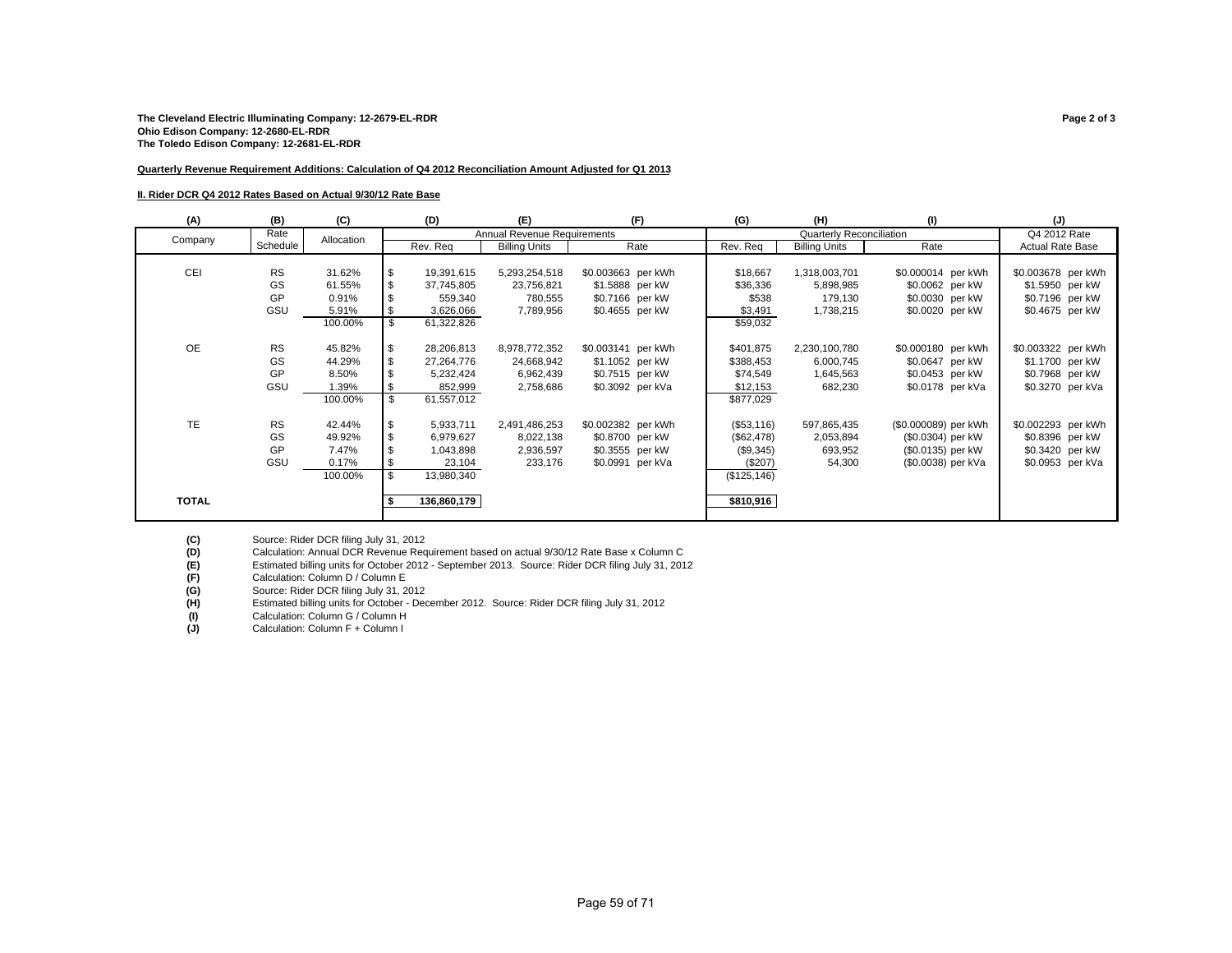#### **The Cleveland Electric Illuminating Company: 12-2679-EL-RDR Page 3 of 3 Ohio Edison Company: 12-2680-EL-RDR The Toledo Edison Company: 12-2681-EL-RDR**

#### **Quarterly Revenue Requirement Additions: Calculation of Q4 2012 Reconciliation Amount Adjusted for Q1 2013**

#### **III. Estimated Rider DCR Reconciliation Amount for Q4 2012**

| (A)          | (B)             | (C)                | (D)                     | (E)                  | (F)                  | (G)              |
|--------------|-----------------|--------------------|-------------------------|----------------------|----------------------|------------------|
| Company      | Rate            | Q4 2012 Rate       | Q4 2012 Rate            |                      |                      | Reconciliation   |
|              | <b>Schedule</b> | Est. Rate Base     | <b>Actual Rate Base</b> | Difference           | <b>Billing Units</b> | Amount           |
|              |                 |                    |                         |                      |                      |                  |
| CEI          | <b>RS</b>       | \$0.003775 per kWh | \$0.003678 per kWh      | (\$0.000098) per kWh | 1,318,003,701 \$     | (128, 789)       |
|              | GS              | \$1.6374 per kW    | \$1.5950 per kW         | (\$0.042379) per kW  | 5,898,985 \$         | (249, 994)       |
|              | GP              | \$0.7387 per kW    | \$0.7196 per kW         | (\$0.019114) per kW  | 179,130 \$           | (3, 424)         |
|              | GSU             | \$0.4799 per kW    | \$0.4675 per kW         | (\$0.012416) per kW  | 1,738,215 \$         | (21, 581)        |
|              |                 |                    |                         |                      |                      | \$<br>(403, 789) |
|              |                 |                    |                         |                      |                      |                  |
| <b>OE</b>    | <b>RS</b>       | \$0.003285 per kWh | \$0.003322 per kWh      | \$0.000037 per kWh   | 2,230,100,780 \$     | 81,825           |
|              | GS              | \$1.1571 per kW    | \$1.1700 per kW         | \$0.012909 per kW    | 6,000,745 \$         | 77,461           |
|              | GP              | \$0.7880 per kW    | \$0.7968 per kW         | \$0.008777 per kW    | 1,645,563 \$         | 14,444           |
|              | GSU             | \$0.3234 per kVa   | \$0.3270 per kVa        | \$0.003611 per kVa   | 682,230 \$           | 2,464            |
|              |                 |                    |                         |                      |                      | 176,194          |
|              |                 |                    |                         |                      |                      |                  |
| <b>TE</b>    | <b>RS</b>       | \$0.002254 per kWh | \$0.002293 per kWh      | \$0.000039 per kWh   | 597,865,435 \$       | 23,390           |
|              | GS              | \$0.8253 per kW    | \$0.8396 per kW         | \$0.014292 per kW    | 2,053,894            | 29,355<br>- \$   |
|              | GP              | \$0.3362 per kW    | \$0.3420 per kW         | \$0.005839 per kW    | 693,952 \$           | 4,052            |
|              | GSU             | \$0.0936 per kVa   | \$0.0953 per kVa        | \$0.001628 per kVa   | 54,300 \$            | 88               |
|              |                 |                    |                         |                      |                      | 56,885<br>\$     |
|              |                 |                    |                         |                      |                      |                  |
| <b>TOTAL</b> |                 |                    |                         |                      |                      | (170, 710)       |
|              |                 |                    |                         |                      |                      |                  |

(C) Source: Section I, Column J<br>
(D) Source: Section II, Column J<br>
Calculation: Column D - Colu<br>
(F) Estimated billing units for Q4<br>
(G) Calculation: Column E x Colu Source: Section II, Column J

**(E)** Calculation: Column D - Column C

**(F)** Estimated billing units for Q4 2012. Source: Rider DCR filing July 31, 2012

**(G)** Calculation: Column E x Column F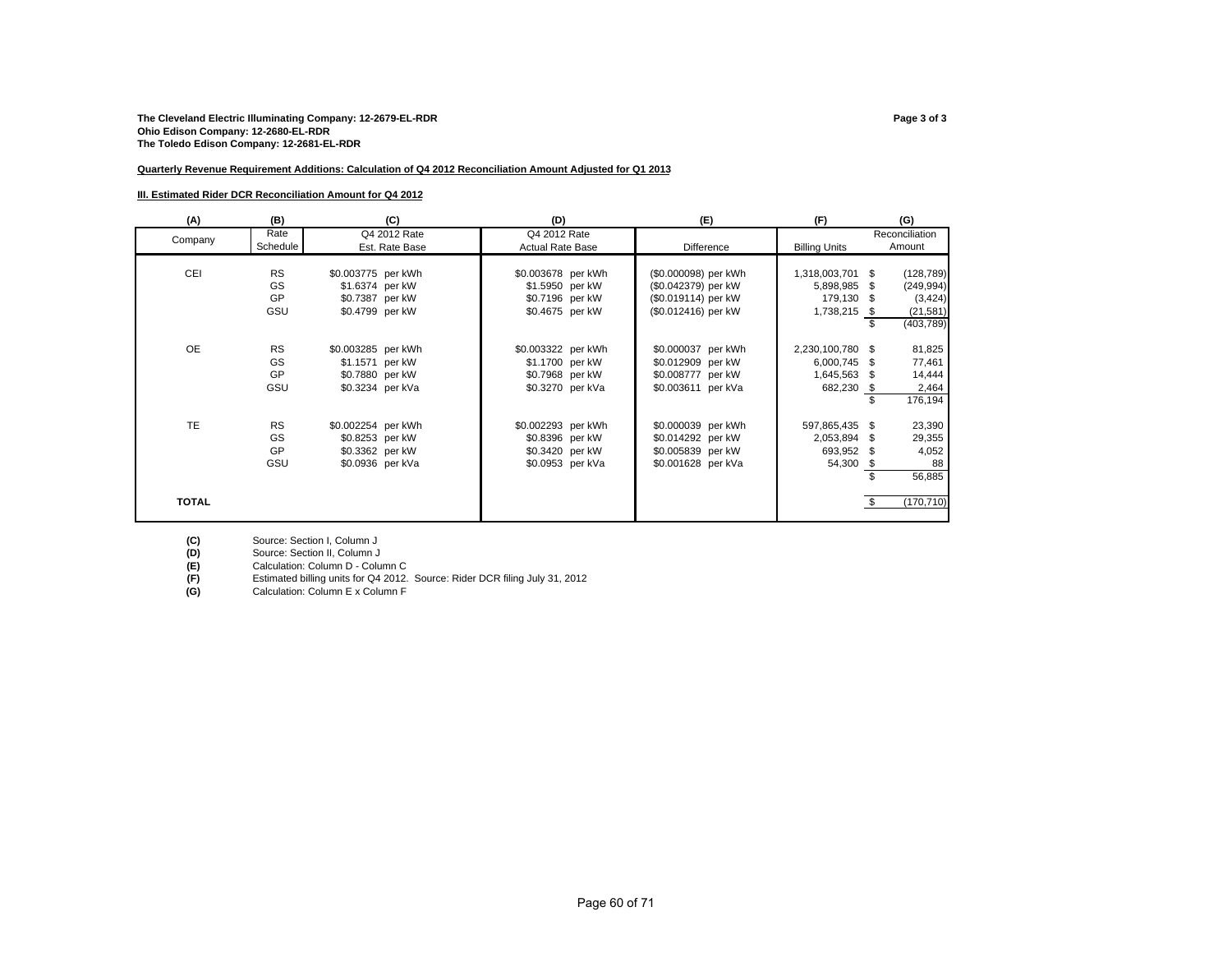The Cleveland Electric Illuminating Company: 12-2679-EL-RDR Ohio Edison Company: 12-2680-EL-RDR The Toledo Edison Company: 12-2681-EL-RDR

# Energy and Demand Forecast

Source: All forecasted numbers associated with 2012 Forecast Version 9+3

# *Annual Energy (January 2013 - December 2013) :*

Source: 2012 Forecast Version 9+3 **CEI OE TE Total** RS kWh 5,352,633,080 8,900,135,565 2,453,718,360 16,706,487,005 GS kWh 6,995,737,491 6,609,340,173 2,076,305,715 15,681,383,379 GP kWh 413,558,054 2,740,526,853 1,033,372,530 4,187,457,436 GSU kWh 3,741,563,378 1,020,825,047 105,099,905 4,867,488,330 Total 16,503,492,004 19,270,827,636 5,668,496,509 41,442,816,149

# *Annual Demand (January 2013 - December 2013) :*

Source: 2012 Forecast Version 9+3

|     |        | CEI        | <u>OE</u>  | TЕ        |
|-----|--------|------------|------------|-----------|
| GS. | kW.    | 23,879,029 | 24.817.068 | 8,032,280 |
| GP  | kW.    | 861.342    | 7.008.673  | 2,973,238 |
| GSU | kW/kVA | 8,038,138  | 2.777.821  | 236.110   |

# *Q1 2013 Energy (January 2013 - March 2013) :*

Source: 2012 Forecast Version 9+3

|           |      | <b>CEI</b>    | <u>OE</u>     | TЕ            | Total          |
|-----------|------|---------------|---------------|---------------|----------------|
| <b>RS</b> | kWh. | 1,454,384,084 | 2,457,090,207 | 638,798,783   | 4,550,273,074  |
| GS        | kWh  | 1,728,664,398 | 1,618,158,627 | 504,716,276   | 3,851,539,302  |
| <b>GP</b> | kWh  | 100,133,576   | 655,785,442   | 243,009,791   | 998,928,809    |
| GSU       | kWh  | 903,814,837   | 244,581,992   | 25,727,221    | 1,174,124,049  |
| Total     |      | 4,186,996,894 | 4,975,616,268 | 1,412,252,071 | 10,574,865,233 |

# *Q1 2013 Demand (January 2013 - March 2013) :*

Source: 2012 Forecast Version 9+3

|        | <b>CEI</b> | <u>ОЕ</u> | TE.       |
|--------|------------|-----------|-----------|
| kW     | 5,673,450  | 5,790,831 | 1,892,367 |
| kW     | 197.725    | 1,642,947 | 672.001   |
| kW/kVA | 1,882,031  | 659,706   | 52,648    |
|        |            |           |           |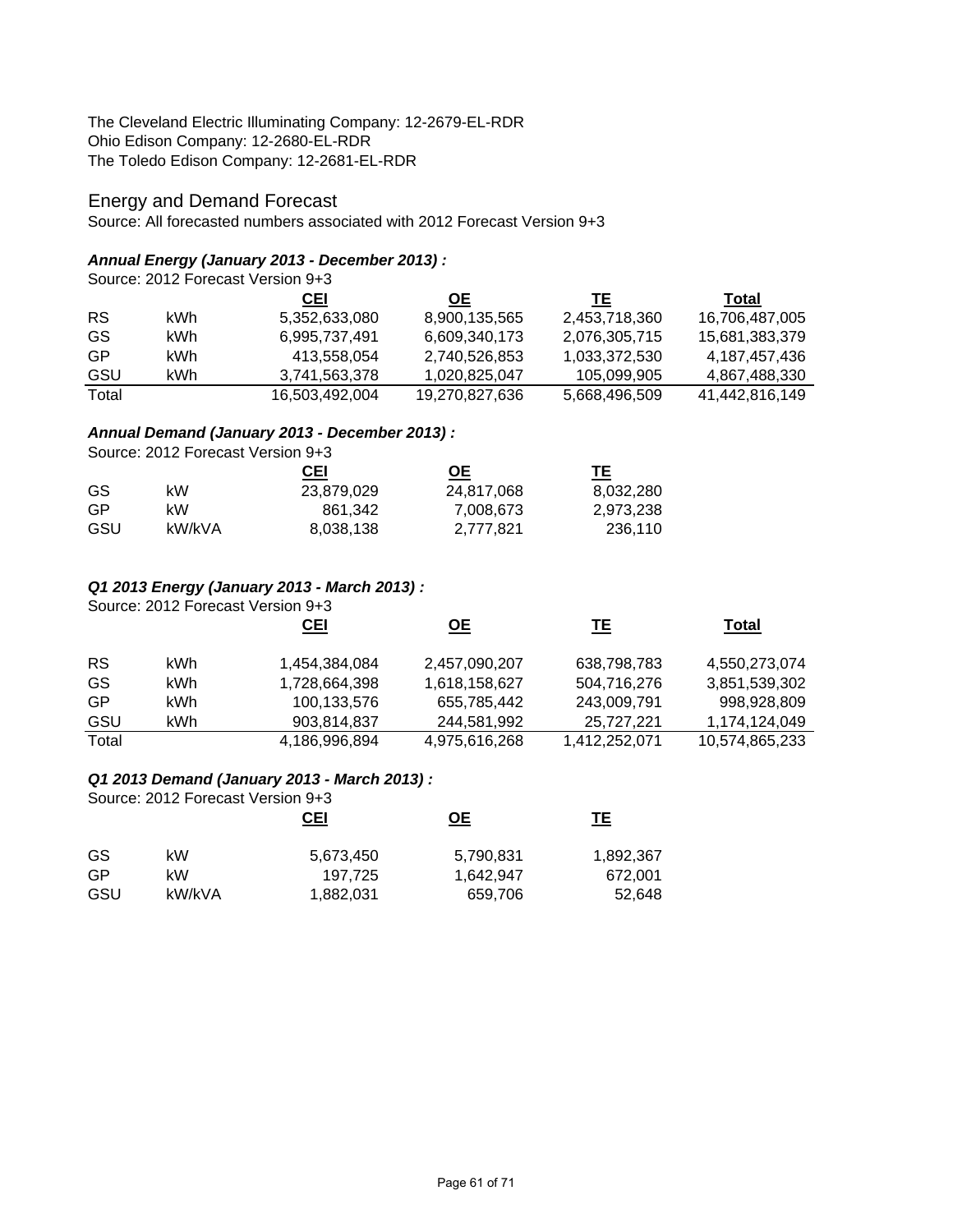|                | <b>Bill Data</b> |                                          |    |                    |    |                    |    |               |          |  |  |
|----------------|------------------|------------------------------------------|----|--------------------|----|--------------------|----|---------------|----------|--|--|
|                | Level of         | Level of                                 |    | Current            |    | Proposed           |    | <b>Dollar</b> | Percent  |  |  |
| Line           | Demand           | Usage                                    |    | <b>Winter Bill</b> |    | <b>Winter Bill</b> |    | Increase      | Increase |  |  |
| No.            | (kW)             | (kWH)                                    |    | (3)                |    | (3)                |    | $(D)-(C)$     | (E)/(C)  |  |  |
|                | (A)              | (B)                                      |    | (C)                |    | (D)                |    | (E)           | (F)      |  |  |
|                |                  |                                          |    |                    |    |                    |    |               |          |  |  |
|                |                  | Residential Service - Standard (Rate RS) |    |                    |    |                    |    |               |          |  |  |
| 1              | 0                | 250                                      | \$ | 33.65              | \$ | 33.87              | \$ | 0.22          | 0.7%     |  |  |
| $\overline{2}$ | $\boldsymbol{0}$ | 500                                      | \$ | 63.24              | \$ | 63.68              | \$ | 0.44          | 0.7%     |  |  |
| 3              | 0                | 750                                      | \$ | 92.77              | \$ | 93.43              | \$ | 0.66          | 0.7%     |  |  |
| 4              | 0                | 1,000                                    | \$ | 122.30             | \$ | 123.18             | \$ | 0.88          | 0.7%     |  |  |
| 5              | 0                | 1,250                                    | \$ | 151.83             | \$ | 152.94             | \$ | 1.11          | 0.7%     |  |  |
| 6              | 0                | 1,500                                    | \$ | 181.37             | \$ | 182.70             | \$ | 1.33          | 0.7%     |  |  |
| 7              | $\boldsymbol{0}$ | 2,000                                    | \$ | 240.43             | \$ | 242.20             | \$ | 1.77          | 0.7%     |  |  |
| $\,8\,$        | $\boldsymbol{0}$ | 2,500                                    | \$ | 299.31             | \$ | 301.52             | \$ | 2.21          | 0.7%     |  |  |
| 9              | 0                | 3,000                                    | \$ | 358.16             | \$ | 360.81             | \$ | 2.65          | 0.7%     |  |  |
| 10             | 0                | 3,500                                    | \$ | 417.00             | \$ | 420.09             | \$ | 3.09          | 0.7%     |  |  |
| 11             | 0                | 4,000                                    | \$ | 475.84             | \$ | 479.38             | \$ | 3.54          | 0.7%     |  |  |
| 12             | 0                | 4,500                                    | \$ | 534.69             | \$ | 538.67             | \$ | 3.98          | 0.7%     |  |  |
| 13             | $\boldsymbol{0}$ | 5,000                                    | \$ | 593.56             | \$ | 597.98             | \$ | 4.42          | 0.7%     |  |  |
| 14             | $\mathbf 0$      | 5,500                                    | \$ | 652.39             | \$ | 657.25             | \$ | 4.86          | 0.7%     |  |  |
| 15             | 0                | 6,000                                    | \$ | 711.21             | \$ | 716.51             | \$ | 5.30          | 0.7%     |  |  |
| 16             | 0                | 6,500                                    | \$ | 770.07             | \$ | 775.82             | \$ | 5.75          | 0.7%     |  |  |
| 17             | 0                | 7,000                                    | \$ | 828.91             | \$ | 835.10             | \$ | 6.19          | 0.7%     |  |  |
| 18             | 0                | 7,500                                    | \$ | 887.80             | \$ | 894.43             | \$ | 6.63          | 0.7%     |  |  |
| 19             | 0                | 8,000                                    | \$ | 946.61             | \$ | 953.68             | \$ | 7.07          | 0.7%     |  |  |
| 20             | $\boldsymbol{0}$ | 8,500                                    | \$ | 1,005.48           | \$ | 1,012.99           | \$ | 7.51          | 0.7%     |  |  |
| 21             | $\mathbf 0$      | 9,000                                    | \$ | 1,064.30           | \$ | 1,072.26           | \$ | 7.96          | 0.7%     |  |  |
| 22             | 0                | 9,500                                    | \$ | 1,123.16           | \$ | 1,131.56           | \$ | 8.40          | 0.7%     |  |  |
| 23             | $\mathbf 0$      | 10,000                                   | \$ | 1,182.00           | \$ | 1,190.84           | \$ | 8.84          | 0.7%     |  |  |
| 24             | 0                | 10,500                                   | \$ | 1,240.87           | \$ | 1,250.15           | \$ | 9.28          | 0.7%     |  |  |
| 25             | $\mathbf 0$      | 11,000                                   | \$ | 1,299.70           | \$ | 1,309.42           | \$ | 9.72          | 0.7%     |  |  |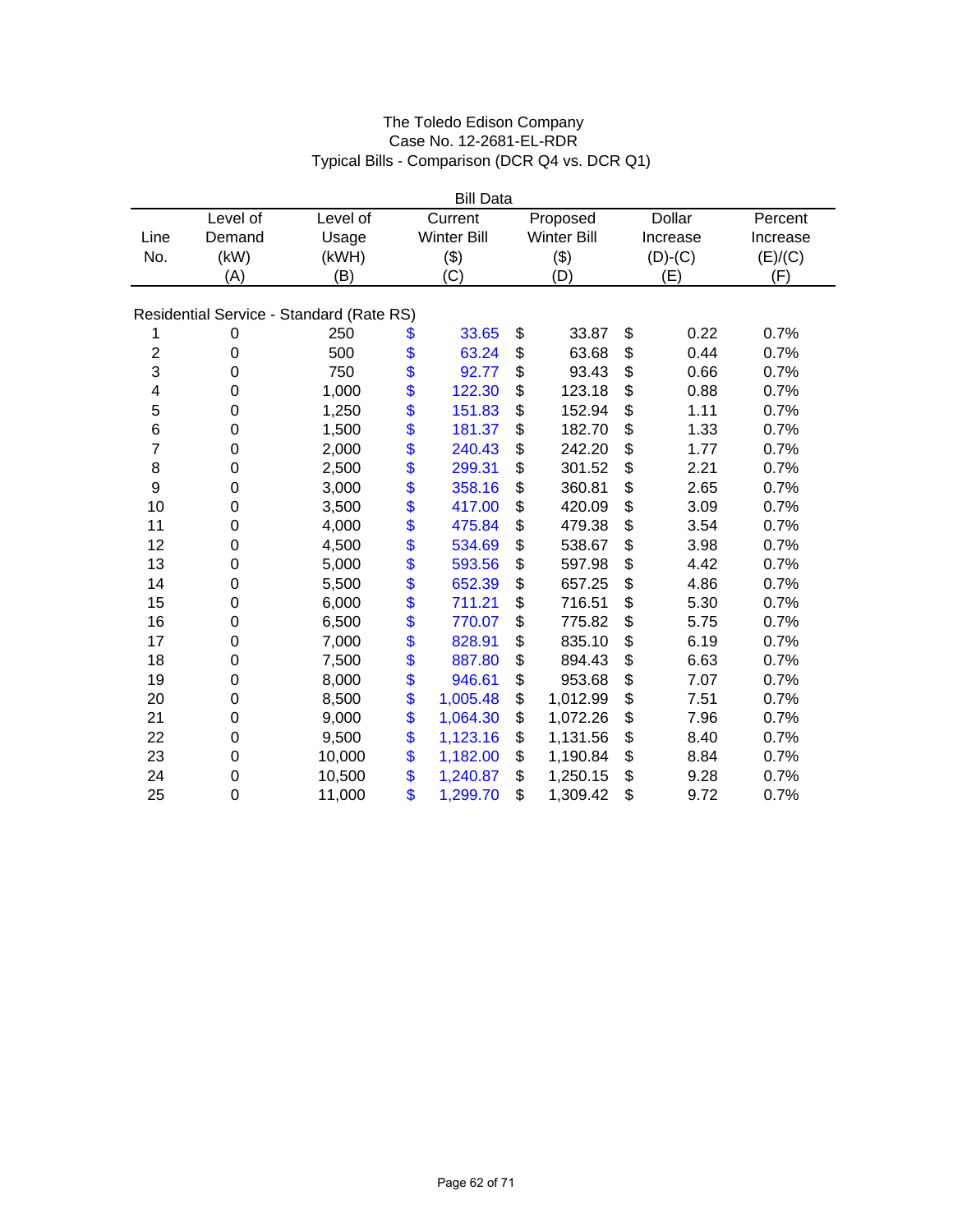|                | <b>Bill Data</b> |                                              |    |                    |    |                    |    |               |          |
|----------------|------------------|----------------------------------------------|----|--------------------|----|--------------------|----|---------------|----------|
|                | Level of         | Level of                                     |    | Current            |    | Proposed           |    | <b>Dollar</b> | Percent  |
| Line           | Demand           | Usage                                        |    | <b>Winter Bill</b> |    | <b>Winter Bill</b> |    | Increase      | Increase |
| No.            | (kW)             | (kWH)                                        |    | (3)                |    | (3)                |    | $(D)-(C)$     | (E)/(C)  |
|                | (A)              | (B)                                          |    | (C)                |    | (D)                |    | (E)           | (F)      |
|                |                  |                                              |    |                    |    |                    |    |               |          |
|                |                  | Residential Service - All-Electric (Rate RS) |    |                    |    |                    |    |               |          |
| 1              | 0                | 250                                          | \$ | 33.65              | \$ | 33.87              | \$ | 0.22          | 0.7%     |
| $\overline{c}$ | $\boldsymbol{0}$ | 500                                          | \$ | 63.24              | \$ | 63.68              | \$ | 0.44          | 0.7%     |
| 3              | 0                | 750                                          | \$ | 83.62              | \$ | 84.28              | \$ | 0.66          | 0.8%     |
| 4              | 0                | 1,000                                        | \$ | 104.00             | \$ | 104.88             | \$ | 0.88          | 0.9%     |
| 5              | 0                | 1,250                                        | \$ | 124.38             | \$ | 125.49             | \$ | 1.11          | 0.9%     |
| 6              | $\boldsymbol{0}$ | 1,500                                        | \$ | 144.77             | \$ | 146.10             | \$ | 1.33          | 0.9%     |
| $\overline{7}$ | $\mathbf 0$      | 2,000                                        | \$ | 185.53             | \$ | 187.30             | \$ | 1.77          | 1.0%     |
| 8              | $\boldsymbol{0}$ | 2,500                                        | \$ | 215.46             | \$ | 217.67             | \$ | 2.21          | 1.0%     |
| 9              | $\boldsymbol{0}$ | 3,000                                        | \$ | 245.36             | \$ | 248.01             | \$ | 2.65          | 1.1%     |
| 10             | 0                | 3,500                                        | \$ | 275.25             | \$ | 278.34             | \$ | 3.09          | 1.1%     |
| 11             | 0                | 4,000                                        | \$ | 305.14             | \$ | 308.68             | \$ | 3.54          | 1.2%     |
| 12             | 0                | 4,500                                        | \$ | 335.04             | \$ | 339.02             | \$ | 3.98          | 1.2%     |
| 13             | $\boldsymbol{0}$ | 5,000                                        | \$ | 364.96             | \$ | 369.38             | \$ | 4.42          | 1.2%     |
| 14             | $\boldsymbol{0}$ | 5,500                                        | \$ | 394.84             | \$ | 399.70             | \$ | 4.86          | 1.2%     |
| 15             | $\mathbf 0$      | 6,000                                        | \$ | 424.71             | \$ | 430.01             | \$ | 5.30          | 1.2%     |
| 16             | $\boldsymbol{0}$ | 6,500                                        | \$ | 454.62             | \$ | 460.37             | \$ | 5.75          | 1.3%     |
| 17             | 0                | 7,000                                        | \$ | 484.51             | \$ | 490.70             | \$ | 6.19          | 1.3%     |
| 18             | 0                | 7,500                                        | \$ | 514.45             | \$ | 521.08             | \$ | 6.63          | 1.3%     |
| 19             | $\boldsymbol{0}$ | 8,000                                        | \$ | 544.31             | \$ | 551.38             | \$ | 7.07          | 1.3%     |
| 20             | $\boldsymbol{0}$ | 8,500                                        | \$ | 574.23             | \$ | 581.74             | \$ | 7.51          | 1.3%     |
| 21             | $\mathbf 0$      | 9,000                                        | \$ | 604.10             | \$ | 612.06             | \$ | 7.96          | 1.3%     |
| 22             | 0                | 9,500                                        | \$ | 634.01             | \$ | 642.41             | \$ | 8.40          | 1.3%     |
| 23             | $\boldsymbol{0}$ | 10,000                                       | \$ | 663.90             | \$ | 672.74             | \$ | 8.84          | 1.3%     |
| 24             | $\mathbf 0$      | 10,500                                       | \$ | 693.82             | \$ | 703.10             | \$ | 9.28          | 1.3%     |
| 25             | 0                | 11,000                                       | \$ | 723.70             | \$ | 733.42             | \$ | 9.72          | 1.3%     |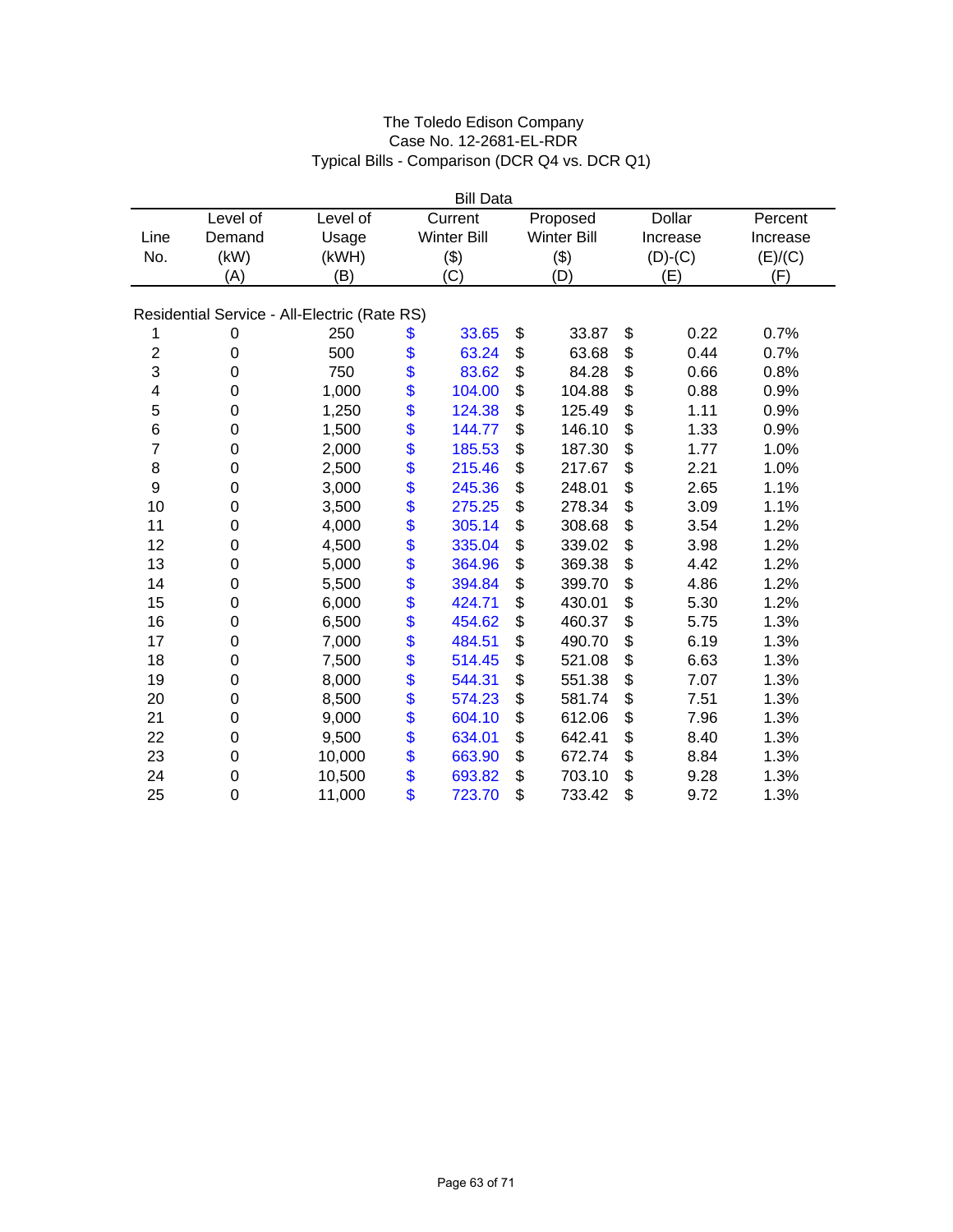|                | <b>Bill Data</b> |                                                   |    |                    |    |                    |    |               |          |  |
|----------------|------------------|---------------------------------------------------|----|--------------------|----|--------------------|----|---------------|----------|--|
|                | Level of         | Level of                                          |    | Current            |    | Proposed           |    | <b>Dollar</b> | Percent  |  |
| Line           | Demand           | Usage                                             |    | <b>Winter Bill</b> |    | <b>Winter Bill</b> |    | Increase      | Increase |  |
| No.            | (kW)             | (kWH)                                             |    | (3)                |    | (3)                |    | $(D)-(C)$     | (E)/(C)  |  |
|                | (A)              | (B)                                               |    | (C)                |    | (D)                |    | (E)           | (F)      |  |
|                |                  |                                                   |    |                    |    |                    |    |               |          |  |
|                |                  | Residential Service - All-Electric Apt. (Rate RS) |    |                    |    |                    |    |               |          |  |
| 1              | 0                | 250                                               | \$ | 25.27              | \$ | 25.49              | \$ | 0.22          | 0.9%     |  |
| $\overline{c}$ | $\boldsymbol{0}$ | 500                                               | \$ | 46.49              | \$ | 46.93              | \$ | 0.44          | 1.0%     |  |
| 3              | 0                | 750                                               | \$ | 58.49              | \$ | 59.15              | \$ | 0.66          | 1.1%     |  |
| 4              | 0                | 1,000                                             | \$ | 70.50              | \$ | 71.38              | \$ | 0.88          | 1.3%     |  |
| 5              | 0                | 1,250                                             | \$ | 82.50              | \$ | 83.61              | \$ | 1.11          | 1.3%     |  |
| 6              | 0                | 1,500                                             | \$ | 94.52              | \$ | 95.85              | \$ | 1.33          | 1.4%     |  |
| 7              | $\mathbf 0$      | 2,000                                             | \$ | 118.53             | \$ | 120.30             | \$ | 1.77          | 1.5%     |  |
| 8              | $\boldsymbol{0}$ | 2,500                                             | \$ | 159.11             | \$ | 161.32             | \$ | 2.21          | 1.4%     |  |
| 9              | 0                | 3,000                                             | \$ | 199.66             | \$ | 202.31             | \$ | 2.65          | 1.3%     |  |
| 10             | 0                | 3,500                                             | \$ | 240.20             | \$ | 243.29             | \$ | 3.09          | 1.3%     |  |
| 11             | 0                | 4,000                                             | \$ | 280.74             | \$ | 284.28             | \$ | 3.54          | 1.3%     |  |
| 12             | 0                | 4,500                                             | \$ | 321.29             | \$ | 325.27             | \$ | 3.98          | 1.2%     |  |
| 13             | $\mathbf 0$      | 5,000                                             | \$ | 361.86             | \$ | 366.28             | \$ | 4.42          | 1.2%     |  |
| 14             | $\boldsymbol{0}$ | 5,500                                             | \$ | 402.39             | \$ | 407.25             | \$ | 4.86          | 1.2%     |  |
| 15             | 0                | 6,000                                             | \$ | 442.91             | \$ | 448.21             | \$ | 5.30          | 1.2%     |  |
| 16             | 0                | 6,500                                             | \$ | 483.47             | \$ | 489.22             | \$ | 5.75          | 1.2%     |  |
| 17             | 0                | 7,000                                             | \$ | 524.01             | \$ | 530.20             | \$ | 6.19          | 1.2%     |  |
| 18             | 0                | 7,500                                             | \$ | 564.60             | \$ | 571.23             | \$ | 6.63          | 1.2%     |  |
| 19             | $\boldsymbol{0}$ | 8,000                                             | \$ | 605.11             | \$ | 612.18             | \$ | 7.07          | 1.2%     |  |
| 20             | $\boldsymbol{0}$ | 8,500                                             | \$ | 645.68             | \$ | 653.19             | \$ | 7.51          | 1.2%     |  |
| 21             | $\mathbf 0$      | 9,000                                             | \$ | 686.20             | \$ | 694.16             | \$ | 7.96          | 1.2%     |  |
| 22             | 0                | 9,500                                             | \$ | 726.76             | \$ | 735.16             | \$ | 8.40          | 1.2%     |  |
| 23             | $\boldsymbol{0}$ | 10,000                                            | \$ | 767.30             | \$ | 776.14             | \$ | 8.84          | 1.2%     |  |
| 24             | $\mathbf 0$      | 10,500                                            | \$ | 807.87             | \$ | 817.15             | \$ | 9.28          | 1.1%     |  |
| 25             | 0                | 11,000                                            | \$ | 848.40             | \$ | 858.12             | \$ | 9.72          | 1.1%     |  |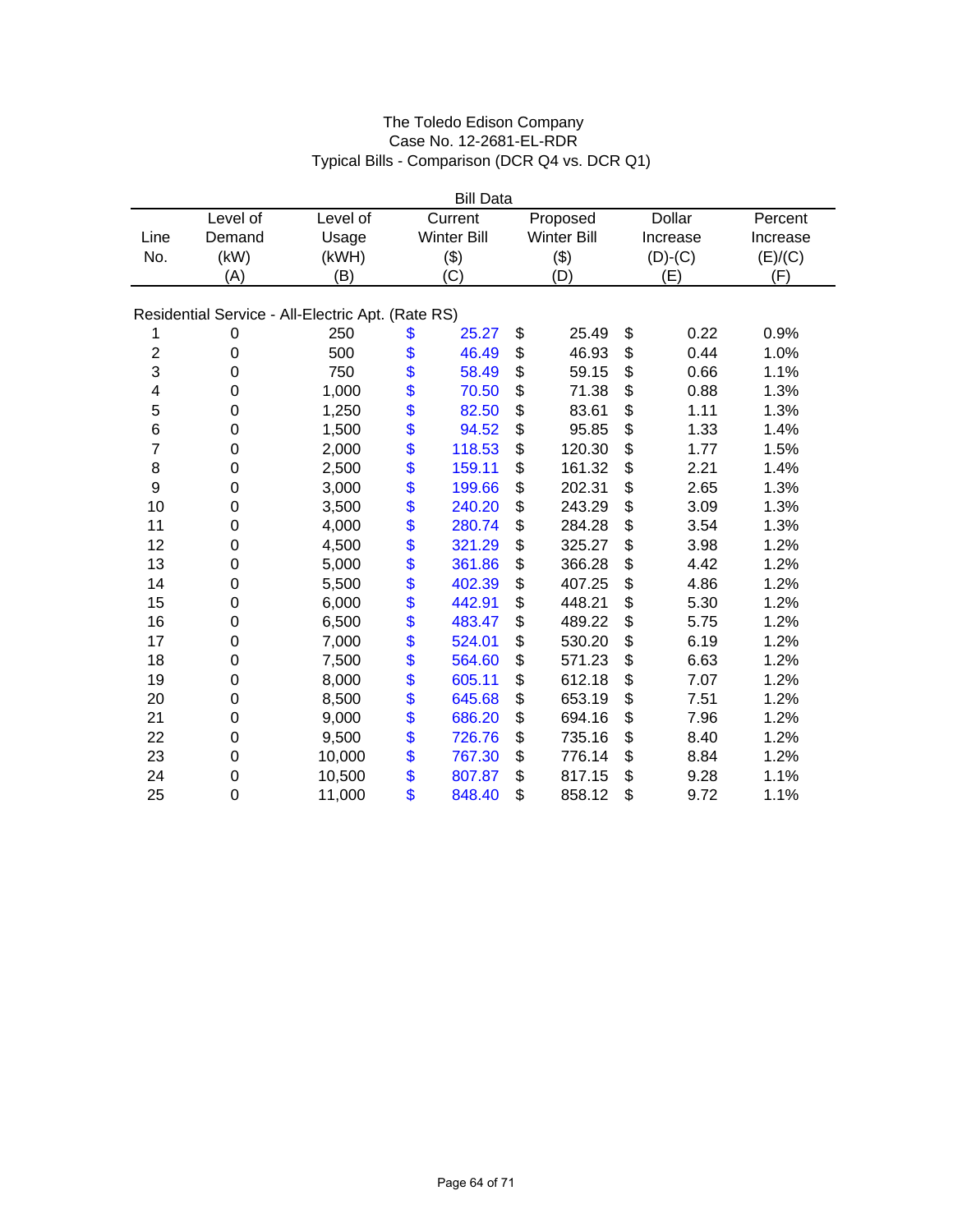|                | <b>Bill Data</b> |                                               |    |                    |    |                    |    |               |          |  |
|----------------|------------------|-----------------------------------------------|----|--------------------|----|--------------------|----|---------------|----------|--|
|                | Level of         | Level of                                      |    | Current            |    | Proposed           |    | <b>Dollar</b> | Percent  |  |
| Line           | Demand           | Usage                                         |    | <b>Winter Bill</b> |    | <b>Winter Bill</b> |    | Increase      | Increase |  |
| No.            | (kW)             | (kWH)                                         |    | (3)                |    | (3)                |    | $(D)-(C)$     | (E)/(C)  |  |
|                | (A)              | (B)                                           |    | (C)                |    | (D)                |    | (E)           | (F)      |  |
|                |                  |                                               |    |                    |    |                    |    |               |          |  |
|                |                  | Residential Service - Water Heating (Rate RS) |    |                    |    |                    |    |               |          |  |
| 1              | 0                | 250                                           | \$ | 33.65              | \$ | 33.87              | \$ | 0.22          | 0.7%     |  |
| $\overline{c}$ | $\pmb{0}$        | 500                                           | \$ | 63.24              | \$ | 63.68              | \$ | 0.44          | 0.7%     |  |
| 3              | 0                | 750                                           | \$ | 87.12              | \$ | 87.78              | \$ | 0.66          | 0.8%     |  |
| 4              | 0                | 1,000                                         | \$ | 111.00             | \$ | 111.88             | \$ | 0.88          | 0.8%     |  |
| 5              | 0                | 1,250                                         | \$ | 134.88             | \$ | 135.99             | \$ | 1.11          | 0.8%     |  |
| 6              | 0                | 1,500                                         | \$ | 158.77             | \$ | 160.10             | \$ | 1.33          | 0.8%     |  |
| 7              | $\boldsymbol{0}$ | 2,000                                         | \$ | 206.53             | \$ | 208.30             | \$ | 1.77          | 0.9%     |  |
| 8              | $\boldsymbol{0}$ | 2,500                                         | \$ | 254.11             | \$ | 256.32             | \$ | 2.21          | 0.9%     |  |
| 9              | 0                | 3,000                                         | \$ | 301.66             | \$ | 304.31             | \$ | 2.65          | 0.9%     |  |
| 10             | 0                | 3,500                                         | \$ | 349.20             | \$ | 352.29             | \$ | 3.09          | 0.9%     |  |
| 11             | 0                | 4,000                                         | \$ | 396.74             | \$ | 400.28             | \$ | 3.54          | 0.9%     |  |
| 12             | 0                | 4,500                                         | \$ | 444.29             | \$ | 448.27             | \$ | 3.98          | 0.9%     |  |
| 13             | $\mathbf 0$      | 5,000                                         | \$ | 491.86             | \$ | 496.28             | \$ | 4.42          | 0.9%     |  |
| 14             | $\boldsymbol{0}$ | 5,500                                         | \$ | 539.39             | \$ | 544.25             | \$ | 4.86          | 0.9%     |  |
| 15             | 0                | 6,000                                         | \$ | 586.91             | \$ | 592.21             | \$ | 5.30          | 0.9%     |  |
| 16             | 0                | 6,500                                         | \$ | 634.47             | \$ | 640.22             | \$ | 5.75          | 0.9%     |  |
| 17             | 0                | 7,000                                         | \$ | 682.01             | \$ | 688.20             | \$ | 6.19          | 0.9%     |  |
| 18             | 0                | 7,500                                         | \$ | 729.60             | \$ | 736.23             | \$ | 6.63          | 0.9%     |  |
| 19             | $\pmb{0}$        | 8,000                                         | \$ | 777.11             | \$ | 784.18             | \$ | 7.07          | 0.9%     |  |
| 20             | $\boldsymbol{0}$ | 8,500                                         | \$ | 824.68             | \$ | 832.19             | \$ | 7.51          | 0.9%     |  |
| 21             | $\mathbf 0$      | 9,000                                         | \$ | 872.20             | \$ | 880.16             | \$ | 7.96          | 0.9%     |  |
| 22             | 0                | 9,500                                         | \$ | 919.76             | \$ | 928.16             | \$ | 8.40          | 0.9%     |  |
| 23             | $\boldsymbol{0}$ | 10,000                                        | \$ | 967.30             | \$ | 976.14             | \$ | 8.84          | 0.9%     |  |
| 24             | $\mathbf 0$      | 10,500                                        | \$ | 1,014.87           | \$ | 1,024.15           | \$ | 9.28          | 0.9%     |  |
| 25             | 0                | 11,000                                        | \$ | 1,062.40           | \$ | 1,072.12           | \$ | 9.72          | 0.9%     |  |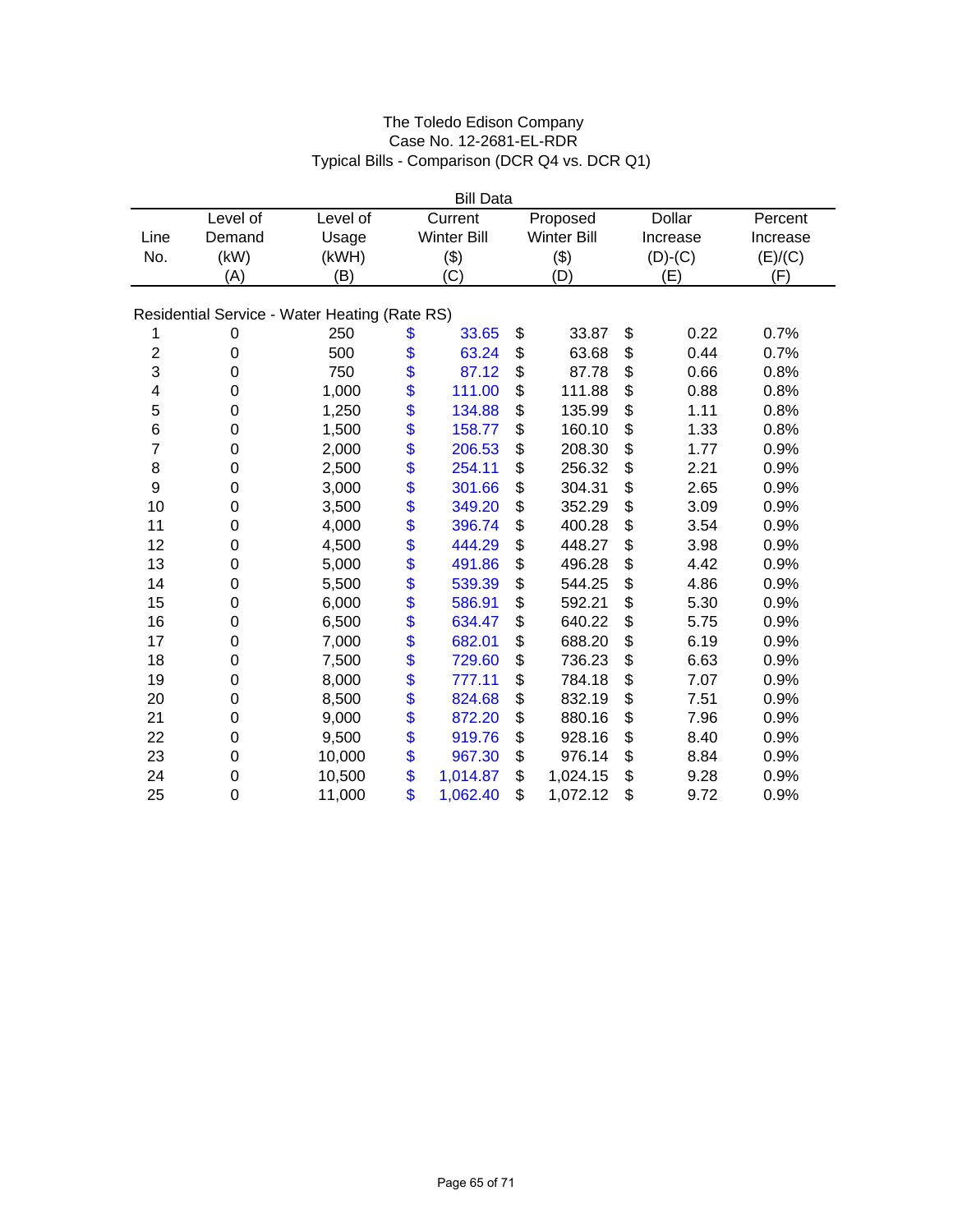|                | <b>Bill Data</b> |                                     |    |                    |    |                    |    |           |          |  |
|----------------|------------------|-------------------------------------|----|--------------------|----|--------------------|----|-----------|----------|--|
|                | Level of         | Level of                            |    | Current            |    | Proposed           |    | Dollar    | Percent  |  |
| Line           | Demand           | Usage                               |    | <b>Winter Bill</b> |    | <b>Winter Bill</b> |    | Increase  | Increase |  |
| No.            | (kW)             | (kWH)                               |    | (3)                |    | $(\$)$             |    | $(D)-(C)$ | (E)/(C)  |  |
|                | (A)              | (B)                                 |    | (C)                |    | (D)                |    | (E)       | (F)      |  |
|                |                  |                                     |    |                    |    |                    |    |           |          |  |
|                |                  | General Service Secondary (Rate GS) |    |                    |    |                    |    |           |          |  |
| 1              | 10               | 1,000                               | \$ | 151.17             | \$ | 153.83             | \$ | 2.66      | 1.8%     |  |
| $\overline{2}$ | 10               | 2,000                               | \$ | 223.47             | \$ | 226.13             | \$ | 2.66      | 1.2%     |  |
| 3              | 10               | 3,000                               | \$ | 295.38             | \$ | 298.04             | \$ | 2.66      | 0.9%     |  |
| 4              | 10               | 4,000                               | \$ | 367.22             | \$ | 369.88             | \$ | 2.66      | 0.7%     |  |
| 5              | 10               | 5,000                               | \$ | 439.12             | \$ | 441.78             | \$ | 2.66      | 0.6%     |  |
| 6              | 10               | 6,000                               | \$ | 510.96             | \$ | 513.62             | \$ | 2.66      | 0.5%     |  |
| 7              | 1,000            | 100,000                             | \$ | 17,154.40          | \$ | 17,420.50          | \$ | 266.10    | 1.6%     |  |
| 8              | 1,000            | 200,000                             | \$ | 24,285.20          | \$ | 24,551.30          | \$ | 266.10    | 1.1%     |  |
| 9              | 1,000            | 300,000                             | \$ | 31,415.99          | \$ | 31,682.09          | \$ | 266.10    | 0.8%     |  |
| 10             | 1,000            | 400,000                             | \$ | 38,546.79          | \$ | 38,812.89          | \$ | 266.10    | 0.7%     |  |
| 11             | 1,000            | 500,000                             | \$ | 45,677.59          | \$ | 45,943.69          | \$ | 266.10    | 0.6%     |  |
| 12             | 1,000            | 600,000                             | \$ | 52,808.38          | \$ | 53,074.48          | \$ | 266.10    | 0.5%     |  |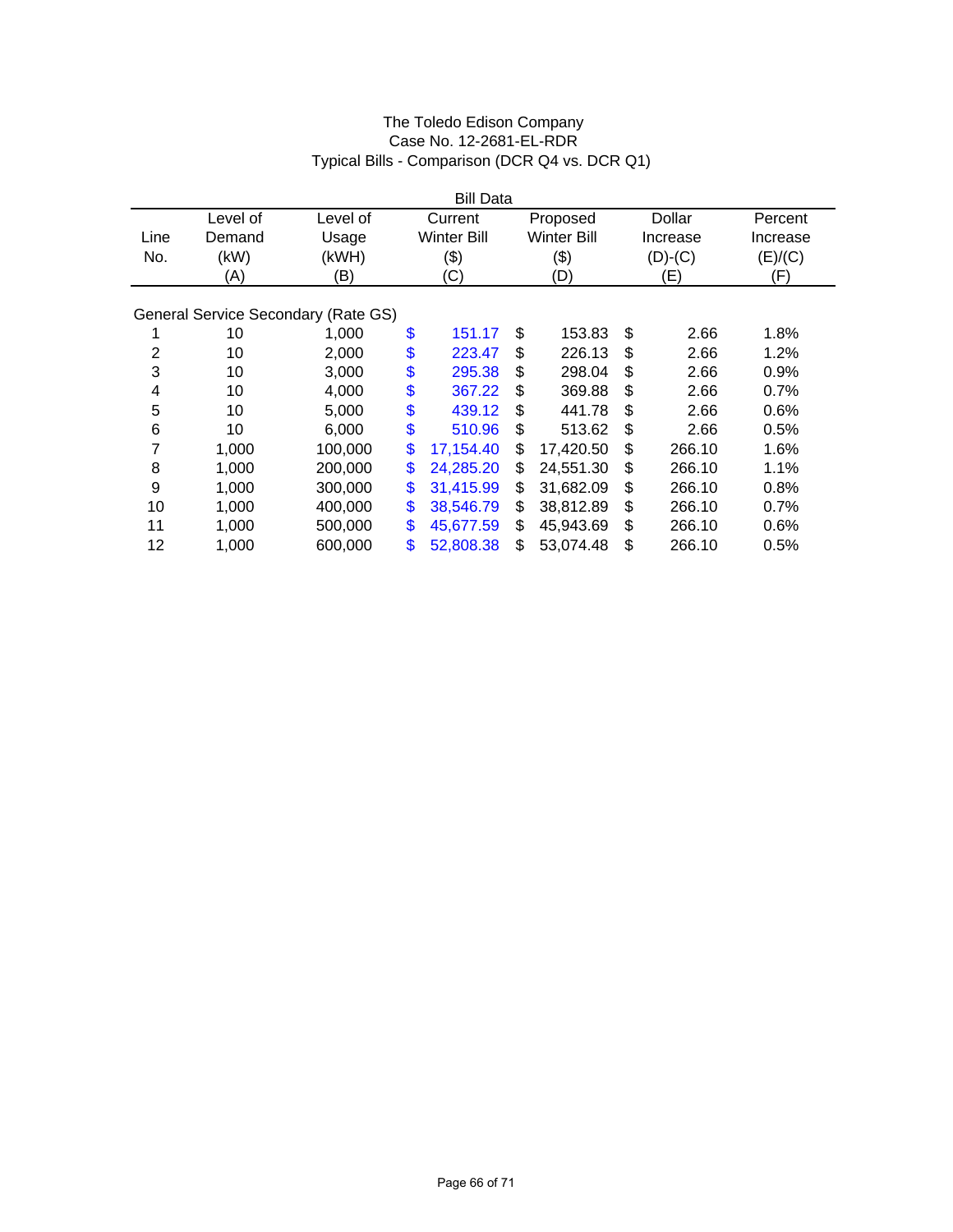|                         |                                   |           | <b>Bill Data</b>   |                    |              |          |
|-------------------------|-----------------------------------|-----------|--------------------|--------------------|--------------|----------|
|                         | Level of                          | Level of  | Current            | Proposed           | Dollar       | Percent  |
| Line                    | Demand                            | Usage     | <b>Winter Bill</b> | <b>Winter Bill</b> | Increase     | Increase |
| No.                     | (kW)                              | (kWH)     | (3)                | (3)                | $(D)-(C)$    | (E)/(C)  |
|                         | (A)                               | (B)       | (C)                | (D)                | (E)          | (F)      |
|                         |                                   |           |                    |                    |              |          |
|                         | General Service Primary (Rate GP) |           |                    |                    |              |          |
|                         | 500                               | 50,000    | \$<br>5,364.38     | \$<br>5,416.93     | \$<br>52.55  | 1.0%     |
| $\overline{2}$          | 500                               | 100,000   | \$<br>8,886.47     | \$<br>8,939.02     | \$<br>52.55  | 0.6%     |
| 3                       | 500                               | 150,000   | \$<br>12.408.57    | \$<br>12,461.12    | \$<br>52.55  | 0.4%     |
| $\overline{\mathbf{4}}$ | 500                               | 200,000   | \$<br>15,930.67    | \$<br>15,983.22    | \$<br>52.55  | 0.3%     |
| 5                       | 500                               | 250,000   | \$<br>19,452.77    | \$<br>19,505.32    | \$<br>52.55  | 0.3%     |
| 6                       | 500                               | 300,000   | \$<br>22,974.86    | \$<br>23,027.41    | \$<br>52.55  | 0.2%     |
| 7                       | 5,000                             | 500,000   | \$<br>52,121.16    | \$<br>52,646.66    | \$<br>525.50 | 1.0%     |
| 8                       | 5,000                             | 1,000,000 | \$<br>86,431.24    | \$<br>86,956.74    | \$<br>525.50 | 0.6%     |
| 9                       | 5,000                             | 1,500,000 | 118,924.97<br>\$.  | \$119,450.47       | \$<br>525.50 | 0.4%     |
| 10                      | 5,000                             | 2,000,000 | 151,418.70<br>\$.  | \$151,944.20       | \$<br>525.50 | 0.3%     |
| 11                      | 5,000                             | 2,500,000 | 183,912.43<br>\$.  | \$184,437.93       | \$<br>525.50 | 0.3%     |
| 12                      | 5,000                             | 3,000,000 | \$216,406.16       | \$216,931.66       | \$<br>525.50 | 0.2%     |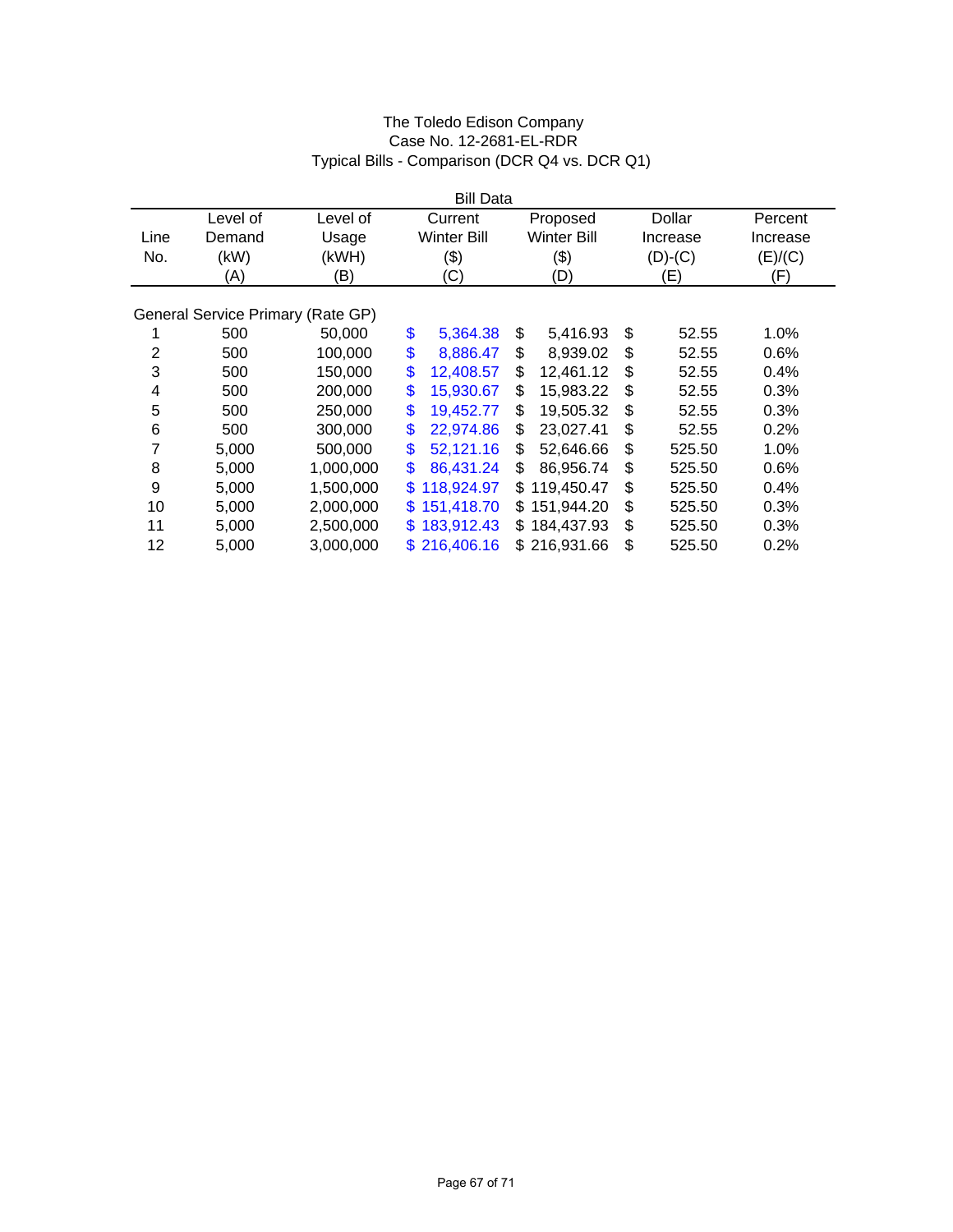|                |          |                                            | <b>Bill Data</b> |                    |              |          |
|----------------|----------|--------------------------------------------|------------------|--------------------|--------------|----------|
|                | Level of | Level of                                   | Current          | Proposed           | Dollar       | Percent  |
| Line           | Demand   | Usage                                      | Winter Bill      | <b>Winter Bill</b> | Increase     | Increase |
| No.            | (kVa)    | (kWH)                                      | (3)              | \$)                | $(D)-(C)$    | (E)/(C)  |
|                | (A)      | (B)                                        | (C)              | (D)                | (E)          | (F)      |
|                |          |                                            |                  |                    |              |          |
|                |          | General Service Subtransmission (Rate GSU) |                  |                    |              |          |
|                | 1,000    | 100,000                                    | \$<br>8,854.35   | \$<br>8,883.75     | \$<br>29.40  | 0.3%     |
| $\overline{2}$ | 1,000    | 200,000                                    | \$<br>15,627.85  | \$<br>15,657.25    | \$<br>29.40  | 0.2%     |
| 3              | 1,000    | 300,000                                    | \$<br>22,401.34  | \$<br>22.430.74    | \$<br>29.40  | 0.1%     |
| 4              | 1,000    | 400,000                                    | \$<br>29,174.84  | \$<br>29,204.24    | \$<br>29.40  | 0.1%     |
| 5              | 1,000    | 500,000                                    | \$<br>35,948.34  | \$<br>35,977.74    | \$<br>29.40  | 0.1%     |
| 6              | 1,000    | 600,000                                    | \$<br>42,721.83  | \$<br>42,751.23    | \$<br>29.40  | 0.1%     |
| 7              | 10,000   | 1,000,000                                  | \$<br>85,655.72  | \$<br>85,949.72    | \$<br>294.00 | 0.3%     |
| 8              | 10,000   | 2,000,000                                  | \$<br>147,936.18 | \$148,230.18       | \$<br>294.00 | 0.2%     |
| 9              | 10,000   | 3,000,000                                  | \$210,216.64     | \$210,510.64       | \$<br>294.00 | 0.1%     |
| 10             | 10,000   | 4,000,000                                  | \$272,497.10     | \$272,791.10       | \$<br>294.00 | 0.1%     |
| 11             | 10,000   | 5,000,000                                  | \$334,777.57     | \$335,071.57       | \$<br>294.00 | 0.1%     |
| 12             | 10,000   | 6,000,000                                  | \$397,058.03     | \$397,352.03       | \$<br>294.00 | 0.1%     |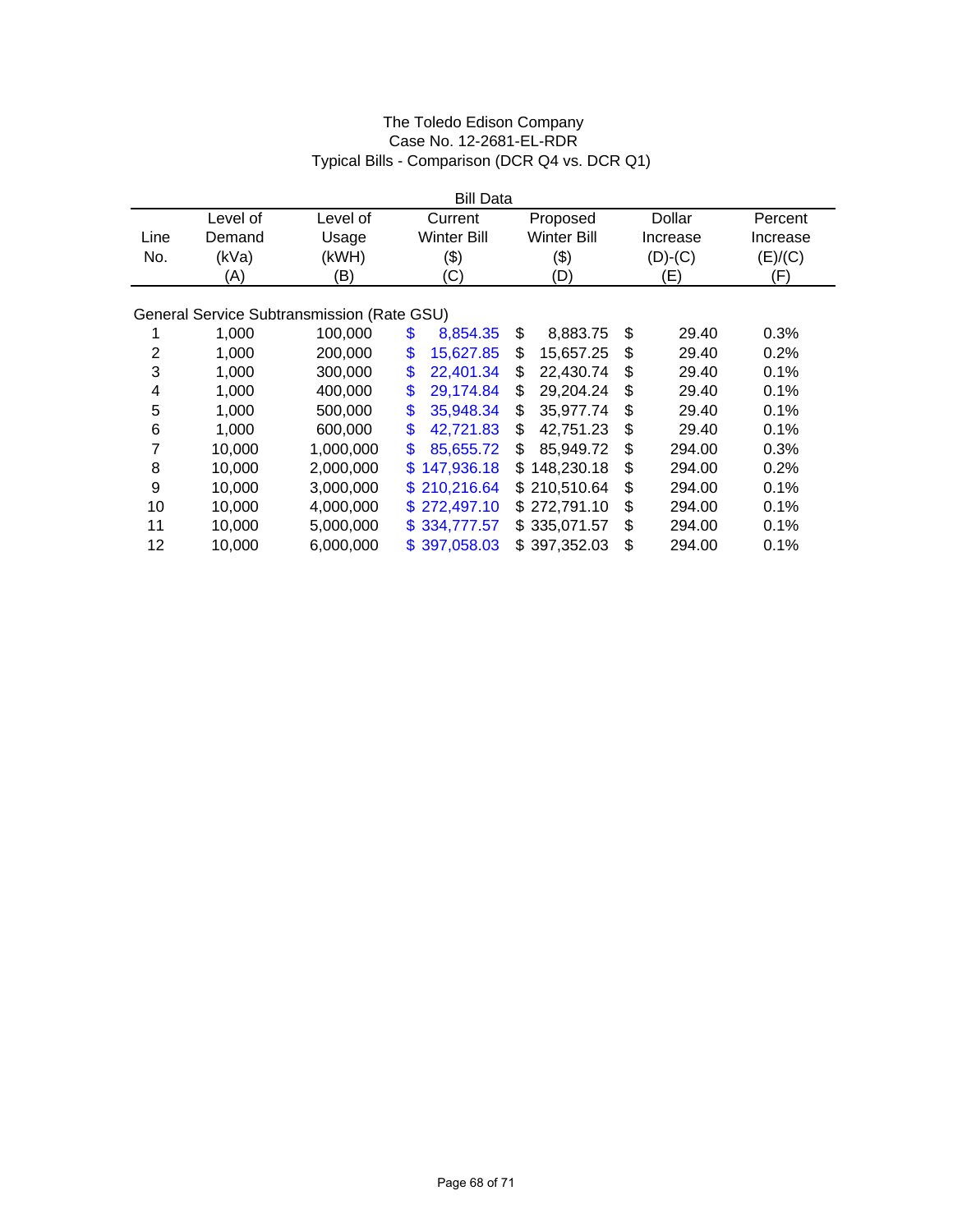# **TABLE OF CONTENTS**

The following rates, rules and regulations for electric service are applicable throughout the Company's service territory except as noted.

|                                                      | <b>Sheet</b> | <b>Effective</b><br><u>Date</u> |
|------------------------------------------------------|--------------|---------------------------------|
| <b>TABLE OF CONTENTS</b>                             | 1            | $01 - 01 - 13$                  |
| <b>DEFINITION OF TERRITORY</b>                       | 3            | 01-23-09                        |
| <b>ELECTRIC SERVICE REGULATIONS</b>                  | 4            | 12-04-09                        |
| <b>ELECTRIC SERVICE SCHEDULES</b>                    |              |                                 |
| Residential Service (Rate "RS")                      | 10           | 01-23-09                        |
| General Service - Secondary (Rate "GS")              | 20           | 01-23-09                        |
| General Service - Primary (Rate "GP")                | 21           | 01-23-09                        |
| General Service - Subtransmission (Rate "GSU")       | 22           | 01-23-09                        |
| General Service - Transmission (Rate "GT")           | 23           | 01-23-09                        |
| <b>Street Lighting Provisions</b>                    | 30           | 01-23-09                        |
| Street Lighting (Rate "STL")                         | 31           | 06-01-09                        |
| Traffic Lighting (Rate "TRF")                        | 32           | 01-23-09                        |
| Private Outdoor Lighting (Rate "POL")                | 33           | 06-01-09                        |
| <b>MISCELLANEOUS CHARGES</b>                         | 75           | 07-05-12                        |
| <b>OTHER SERVICE</b>                                 |              |                                 |
| <b>Partial Service</b>                               | 52           | $01 - 01 - 06$                  |
| Residential Renewable Energy Credit Purchase Program | 60           | 10-01-09                        |
| <b>Cogeneration and Small Power Producer</b>         | 70           | $01 - 01 - 03$                  |
| <b>Interconnection Tariff</b>                        | 76           | $01 - 01 - 09$                  |
| <b>PIPP Customer Discount</b>                        | 80           | 06-01-11                        |

Filed pursuant to Orders dated August 25, 2010 and July 18, 2012 , in Case Nos. 10-388-EL-SSO and 12-1230-EL-SSO, respectively, and Case No. 12-2681-EL-RDR, before The Public Utilities Commission of Ohio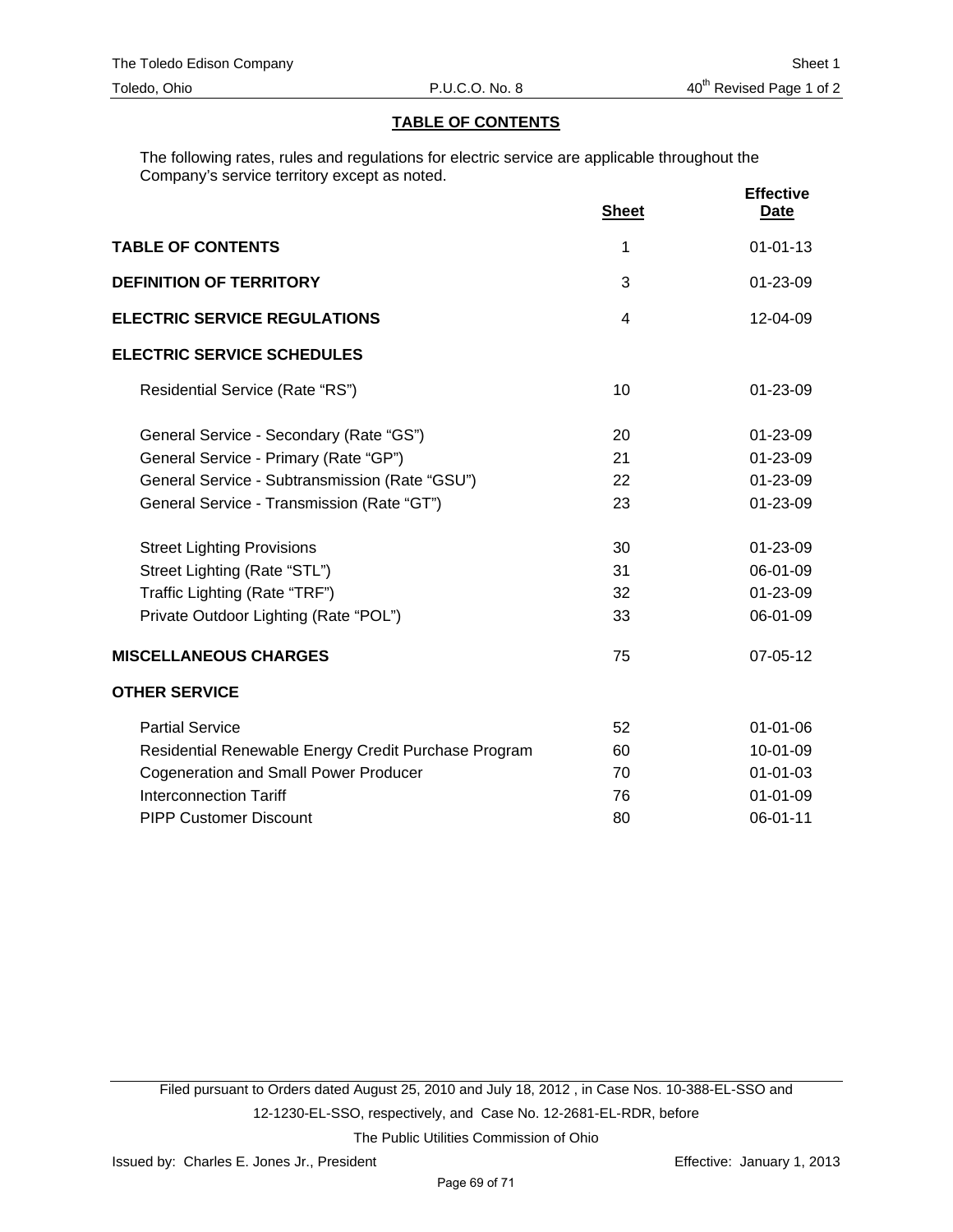# **TABLE OF CONTENTS**

| <b>RIDERS</b>                                          | <b>Sheet</b> | <b>Effective</b><br>Date |
|--------------------------------------------------------|--------------|--------------------------|
| Summary                                                | 80           | 09-01-11                 |
| <b>Residential Distribution Credit</b>                 | 81           | $05 - 21 - 10$           |
| <b>Transmission and Ancillary Services</b>             | 83           | 09-10-10                 |
| <b>Alternative Energy Resource</b>                     | 84           | $10-01-12$               |
| <b>School Distribution Credit</b>                      | 85           | 06-01-09                 |
| <b>Business Distribution Credit</b>                    | 86           | 01-23-09                 |
| <b>Hospital Net Energy Metering</b>                    | 87           | 10-27-09                 |
| Economic Development (4a)                              | 88           | 01-23-09                 |
| <b>Universal Service</b>                               | 90           | 12-20-11                 |
| State kWh Tax                                          | 92           | 01-23-09                 |
| Net Energy Metering                                    | 93           | 10-27-09                 |
| Delta Revenue Recovery                                 | 96           | $10-01-12$               |
| Demand Side Management                                 | 97           | 07-01-12                 |
| Reasonable Arrangement                                 | 98           | 06-01-09                 |
| <b>Distribution Uncollectible</b>                      | 99           | $10-01-12$               |
| Economic Load Response Program                         | 101          | 06-01-11                 |
| Optional Load Response Program                         | 102          | 06-01-11                 |
| <b>Generation Cost Reconciliation</b>                  | 103          | $10 - 01 - 12$           |
| Fuel                                                   | 105          | 12-14-09                 |
| Advanced Metering Infrastructure / Modern Grid         | 106          | $10-01-12$               |
| Line Extension Cost Recovery                           | 107          | $10-01-12$               |
| Delivery Service Improvement                           | 108          | $01 - 01 - 12$           |
| <b>PIPP Uncollectible</b>                              | 109          | $10-01-12$               |
| Non-Distribution Uncollectible                         | 110          | $10-01-12$               |
| <b>Experimental Real Time Pricing</b>                  | 111          | 06-01-12                 |
| <b>Experimental Critical Peak Pricing</b>              | 113          | 06-01-12                 |
| <b>Generation Service</b>                              | 114          | 06-01-12                 |
| Demand Side Management and Energy Efficiency           | 115          | 07-01-12                 |
| <b>Economic Development</b>                            | 116          | $10-01-12$               |
| <b>Deferred Generation Cost Recovery</b>               | 117          | 06-01-09                 |
| <b>Deferred Fuel Cost Recovery</b>                     | 118          | $01 - 01 - 11$           |
| Non-Market-Based Services                              | 119          | 06-01-12                 |
| <b>Residential Deferred Distribution Cost Recovery</b> | 120          | $01 - 01 - 12$           |
| Non-Residential Deferred Distribution Cost Recovery    | 121          | $01 - 01 - 12$           |
| <b>Residential Electric Heating Recovery</b>           | 122          | 07-01-12                 |
| <b>Residential Generation Credit</b>                   | 123          | 10-31-12                 |
| <b>Delivery Capital Recovery</b>                       | 124          | $01 - 01 - 13$           |

Filed pursuant to Orders dated August 25, 2010 and July 18, 2012 , in Case Nos. 10-388-EL-SSO and 12-1230-EL-SSO, respectively, and Case No. 12-2681-EL-RDR, before The Public Utilities Commission of Ohio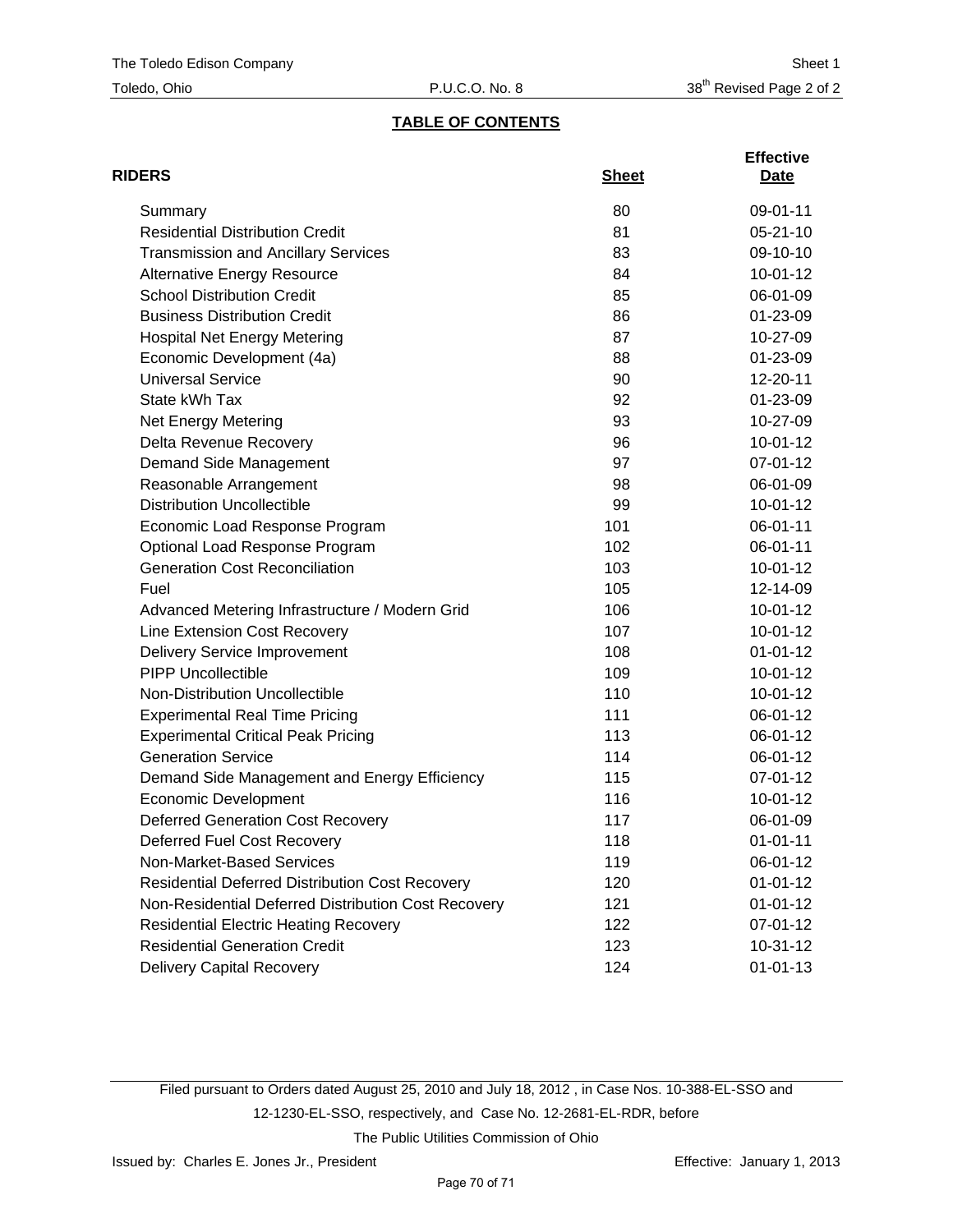### **RIDER DCR Delivery Capital Recovery Rider**

### **APPLICABILITY:**

Applicable to any customer who receives electric service under the Company's rate schedules set forth below. The Delivery Capital Recovery Rider (DCR) charges will apply, by rate schedule, effective for bills rendered beginning January 1, 2013. This Rider is not avoidable for customers who take electric generation service from a certified supplier.

## **RATE:**

| RS (all kWhs, per kWh)          | 0.3138c  |
|---------------------------------|----------|
| GS (per kW of Billing Demand)   | \$1.0914 |
| GP (per kW of Billing Demand)   | \$0.4413 |
| GSU (per kVa of Billing Demand) | \$0.1230 |

## **PROVISIONS:**

The charges set forth in this Rider recover costs associated with delivery plant investments made since the date certain in Case No. 07-551-EL-AIR, exclusive of any delivery plant investments being recovered elsewhere.

### **RIDER UPDATES:**

The charges contained in this Rider shall be updated on a quarterly basis. No later than October 31st, January 31st, April 30th and July 30th of each year, the Company will file with the PUCO a request for approval of the Rider charges which, unless otherwise ordered by the PUCO, shall become effective on a bills rendered basis on January 1st, April 1st, July 1st and October 1st of each year.